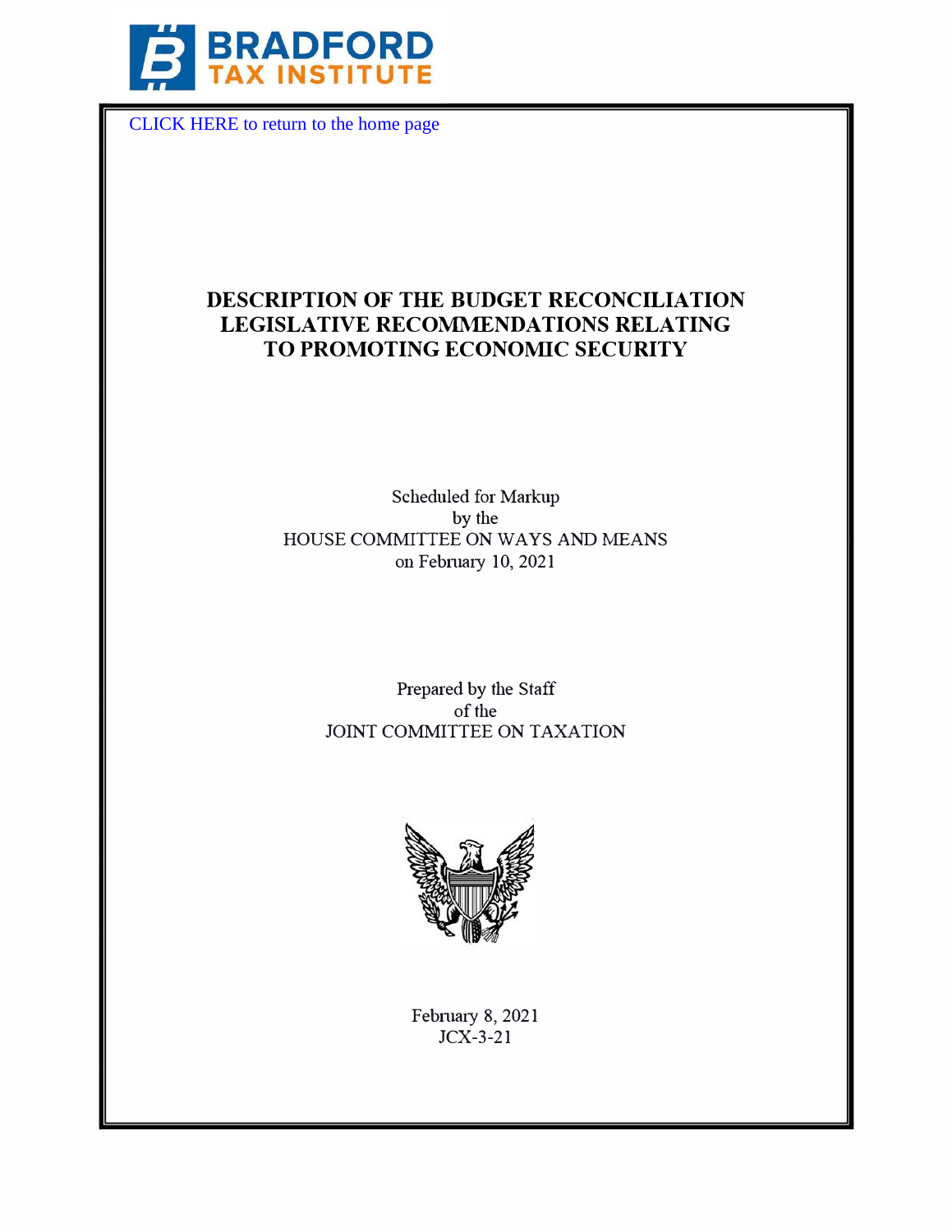# **CONTENTS**

| Page                                                                                                                                                                           |
|--------------------------------------------------------------------------------------------------------------------------------------------------------------------------------|
|                                                                                                                                                                                |
|                                                                                                                                                                                |
|                                                                                                                                                                                |
| BUDGET RECONCILIATION LEGISLATIVE RECOMMENDATIONS RELATING TO                                                                                                                  |
|                                                                                                                                                                                |
|                                                                                                                                                                                |
|                                                                                                                                                                                |
|                                                                                                                                                                                |
|                                                                                                                                                                                |
|                                                                                                                                                                                |
| A. Strengthening the Earned Income Tax Credit for Individuals with No Qualifying                                                                                               |
| B. Taxpayer Eligible for Childless Earned Income Credit in Case of Qualifying Children                                                                                         |
|                                                                                                                                                                                |
|                                                                                                                                                                                |
| Application of Earned Income Tax Credit in Possessions of the United States  39<br>Е.<br>Temporary Special Rule for Determining Earned Income for Purposes of the Earned<br>F. |
|                                                                                                                                                                                |
| A. Refundability and Enhancement of Child and Dependent Care Tax Credit 43                                                                                                     |
|                                                                                                                                                                                |
|                                                                                                                                                                                |
|                                                                                                                                                                                |
|                                                                                                                                                                                |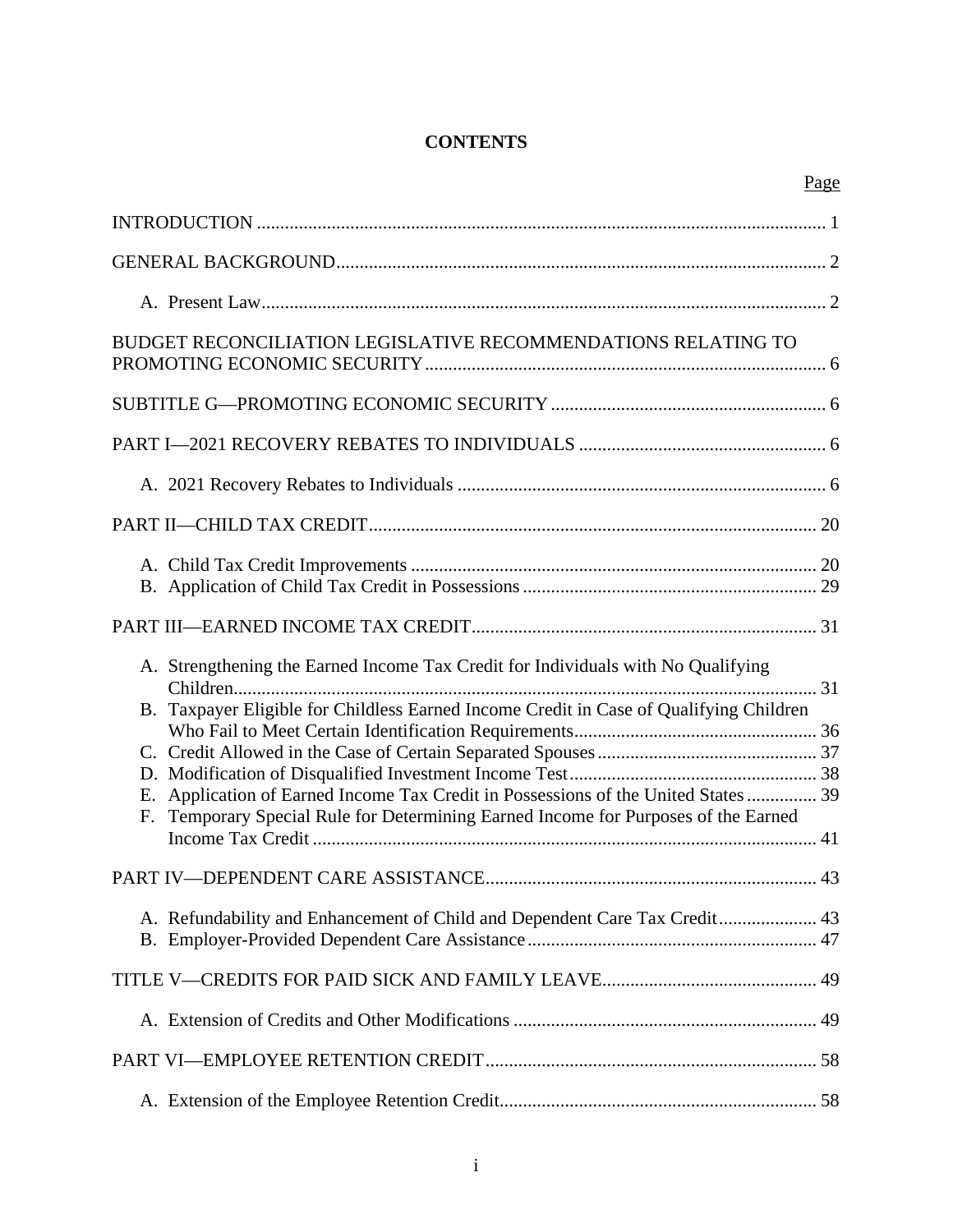| B. Tax Treatment of Targeted EIDL Advances and Tax Treatment of Restaurant |  |
|----------------------------------------------------------------------------|--|
|                                                                            |  |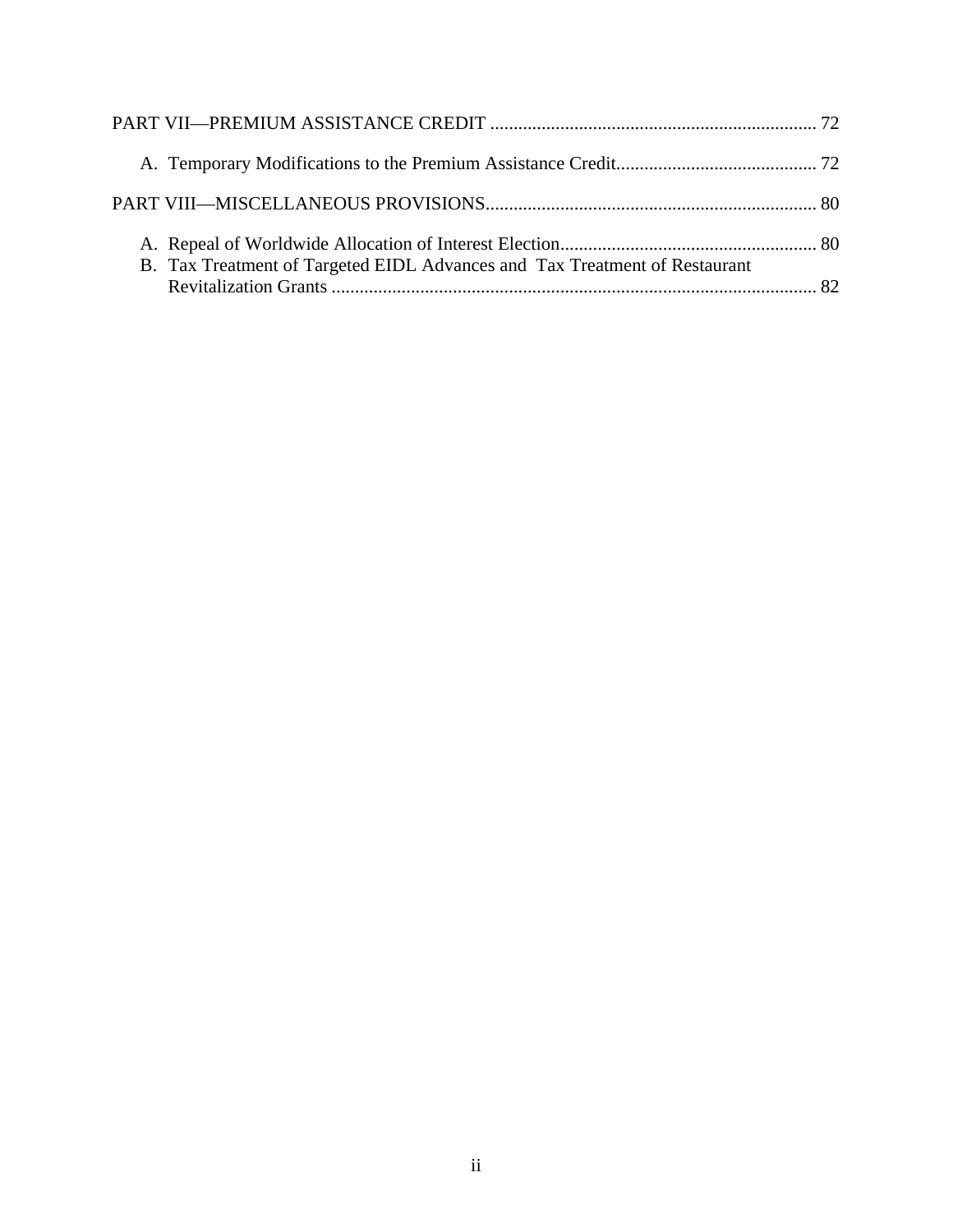# **INTRODUCTION**

The House Committee on Ways and Means has scheduled a committee markup of the Budget Reconciliation Legislative Recommendations Relating to Promoting Economic Security on February 10, 2021. This document,<sup>1</sup> prepared by the staff of the Joint Committee on Taxation, provides a description of the bill.

<sup>&</sup>lt;sup>1</sup> This document may be cited as follows: Joint Committee on Taxation, *Description of the Budget Reconciliation Legislative Recommendations Relating to Promoting Economic Security* (JCX-3-21), February 8, 2021. This document can also be found on the Joint Committee on Taxation website at www.jct.gov. All section references herein are to the Internal Revenue Code of 1986, as amended (herein "Code"), unless otherwise stated.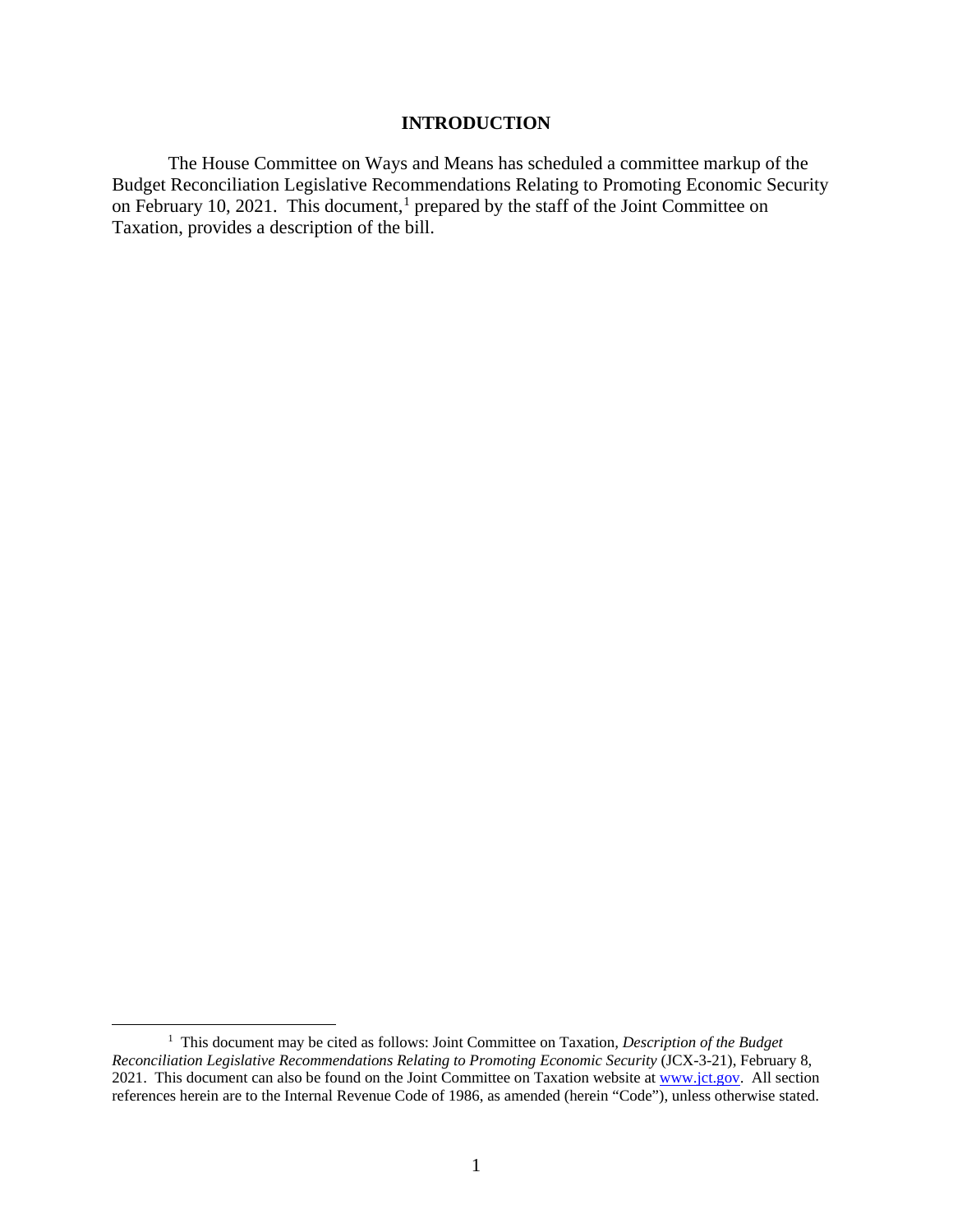### **GENERAL BACKGROUND**

# **A. Present Law**

The following descriptions of present law are relevant to the income tax credit proposals in Part 1, Part 2, Part 3, Part 4, and Part 7 of the bill.

#### **Individual refundable income tax credits**

An individual may reduce his or her income tax liability by available income tax credits. In some instances, a credit is wholly or partially refundable. That is, if the amount of a taxpayer's refundable income tax credits exceeds the taxpayer's income tax liability (net of other nonrefundable credits), these credits create an overpayment, which may generate a refund or be credited against any other internal revenue tax liability.<sup>2</sup> A refund or credit is authorized for a taxable year only if an overpayment exists, that is, if the amounts paid or deemed paid exceed the tax liability for that year. $3$ 

### **Dependents**

Under section 152 of the Code, a taxpayer's dependents include both the taxpayer's qualifying children and the taxpayer's qualifying relatives.<sup>4</sup> A dependent must be a citizen, national,<sup>5</sup> or resident of the United States or of a country contiguous to the United States (*i.e.*, Canada or Mexico). 6

Generally, a qualifying child of a taxpayer is any individual who  $(1)$  meets the age test,<sup>7</sup> and (2) is the taxpayer's son, daughter, stepson, stepdaughter, adopted child, foster child, brother, sister, stepbrother, stepsister, or a descendant of any such individual.<sup>8</sup> The individual also  $(3)$ must share the same principal place of abode as the taxpayer for more than one-half of the taxable year,  $9(4)$  may not have provided over one-half of his or her own support for the taxable

4 Sec. 152.

<sup>5</sup> Non-citizen U.S. nationals include (i) individuals born in American Samoa or (ii) certain individuals born in the Commonwealth of the Northern Mariana Islands who have chosen to be U.S. nationals instead of U.S. citizens. See 8 U.S.C. sec. 1408; *Tuaua v. United States*, 788 F.3d 300 (D.C. Cir. 2015); 48 U.S.C. sec. 1801 note, Article III.

<sup>6</sup> Sec. 152(b)(3). There are special rules for certain adopted children.

<sup>7</sup> Sec. 152(c)(1)(C), (c)(3).

- <sup>8</sup> Sec. 152(c)(1)(A), (c)(2), (f)(1).
- <sup>9</sup> Sec. 152(c)(1)(B).

 $2$  See secs. 37, 6401, 6402.

 $3$  See sec. 6402(a).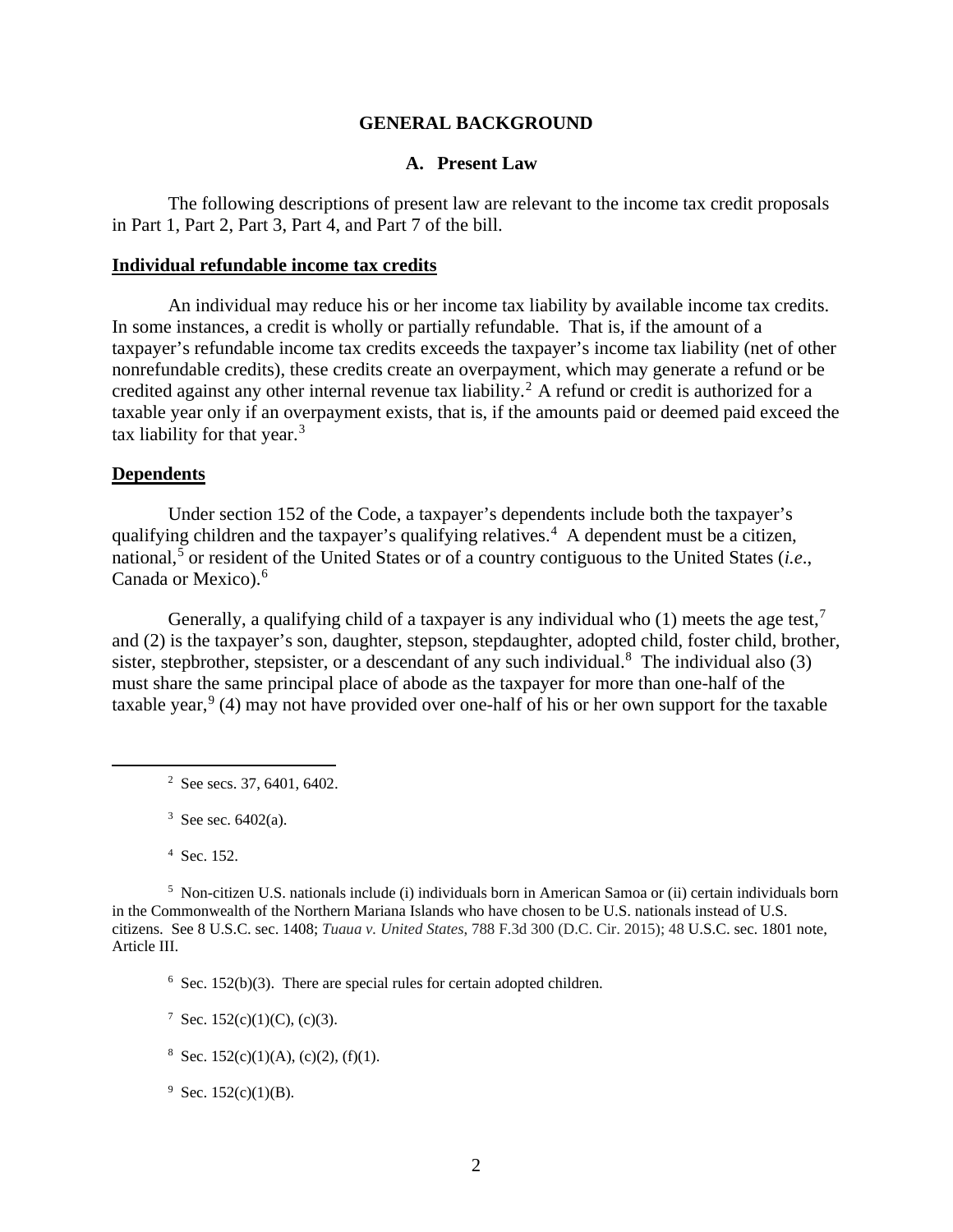year,<sup>10</sup> and (5) may not file a joint return with a spouse.<sup>11</sup> The age test requires that the qualifying child must be either (1) under the age of 19 at the end of the calendar year, (2) under the age of 24 at the end of the calendar year and a full-time student,  $12$  or (3) permanently and totally disabled at any time during the calendar year, regardless of age.<sup>13</sup>

A qualifying relative of a taxpayer is any individual who (1) bears the appropriate relationship to the taxpayer,  $14$  (2) has gross income for the taxable year that does not exceed the personal exemption amount,<sup>15</sup> (3) receives over one-half of his or her support from the taxpayer, <sup>16</sup> and (4) is not a qualifying child of the taxpayer.<sup>17</sup> A qualifying relative who files a joint return with a spouse does not qualify as a dependent.<sup>18</sup>

For purposes of the definition of qualifying relative, an individual bears the appropriate relationship to the taxpayer if the individual is the taxpayer's lineal descendent or ancestor, brother, sister, aunt, uncle, niece, or nephew.<sup>19</sup> Some relations by marriage also qualify, including stepmothers, stepfathers, stepbrothers, stepsisters, sons-in-law, daughters-in-law, fathers-in-law, mothers-in-law, brothers-in-law, and sisters-in-law. In addition, an individual bears the appropriate relationship if the individual has the same principal place of abode as the taxpayer and is a member of the taxpayer's household.<sup>20</sup>

 $10$  Sec. 152(c)(1)(D).

<sup>12</sup> Sec. 152(f)(2). To qualify as a full-time student, the individual must be, during five calendar months during a calendar year: (1) a full-time student at a school that has a regular teaching staff, course of study, and regular student body at the school, or (2) a student taking a full-time, on-farm training course given by a school described in (1), or a state, county, or local government.

 $13$  An individual is permanently and totally disabled if he or she cannot engage in any substantial gainful activity because of a physical or mental condition and a doctor determines the condition has lasted or can be expected to last continuously for at least a year or can lead to death. Secs.  $22(e)(3)$ ,  $152(c)(3)(B)$ .

<sup>14</sup> Sec. 152(d)(1)(A), (d)(2).

<sup>15</sup> Sec.  $152(d)(1)(B)$ . For taxable years beginning in 2018 through 2025, the reduction of the personal exemption amount to zero under section  $151(d)(5)$  will not be taken into account in determining whether an individual is a qualifying relative under section  $152(d)(1)(B)$ . The exemption amount referenced in section 152(d)(1)(B) will be treated as \$4,150 (adjusted for inflation for taxable years beginning after 2018). See Prop. Treas. Reg. sec. 1.152-3(c)(3); Notice 2018-70, 2018-38 I.R.B. 441. The personal exemption amount for this purpose is \$4,300 for taxable years beginning in 2021. Rev. Proc. 2020-45, 2020-46 I.R.B. 1016.

- $16$  Sec. 152(d)(1)(C).
- $17$  Sec. 152(d)(1)(D).
- $18$  Sec. 152(b)(2).
- $19$  Sec. 152(d)(2).
- <sup>20</sup> Sec. 152(d)(2)(H).

<sup>&</sup>lt;sup>11</sup> Sec. 152(c)(1)(E); see also sec. 152(b)(2).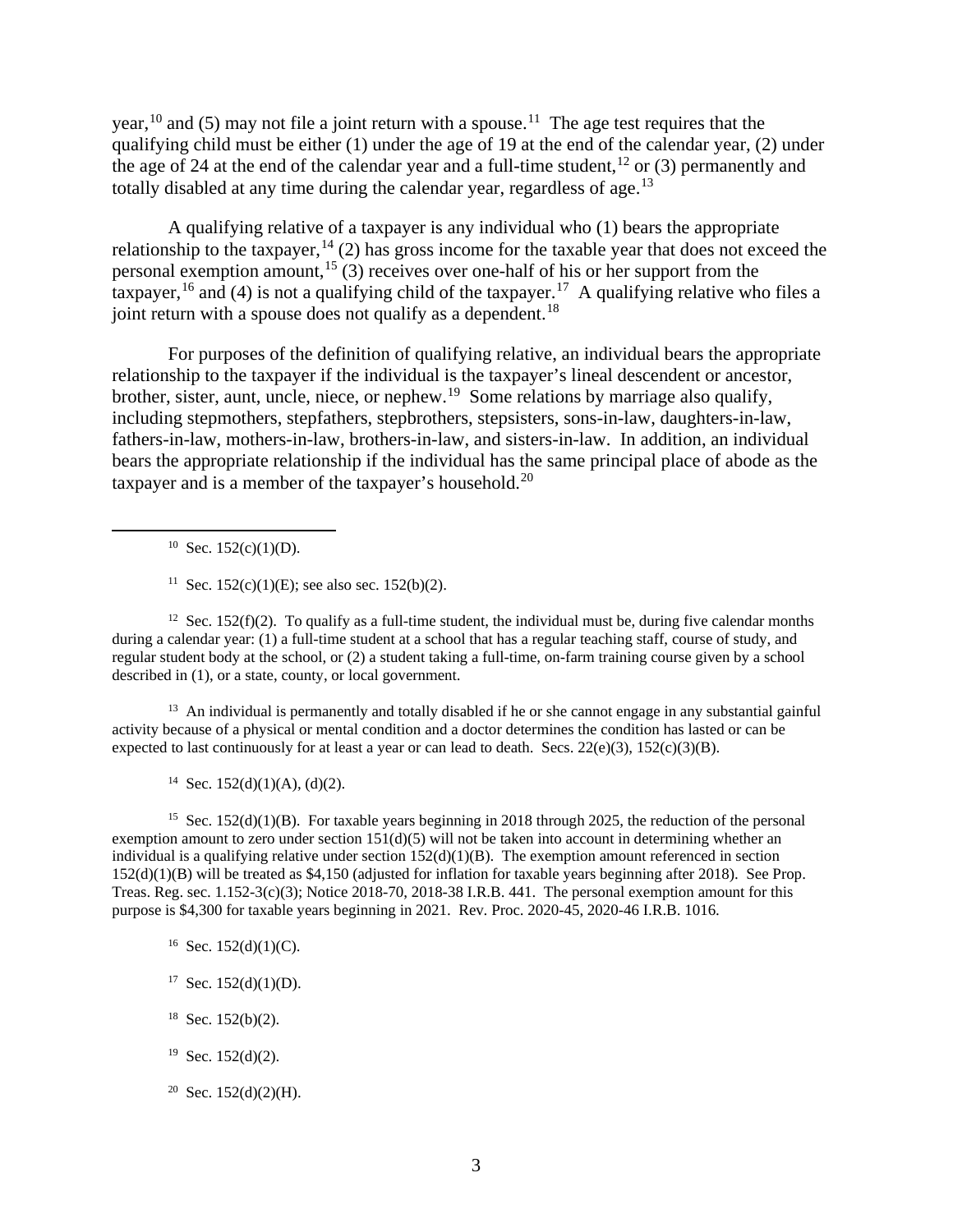#### **Qualifying child for purposes of the child tax credit**

Generally, for purposes of the child tax credit, a qualifying child is a qualifying child under section 152 who is under the age of  $17<sup>21</sup>$  Only a child who is a U.S. citizen, national, or resident may be a qualifying child; citizens of contiguous countries are ineligible under the child tax credit definition of qualifying child.

### **Identification number requirements**

Many provisions of the Code require a taxpayer to include either a Taxpayer Identification Number ("TIN") or Social Security Number ("SSN") for specified individuals. A taxpayer is required to include a TIN when filing a U.S. tax return. Generally, an individual taxpayer's TIN is his or her SSN.22

SSNs are issued to United States citizens and nationals. In addition, noncitizens may be eligible to receive SSNs. The Social Security Administration ("SSA") is authorized to issue an SSN to a noncitizen for certain purposes including (1) for purposes relating to the lawful admission for employment in the United States, or (2) for claiming a benefit financed in whole or in part from Federal funds. $^{23}$ 

An individual who has a U.S. tax filing obligation but who is not eligible to receive an SSN must apply to the Internal Revenue Service ("IRS") for an individual taxpayer identification number ("ITIN") for use in connection with the individual's tax filing obligation. <sup>24</sup> An individual who is eligible to receive an SSN may not apply for an ITIN.<sup>25</sup> An ITIN does not provide eligibility to work in the United States or allow the ITIN holder to claim Social Security benefits.

### **The taxation of the U.S. territories**

Citizens of the United States are generally subject to Federal income tax on their U.S. and foreign income regardless of whether they live in a State, a foreign country, or a U.S. territory. Residents of the five U.S. territories<sup>26</sup> are generally subject to the Federal income tax system based on their status as U.S. citizens or residents of the territories, with certain special rules for

<sup>23</sup> See Section  $205(c)(2)(B)(i)(I)$ , (II) of the Social Security Act, codified as 42 U.S.C. sec.  $405(c)(2)(B)(i)(I)$ , (II). The SSA also is authorized to issue SSNs to individuals who could have been but were not assigned SSNs for either of these purposes, if certain other conditions are met. Section  $205(c)(2)(B)(i)(III)$  of the Social Security Act, codified as 42 U.S.C. sec.  $405(c)(2)(B)(i)(III)$ .

- <sup>24</sup> Treas. Reg. Sec. 301.6109-1(a)(1)(ii)(B), (d)(3).
- <sup>25</sup> Treas. Reg. Sec. 301.6109-1(d)(3)(ii).
- <sup>26</sup> The Code refers to the territories are referred to as "possessions."

<sup>&</sup>lt;sup>21</sup> Sec. 24(c). The age requirement must be met at the close of the taxable year. See 2020 Instructions 1040, p.18.

<sup>&</sup>lt;sup>22</sup> Sec. 6109(a); Treas. Reg. sec. 301.6109-1(a)(1)(ii)(A).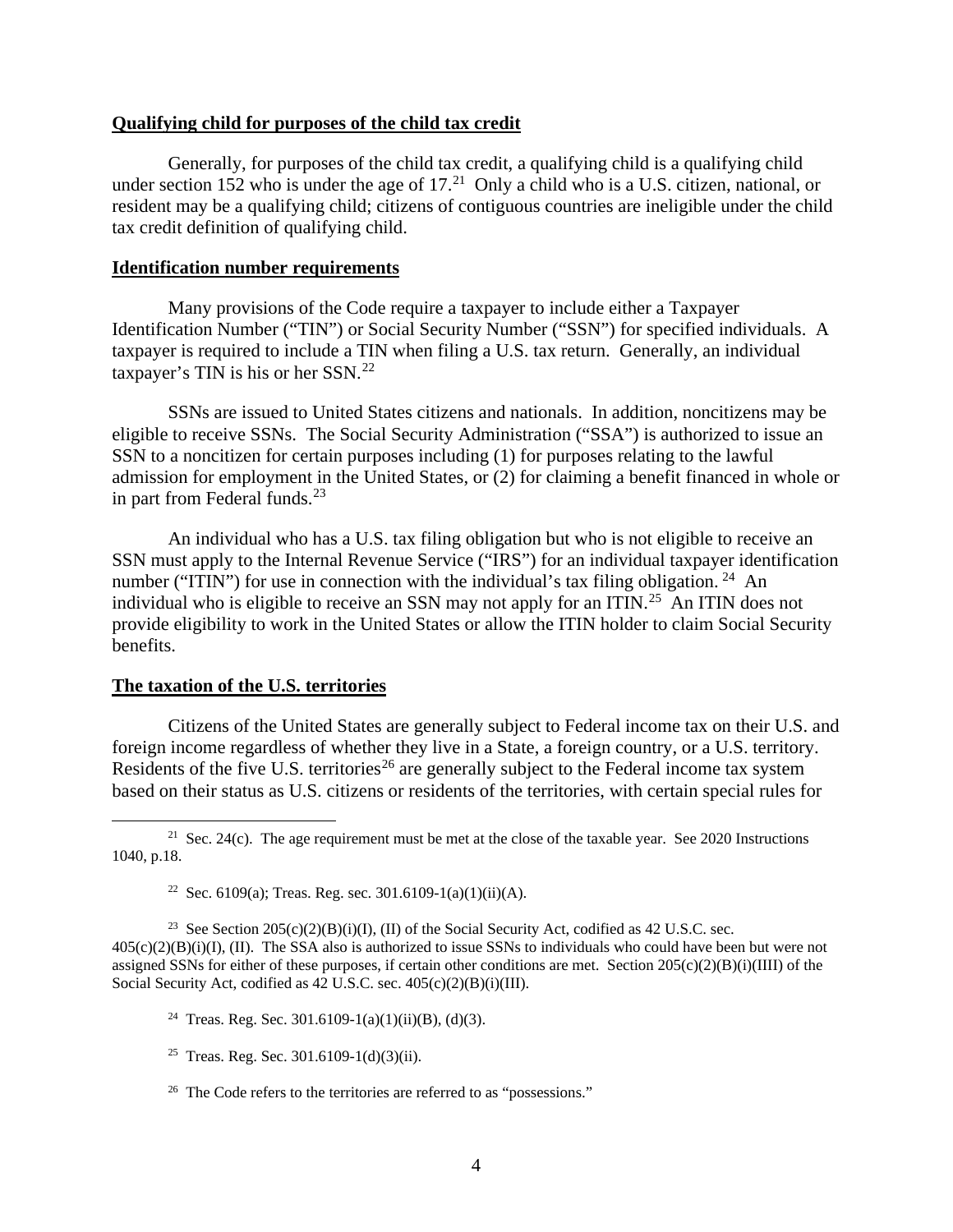determining residence and source of income specific to the territory. Broadly, a bona fide individual resident of a territory is exempt from U.S. tax on income derived from sources within that territory but is subject to U.S. tax on U.S.-source and non-territory-source income.<sup>27</sup> A bona fide resident of a territory for a taxable year is generally an individual (1) who is present for at least 183 days during the taxable year in the territory, and (2) who does not have either a tax home outside the territory or a closer connection to the United States or a foreign country than to the territory.<sup>28</sup>

The application of the Federal tax rules to the territories varies from one territory to another. Three territories—Guam, the Commonwealth of the Northern Mariana Islands, and the U.S. Virgin Islands—are referred to as mirror Code territories because the Code serves as the internal tax law of those territories (substituting the particular territory for the United States wherever the Code refers to the United States).<sup>29</sup> Thus, for example, there is a mirror Code version of the earned income tax credit under the internal revenue laws of each mirror Code territory. A resident of one of those territories generally files a single tax return only with the territory of which the individual is a resident, and not with the United States. $30$ 

American Samoa and Puerto Rico, by contrast, are non-mirror Code territories. These two territories have their own internal tax laws, and a resident of either American Samoa or Puerto Rico may be required to file income tax returns with both their territory of residence and the United States.

The non-mirror Code territories may offer individual refundable income tax credits to their residents under their own tax laws. In addition, residents of the territories may be entitled to individual refundable income tax credits from the U.S. Treasury under the Code.

<sup>&</sup>lt;sup>27</sup> See secs. 932, 933, and 937; see also former sec. 935 (1986), which remains in effect pursuant to the Tax Reform Act of 1986, Pub. L. No. 99-514, sec. 1277(b), October 22, 1986; 48 U.S.C. sec. 1801 note, sec. 601.

<sup>28</sup> Sec. 937.

<sup>29 48</sup> U.SC. sec. 1397 (U.S. Virgin Islands); 48 U.S.C. sec. 1421i (Guam); 48 U.S.C. 1801 note, sec. 601 (Commonwealth of the Northern Mariana Islands).

<sup>30</sup> Sec. 932 and former sec. 935.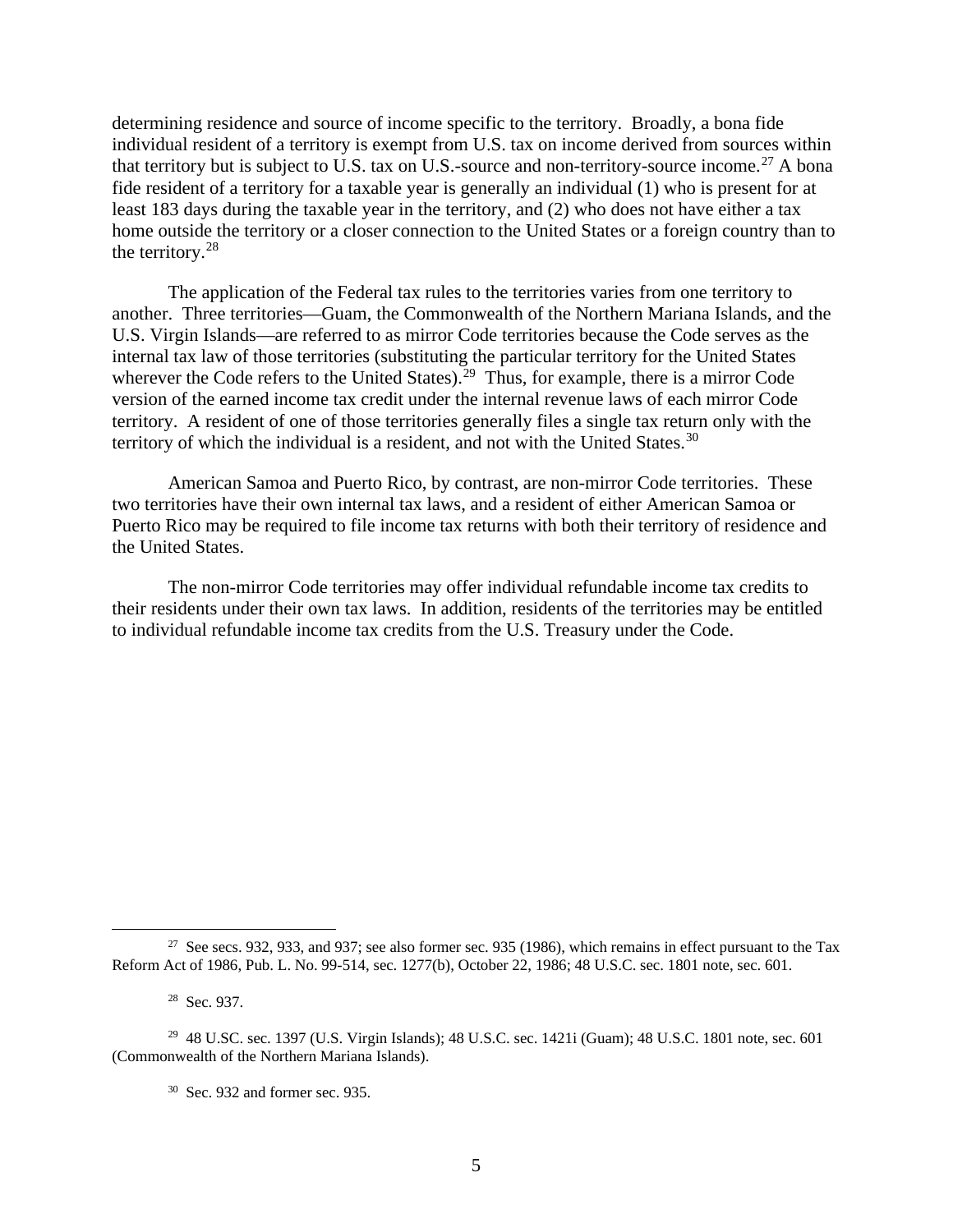# **BUDGET RECONCILIATION LEGISLATIVE RECOMMENDATIONS RELATING TO PROMOTING ECONOMIC SECURITY**

# **SUBTITLE G—PROMOTING ECONOMIC SECURITY**

# **PART I—2021 RECOVERY REBATES TO INDIVIDUALS**

### **A. 2021 Recovery Rebates to Individuals**

# **Present Law**

In response to the economic and health crises in 2020, Congress enacted two refundable income tax credits for individuals that could be advanced to eligible individuals. Each credit is described below.

#### **2020 CARES Act recovery rebate**

The Coronavirus Aid, Relief, and Economic Security Act ("CARES Act") provides a one-year refundable income tax credit for 2020, referred to as the 2020 recovery rebate.<sup>31</sup> The credit is referred to as a rebate because it includes rules, described below, under which the Secretary of the Treasury (herein "Secretary") makes an advance payment to a taxpayer for the amount of the credit (determined based on prior year filing characteristics or other information) before the taxpayer files a 2020 Federal income tax return.<sup>32</sup>

An eligible individual is allowed a refundable income tax credit for the first taxable year beginning in 2020 equal to the sum of:

- \$1,200 (\$2,400 in the case of a joint return), and
- \$500 for each qualifying child of such individual.

<sup>31</sup> Sec. 6428. Pub L. No. 116-136, sec. 2201, March 27, 2020. The CARES Act provision was subsequently amended by the Consolidated Appropriations Act, 2021 ("CAA"), and those amendments were given effect as if included in the CARES Act. See Pub. L. No. 116-260, Div. N, sec. 273, December 27, 2020. The CAA also added an additional 2020 recovery rebate (described below). *Id.*, sec. 272.

The two 2020 one-time rebates are similar in structure to a one-time rebate enacted in 2008 during a prior financial crisis, codified as section 6428 and later repealed. Economic Stimulus Act of 2008, Pub. L. No. 110-185, sec. 101, February 13, 2008. For a description of former section 6428, see Joint Committee on Taxation, *General Explanation of Tax Legislation Enacted in the 110<sup>th</sup> Congress (JCS-1-09), March 2009, at 75-80.* 

<sup>&</sup>lt;sup>32</sup> In total, Treasury disbursed 161.9 million advance payments worth \$271.4 billion. IRS, "SOI Tax Stats - Coronavirus Aid, Relief, and Economic Security (CARES Act) Statistics, available at https://www.irs.gov/statistics/soi-tax-stats-coronavirus-aid-relief-and-economic-security-act-cares-act-statistics (last visited January 28, 2021).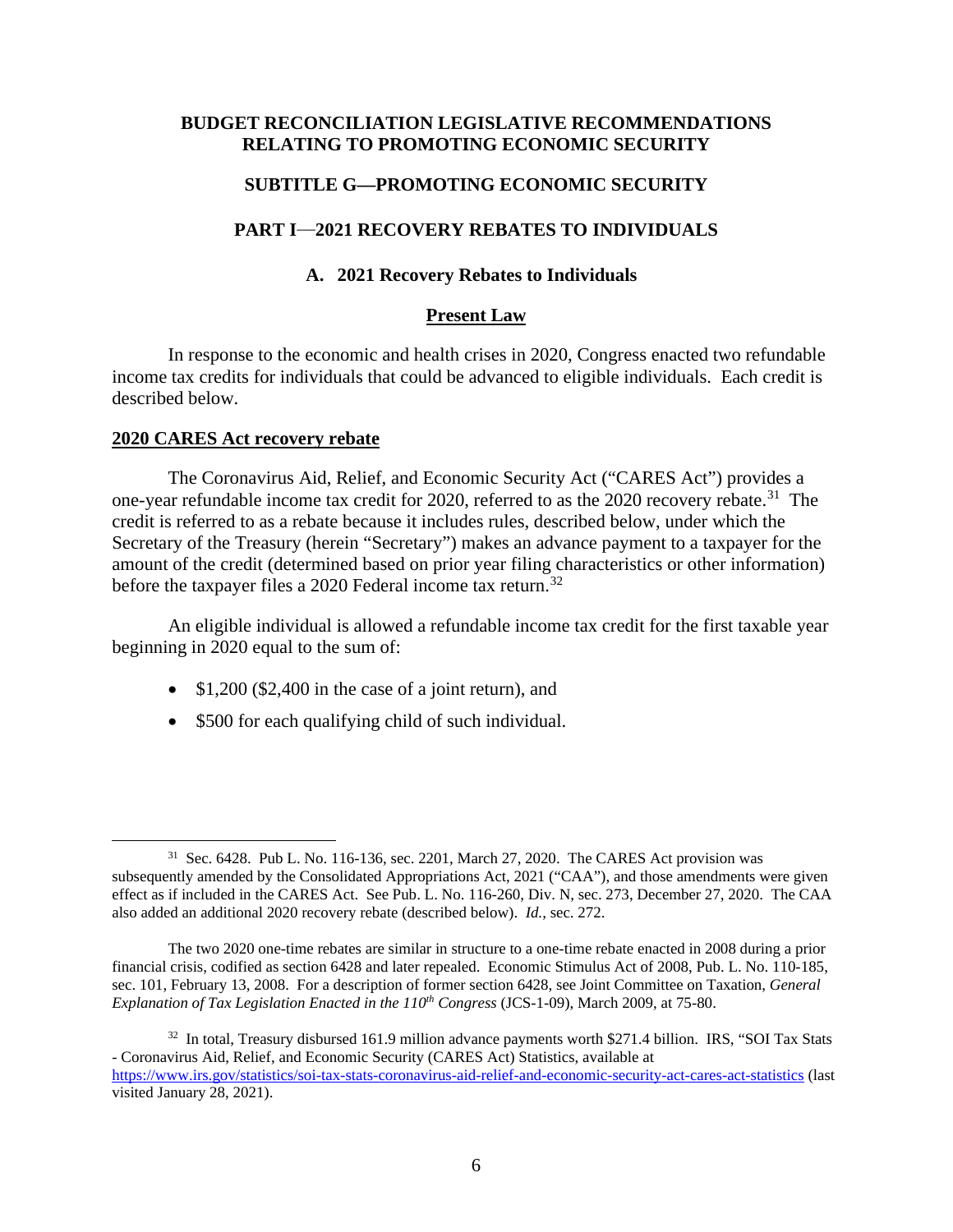An eligible individual is any individual other than (1) a nonresident alien, (2) an estate or trust, or  $(3)$  a dependent.<sup>33</sup> For these purposes, the child tax credit definition of a qualifying child applies (generally, a qualifying child as defined in section 152 who is under the age of 17).

The amount of the credit is phased out at a rate of five percent of the amount of adjusted gross income ("AGI") above certain threshold amounts.<sup>34</sup> The threshold amount at which the credit begins phasing out is \$150,000 of AGI for joint filers and surviving spouses,  $35$  \$112,500 of AGI for head of household filers, and \$75,000 of AGI for all other filers.<sup>36</sup> Thus, the credit is fully phased out *(i.e., reduced to zero)* for joint filers with no children at \$198,000 of AGI and for a single filer at \$99,000 of AGI.

#### Identification number requirement

No credit is allowed to an individual who does not include a valid identification number on the individual's income tax return.<sup>37</sup> In the case of a joint return that does not include a valid identification number for either spouse, no credit is allowed. In the case of a joint return that includes a valid identification number for only one spouse, one-half of the joint return amount  $($1,200)$  is allowed.<sup>38</sup> A qualifying child may not be taken into account in determining the amount of the credit unless valid identification numbers for the taxpayer (or for at least one spouse in the case of a joint return) and the child are included on the return.

For purposes of this requirement, a valid identification number is an SSN as defined for purposes of the child tax credit,<sup>39</sup> which means that it must be issued by the SSA before the due date of the return (including extensions) to a citizen of the United States or pursuant to a provision of the Social Security Act relating to the lawful admission for employment in the

 $34$  Sec. 6428(c).

<sup>35</sup> Under the CARES Act, the phaseout threshold for surviving spouses was \$75,000 of AGI. The CAA amended the phaseout threshold for surviving spouses to be \$150,000 AGI.

<sup>36</sup> For example, a married couple that files jointly with two qualifying children and has an AGI below the phaseout range would be entitled to a recovery rebate credit of  $$3,400$  ( $$2,400 + $500 + $500$ ). If that couple's AGI were \$175,000, the credit would be \$2,150 (\$3,400 - .05 \* (\$175,000 - \$150,000)). The credit would be fully phased out for this taxpayer at \$218,000 of AGI.

 $37$  Sec. 6428(g).

<sup>38</sup> This valid identification number rule for joint returns was amended from the rule in the CARES Act by the CAA. Pub. L. No. 116-260, Div. N, sec. 273(a)(3). The CARES Act required that in the case of a joint return that does not include valid identification numbers for both spouses, no credit is allowed. Advance refunds were made on the basis of the CARES Act rule. Any additional amounts owed as a result of the amended rule can be claimed on a 2020 Federal income tax return.

 $39$  Sec. 24(h)(7).

 $33$  Sec. 6428(d).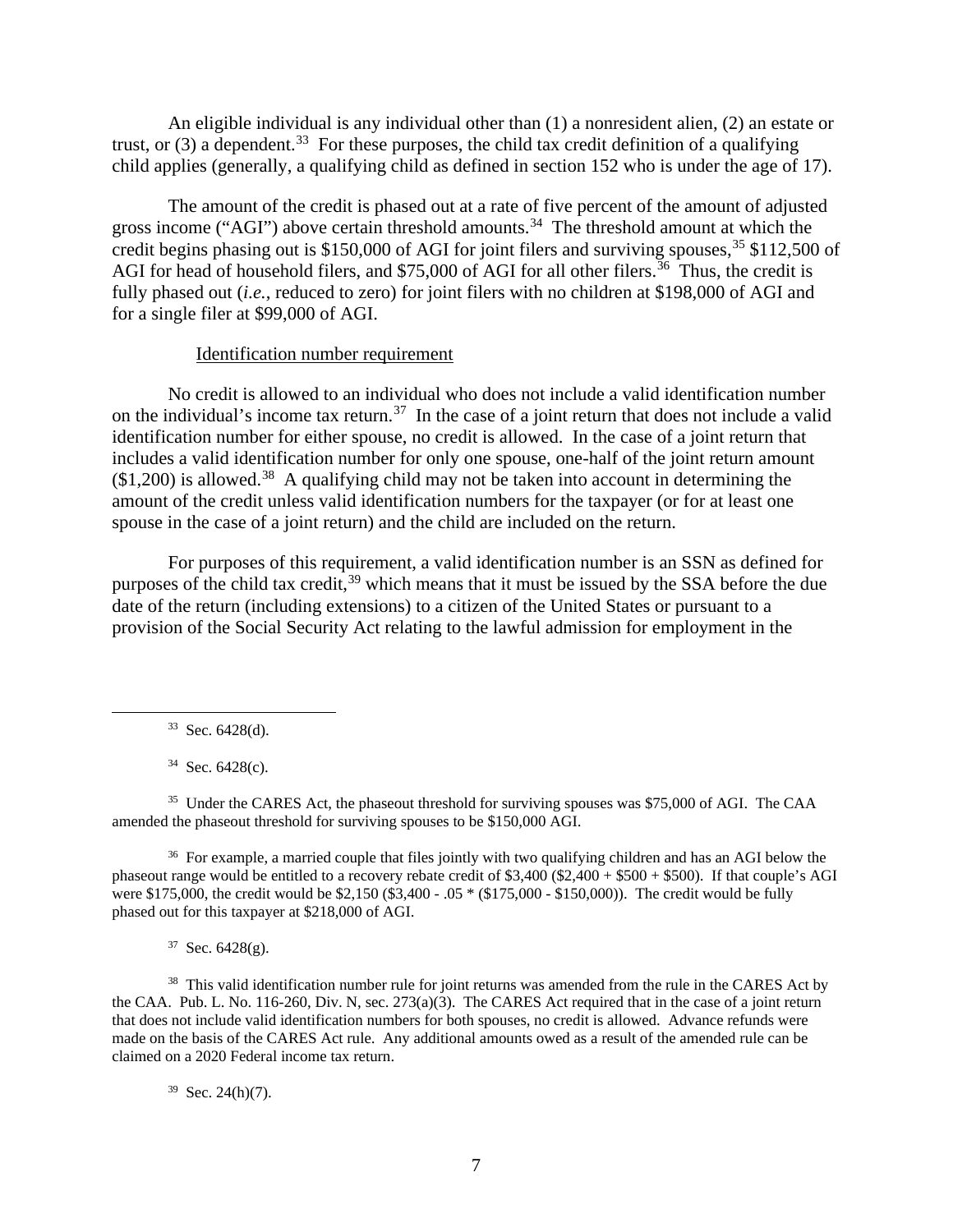United States.40 Two exceptions to this requirement are provided. First, an adoption identification number is considered a valid identification number in the case of a qualifying child who is adopted or placed for adoption. Second, when a married couple files a joint return and at least one spouse was a member of the Armed Forces of the United States during the taxable year for which the return is filed, a full \$2,400 credit (subject to the income-based phaseout) is allowed even if the return includes a valid identification number for only one spouse.

The failure to provide a correct valid identification number is treated as a mathematical or clerical error. If a taxpayer claims an individual as a qualifying child, but based on the SSN provided the individual is too old to be a qualifying child, the provision of the SSN is treated as a mathematical or clerical error.<sup>41</sup>

#### Advance payments of the recovery rebate credit

A taxpayer may receive the recovery rebate credit as an advance refund in the form of a direct deposit to their bank account or as a check or prepaid debit card issued by the Secretary during calendar year  $2020<sup>42</sup>$ . The amount of the advance refund is computed in the same manner as the recovery rebate credit, except that the calculation is made on the basis of the income tax return filed for 2019 (instead of 2020), if available, or otherwise on the basis of the income tax return filed for 2018.<sup>43</sup> Accordingly, the advance refund amount generally is based on a taxpayer's filing status, number of qualifying children, and AGI as reported for 2019 or 2018. The Secretary is directed to issue advance refunds as rapidly as possible.

If a taxpayer has not filed an income tax return for 2019 or 2018, in administering the advance refund the Secretary may use information with respect to that taxpayer that is provided on a 2019 Form SSA-1099, Social Security Benefit Statement, or a 2019 Form RRB-1099, Social Security Equivalent Benefit Statement.<sup>44</sup> Recipients of these forms include Social Security retirement, disability, and survivor benefit recipients and railroad retirees who are not otherwise required to file a Federal income tax return. An individual in one of these categories is allowed a \$1,200 payment per person without the necessity of a return filing or other action.<sup>45</sup>

Supplemental Security Income recipients and recipients of compensation and benefit payments from the Department of Veterans Affairs similarly are allowed \$1,200 per-person

 $43$  Sec. 6428(f).

 $44$  Sec. 6428(f)(5)(B).

<sup>&</sup>lt;sup>40</sup> Sec. 205(c)(2)(B)(i)(I) (or that portion of subclause (III) that relates to subclause (I)) of the Social Security Act.

<sup>41</sup> CARES Act, sec. 2201(b)(2).

<sup>&</sup>lt;sup>42</sup> The Treasury Department referred to these advance refunds as "economic impact payments."

<sup>45</sup> IRS, "Economic impact payments: what you need to know," IR-2020-61 (March 30, 2020), available at https://www.irs.gov/newsroom/economic-impact-payments-what-you-need-to-know.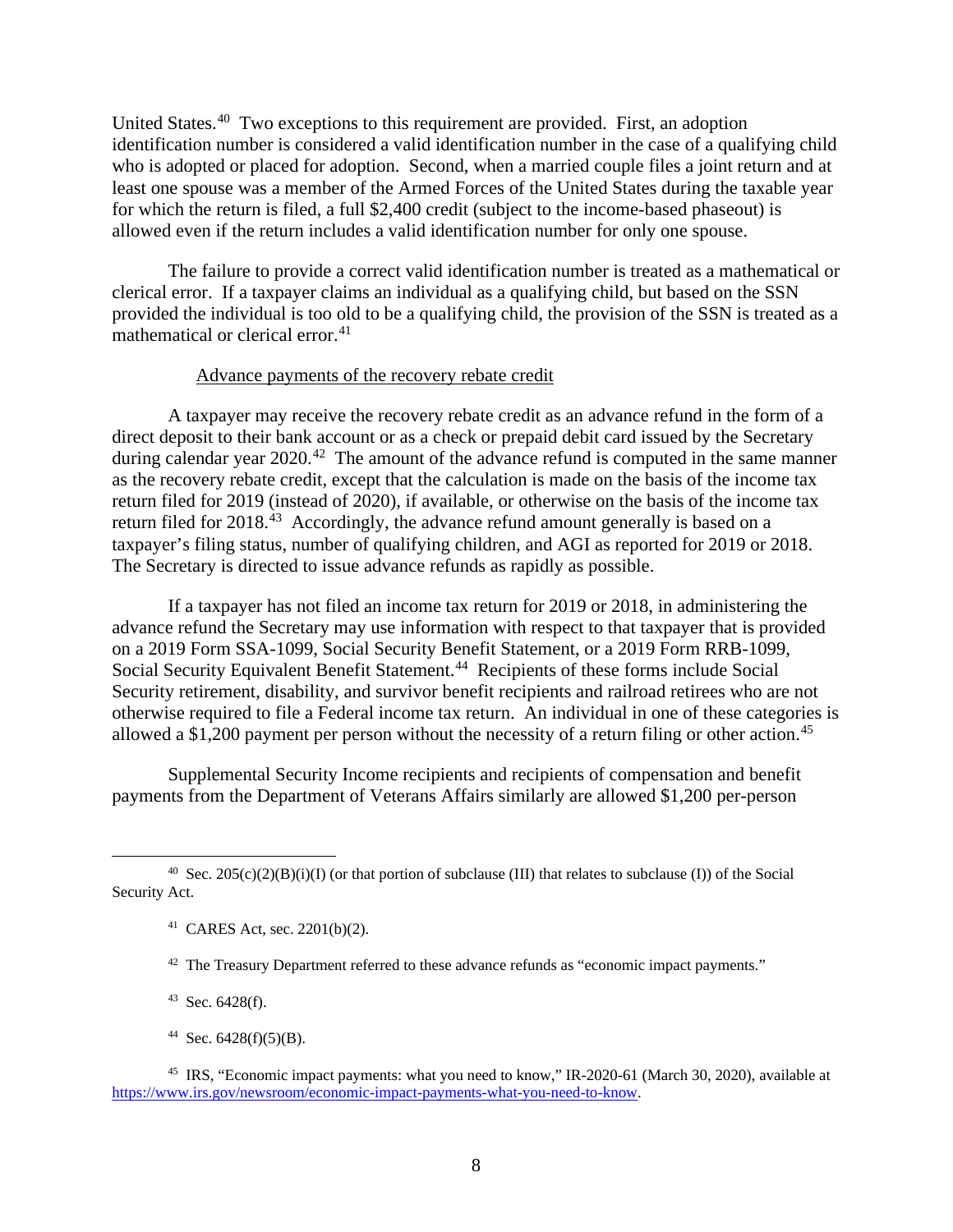payments automatically without the requirement of filing a return or taking other action. 46 Other taxpayers who do not have return-filing obligations in 2018 or 2019 could register to receive advance refunds using the "non-filer portal," a web tool developed by the IRS; alternatively they could use a simplified Federal income tax return filing procedure for taxable year 2019.<sup>47</sup>

In the case of any individual for which payment information is provided to the Secretary by the Commissioner of Social Security, the Railroad Retirement Board, or the Secretary of Veterans Affairs, the advance refund may be provided to the individual's representative payee or fiduciary. The entire payment must be provided to the individual or used for the benefit of the individual. Enforcement provisions apply to prevent the misuse of the payment.

The amount of the recovery rebate credit allowed on a taxpayer's 2020 income tax return (based on 2020 information) must be reduced by any advance refund received during 2020  $\mu$  (based on 2019 or 2018 information).<sup>48</sup> If the recovery rebate amount less the advance refund is a positive number (because, for example, a qualifying child was born to the taxpayer during 2020), the taxpayer is allowed that difference as a refundable credit against 2020 income tax liability. If, however, the result is negative (because, for example, the taxpayer's AGI was higher in 2020 and was in the phaseout range), the taxpayer's 2020 tax liability is not increased by that negative amount. In addition, a taxpayer that does not receive an advance refund may claim the recovery rebate amount on his or her 2020 income tax return. A taxpayer's failure to reduce the recovery rebate amount by an advance refund is treated as a mathematical or clerical error. The advance refund is not includible in gross income.

The Secretary may not issue an advance refund after December 31, 2020. Within 15 days of distribution of the advance refund the Secretary is required to send a notice by mail to the

<sup>46</sup> IRS, "Supplemental Security Income recipients will receive automatic Economic Impact Payments," IR-2020-73 (April 15, 2020), available at https://www.irs.gov/newsroom/supplemental-security-income-recipients-willreceive-automatic-economic-impact-payments-step-follows-work-between-treasury-irs-social-securityadministration; IRS, "Veterans Affairs recipients will receive automatic Economic Impact Payments," IR-2020-75 (April 17, 2020), available at https://www.irs.gov/newsroom/veterans-affairs-recipients-will-receive-automaticeconomic-impact-payments-step-follows-work-between-treasury-irs-va.

<sup>47</sup> Rev. Proc. 2020-28, 2020-19 I.R.B. 792; IRS, "Treasury, IRS launch new tool to help non-filers register for Economic Impact Payments," IR-2020-69 (April 10, 2020), available at https://www.irs.gov/newsroom/treasuryirs-launch-new-tool-to-help-non-filers-register-for-economic-impact-payments. Federal benefit recipients also could use the web tool for non-filers to enter information regarding any qualifying children to claim the additional \$500 per child payment as an advance refund. IRS, "IRS takes new steps to ensure people with children receive \$500 economic impact payments," IR-2020-180 (August 14, 2020), available at https://www.irs.gov/newsroom/irs-takesnew-steps-to-ensure-people-with-children-receive-500-economic-impact-payments; IRS, "Register by Nov. 21 to get an Economic Impact Payment," IR-2020-260, November 19, 2020, available at https://www.irs.gov/newsroom/register-by-nov-21-to-get-an-economic-impact-payment-same-deadline-for-federalbeneficiaries-to-get-missed-500-per-child-payments.

Under the CARES Act, the Secretary (or the Secretary's delegate) is directed to conduct a public awareness campaign, in coordination with the Commissioner of Social Security and the heads of other relevant Federal agencies, to provide information regarding the availability of the recovery rebate credit, including information with respect to individuals who may not have filed a tax return for 2019 or 2018.

<sup>48</sup> Sec. 6428(e).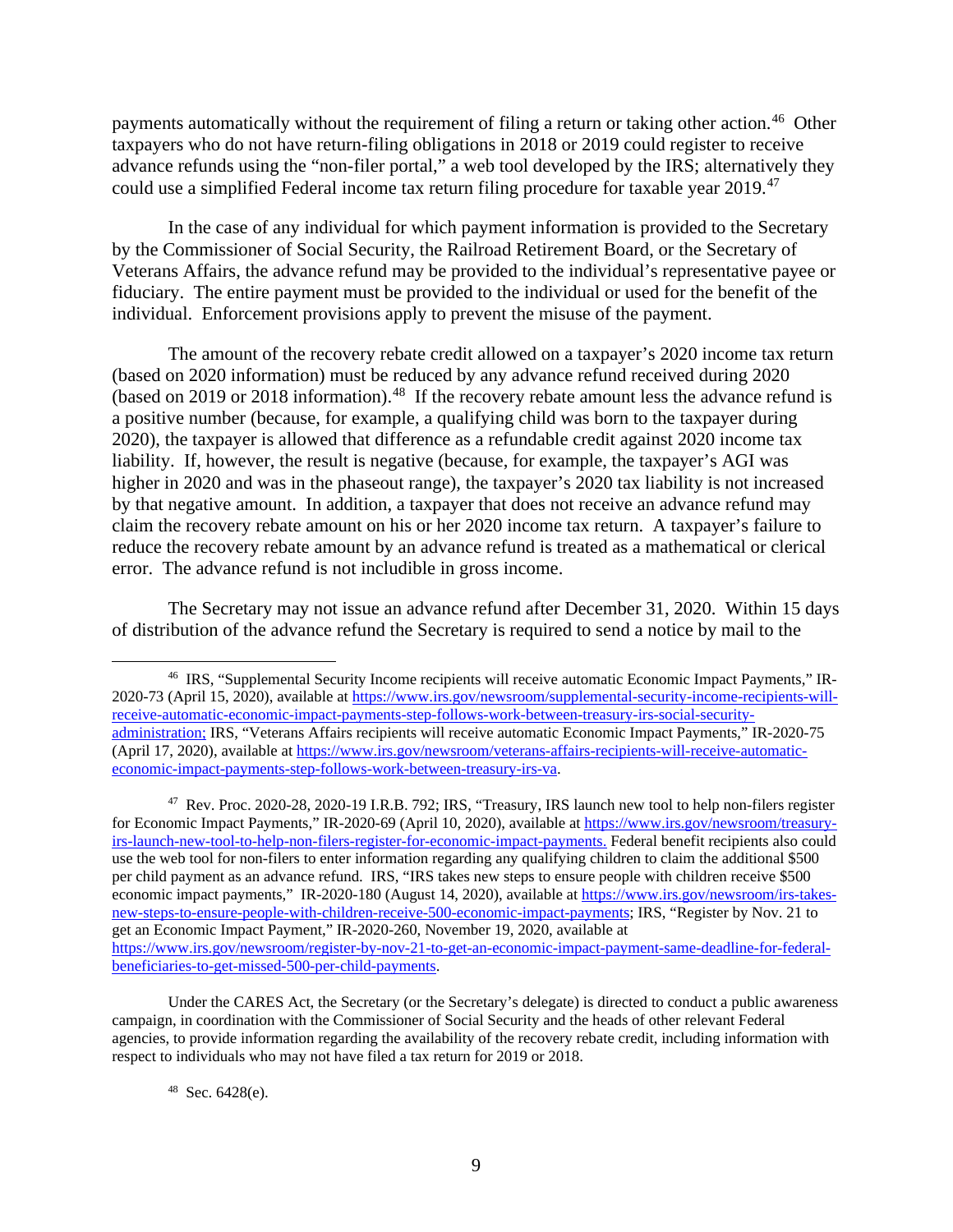taxpayer's last known address that indicates the method by which the payment was made, the amount of such payment, and a phone number at the IRS to report any failure to receive such payment.

### Treatment of the U.S. territories

The CARES Act directs the Secretary to make payments to each mirror Code territory (Guam, the Commonwealth of the Northern Mariana Islands, and the U.S. Virgin Islands) that relate to the cost (if any) of each territory's recovery rebate credit. The Secretary is further directed to make similar payments to each non-mirror Code territory (American Samoa and Puerto Rico).

The CARES Act requires the Secretary to pay to each mirror Code territory amounts equal to the aggregate amount of the credits allowable by reason of the CARES Act to that territory's residents against its income tax. Such amounts are determined by the Secretary based on information provided by the government of the respective territory.

To each non-mirror Code territory, the CARES Act requires the Secretary to pay amounts estimated by the Secretary as being equal to the aggregate credits that would have been allowed to residents of that territory if a mirror Code tax system had been in effect in that territory. Accordingly, the amount of each payment to a non-mirror Code territory is an estimate of the aggregate amount of the credits that would be allowed to the territory's residents if the credit provided by the CARES Act to U.S. residents were provided by the territory to its residents. This payment may not be made to any U.S. territory unless it has a plan that has been approved by the Secretary under which the territory will promptly distribute the payment to its residents.

No credit against U.S. income taxes is permitted under the CARES Act for any person to whom a credit is allowed against territory income taxes as a result of the CARES Act (for example, under that territory's mirror income tax). Similarly, no credit against U.S. income taxes is permitted for any person who is eligible for a payment under a non-mirror Code territory's plan for distributing to its residents the payment described above from the U.S. Treasury.

# Exception from reduction or offset

Any refund allowed or made to an individual as an advance refund or as a similar payment to a resident of the U.S. territories is not subject to reduction or offset by other assessed Federal taxes that would otherwise be subject to levy or collection. In addition, these overpayments generally are not subject to offset for other taxes or non-tax debts owed to the Federal government or State governments.<sup>49</sup>

<sup>&</sup>lt;sup>49</sup> Prior to amendment, the CARES Act prohibited refunds from recovery rebate credits and advance refunds from being subject to reduction or offset. This prohibition was amended to only apply to advance refunds. See Pub. L. No. 116-260, Div. N, sec. 273(b)(1).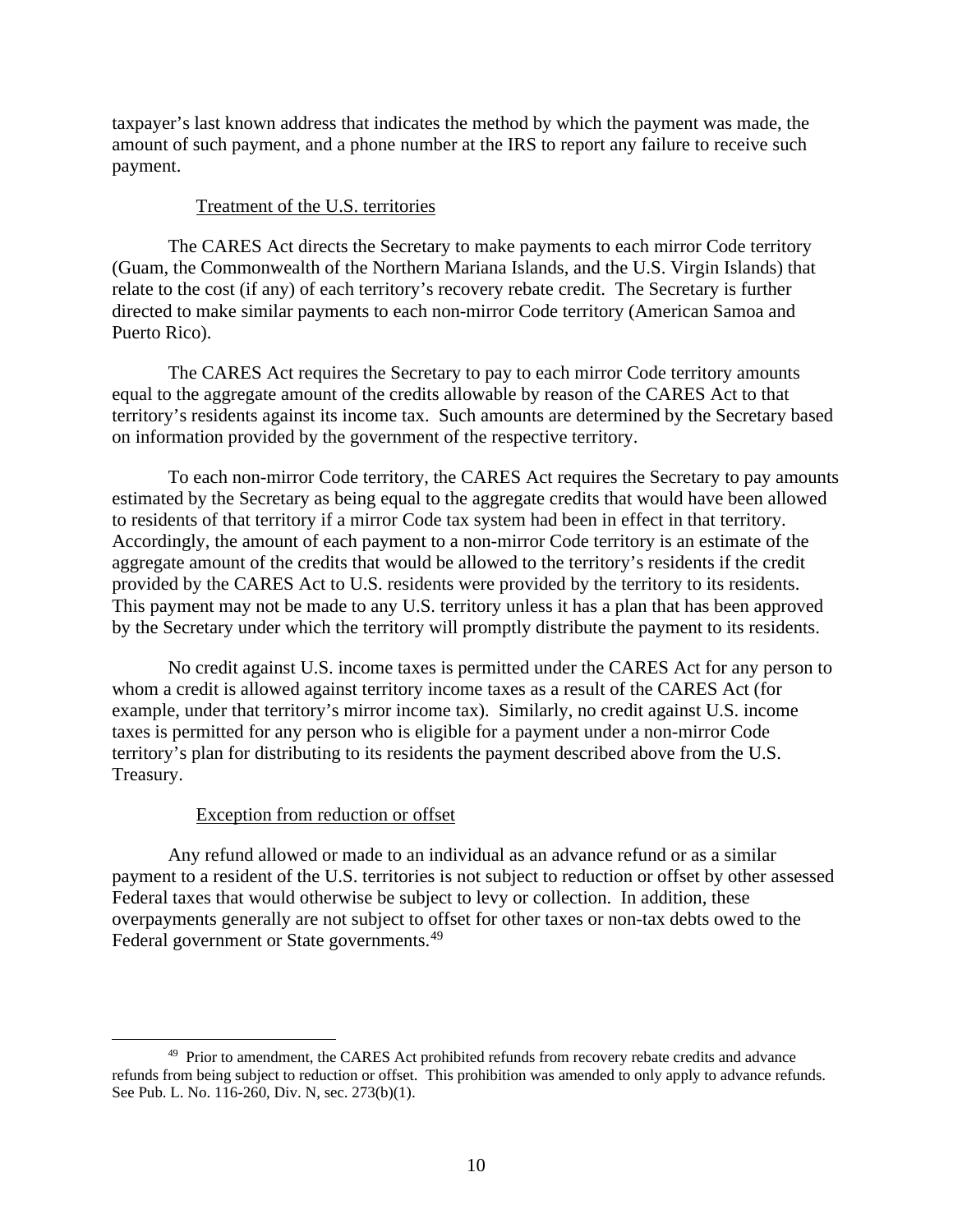As an exception, an overpayment resulting from the advance refund is subject to the offset against overpayments of the amount of any past-due child support.<sup>50</sup> The term past-due child support means the amount of a delinquency, determined under a court order, or an order of an administrative process established under State law, for support and maintenance of a child (whether or not a minor), or of a child (whether or not a minor) and the parent with whom the child is living.<sup>51</sup> The State must have notified the Secretary of the taxpayer's delinquency in order for the offset to apply. If the offset applies, the Secretary remits the offset amount to the State collecting such support and notifies the taxpayer of the remittance. The offset of past-due child support applies before any other reductions allowed by law and before the crediting of the overpayment to the taxpayer's future tax liability.

An overpayment resulting from the recovery rebate credit may be subject to claims by the taxpayer's creditors under applicable State law or Federal bankruptcy law.

# **2020 additional recovery rebate**

### In general

The Consolidated Appropriations Act, 2021 ("CAA"), provides an additional one-year refundable income tax credit for 2020, referred to as the additional 2020 recovery rebate.<sup>52</sup> Like the first 2020 recovery rebate, the additional 2020 recovery rebate includes rules, described below, under which the Secretary makes an advance payment to a taxpayer for the amount of the credit (determined based on prior year filing characteristics or other information) before the taxpayer files a 2020 Federal income tax return. The additional 2020 recovery rebate has many of the same features as the first recovery rebate, with some modifications. These modifications are described below.

The additional 2020 recovery rebate is equal to the sum of:

- \$600 (\$1,200 in the case of a joint return), and
- $$600$  for each qualifying child of such individual.<sup>53</sup>

The phaseout thresholds and phaseout rate for the additional 2020 recovery rebate are the same as those of the first rebate, but because of the different amounts of the additional rebate, the

 $50$  See Sec. 6402(c). Following distribution of a significant share of the advance payments, the IRS announced that it would issue catch-up payments to individuals where such individual's portion of the payment had been diverted to pay their spouse's past-due child support. IRS, "50,000 spouses to get catch-up Economic Impact Payments," IR-2020-192, August 25, 2020, available at, https://www.irs.gov/newsroom/irs-50000-spouses-to-getcatch-up-economic-impact-payments; IRS, "Economic Impact Payment Information Center -- Topic D: Receiving My Payment," Q&A D2, available at, https://www.irs.gov/newsroom/register-by-nov-21-to-get-an-economicimpact-payment-same-deadline-for-federal-beneficiaries-to-get-missed-500-per-child-payments.

<sup>&</sup>lt;sup>51</sup> Sec. 464(c) of the Social Security Act, 42 U.S.C. sec. 664(c).

<sup>52</sup> Pub. L. No. 116-260, Div. N, sec. 272, December 27, 2020.

 $53$  Sec. 6428A(a).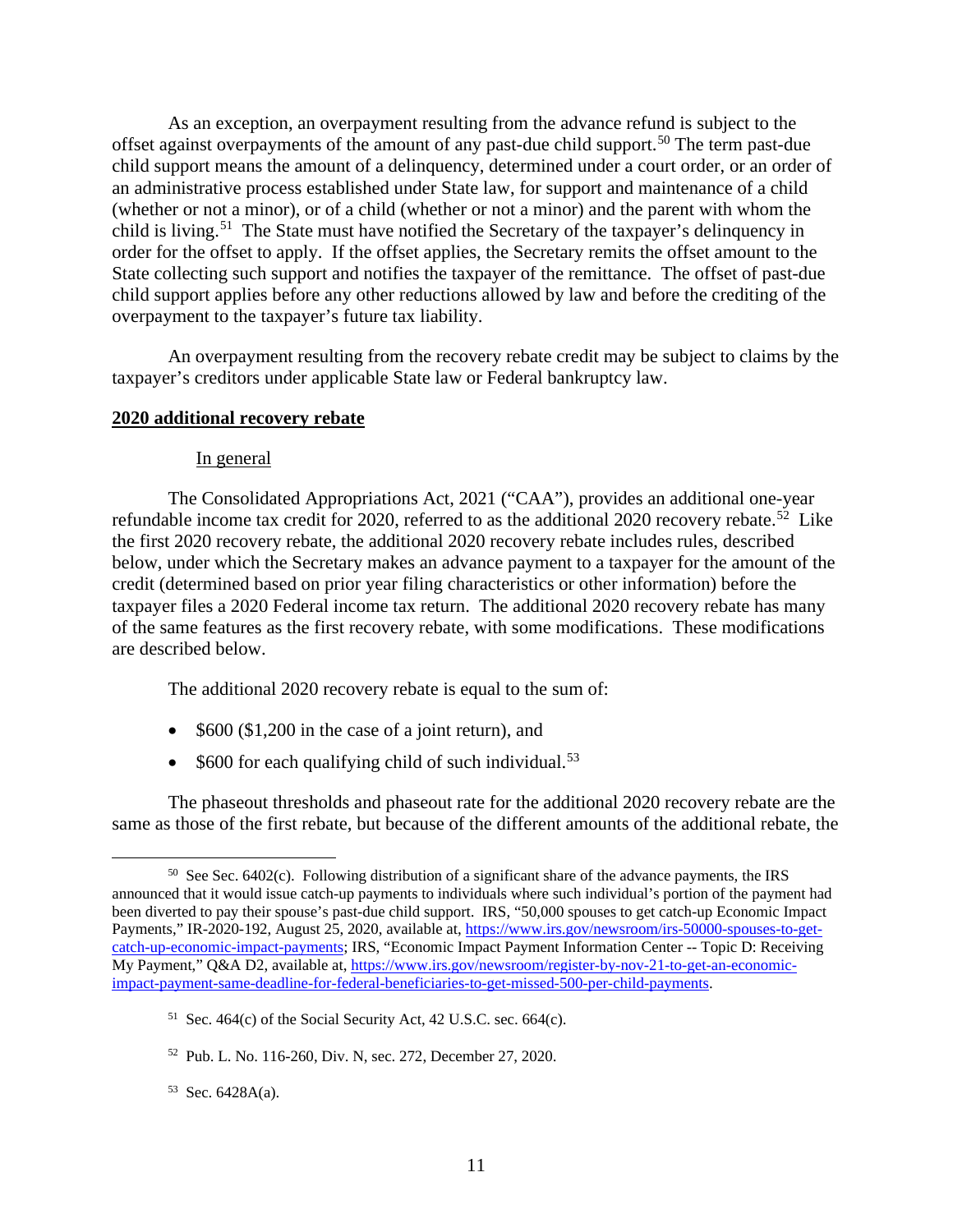additional rebate is fully phased out at different levels of AGI. Thus, the additional 2020 recovery rebate is fully phased out (*i.e.*, reduced to zero) for joint filers with no children at \$174,000 of AGI and for a single filer at \$87,000 of AGI.

### Identification number requirement

The identification number requirements for the additional 2020 recovery rebate follow those for the first recovery rebate (as amended by the CAA) and described above. Because the amounts of the additional 2020 recovery rebate differ from the first rebate, several rules are affected. In the case of a joint return that includes a valid identification number for only one spouse, a \$600 credit is allowed. In the case of a married couple filing a joint return where at least one spouse was a member of the Armed Forces of the United States during the taxable year for which the return is filed, a full \$1,200 credit (subject to the income-based phaseout) is allowed even if the return includes a valid identification number for only one spouse.

### Advance payments of the 2020 additional recovery rebate

Just as with the first recovery rebate, many taxpayers receive the additional 2020 recovery rebate automatically as an advance refund in the form of a direct deposit to their bank account or as a check or prepaid debit card issued by the Secretary.<sup>54</sup> The amount of the additional advance refund is calculated on the basis of the income tax return filed for 2019, if available (rather than 2018 or 2019 as with the first advance refund).<sup>55</sup> Accordingly, the amount of the additional advance refund generally is based on a taxpayer's filing status, number of qualifying children, and AGI as reported for 2019. The Secretary is directed to issue additional advance refunds as rapidly as possible, and no additional advance refund is to be made or allowed after January 15, 2021.56

If a taxpayer did not file an income tax return for 2019 at the time the Secretary makes a determination regarding payments, the Secretary may use information to administer the additional advance refund with respect to that taxpayer that is provided (1) in the case of a specified Social Security or Supplemental Security Income recipient, by the SSA, (2) in the case of a specified railroad retirement beneficiary, by the Railroad Retirement Board, and (3) in the

### 55 Sec. 6428A(f).

<sup>54</sup> Payments started during the last week of December 2020 and continued into January 2021. Direct deposit payments were issued to individuals with valid routing and account information on file with the IRS. IRS, "Questions and Answers about the Second Economic Impact Payment," available at https://www.irs.gov/coronavirus/second-eip-faqs (last visited January 24, 2021). As of January 8, 2021, over 100 million advance refunds had been direct deposited into eligible recipients' bank accounts. IRS, "IRS Statement -- Update on Economic Impact Payments," January 11, 2021, available at https://www.irs.gov/newsroom/irsstatement-update-on-economic-impact-payments.

The Treasury Department referred to these additional advance refunds as "second economic impact payments."

<sup>56</sup> In the case of a mirror Code territory, the additional advance refund can be made or allowed until September 30, 2021.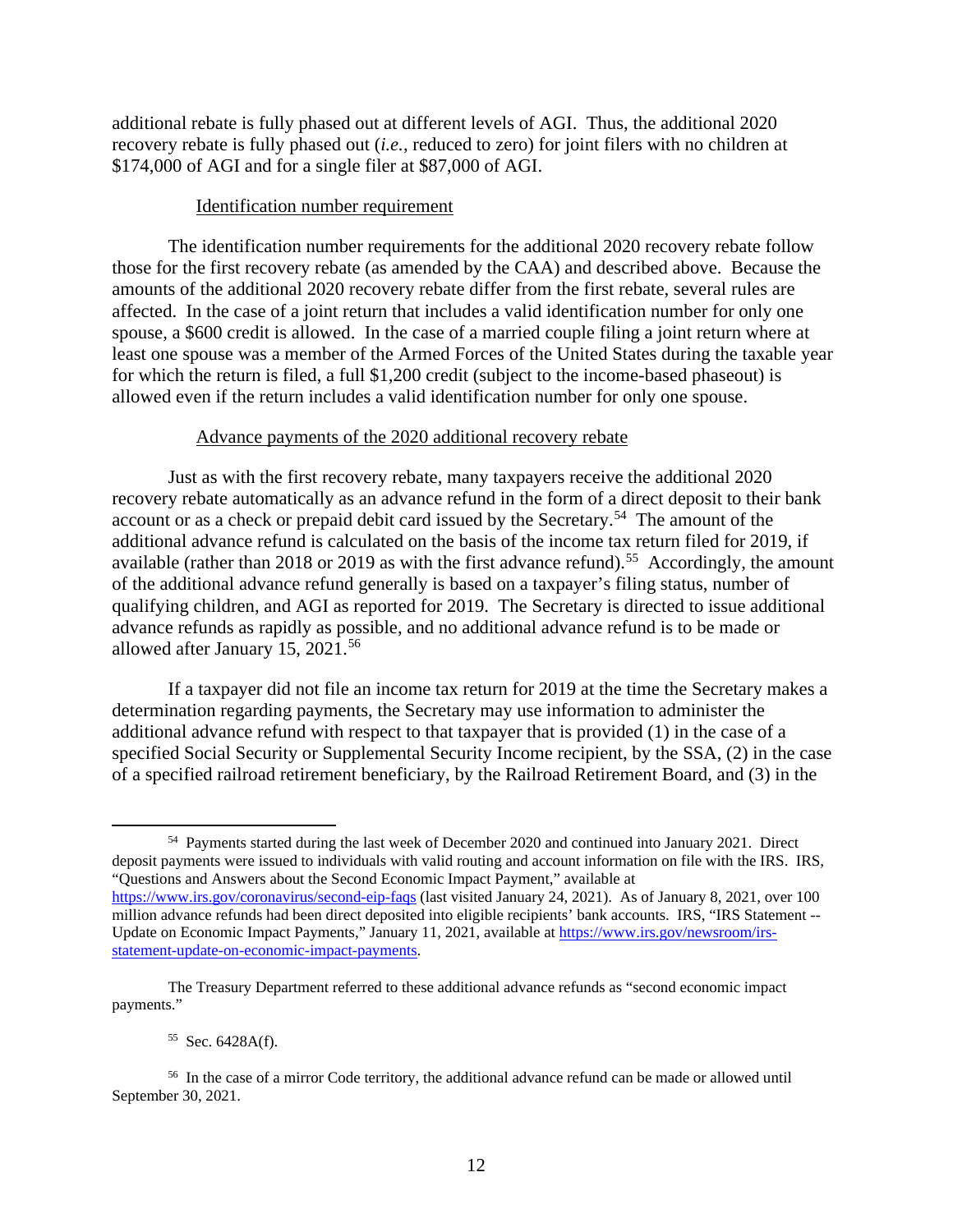case of a specified veterans beneficiary, by the Department of Veterans Affairs.<sup>57</sup> As with the first advance refund, payments for such specified individuals may be provided to the individual's representative payee or fiduciary.

For other individuals who did not have a return-filing obligation, the Secretary could utilize information provided by such individuals who either successfully registered for the first advance refund using the non-filer portal, or submitted a simplified Federal income tax return to receive the advance refund.<sup>58</sup>

An individual who died before January 1, 2020, is not eligible to receive the additional advance refund. If a married couple files a joint return and one spouse died before January 1, 2020, the surviving spouse is allowed (subject to other requirements) a \$600 payment. No payment may be issued with respect to qualifying children of a taxpayer who died before January 1, 2020 (or, in the case of joint return, if both taxpayers died before January 1, 2020).

The rules regarding reconciliation of the second advance refund are the same as those for the first advance refund. The second advance refund similarly is not includible in gross income.

The Secretary is required to send a notice of the second advance refund that includes the same information as that required for the first advance refund. The Secretary is also required to carry out a public awareness campaign regarding the availability of the additional recovery rebate credit and the additional advance refund.

# Treatment of the U.S. territories

The CAA directs the Secretary to make payments to each mirror Code territory that relate to the cost of each territory's additional recovery rebate and to make similar payments to each non-mirror Code territory. The same rules as those that applied to territory payments for the first recovery rebate apply to territory payments for the additional recovery rebate.

# Exception from reduction or offset

As with the first recovery rebate, any refund payable as an advance refund or as a similar payment to a resident of the U.S. territories is not subject to reduction or offset by other assessed Federal taxes that would otherwise be subject to levy or collection, by other taxes, or by non-tax debts owed to the Federal government or State governments.

Unlike the first advance refund, the additional advance refund is not subject to reduction or offset for past-due child support. The additional advance refund also is not subject to transfer, assignment, execution, levy, attachment, garnishment, or other legal process, or the operation of any bankruptcy or insolvency law. The CAA directs the Secretary to encode payments that are

 $57$  Sec. 6428A(f)(5).

<sup>58</sup> IRS, "Treasury and IRS begin delivering second round of Economic Impact Payments to millions of Americans, IR-2020-280, December 29, 2020, available at https://www.irs.gov/newsroom/treasury-and-irs-begindelivering-second-round-of-economic-impact-payments-to-millions-of-americans.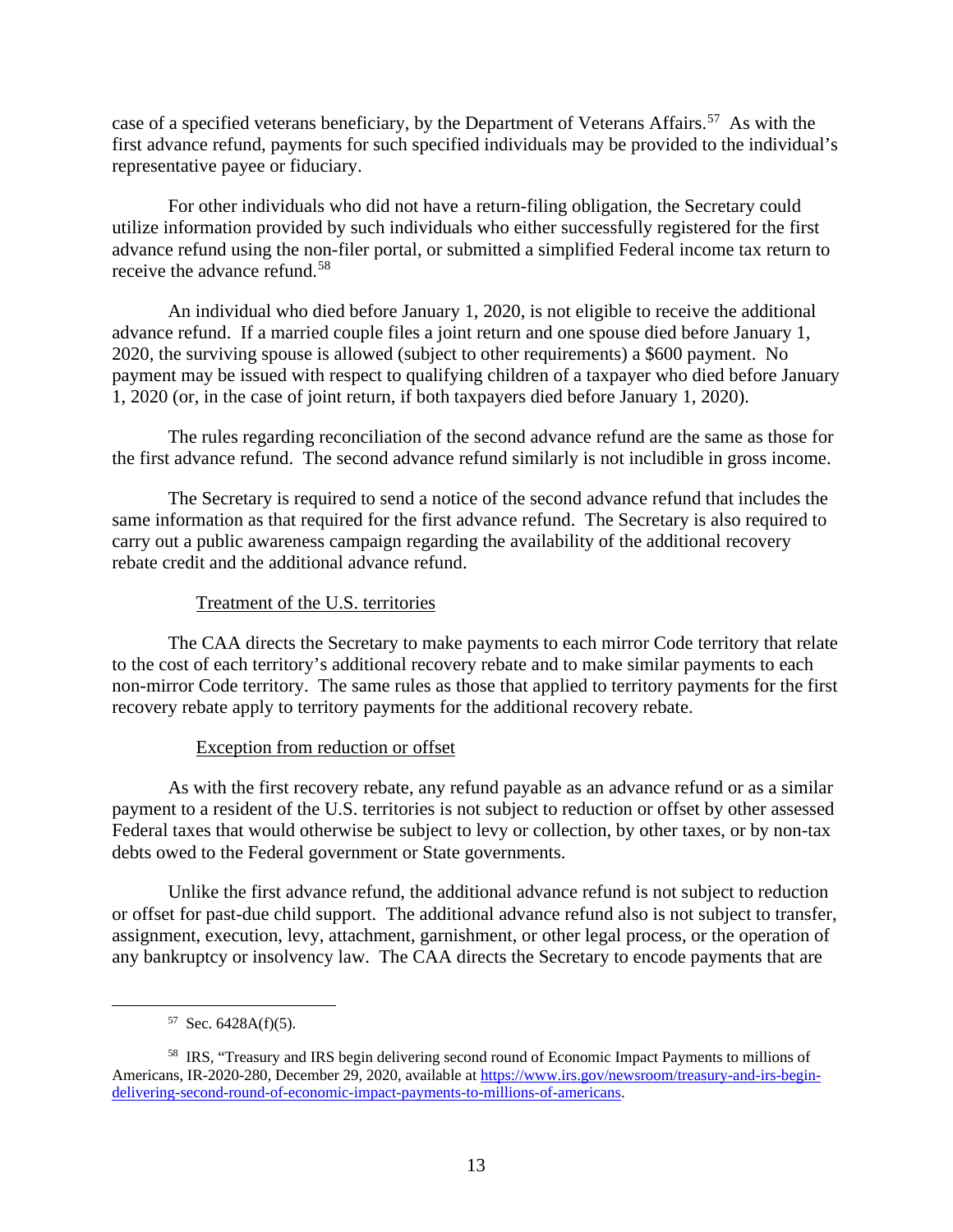paid electronically with a unique identifier that allows the financial institution maintaining the account to identify the payment as protected.

# **Description of Proposal**

# **In general**

The proposal provides a one-year refundable income tax credit for 2021, referred to as the 2021 recovery rebate. The rebate may be paid as an advance refund before the taxpayer files a 2021 income tax return.

An eligible individual is allowed a refundable income tax credit for the first taxable year beginning in 2021 equal to the sum of:

- \$1,400 (\$2,800 in the case of a joint return), and
- $$1,400$  for each dependent of the individual.<sup>59</sup>

An eligible individual is any individual other than: (1) a nonresident alien; (2) an estate or trust; or  $(3)$  a dependent.<sup>60</sup>

The amount of the credit is phased out above certain income levels.<sup>61</sup> For joint filers or a surviving spouse, the credit phases out ratably over a range beginning at \$150,000 and ending at \$200,000 of AGI. For heads of household, the credit phases out between \$112,500 and \$150,000 of AGI. For all other return filers, the credit phases out between \$75,000 and \$100,000 of AGI. Figure 1 illustrates the credit amount by AGI for selected filing status and dependent combinations.

<sup>59</sup> Proposed sec. 6428B(b). A dependent is defined in section 152 of the Code.

 $60$  Proposed sec.  $6428B(c)$ .

 $61$  Proposed sec.  $6428B(d)$ .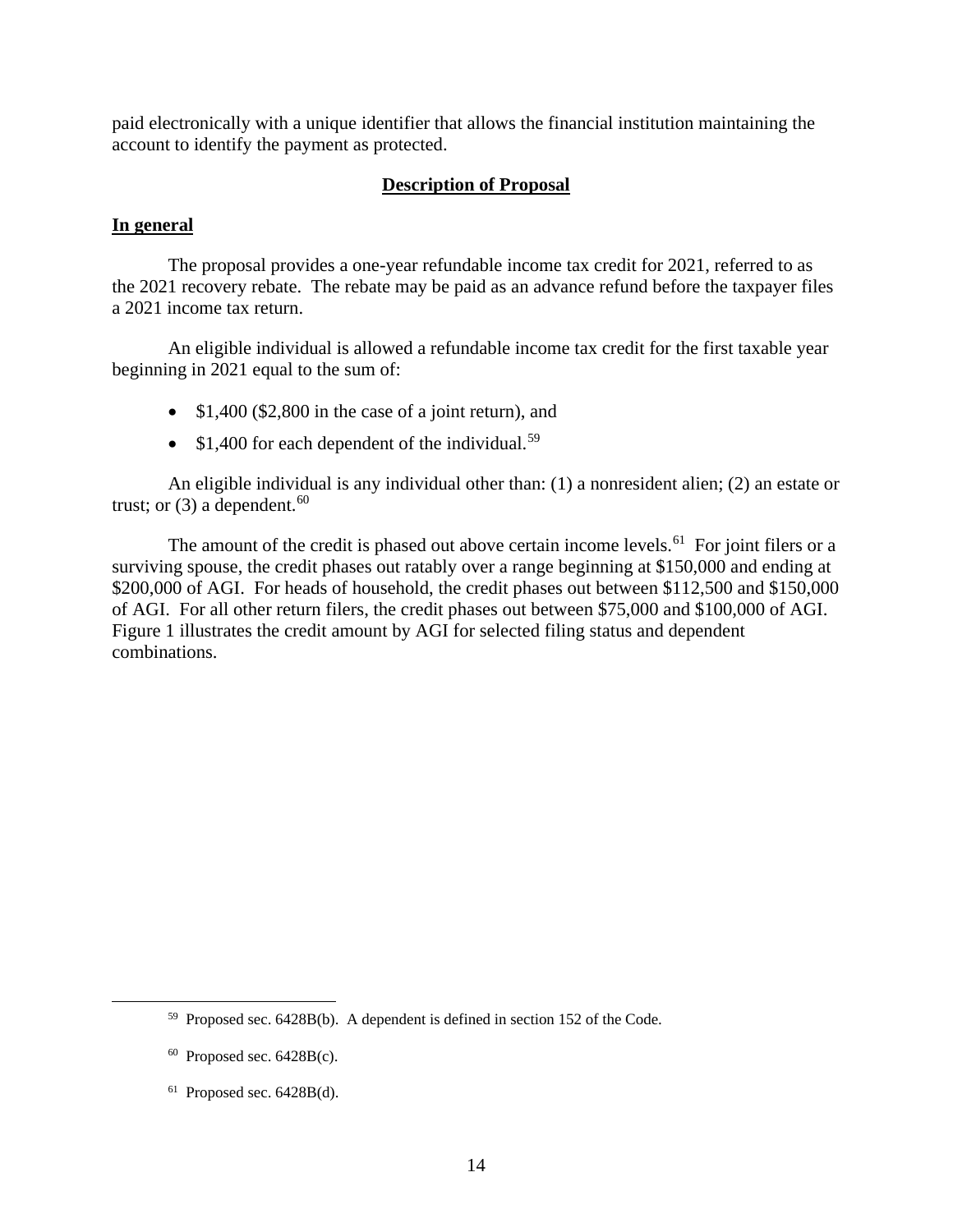

**Figure 1.−Proposed 2021 Recovery Rebate Credit Amount by AGI for Selected Taxpayers**

# **Identification number requirement**

A credit is allowed for an individual—that is, the taxpayer, the taxpayer's spouse, or a dependent of the taxpayer—only if the income tax return on which the credit is claimed includes that individual's valid identification number.62 Thus, in the case of a joint return that includes a valid identification for both spouses, a \$2,800 credit is allowed. In the case of a joint return that includes a valid identification number for only one spouse, a \$1,400 credit is allowed. In the case of a joint return that includes a valid identification number for neither spouse, no credit is allowed for either spouse. A \$1,400 credit is allowed for each dependent for which the taxpayer provides a valid identification number even if the return does not include a valid identification number for the taxpayer or spouse. All credit amounts are subject to the income-based phaseout described above.

For purposes of this requirement, a valid identification number is an SSN issued by the SSA on or before the due date for filing the return for the taxable year (including extensions). Unlike the 2020 recovery rebate and the 2020 additional recovery rebate, the 2021 recovery rebate credit does not require the SSN to be issued to a citizen or in relation to lawful admission

 $62$  Proposed sec.  $6428B(e)(3)$ .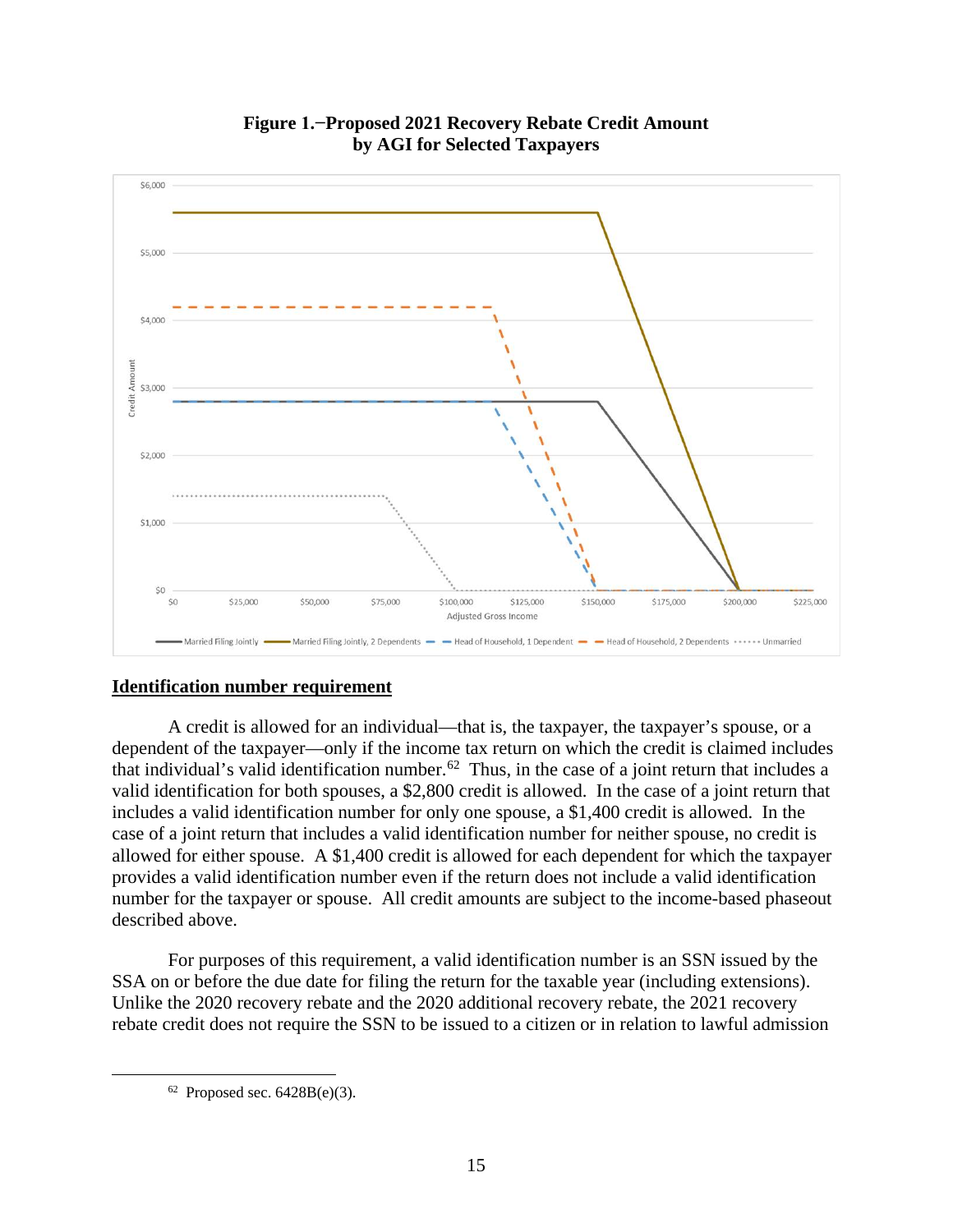for employment in the United States.<sup>63</sup> As with the 2020 recovery rebate and the 2020 additional recovery rebate, two exceptions to the identification number requirement are provided. First, an adoption identification number is considered a valid identification number in the case of a qualifying child who is adopted or placed for adoption. Second, when a married couple files a joint return and at least one spouse is a member of the Armed Forces of the United States during the taxable year for which the return is filed, a full \$2,800 credit (subject to the income-based phaseout) is allowed even if the return includes a valid identification number for only one spouse.

The failure to provide a correct valid identification number is treated as a mathematical or clerical error.

### **Advance payments of the 2021 recovery rebate**

The proposal provides that the 2021 recovery rebate may be paid as an advance refund in the form of a direct deposit to a taxpayer's bank account or as a check or prepaid debit card issued by the Secretary.<sup>64</sup> The amount of the advance refund is computed in the same manner as the 2021 recovery rebate, except that the calculation is made on the basis of the income tax return filed for 2019 or 2020 (instead of 2021), if available.<sup>65</sup> Accordingly, the amount of the advance refund generally is based on a taxpayer's filing status, number of dependents, and AGI as reported for 2019 or 2020. The Secretary is directed to issue advance refunds as rapidly as possible, consistent with efforts to make payments electronically where appropriate. No advance refund is to be made or allowed after December 31, 2021.

If a taxpayer files a 2020 income tax return and the return is processed before the additional payment determination date, the Secretary may make an additional payment to the taxpayer of any excess advance refund. The excess advance refund is the advance refund based on 2020 return information less any advance refund that was paid on based on 2019 return

<sup>&</sup>lt;sup>63</sup> SSNs that are not issued to a citizen or in relation to lawful admission for employment in the United States include (i) SSNs for claiming a benefit financed in whole or in part from Federal funds or (ii) SSNs to individuals that could have been but were not assigned SSNs for work or benefit purposes, if certain other conditions were met. See section 205(c)(2)(B)(i) of the Social Security Act, codified as 42 U.S.C. sec. 405(c)(2)(B)(i). Prior to 2003, the SSA issued SSNs to noncitizens for valid nonwork and non-benefit reasons such as to obtain drivers' licenses or to open bank accounts; these SSNs are no longer issued, but previously-issued SSNs for these purposes have not been rescinded. See 20 C.F.R. sec. 422.104(a)(3) (2002).

 $64$  With respect to any payment made by the Secretary as a prepaid debit card, (1) the Secretary may not make the payment by increasing the balance of an existing prepaid debit card issued solely with respect to the 2020 recovery rebate or additional 2020 recovery rebate, but (2) may increase the balance of an existing prepaid debit card issued for other purposes (such as, for example, a Direct Express card used to pay Federal benefits). Proposed sec.  $6428B(g)(9)$ .

 $65$  Proposed sec.  $6428B(g)$ .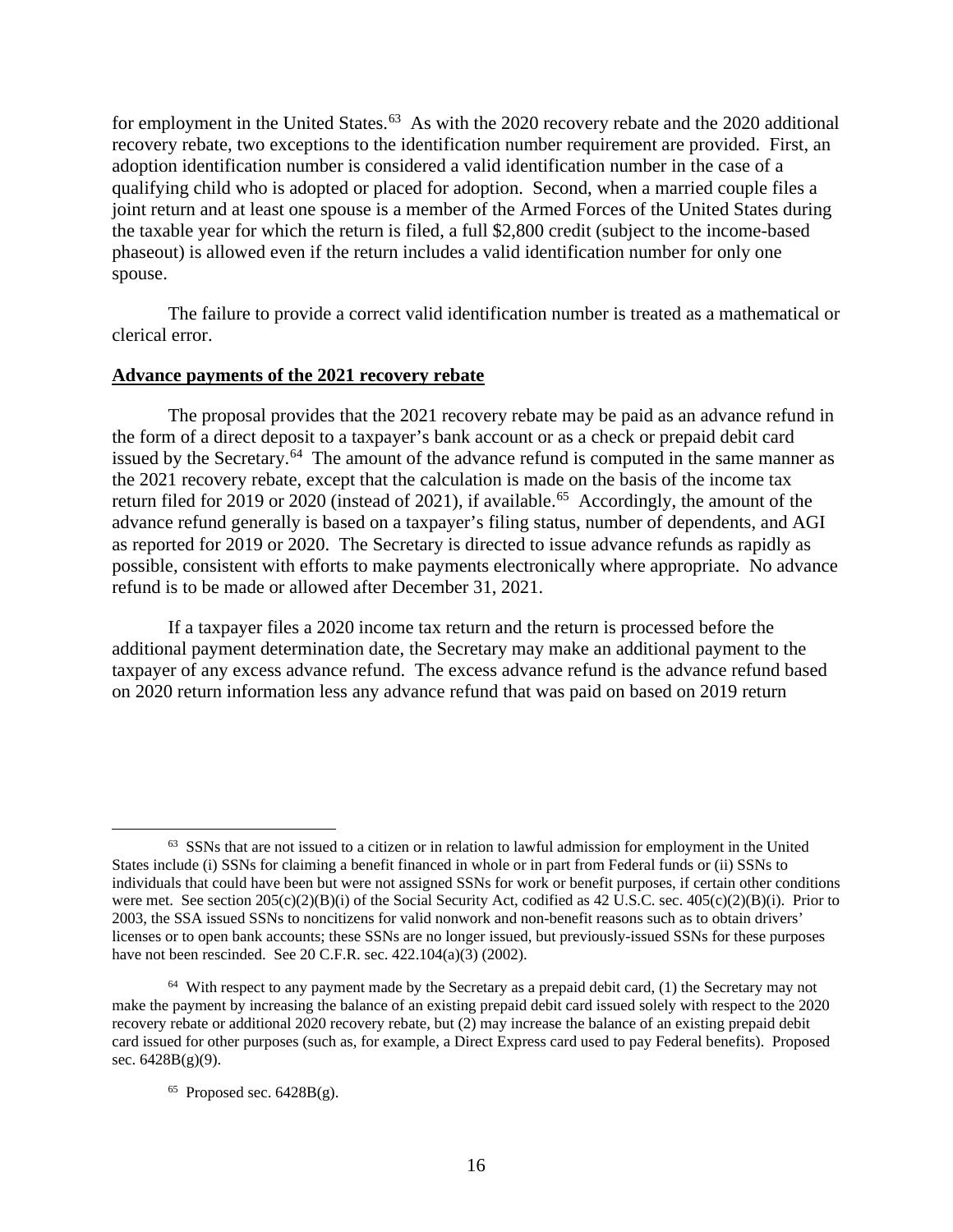information. The additional payment determination date is the earlier of (i) 90 days after the 2020 filing deadline,  $^{66}$  or (ii) September 1, 2021.

If a taxpayer did not file an income tax return for 2019 or 2020 (or if the return has been filed but is not yet processed by the IRS) at the time the Secretary makes a determination regarding payments of advance refunds, the Secretary may determine the eligibility of individuals and the advance refund amount that they may be paid on the basis of information available to the Secretary. Payments for such individuals may be provided to the individual's representative payee or fiduciary for a Federal benefit program, on the condition that the entire payment is used for the benefit of the individual.

An individual who died before January 1, 2021, is not eligible to receive the advance refund. If a married couple files a joint return and one spouse died before January 1, 2021, the surviving spouse is allowed (subject to other requirements) a \$1,400 payment (subject to the income-based phaseout). No additional payment is issued with respect to dependents of a taxpayer who died before January 1, 2021 (or, in the case of joint return, if both taxpayers died before January 1, 2021). When a married couple has filed a joint return and one spouse died before January 1, 2021 who was a member of the Armed Forces of the United States during the taxable year for which the return is filed, a \$1,400 payment (subject to the income-based phaseout) is allowed if the return includes a valid identification number for the deceased spouse but no valid identification number for the other spouse.

The amount of the recovery rebate credit allowed on a taxpayer's 2021 income tax return (based on 2021 information) must be reduced by any advance refund received during 2021 (based on 2019 or 2020 information).<sup>67</sup> If the 2021 recovery rebate less the advance refund is a positive number (because, for example, a qualifying child was born to the taxpayer during 2021), the taxpayer is allowed that difference as a refundable credit against 2021 income tax liability. If, however, the result is negative (because, for example, the taxpayer's AGI was higher in 2021 and was in the phaseout range), the taxpayer's 2021 tax liability is not increased by that negative amount. In addition, a taxpayer that does not receive an advance refund may claim the 2021 recovery rebate on his or her 2021 income tax return. Failure to reduce the 2021 recovery rebate by the advance refund is treated as a mathematical or clerical error.

The advance refund is not includible in gross income.<sup>68</sup>

 $67$  Proposed sec.  $6428B(f)$ .

<sup>&</sup>lt;sup>66</sup> The 2020 filing deadline is specified in section  $6072(a)$  and is April 15, 2021. However, the 2020 filing deadline must be determined after taking into account any period disregarded under section 7508A if such disregard applies to substantially all 2020 income tax returns.

<sup>&</sup>lt;sup>68</sup> Under section 6409, the 2021 recovery rebate is disregarded in the administration of Federal programs and Federally assisted programs. Any refund due to the credit, including any advance payment of the credit, is not taken into account as income and is not taken into account as resources for a period of 12 months from receipt for purposes of determining eligibility for benefits or assistance under any Federal program or under any State or local program financed with Federal funds.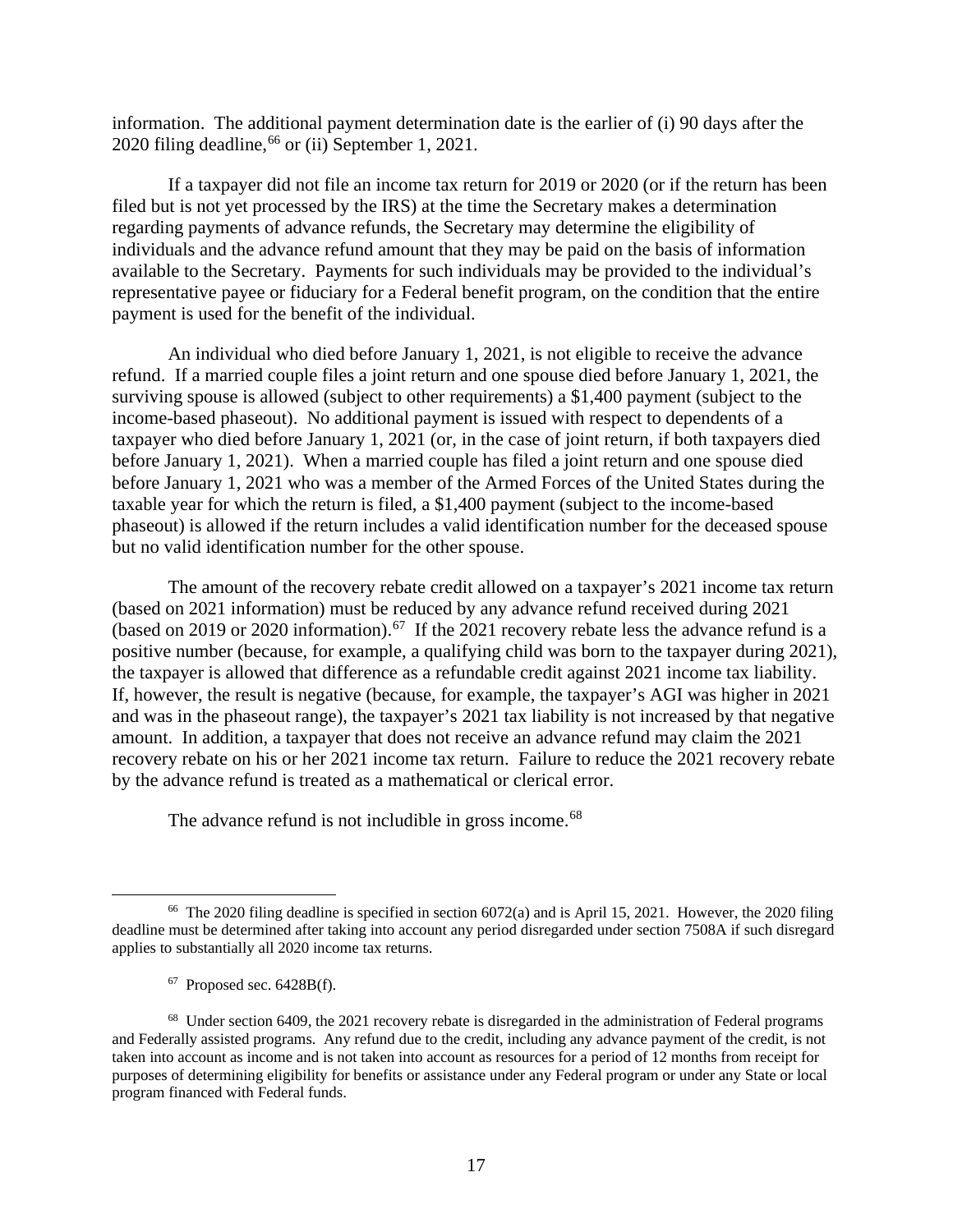As soon as practicable after the distribution of the advance refund, the Secretary is required to send a notice by mail to the taxpayer's last known address that indicates the method by which the payment was made, the amount of such payment, a phone number at the IRS to report any error with respect to such payment, and such other information as the Secretary determines appropriate. The Secretary also is required to carry out a robust and comprehensive outreach program to ensure that taxpayers for whom the Secretary might not otherwise have the necessary information to make an advance payment, such as non-filers, are aware of their eligibility for advance refunds and the 2021 recovery rebates and are provided assistance in applying for such refunds and credits.

The Secretary is provided regulatory authority as may be necessary or appropriate to carry out the purposes of the 2021 recovery rebate credit, including authority to allow taxpayers to provide the Secretary with information sufficient to make an advance refund to the taxpayer if such information is not otherwise available.<sup>69</sup> The Secretary also is provided specific regulatory authority to ensure that in determining the amount of the 2021 recovery rebate, an individual is not taken into account more than once, including by being claimed by different taxpayers or by reason of a change in filing status or dependent status between the tax year used to make the advance refund (2019 or 2020) and the tax year of eligibility for the 2021 recovery rebate (2021).

### **Treatment of the U.S. territories**

Under the proposal, the Secretary is directed to make payments to each mirror Code territory (Guam, the Commonwealth of the Northern Mariana Islands, and the U.S. Virgin Islands) that relate to the cost (if any) of each territory's 2021 recovery rebate. The Secretary is further directed to make similar payments to each non-mirror Code territory (American Samoa and Puerto Rico).

The Secretary is directed to pay to each mirror Code territory amounts equal to the aggregate amount of the credits allowable by reason of the proposal to that territory's residents against its income tax. These amounts are determined by the Secretary based on information provided by the government of the respective territory.

To each non-mirror Code territory, the Secretary is required to pay amounts estimated by the Secretary as being equal to the aggregate credits that would have been allowed to residents of that territory if a mirror Code tax system had been in effect in that territory. Accordingly, the total amount of payments to a non-mirror Code territory is an estimate of the aggregate amount of the credits that would be allowed to the territory's residents if the credit provided by the proposal to U.S. residents were provided by the territory to its residents. These payments will not be made to any U.S. territory unless it has a plan that has been approved by the Secretary under which the territory will promptly distribute the payment to its residents.

No credit against U.S. income taxes is permitted under the proposal for any person to whom a credit is allowed against territory income taxes as a result of the proposal (*i.e.*, under that

 $69$  Proposed sec. 6428B(h). In 2020, the Secretary established a non-filer portal and provided a method to file a simplified Federal income tax return so that non-filers could provide information to the Secretary to receive the advance refund with respect to the 2020 recovery rebate.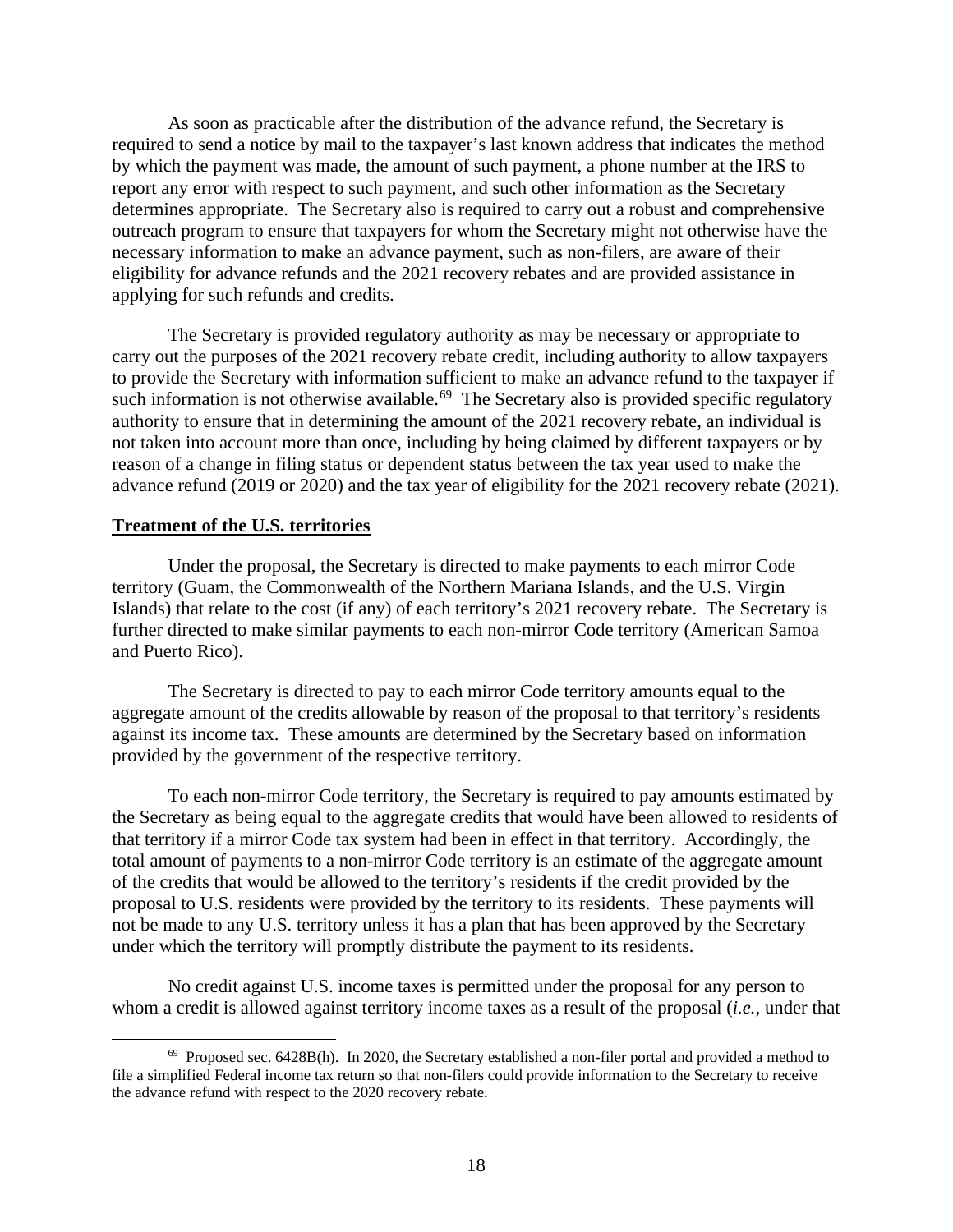territory's mirror income tax). Similarly, no credit against U.S. income taxes is permitted for any person who is eligible for a payment under a non-mirror Code territory's plan for distributing to its residents the payments described above from the U.S. Treasury.

The Secretary is directed to pay to each territory, in addition to the amounts described above, an amount equal to the territory's administrative expenses relating to the 2021 recovery rebate up to \$10 million for Puerto Rico and \$500,000 for each of the other territories. Such amounts are determined by the Secretary based on information provided by the government of the respective territory.

### **Exception from reduction or offset**

Any refund payable as an advance refund or as a similar payment to a resident of the U.S. territories is not subject to reduction or offset by other assessed Federal taxes that would otherwise be subject to levy or collection. In addition, these refunds or payments are not subject to offset for other taxes or non-tax debts owed to the Federal government or State governments.

# **Effective Date**

The proposal is effective on the date of enactment.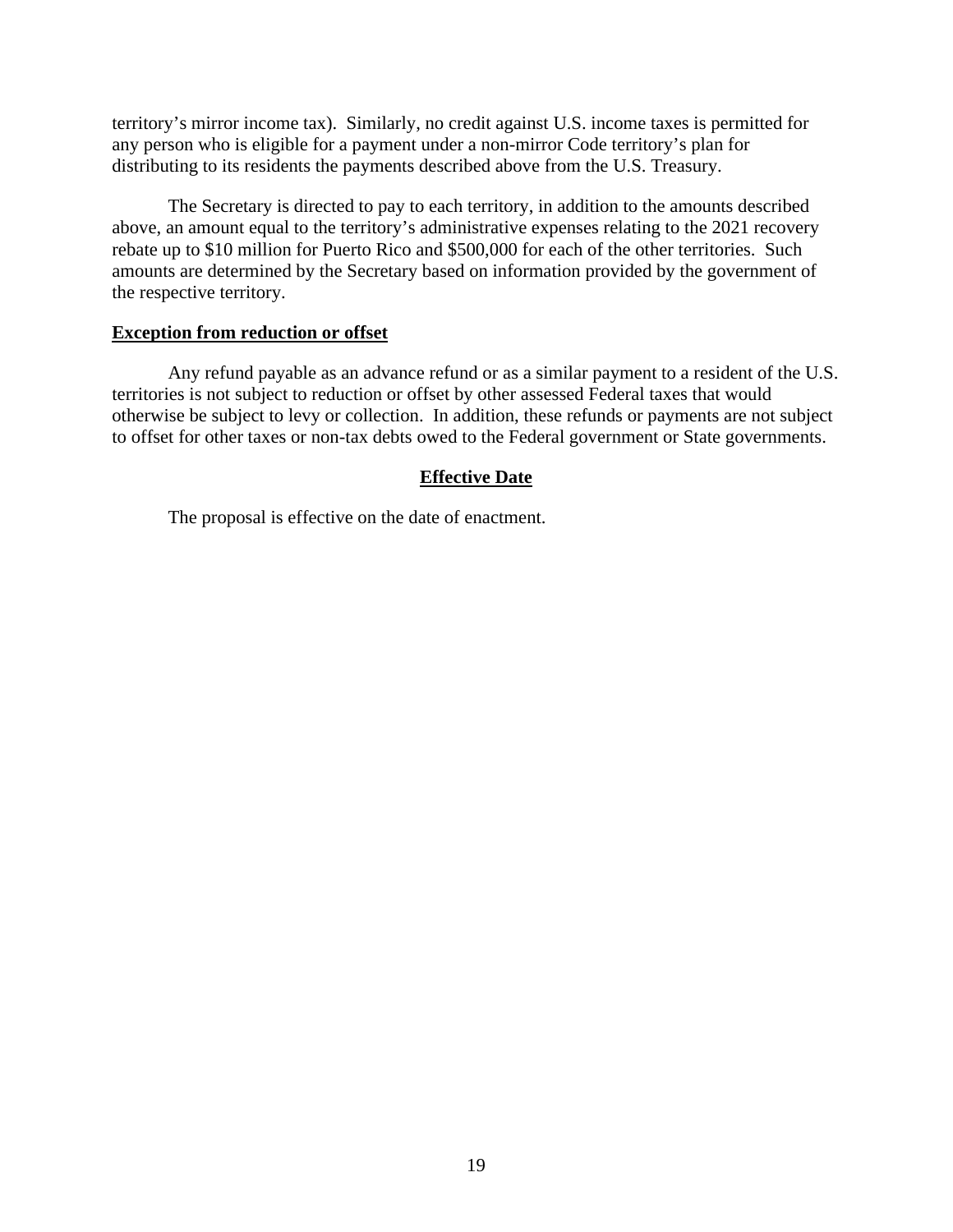### **PART II—CHILD TAX CREDIT**

### **A. Child Tax Credit Improvements**

### **Present Law**

### **In general**

Taxpayers are allowed a child tax credit of \$2,000 for each qualifying child.<sup>70</sup> The aggregate amount of otherwise allowable child tax credit is phased out for taxpayers with income over a threshold amount of \$400,000 for taxpayers filing jointly and \$200,000 for all other taxpayers.<sup>71</sup> The otherwise allowable child tax credit amount is reduced by \$50 for each \$1,000 (or fraction thereof) of modified AGI over the applicable threshold amount. For purposes of this limitation, modified AGI means AGI increased by any amount excluded from gross income under section 911 (foreign earned income exclusion), 931 (exclusion of income for a bona fide resident of American Samoa), or 933 (exclusion of income for a bona fide resident of Puerto  $Rico$ ).<sup>72</sup>

The name and SSN of the qualifying child must appear on the return, and the SSN must be issued before the due date for filing the return.<sup>73</sup> The SSN also must be issued to a citizen or national of the United States or pursuant to a provision of the Social Security Act relating to the lawful admission for employment in the United States.<sup>74</sup> The TIN of the taxpayer must be issued on or before the due date for filing the return.<sup>75</sup>

#### **Partial refundability and calculation of additional child tax credit**

The child tax credit is generally a nonrefundable tax credit taken against income tax liability. The credit is allowable against both the regular tax and the alternative minimum tax.<sup>76</sup>

 $72$  Sec. 24(b)(1).

<sup>&</sup>lt;sup>70</sup> Sec. 24(a), (h)(2). For taxable years beginning after December 31, 2025, the amount of the credit is \$1,000 for each qualifying child.

<sup>&</sup>lt;sup>71</sup> Sec. 24(b), (h)(3). For taxable years beginning after December 31, 2025, the modified AGI threshold amounts at which the credit begins to phase out are \$75,000 for individuals who are not married, \$110,000 for married individuals filing joint returns, and \$55,000 for married individuals filing separate returns.

<sup>&</sup>lt;sup>73</sup> Sec. 24(h)(7). For taxable years beginning after December 31, 2025, the child tax credit may be claimed if the TIN of the qualifying child, rather than the SSN of the child, appears on the return. Sec.  $24(e)(1)$ .

<sup>&</sup>lt;sup>74</sup> See sec. 205(c)(2)(B)(i)(I) (or that portion of subclause (III) that relates to subclause (I)) of the Social Security Act.

 $75$  Sec. 24(e)(2).

<sup>76</sup> Sec. 26(a).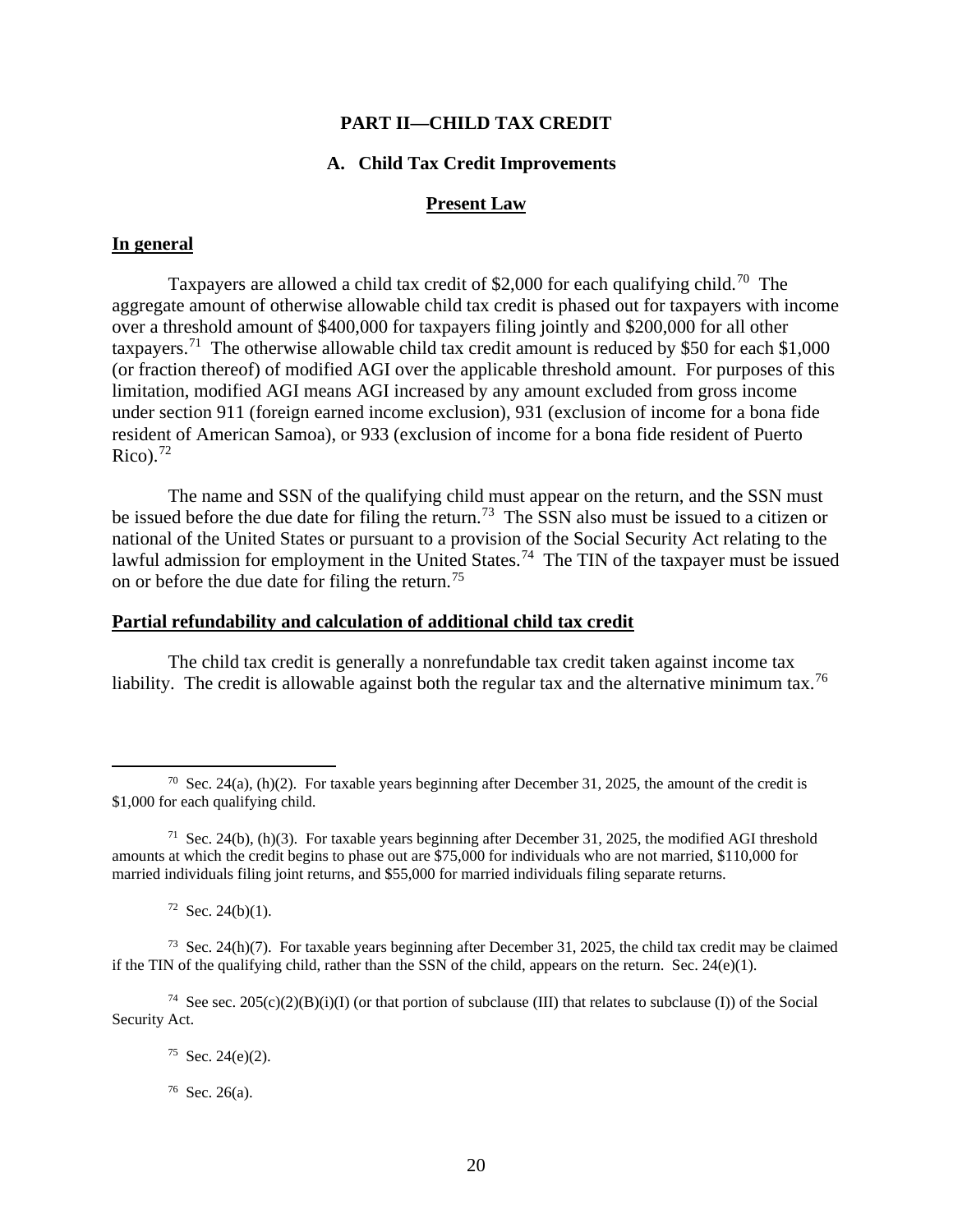In some circumstances, all or a portion of the otherwise allowable credit is treated as a refundable credit (the "additional child tax credit").<sup>77</sup> The credit is treated as refundable in an amount equal to 15 percent of earned income in excess of \$2,500 (the "earned income formula").78 Earned income generally has the same definition as for purposes of the EITC and is defined as the sum of wages, salaries, tips, and other taxable employee compensation plus net self-employment earnings.<sup>79</sup> For purposes of the additional child tax credit, only items taken into account in computing taxable income are treated as earned income.80 However, combat pay that is excluded from gross income under section 112 is also taken into account.

A taxpayer with three or more qualifying children may determine the additional child tax credit using the "alternative formula," if this results in a larger additional child tax credit than determined under the earned income formula. Under the alternative formula, the additional child tax credit equals the amount by which the taxpayer's Social Security taxes exceed the taxpayer's  $EITC.<sup>81</sup>$ 

The maximum amount of the additional child tax credit is \$1,400 per qualifying child.<sup>82</sup> This amount is indexed for inflation, although the amount may not exceed the \$2,000 amount of the nonrefundable child tax credit.<sup>83</sup>

## **Withholding**

Chapter 24 of the Code provides rules for employers to deduct and withhold amounts from employee wages for the payment of income tax. Under rules determined by the Secretary, an employee may be entitled to a withholding allowance that reduces the amount of income tax withholding. A taxpayer's withholding allowances, pursuant to Section  $3402(f)(1)(C)$ , take into

 $77$  Sec. 24(d).

 $79$  Sec. 32(c)(2).

 $80$  Sec. 24(d)(1)(B)(i). For example, some ministers' parsonage allowances are considered selfemployment income, see section 1402(a)(8), and thus are considered earned income for purposes of computing the EITC, but they are excluded from gross income for income tax purposes and thus are not considered earned income for purposes of the additional child tax credit.

 $81$  Sec. 24(d)(1)(B)(ii).

<sup>82</sup> Sec. 24(h)(5). For taxable years beginning after December 31, 2025, there is no separately stated maximum amount of the additional child tax credit; however, the refundable credit may not exceed the total amount of the credit of \$1,000 for taxable years beginning after December 31, 2025.

83 The maximum amount remains \$1,400 for taxable years beginning in 2021. Rev. Proc. 2020-45, 2020- 46 I.R.B. 1016.

<sup>&</sup>lt;sup>78</sup> Sec. 24(d)(1)(B)(i), (h)(6). For taxable years beginning after December 31, 2025, the earned income threshold for the refundable child tax credit is \$3,000.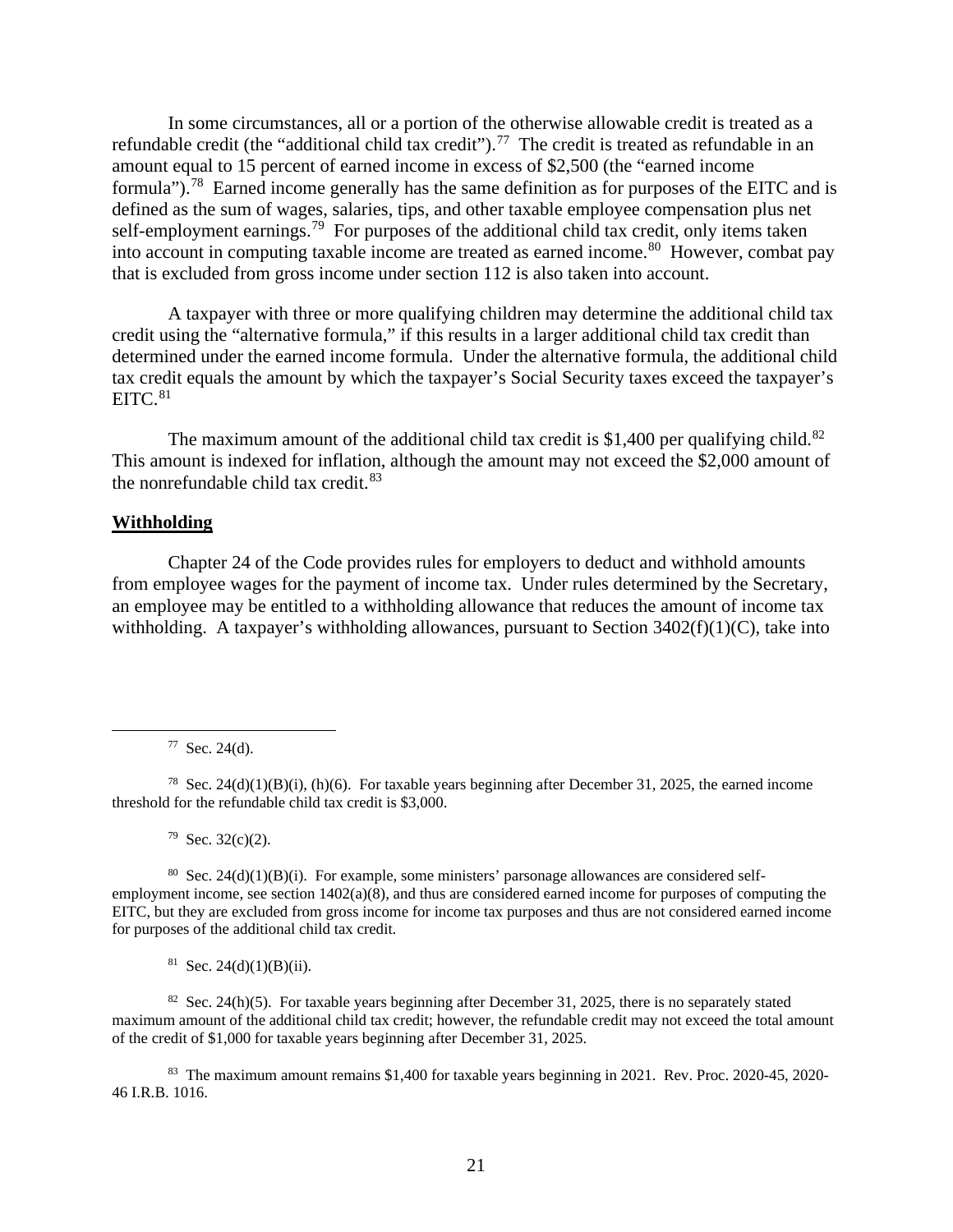account the number of children for whom it is reasonably expected that the taxpayer is entitled to a child tax credit.<sup>84</sup>

#### **Credit for other dependents**

An individual is allowed a \$500 nonrefundable credit for each dependent of the taxpayer as defined in section 152, other than a qualifying child as defined for purposes of the child tax credit.85

# **Application of the child tax credit in the territories of the United States**

The three mirror Code territories (Guam, the Commonwealth of the Northern Mariana Islands, and the U.S. Virgin Islands) have, under their mirror Codes, a child tax credit identical to that in the U.S. Code. A resident of one of these territories claims the child tax credit on the income tax return filed with the territory's revenue authority. The non-mirror Code territories (Puerto Rico and American Samoa) do not have child tax credits under their internal revenue laws.

Residents of the territories with three or more qualifying children, under the alternative formula, receive the additional child tax credit under the U.S. Code. The U.S. Treasury makes payments to each territory other than Puerto Rico to cover the cost of this credit. Residents of Puerto Rico claim the additional child tax credit under the alternative formula by filing a Form 1040-SS or Form 1040-PR with the IRS.

### **Description of Proposal**

#### **Temporary increase in credit amount and qualifying child age limit**

Under the proposal, the child tax credit is increased from \$2,000 to \$3,000 for 2021.<sup>86</sup> In the case of a qualifying child who has not attained the age of 6 as of the close of the calendar year, the credit is increased to \$3,600.<sup>87</sup> In addition, the term "qualifying child" is broadened to include a qualifying child who has not attained the age of  $18$  (instead of  $17$ ).<sup>88</sup>

 $84$  Sec. 3402(f)(1)(C).

87 *Ibid.*

<sup>88</sup> Proposed sec. 24(i)(2). Thus, for 2021, taxpayers may not claim a \$500 credit for other dependents with respect to these taxpayers. Sec. 24(h); Prop. Sec. 24(i)(2)(B).

<sup>&</sup>lt;sup>85</sup> An individual who is a qualifying child for purposes of the dependent rules under section 152, but not a qualifying child for purposes of the child tax credit (*e.g*., a child who is age 17 or 18, or a full-time student under age 24) is eligible to be a qualifying dependent for purposes of the \$500 nonrefundable credit for other dependents. For taxable years beginning after December 31, 2025, there is no tax credit for other dependents.

<sup>86</sup> Proposed sec. 24(i)(3). The proposal applies for taxable years beginning in 2021.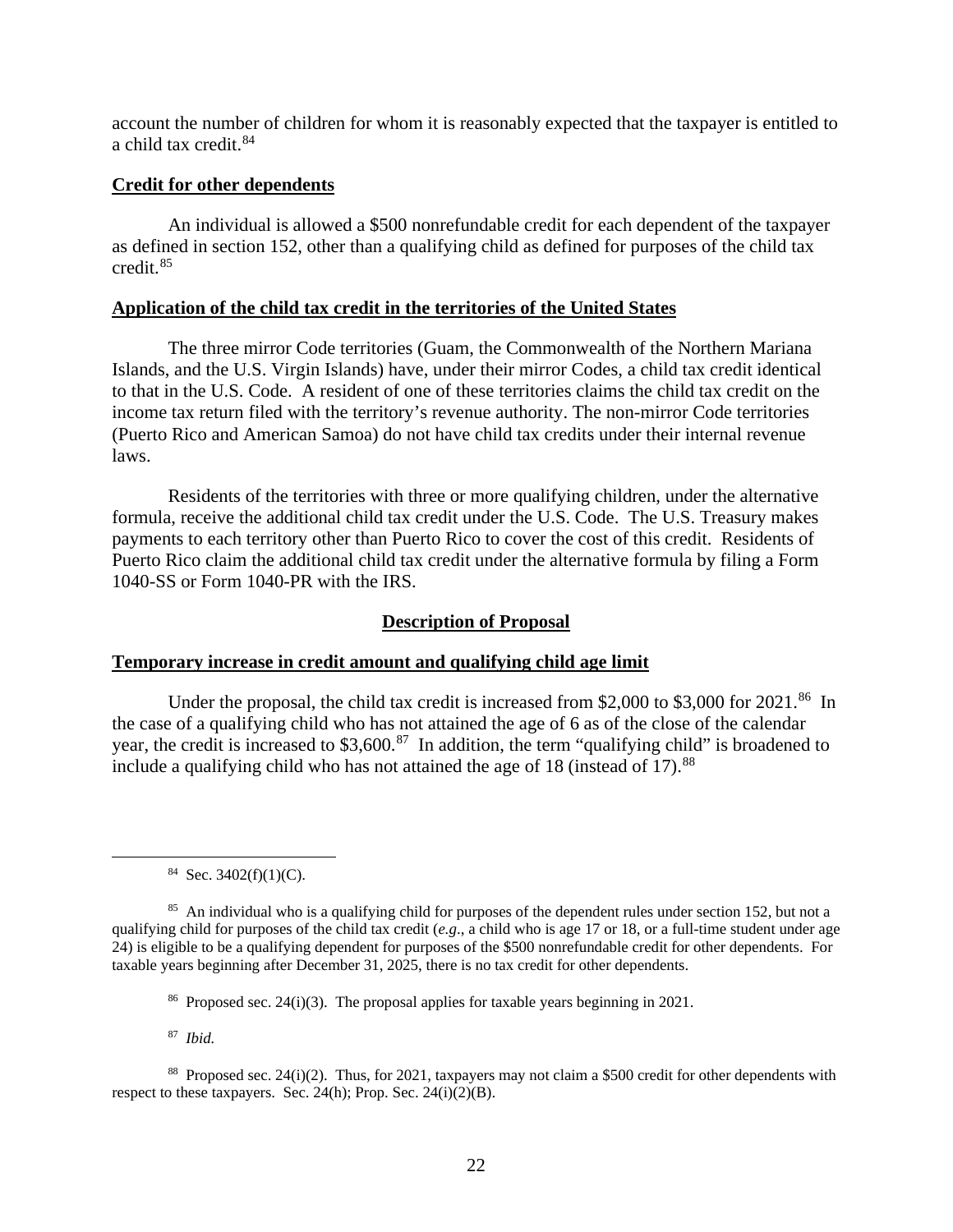Finally, the child tax credit amount is subject to a second phaseout, which applies in addition to the phaseout under present law.<sup>89</sup> The second phaseout applies to taxpayers with income above an applicable threshold amount. The applicable threshold amounts are lower than those under the present-law child tax credit phaseout: \$150,000 for taxpayers filing jointly (as compared to \$400,000 for the present-law phaseout), \$150,000 for surviving spouses (as compared to \$200,000), \$112,500 for head of household taxpayers (as compared to \$200,000), and \$75,000 for all other taxpayers (as compared to \$200,000). The amount of child tax credit is reduced by \$50 for each \$1,000 (or fraction thereof) of modified AGI over the applicable threshold amount. However, the additional phaseout is limited so that it only applies to the temporary increased child tax credit for 2021 (\$1,600 per child under age 6 and \$1,000 per child age 6 and older); it does not reduce the child tax credit amount provided to a taxpayer under present law.<sup>90</sup>

Figure 2 illustrates the proposed child tax credit by modified AGI for selected combinations of filing status and number of qualifying children.

 $89$  Proposed sec. 24(i)(4).

 $90$  Under the proposal, the reduction in credit due to the additional phaseout is limited to the lesser of (1) the applicable credit increase amount or (2) five percent of the applicable phaseout threshold range. Proposed sec.  $24(i)(4)(C)$ . The applicable credit increase amount is the difference between (1) the aggregate child tax credit allowable under the proposal and (2) the aggregate child tax credit allowable under the proposal if the credit amount was not increased to \$3,000 or \$3,600 (from \$2,000), both determined without application of any phaseout. The applicable phaseout threshold range is the difference between (1) the threshold amount for the taxpayer under present law and the (2) applicable threshold amount for the taxpayer under the proposal, or \$250,000 for taxpayers filing jointly, \$87,500 for heads of households, \$50,000 for surviving spouses, and \$125,000 for all other taxpayers.

For example, a head of household with one child age 7 and modified AGI of \$140,000 would qualify for a \$2,000 child tax credit in 2021 under present law. Under the proposal, the base child tax credit amount for such child would increase to \$3,000, but this amount would be reduced by the new phaseout. The reduction in credit would be \$50 for each \$1,000 (or fraction thereof) that modified AGI exceeds \$112,500 or \$1,400 (\$50  $*$  28). However, the reduction is limited by the lesser of  $(1)$  the applicable credit increase amount of \$1,000 (\$3,000 – \$2,000) or (2) five percent of the applicable phaseout threshold range or \$4,375 (.05  $*$  \$87,500). Thus, under the proposal, the reduction is limited to \$1,000 (not \$1,400), and the child tax credit for this taxpayer is \$2,000. How the credit amount varies across a range of modified AGI for a such a head of household (with a child age 6 or older) is also illustrated in Figure 2.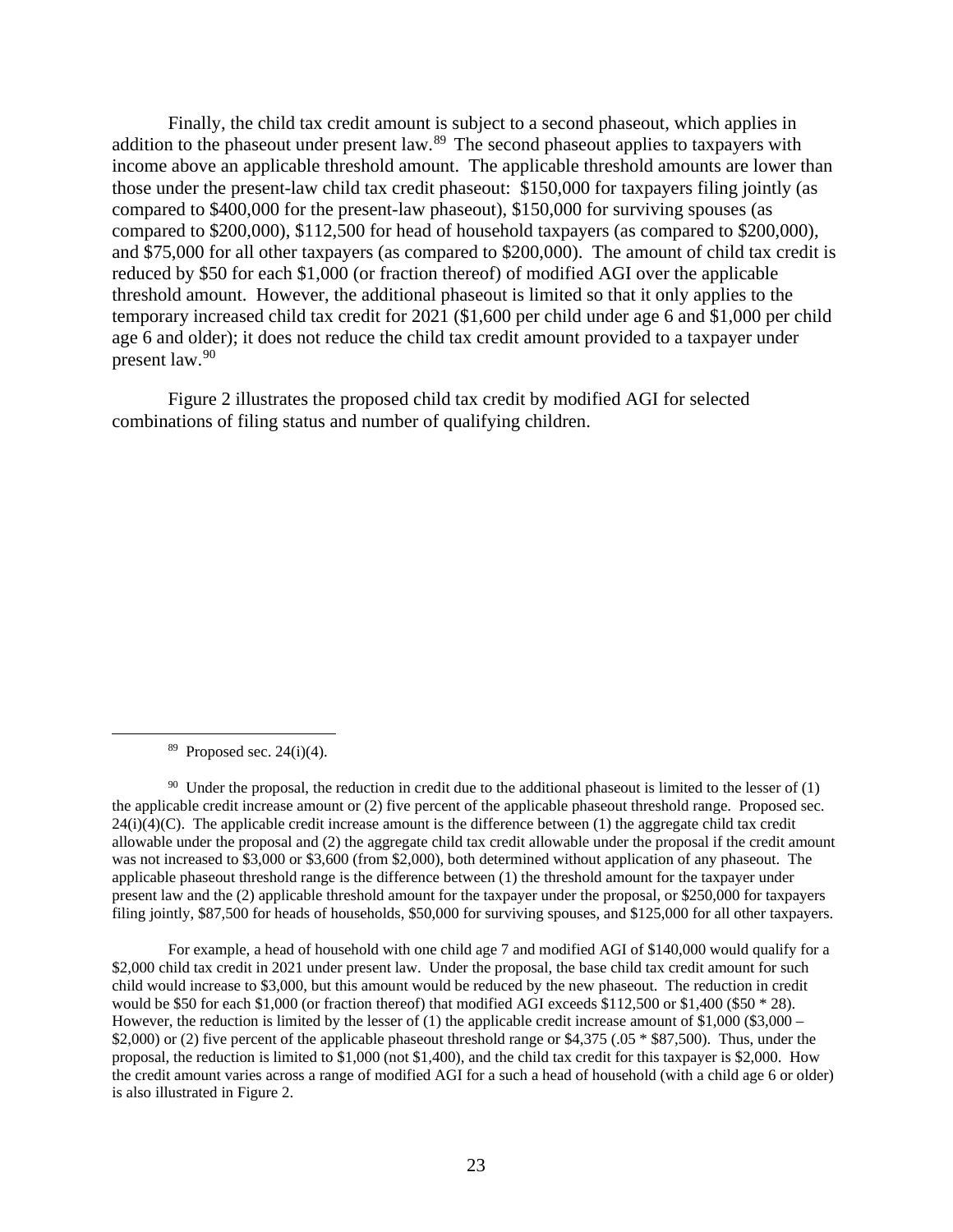

# **Figure 2.−Proposed Child Tax Credit for 2021 by Modified AGI for Selected Taxpayers**

# **Temporary full refundability**

For 2021, the child tax credit is made fully refundable for taxpayers with a principal place of abode in the United States for more than one half of the taxable year.<sup>91</sup> Thus, the child tax credit is generally refundable up to \$3,000 (or \$3,600) per qualifying child, without regard to the earned income formula or the alternative formula. In the case of a joint return, at least one spouse must satisfy the principal place of abode requirement. Principal place of abode is determined as provided in section 32.<sup>92</sup>

The AGI limitation on the credit still applies (regardless of refundability), and the \$500 credit for dependents other than qualified children remains nonrefundable.

<sup>&</sup>lt;sup>91</sup> Proposed sec. 24(i)(1). For purposes of the principal place of abode rule, the United States includes the States and the District of Columbia. Sec. 7701(a)(9).

 $92$  Thus, a member of the Armed Forces of the United States stationed outside the United States while serving on extended active duty is treated as having a principal place of abode in the United States.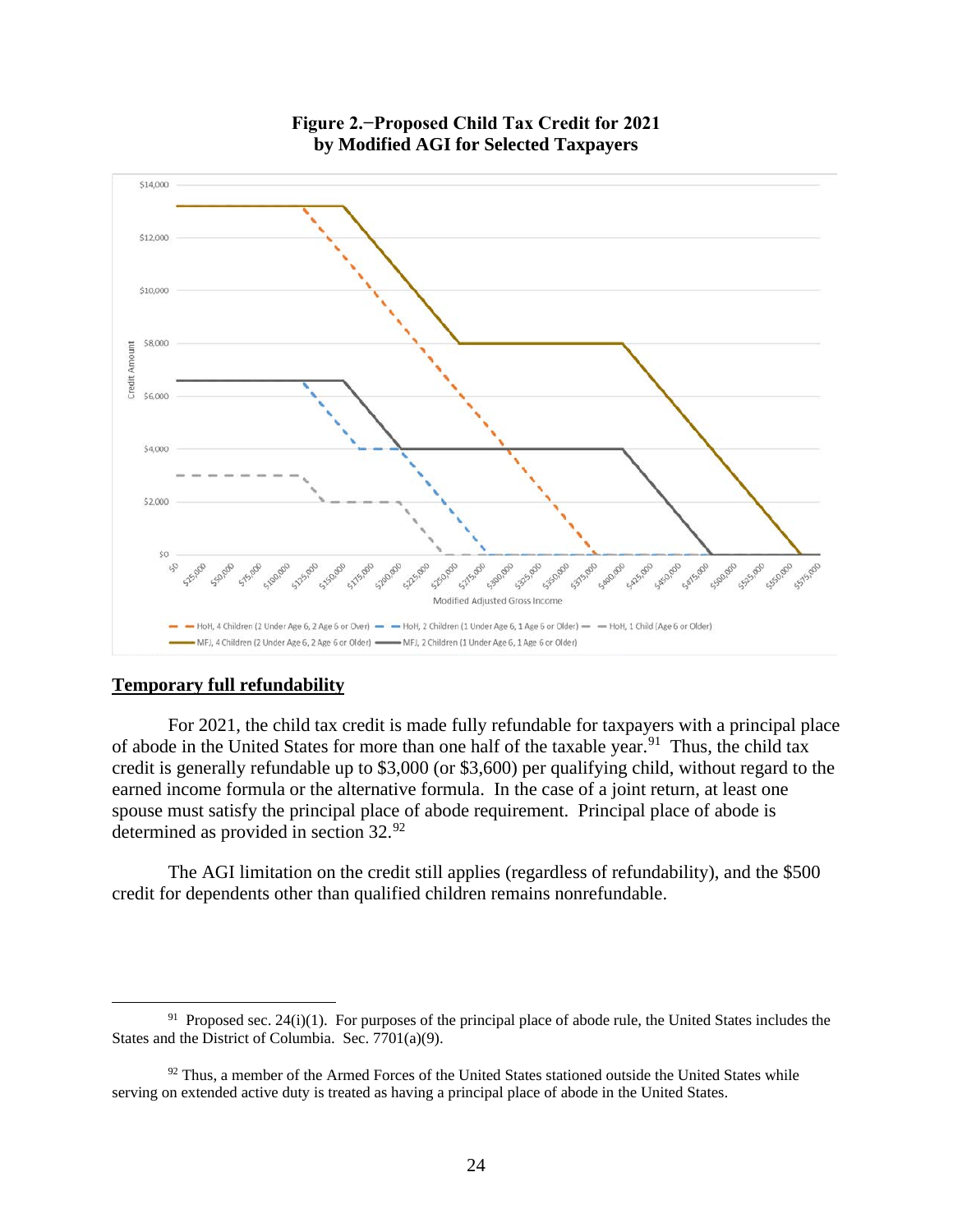### **Temporary advance payments of the child tax credit**

### In general

The proposal creates a new section 7527A, under which the Secretary is directed to establish a program to make monthly advance payments of the child tax credit to eligible taxpayers.<sup>93</sup> Each advance payment is  $1/12$  of an advance annual amount for the calendar year. However, if the Secretary determines that it is not administratively feasible to make monthly advance payments, the Secretary may make advance payments on the basis of a longer interval and adjust the amount of advance payments to take into account the changed interval.<sup>94</sup>

A taxpayer may receive an advance payment in the form of a direct deposit to his or her bank account or a debit card issued by the Secretary.<sup>95</sup>

Monthly advance payments are only to be made for months between July 1, 2021 and December 31, 2021.96

### Annual advance amount

A taxpayer's annual advace amount for a calendar year is the taxpayer's child tax credit for the taxable year beginning in such calendar year, but calculated based on a reference taxable year ("reference year").<sup>97</sup> For purposes of this calculation, (1) the taxpayer's principal place of abode is determined based on the reference year;<sup>98</sup> (2) the taxpayer's modified AGI for the reference year is used to determine any phaseout of credit; and (3) the taxpayer is treated as having only the number of qualifying children the taxpayer had in the reference year.<sup>99</sup> For purposes of this calculation, the age of any qualifying children and their status as qualifying children is determined by taking into account the passage of time. Thus, for example, a qualifying child who was 17 in the reference year would not be a qualifying child for purposes of the calculation. In addition, a qualifying child is not taken into account for the annual advance amount if the child is deceased as of the beginning of the calendar year for which the credit is

 $93$  Proposed sec. 7527A(a).

 $94$  Proposed. sec. 7527A(e). For example, if the Secretary determines that it is administratively feasible to only make payments every two months, each payment would equal 1/6 of the advance annual amount.

 $95$  Proposed. sec. 7527A(f). The advance payments generally must comply with the electronic payment requirements of 31 U.S.C. sec. 3332.

 $96$  Proposed. sec. 7527A(g).

 $97$  Proposed sec. 7527A(b).

<sup>98</sup> If the information on the taxpayer's tax return for the reference year is insufficient to determine the taxpayer's principal place of abode, the Secretary may make that determination based on other sources. Proposed. sec. 7527A(b)(4).

 $99$  Proposed sec. 7527A(b)(1).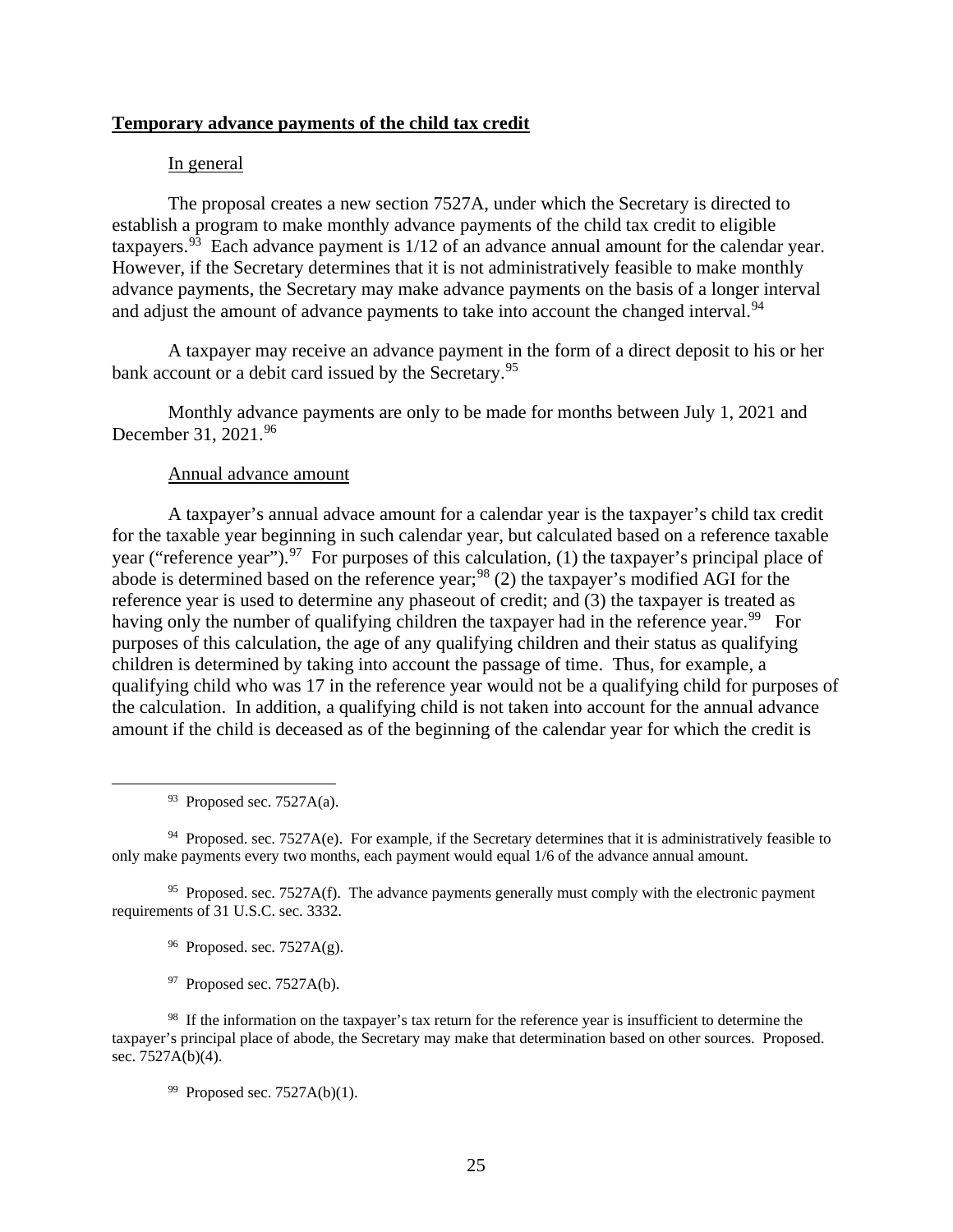determined.100 Thus, for 2021, a child that is known to the Secretary as being deceased as of January 1, 2021 is not taken into account for the advance amount for taxable year 2021.

The reference year is the taxpayer's taxable year beginning in the previous calendar year or, if the taxpayer did not file a tax return for that year, the taxpayer's taxable year beginning in the second previous calendar year.<sup>101</sup> The Secretary may modify the advance annual amount for a calendar year to take into account a tax return filed by the taxpayer, including by treating the taxable year of the return as the new reference year.<sup>102</sup> The Secretary may also modify the advance annual amount to take into account any other information provided to the Secretary by the taxpayer that allows the Secretary to more closely determine the taxpayer's child tax credit for the taxable year.<sup>103</sup> Finally, if the Secretary does modify the advance annual amount, the Secretary may increase or decrease subsequent advance payments in the calendar year in order to account for excessive or deficient prior advance payments based on the pre-modified advance annual amount.<sup>104</sup>

The Secretary is directed to create an online portal to allow taxpayers to provide information regarding (1) a change in the number of the taxpayer's qualifying children, including by reason of the birth of a qualifying child; (2) a change in the taxpayer's marital status; (3) a significant change in the taxpayer's income; and (4) any other factors that the Secretary may provide.  $^{105}$  A taxpayer may also use the online portal to elect out of advance payments.  $^{106}$ 

### Withholding and administrative provisions

The Secretary must take the receipt of advance payments of the child tax credit into account in determining the rules regarding withholding allowances.

The Secretary must provide notice to the taxpayer of the aggregate amount of advance payments made to the taxpayer during the calendar year and other information as the Secretary determines appropriate by no later than January 31 of the calendar year following the year in which any such payments were made.<sup>107</sup>

- $101$  Proposed sec. 7527A(b)(2).
- $102$  Proposed sec. 7527A(b)(3)(A).

103 *Ibid.*

- $104$  Proposed sec. 7527A(b)(3)(B).
- <sup>105</sup> Proposed sec. 7527A(c)(2).
- <sup>106</sup> Proposed sec. 7527A(c)(1).
- $107$  Proposed sec. 7527A(d).

 $100$  Proposed sec. 7527A(b)(5).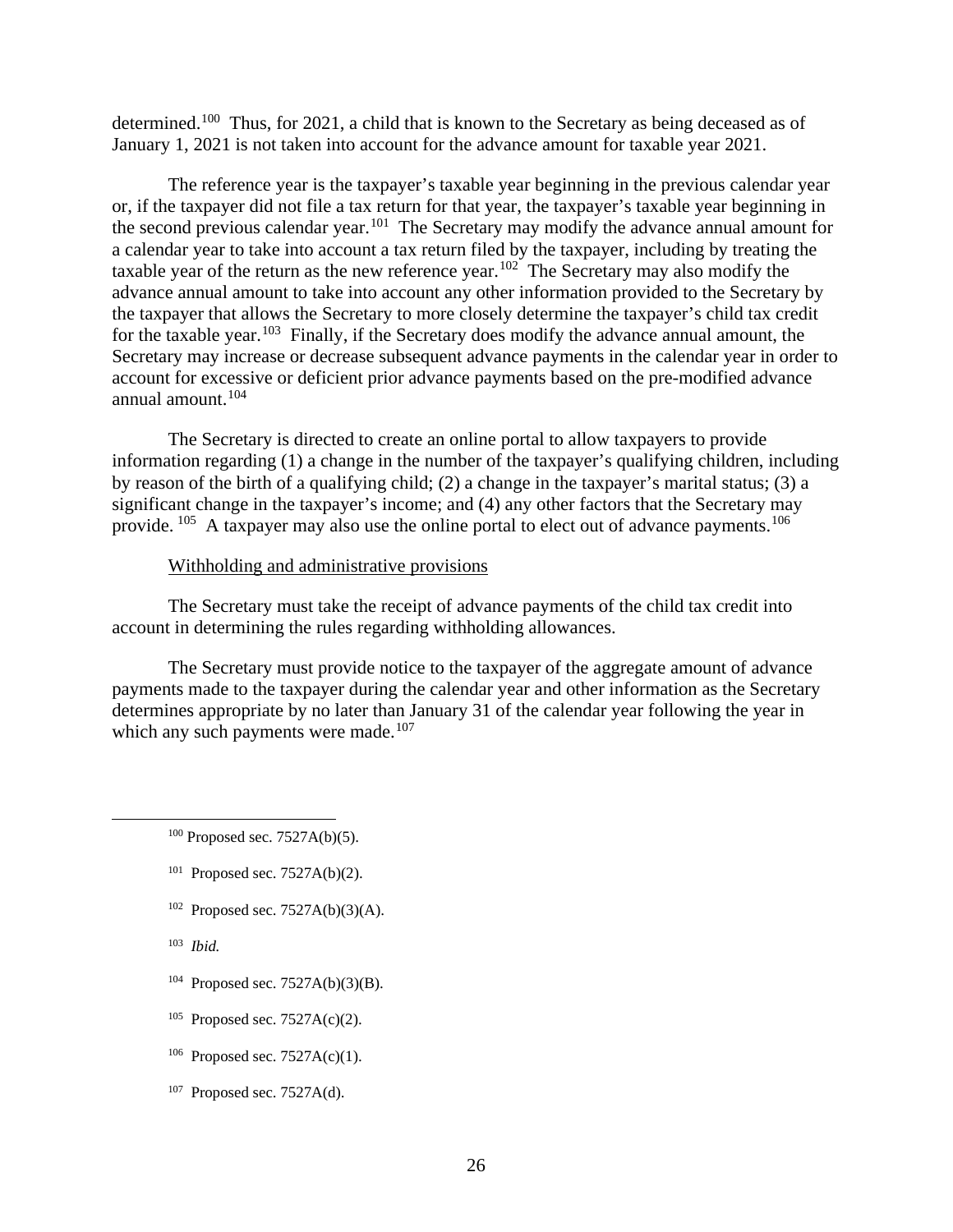Any advance payment is not subject to reduction or offset by other assessed Federal taxes that would otherwise be subject to levy or collection, by other taxes, or by non-tax debts owed to the Federal government or State governments.<sup>108</sup>

#### Reconciliation

The amount of the child tax credit allowed for any taxable year is reduced by the aggregate advance payments made during the taxable year.<sup>109</sup> A failure to reduce the credit is treated as a mathematical or clerical error.

If the taxpayer receives advance payments in excess of the taxpayer's allowable child tax credit during a taxable year, the taxpayer's tax liability for the taxable year is increased by the excess amount.<sup>110</sup> This increase in tax liability is not considered to be part of a taxpayer's regular tax liability.<sup>111</sup> However, for taxpayers that have modified AGI below certain thresholds, the excess amount may be reduced by a safe harbor amount, limiting the increase in tax liability and allowing the taxpayer to retain a portion of the excess amount. The safe harbor amount is \$2,000 for each child incorrectly taken into account in determining the advance payment amount, subject to a phaseout based on taxpayer modified AGI.<sup>112</sup>

#### Regulatory authority

The Secretary is directed to issue regulations or other guidance the Secretary determines is necessary or appropriate to carry out the advance payment program, the temporary changes to the child tax credit, and the reconciliation of the child tax credit and advance payments.<sup>113</sup> This includes regulations or other guidance that provide for the application of these rules in cases where the filing status of the taxpayer changes between taxable years.

- $108$  Proposed sec. 7527A(f)(4).
- $109$  Proposed sec. 24(j)(1).
- $110$  Proposed sec. 24(j)(2).

<sup>111</sup> See sec. 26(b). Because of this, the taxpayer may not use nonrefundable tax credits to offset the increase. Sec. 26(a).

<sup>112</sup> The safe harbor amount is \$2,000 multiplied by the difference in number of qualifying children used to determine the advance amount and number of qualifying children used to determine the credit for the taxable year. The full safe harbor amount is allowed to taxpayers with modified AGI of up to \$60,000 for married taxpayers filing jointly and surviving spouses, \$50,000 for heads of households, and \$40,000 for all other taxpayers. The safe harbor amount is reduced ratably over these same sized intervals for each filing status, respectively. Thus, the safe harbor is \$0 as modified AGI equals or exceeds \$120,000 for married taxpayers filing jointly and surviving spouses, \$100,000 for heads of households, and \$80,000 for all other taxpayers.

 $113$  Proposed sec. 7527A(h).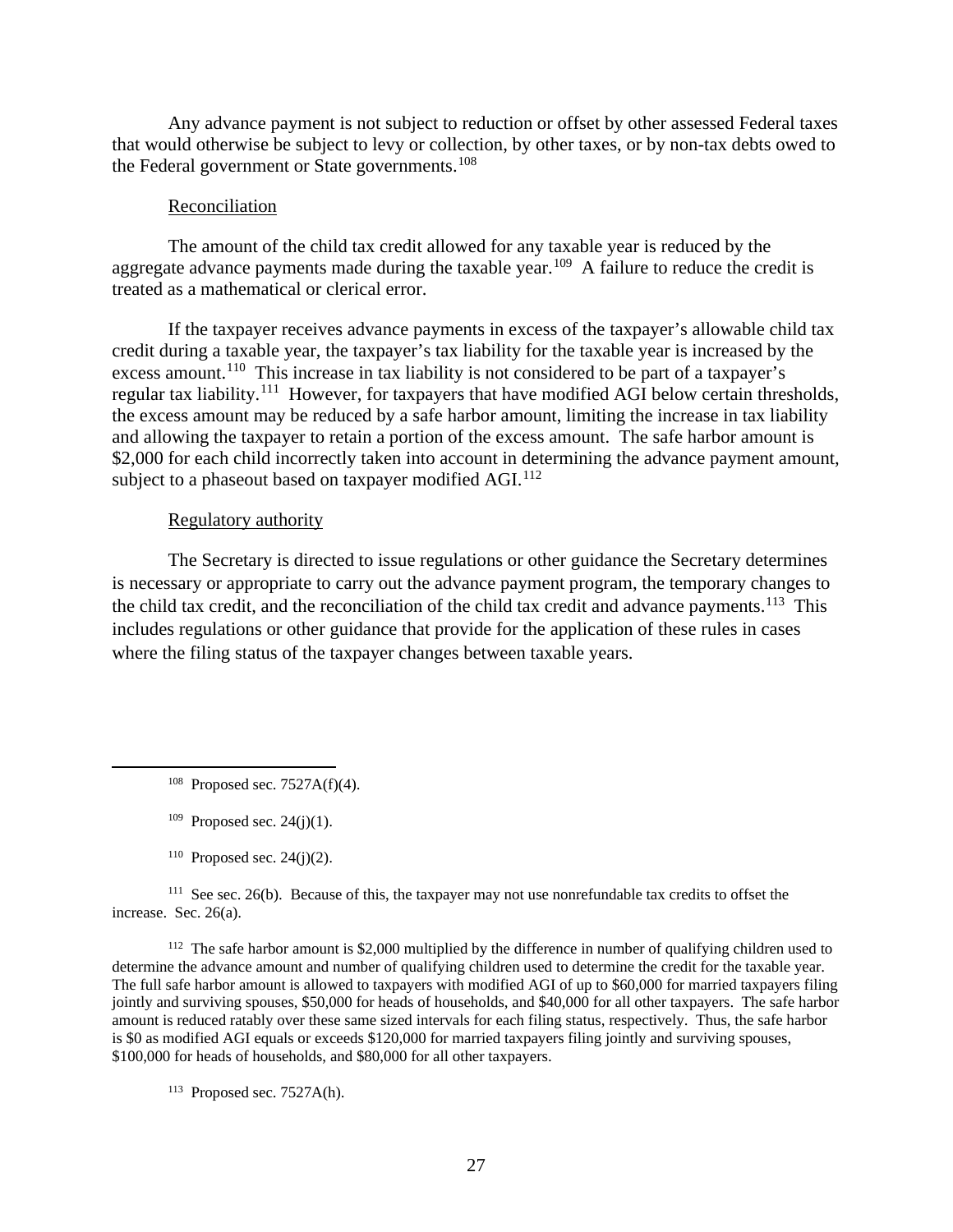# **Application of the child tax credit in the territories of the United States**

For 2021, the child tax credit is made fully refundable for taxpayers who are bona fide residents of Puerto Rico for the taxable year, claimed by filing a tax return with the IRS.<sup>114</sup> Thus, for bona fide residents of Puerto Rico, the child tax credit is generally refundable up to \$3,000 (or \$3,600) per qualifying child, without regard to the earned income formula or alternative formula, but subject to the modified AGI phaseouts.

The child tax credit advance payment program does not apply to the territories.<sup>115</sup>

Additional rules for taxpayers in Puerto Rico, American Samoa, and the mirror Code territories are provided by section 9612 of the bill (described in the following section).

# **Effective Date**

The proposal applies to taxable years beginning after December 31, 2020.

 $114$  Proposed sec. 24(i)(2).

<sup>115</sup> *Ibid.*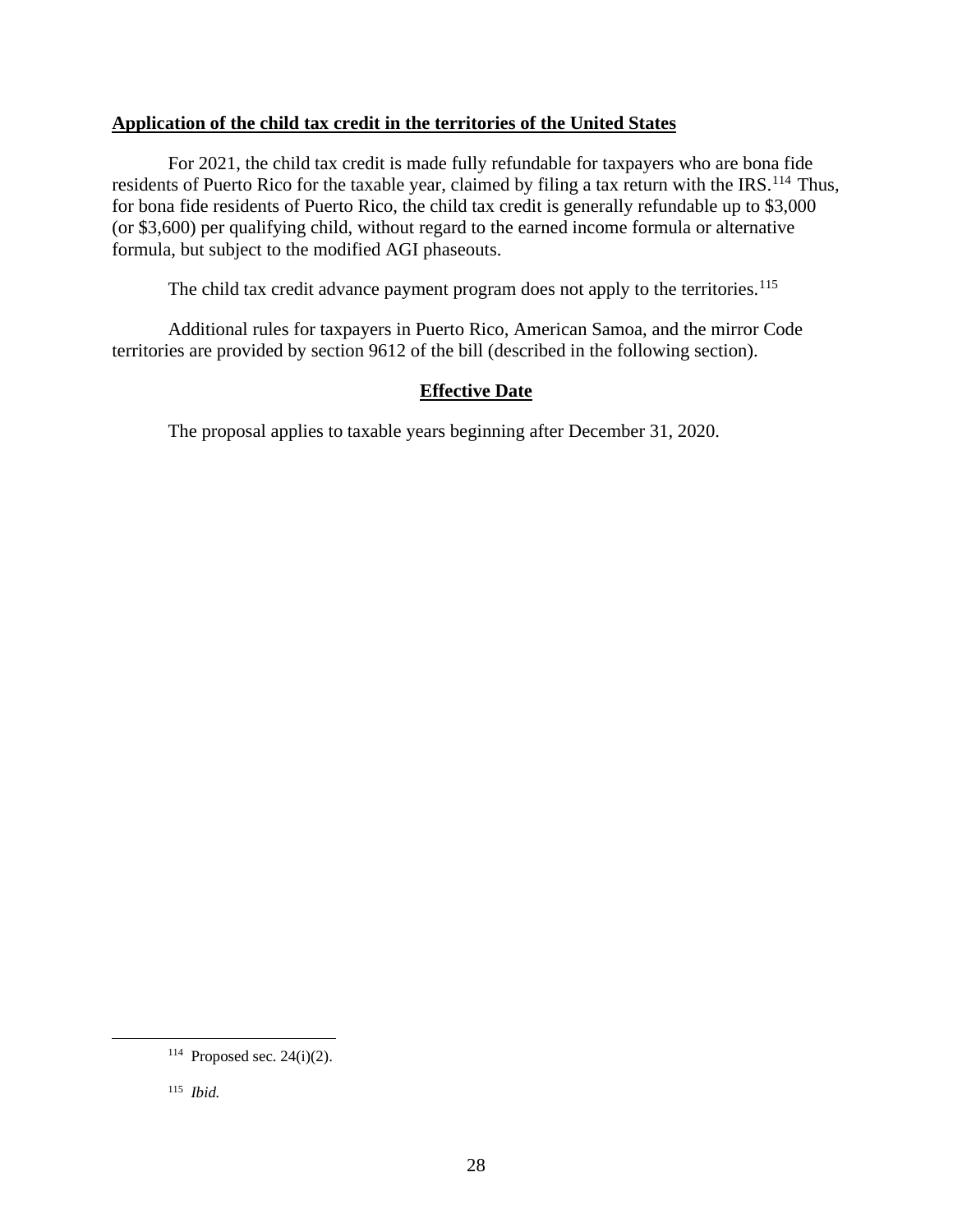### **B. Application of Child Tax Credit in Possessions**

### **Present Law**

The present law rules for the child tax credit in the territories of the United States are described in the previous section.

# **Description of Proposal**

Under the proposal, the Secretary must make payments to each territory that relate to the cost or approximate cost of that territory's child tax credit, or make payments of the credit directly to territory residents.

### **Mirror Code territories**

The proposal directs the Secretary to makes payments to each of Guam, the Commonwealth of the Northern Mariana Islands, and the U.S. Virgin Islands in an amount equal to the loss in revenue by reason of the application of the child tax credit to the territory's mirror Code for the taxable year.<sup>116</sup> This amount is determined by the Secretary based on information provided by the government of the territory. Because of their mirror Codes, the changes to the child tax credit made by section 9611 of the bill (described in the preceding section) apply to these territories for 2021.

No child tax credit under the Internal Revenue Code is permitted for any resident of a mirror Code territory with respect to whom a child tax credit is allowed against income taxes of the territory.

#### **Puerto Rico**

For 2021, bona fide residents of Puerto Rico may claim a fully refundable child tax credit by filing a tax return with the IRS. $^{117}$ 

For taxable years beginning after 2021, bona fide residents of Puerto Rico may claim an additional child tax credit up to the maximum amount<sup>118</sup> from the U.S. Treasury under the alternative formula, but determined without regard to the three-child limitation, by filing a return with the IRS. $^{119}$ 

<sup>119</sup> Proposed sec. 24 $(k)(2)$ .

<sup>&</sup>lt;sup>116</sup> Proposed sec. 24(k)(1).

<sup>&</sup>lt;sup>117</sup> Sec. 9611 of the bill (described in the preceding section).

<sup>118</sup> This amount is currently \$1,400 for taxable years beginning in 2021.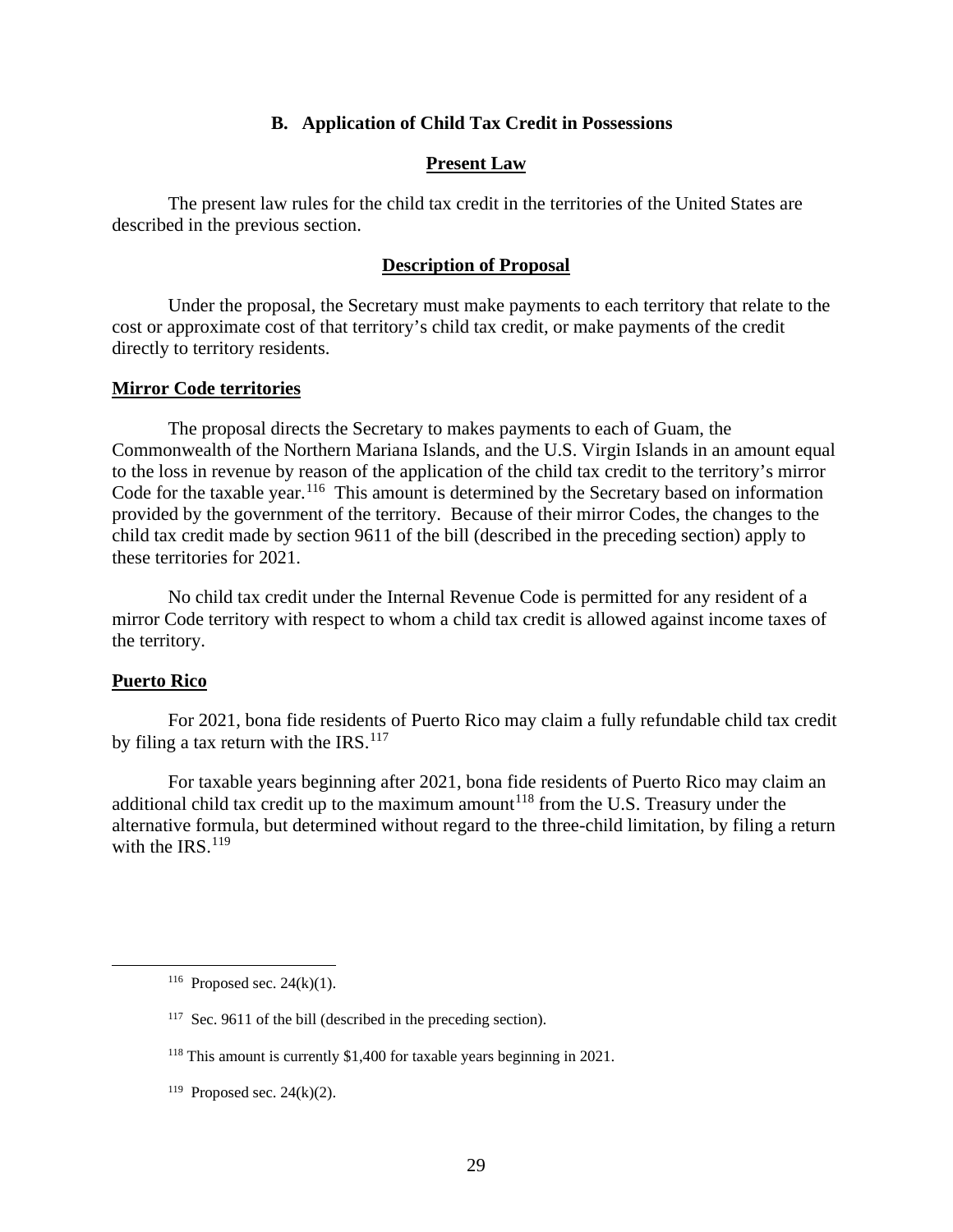### **American Samoa**

The proposal directs the Secretary to make payments to American Samoa in an amount estimated by the Secretary as being equal to the aggregate benefits that would have been allowed to residents of American Samoa under the child tax credit if a mirror Code tax system had been in effect in American Samoa in that taxable year.<sup>120</sup> These amounts include, for 2021, amounts resulting from changes made by section 9611 of the bill (described in the preceding section).

The proposal prohibits the Secretary from making these payments unless American Samoa has a plan approved by the Secretary to promptly distribute the payments to its residents. For years with respect to which American Samoa has an approved plan, no child tax credit under the Internal Revenue Code is permitted for any person who is eligible for a payment under the plan. If American Samoa does not have a plan in place for a taxable year, a bona fide resident of American Samoa may claim a child tax credit by filing a return with the IRS under rules similar to those for Puerto Rico, described above.

# **Effective Date**

The proposal applies to taxable years beginning after December 31, 2020.

<sup>&</sup>lt;sup>120</sup> Proposed sec. 24(k)(3).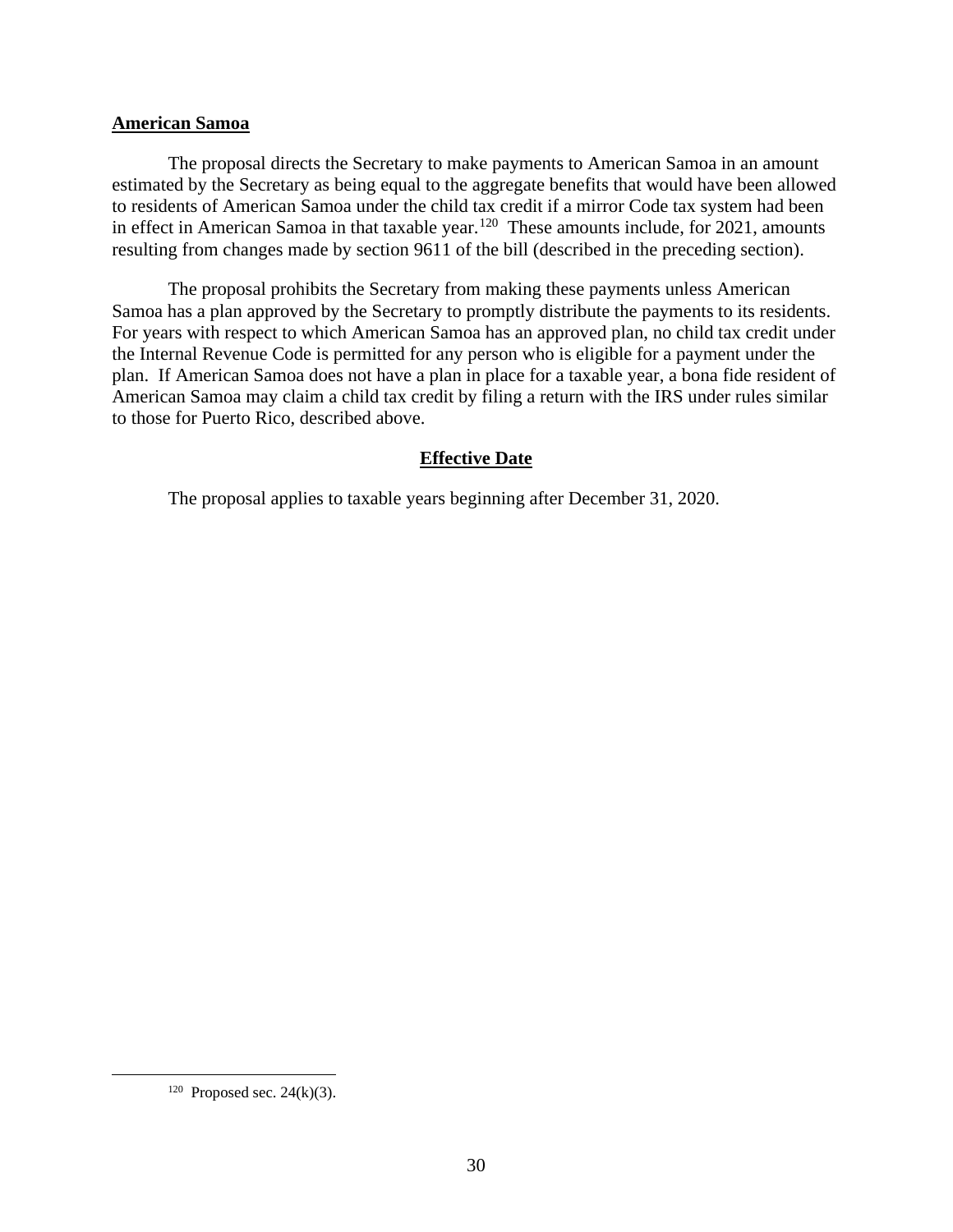#### **PART III—EARNED INCOME TAX CREDIT**

# **A. Strengthening the Earned Income Tax Credit for Individuals with No Qualifying Children**

#### **Present law**

### **In general**

Low- and moderate-income workers may be eligible for the refundable earned income tax credit ("EITC"). The amount of the EITC is based on the presence and number of qualifying children in the worker's family, filing status, AGI, and earned income.<sup>121</sup>

The EITC generally equals a specified percentage of earned income.<sup>122</sup> Earned income for this purpose cannot exceed a maximum dollar amount, known as the earned income amount. The maximum EITC amount applies over a certain income range and then diminishes to zero over a specified phaseout range. For a taxpayer with earned income (or AGI, if greater) in excess of the beginning of the phaseout range, the maximum EITC amount is reduced by the phaseout rate multiplied by the amount of earned income (or AGI, if greater) in excess of the beginning of the phaseout range. For a taxpayer with earned income (or AGI, if greater) in excess of the end of the phaseout range, no credit is allowed. The specified percentage, maximum dollar amount, and phaseout rate and range vary with filing status and number of children. Four separate credit percentage schedules apply: one for taxpayers with no qualifying children, one for taxpayers with one qualifying child, one for taxpayers with two qualifying children, and one for taxpayers with three or more qualifying children.<sup>123</sup>

For an individual to be a qualifying child for purposes of the parent's (or parents') EITC, generally that individual must meet the relationship, age, and residency tests under section 152 (described above in the General Background section).<sup>124</sup>

The EITC may be claimed by a taxpayer if the taxpayer is a U.S. citizen or a resident alien.<sup>125</sup> An individual who is a nonresident alien for any portion of the taxable year is not eligible to claim the EITC unless an election is in effect for the year under section  $6013(g)$  or (h) (relating to an individual who is married to a citizen or resident of the United States at the end of the year). In addition, individuals who claim the benefits of section 911 (relating to the income

 $125$  Sec. 32(c)(1)(D).

<sup>121</sup> Sec. 32.

 $122$  Sec. 32(a), (b).

 $123$  Sec. 32(b). All income thresholds are indexed for inflation annually.

<sup>&</sup>lt;sup>124</sup> Sec. 32(c)(3)(A). See section 152(c)(1) for the definition of qualifying child. For purposes of the EITC the support test in section  $152(c)(1)(D)$  is disregarded. The residency test in section  $152(c)(1)(B)$  is only satisfied if the principal place of abode is in the United States.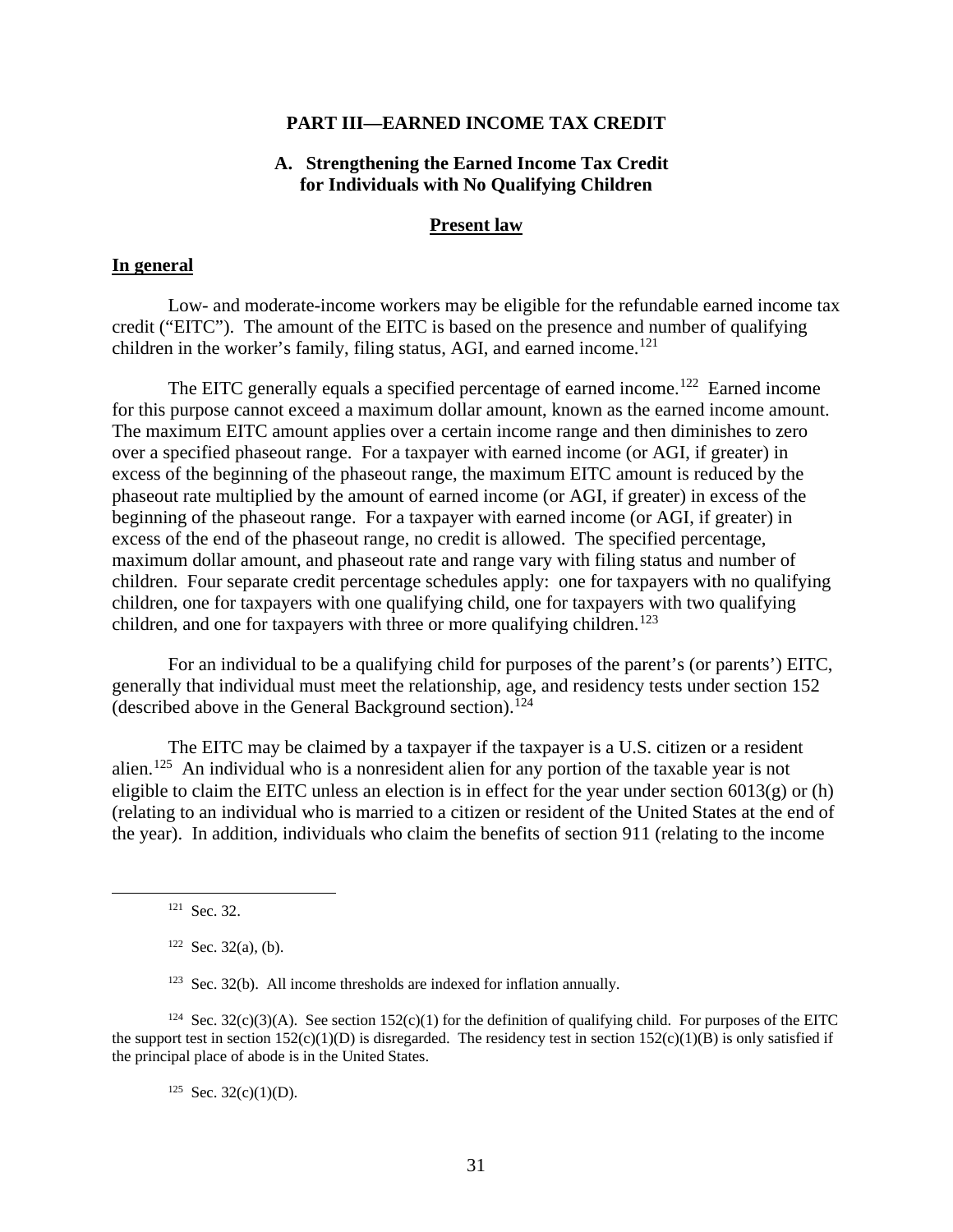exclusion election available to U.S. citizens or resident aliens living abroad) are not eligible to claim the EITC. $126$ 

To claim the EITC, the taxpayer must include the taxpayer's valid SSN and valid SSN for the qualifying child (and, if married, the spouse's SSN) on his or her tax return.<sup>127</sup> For these purposes, a valid SSN is an SSN issued to an individual, other than an SSN issued to an individual solely for the purpose of applying for or receiving Federally funded benefits, on or before the due date for filing the return for the year.<sup>128</sup>

### **EITC for taxpayers with no qualifying children**

A taxpayer with no qualifying children may claim a credit if the taxpayer is age 25 or older and below age 65, has a principal place of abode in the United States for more than half of the taxable year, and cannot be claimed as a dependent on anyone else's return.<sup>129</sup> For purposes of the principal place of abode requirement, a member of the Armed Forces of the United States stationed outside the United States while serving on extended active duty is treated as having a principal place of abode in the United States.<sup>130</sup>

For 2021, the credit is 7.65 percent of earned income up to an earned income amount \$7,100, resulting in a maximum credit of \$543.<sup>131</sup> The maximum credit is available for a taxpayer with earned income between \$7,100 and \$8,880 (\$14,820 if married filing jointly). The credit begins to phase out at a rate of 7.65 percent of earned income above \$8,880 (\$14,820 if married filing jointly) resulting in a \$0 credit at \$15,980 of earned income (\$21,920 if married filing jointly). Table 1 shows these parameters for the childless EITC in comparison to the EITC for taxpayers with different numbers of qualifying children.

<sup>128</sup> Sec. 205(c)(2)(B)(i)(II) (and that portion of sec. 205(c)(2)(B)(i)(III) relating to it) of the Social Security

Act.

 $126$  Sec. 32(c)(1)(C).

<sup>&</sup>lt;sup>127</sup> Sec. 32(c)(1)(E), (c)(3)(D), (m).

 $129$  Sec. 32(c)(1)(A)(ii).

 $130$  Sec. 32(c)(4).

<sup>&</sup>lt;sup>131</sup> The inflation adjusted amounts are provided in Revenue Procedure 2020-45, 2020-46 I.R.B. 1016.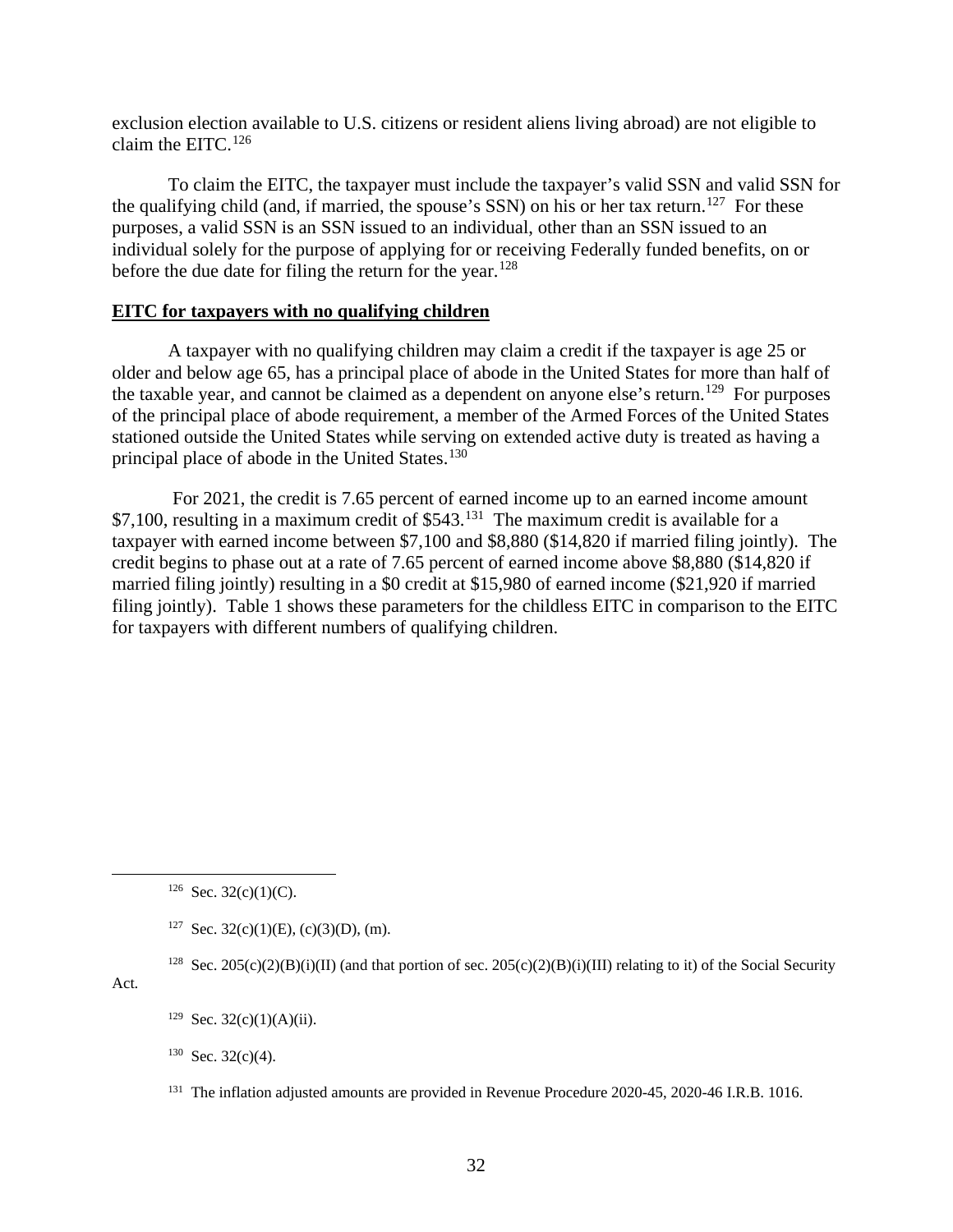|                                  | Credit<br>percentage | Earned<br>income<br>amount | Maximum<br>credit | Phaseout range<br>(single, head of<br>household) | Phaseout<br>range<br>(joint filers) | Phaseout<br>percentage |
|----------------------------------|----------------------|----------------------------|-------------------|--------------------------------------------------|-------------------------------------|------------------------|
| Childless                        | 7.65%                | \$7,100                    | \$543             | $$8,880-$<br>\$15,980                            | $$14,820 -$<br>\$21,920             | 7.65%                  |
| 1 qualifying child               | 34%                  | \$10,640                   | \$3,618           | $$19,520 -$<br>\$42,158                          | $$25,470-$<br>\$48,108              | 15.98%                 |
| 2 qualifying children            | 40%                  | \$14,950                   | \$5,980           | $$19,520 -$<br>\$47,915                          | $$25,470-$<br>\$53,865              | 21.06%                 |
| 3 or more qualifying<br>children | 45%                  | \$14,950                   | \$6,728           | $$19,520 -$<br>\$51,464                          | $$25,470-$<br>\$57,414              | 21.06%                 |

# **Table 1.−2021 EITC Schedule132**

# **Description of Proposal**

For 2021, the proposal expands EITC eligibility and increases the amount of the credit for taxpayers with no qualifying children.<sup>133</sup>

# **Temporary changes to minimum and maximum age**

For 2021, in the case of the credit for a taxpayer with no qualifying children, the minimum age is reduced from 25 to 19.<sup>134</sup> However, if the individual is a specified student (or, in the case of a married individual, if both the individual and the individual's spouse are specified students), the minimum age is reduced from 25 to 24.<sup>135</sup> A specified student means, with respect to a taxable year, an individual who is an eligible student during at least five calendar months during the year. An eligible student is defined in section 25A(b)(3) (relating to the American opportunity tax credit) as a student who, with respect to any academic period,

132 *Ibid*.

- $133$  Proposed sec. 32(n). The proposal applies for taxable years beginning in 2021.
- <sup>134</sup> Proposed sec.  $32(n)(1)(A)$ , (B)(i).

<sup>135</sup> Proposed sec.  $32(n)(1)(A)$ ,  $(B)(ii)$ . The proposal requires the Secretary to develop and implement procedures for confirming a taxpayer's status as a specified student using information returns made with respect to such taxpayer under section 6050S (returns relating to higher education tuition and related expenses).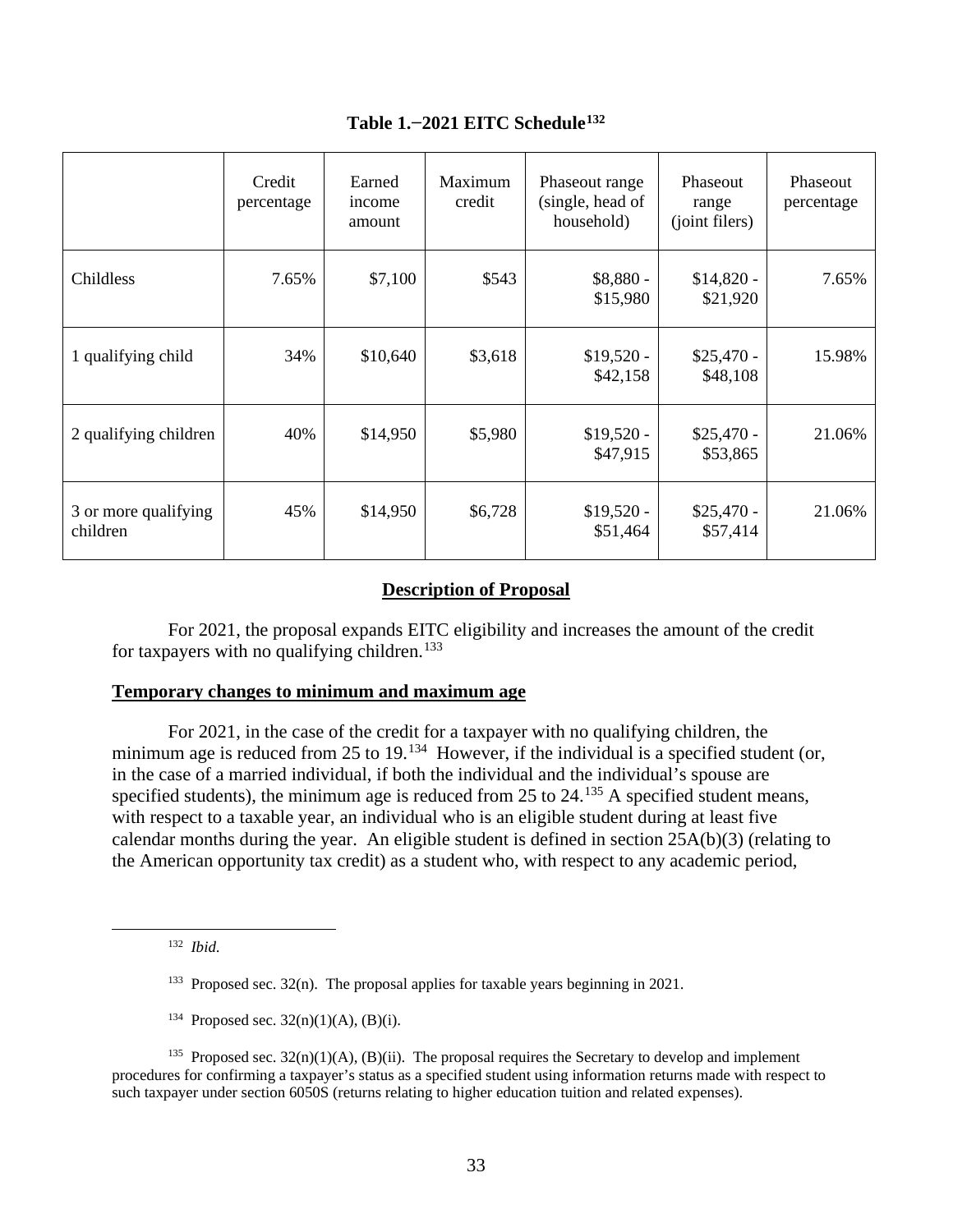meets the requirements of section 484(a)(1) of the Higher Education Act of 1965 and is carrying at least half the normal full-time work load for the course of study the student is pursuing.

The proposal further reduces the minimum age to 18 for any qualified former foster youth or qualified homeless youth.<sup>136</sup> A qualified former foster youth is an individual who, at the age of 14 or older, was in foster care provided under the supervision or administration of an entity administering (or eligible to administer) a plan under part  $B^{137}$  or part  $E^{138}$  of Title IV of the Social Security Act. A qualified former foster youth must give the applicable entity consent to disclose to the Secretary information related to the taxpayer's status as a qualified former foster youth.

A qualified homeless youth is an individual who is certified by a local educational agency or a financial aid administrator during the year as being either (1) an unaccompanied youth who is a homeless child or youth or (2) unaccompanied, at risk of homelessness, and selfsupporting.<sup>139</sup> A qualified homeless youth must give applicable educational agency or financial aid administrator consent to disclose to the Secretary information related to the taxpayer's status as a qualified homeless youth.

The proposal also temporarily removes the upper age limit on the credit for taxpayers with no qualifying children.<sup>140</sup> Therefore, taxpayers 65 and older without qualifying children may claim the credit in 2021.

# **Temporary changes to the credit percentage, earned income amount, and phaseout amount**

For 2021, the proposal increases the amount of the credit for taxpayers with no qualifying children.<sup>141</sup> The proposal increases the credit percentage and phaseout percentage from 7.65 percent to 15.3 percent. In addition, the earned income amount is increased to \$9,820, and the beginning of the phaseout range for non-joint filers is increased to \$11,610 (\$17,550 if married filing jointly). The maximum amount of the credit is \$1,502. The proposed changes to the EITC for taxpayers with no qualifying children as compared to present law is shown in Figure 3.

<sup>136</sup> Proposed sec.  $32(n)(1)(B)(iii)$ , (D), (C).

- 137 42 U.S.C. sec. 621-628b.
- 138 42 U.S.C. sec. 670-679c.

139 See section 480(d)(1) of the Higher Education Act of 1965, 20 U.S. Code § 1087vv, for the meaning of terms used in this definition.

- $140$  Proposed sec.  $32(n)(2)$ .
- <sup>141</sup> Proposed sec.  $32(n)(3)$ , (4).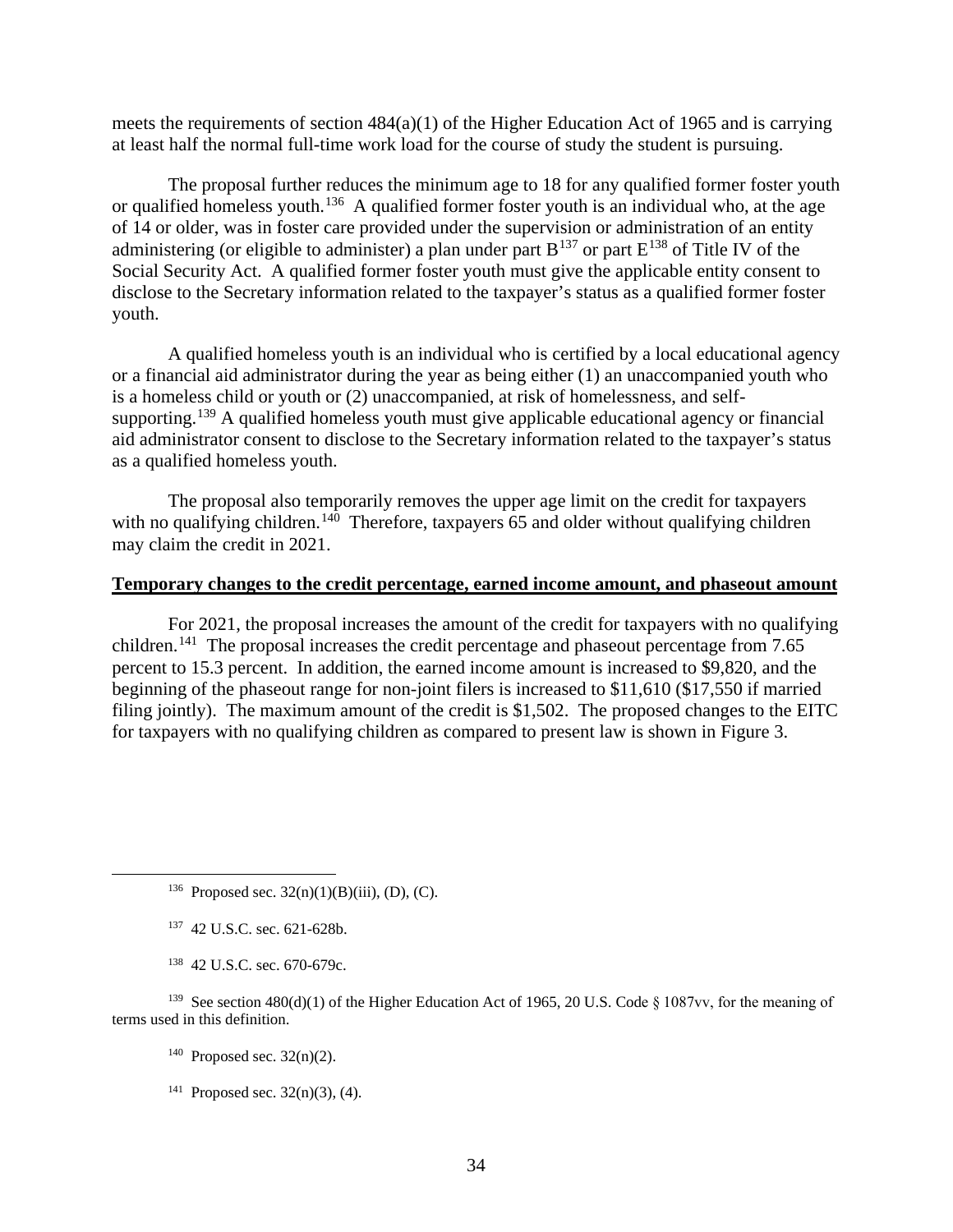

Figure 3.-Proposed EITC for 2021

# **Effective Date**

The proposal applies to taxable years beginning after December 31, 2020.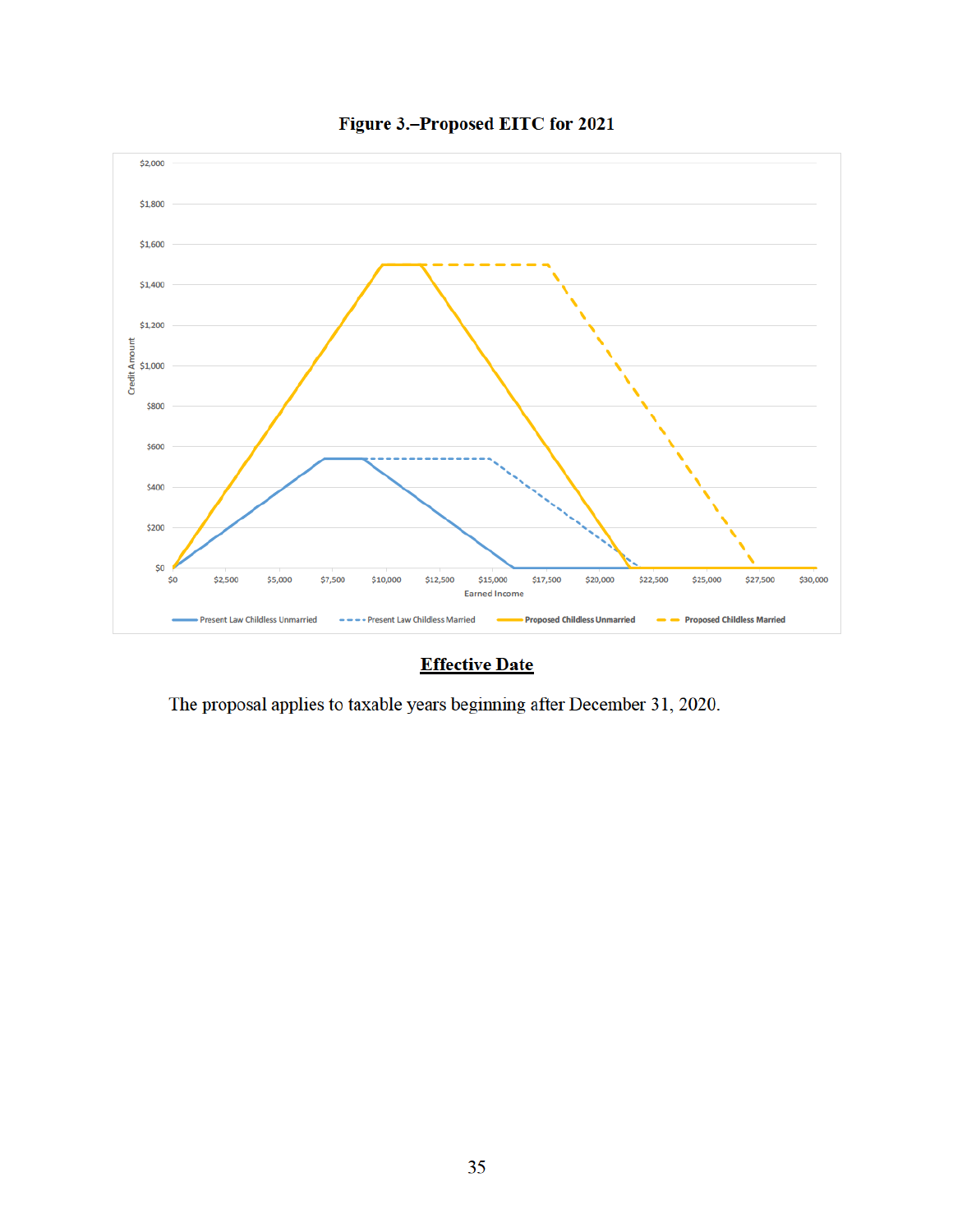# **B. Taxpayer Eligible for Childless Earned Income Credit in Case of Qualifying Children Who Fail to Meet Certain Identification Requirements**

# **Present Law**

Any eligible taxpayer with at least one qualifying child who does not claim the EITC with respect to qualifying children due to failure to meet certain identification requirements with respect to such children (*i.e.*, providing the name, age and SSN of each of such children) may not claim the EITC for taxpayers without qualifying children.  $142$ 

# **Description of Proposal**

The proposal repeals the rule that an eligible taxpayer with at least one qualifying child who does not claim the EITC with respect to one or more qualifying children due to failure to meet the identification requirements—including the valid SSN requirement—with respect to such children may not claim the EITC for taxpayers with no qualifying children. Accordingly, such a taxpayer may claim the EITC for taxpayers with no qualifying children.

# **Effective Date**

The proposal applies to taxable years beginning after December 31, 2020.

<sup>&</sup>lt;sup>142</sup> Sec. 32(c)(1)(F).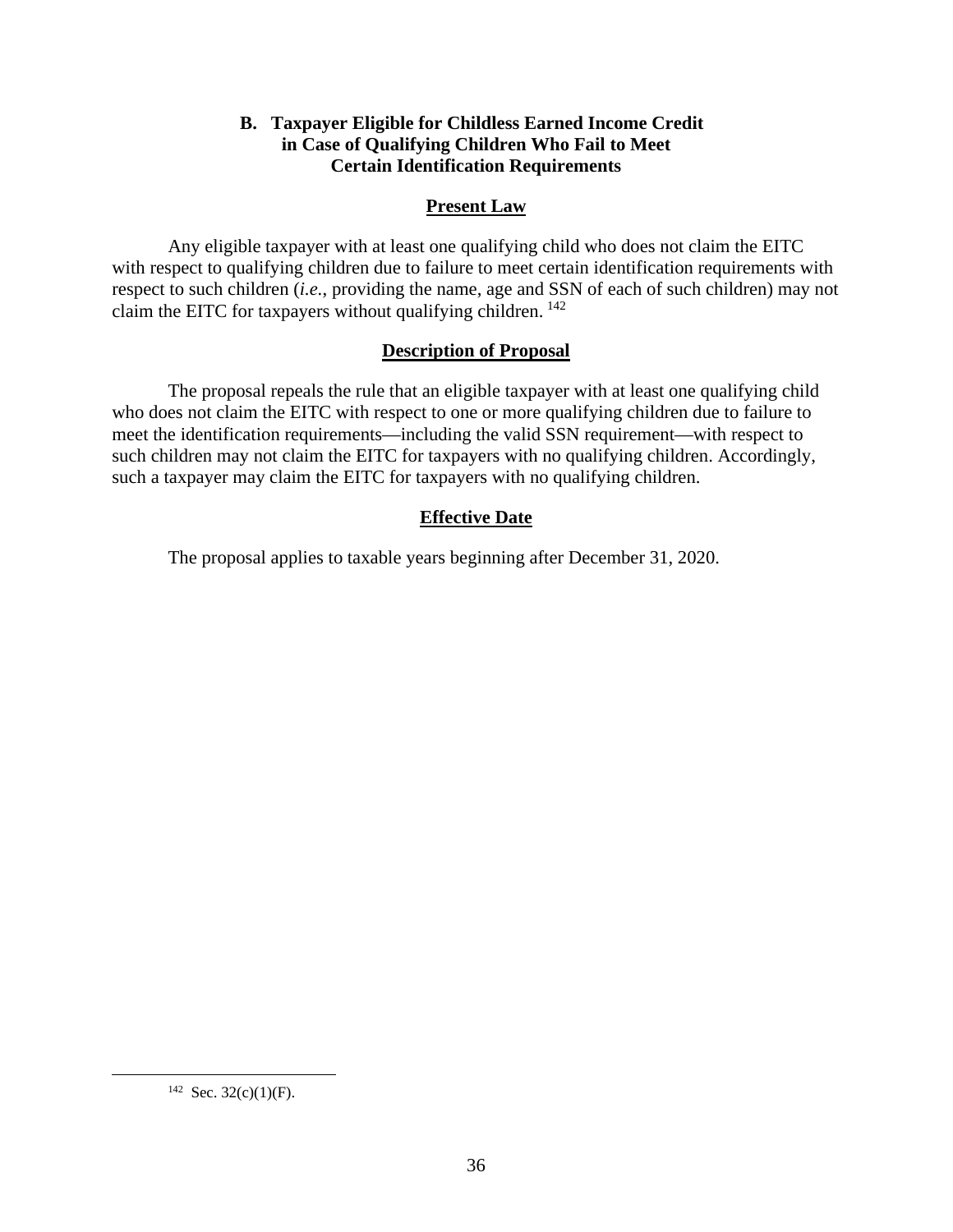#### **C. Credit Allowed in the Case of Certain Separated Spouses**

### **Present Law**

An unmarried individual may claim the EITC if he or she files as a single filer or as a head of household. Married individuals generally may not claim the EITC unless they file jointly.<sup>143</sup> An exception to the joint return filing requirement applies to certain spouses who are separated.<sup>144</sup> Under this exception, a married taxpayer who is separated from his or her spouse for the last six months of the taxable year is not considered to be married (and, accordingly, may file a return as head of household and claim the EITC), provided that the taxpayer maintains a household that constitutes the principal place of abode for a dependent child (including a son, stepson, daughter, stepdaughter, adopted child, or a foster child) for over half the taxable year, and pays over half the cost of maintaining the household in which he or she resides with the child during the year.

# **Description of Proposal**

The proposal changes the exception under which an otherwise married individual may claim the EITC on a separate return. Under the proposal, an otherwise married individual separated from the individual's spouse is treated as not married for purposes of the EITC if a joint return is not filed. The proposal applies only if the taxpayer lives with a qualifying child of the taxpayer for more than one-half of the taxable year and either (1) does not have the same principal place of abode as the individual's spouse during the last six months of the taxable year or (2) has a decree, instrument, or agreement (other than a decree of divorce) described in section  $121(d)(3)(C)^{145}$  with respect to the individual's spouse and is not a member of the same household with the individual's spouse by the end of the taxable year.

#### **Effective Date**

The proposal applies with respect to taxable years beginning after December 31, 2020.

 $143$  Sec. 32(d).

<sup>&</sup>lt;sup>144</sup> Sec. 7703(b).

 $145$  Instruments under this provision include (1) a decree of separate maintenance or a written instrument written to such a decree; (2) a written separation agreement; and (3) a decree not described in (1) requiring a spouse to make payments for the support or maintenance of the other spouse.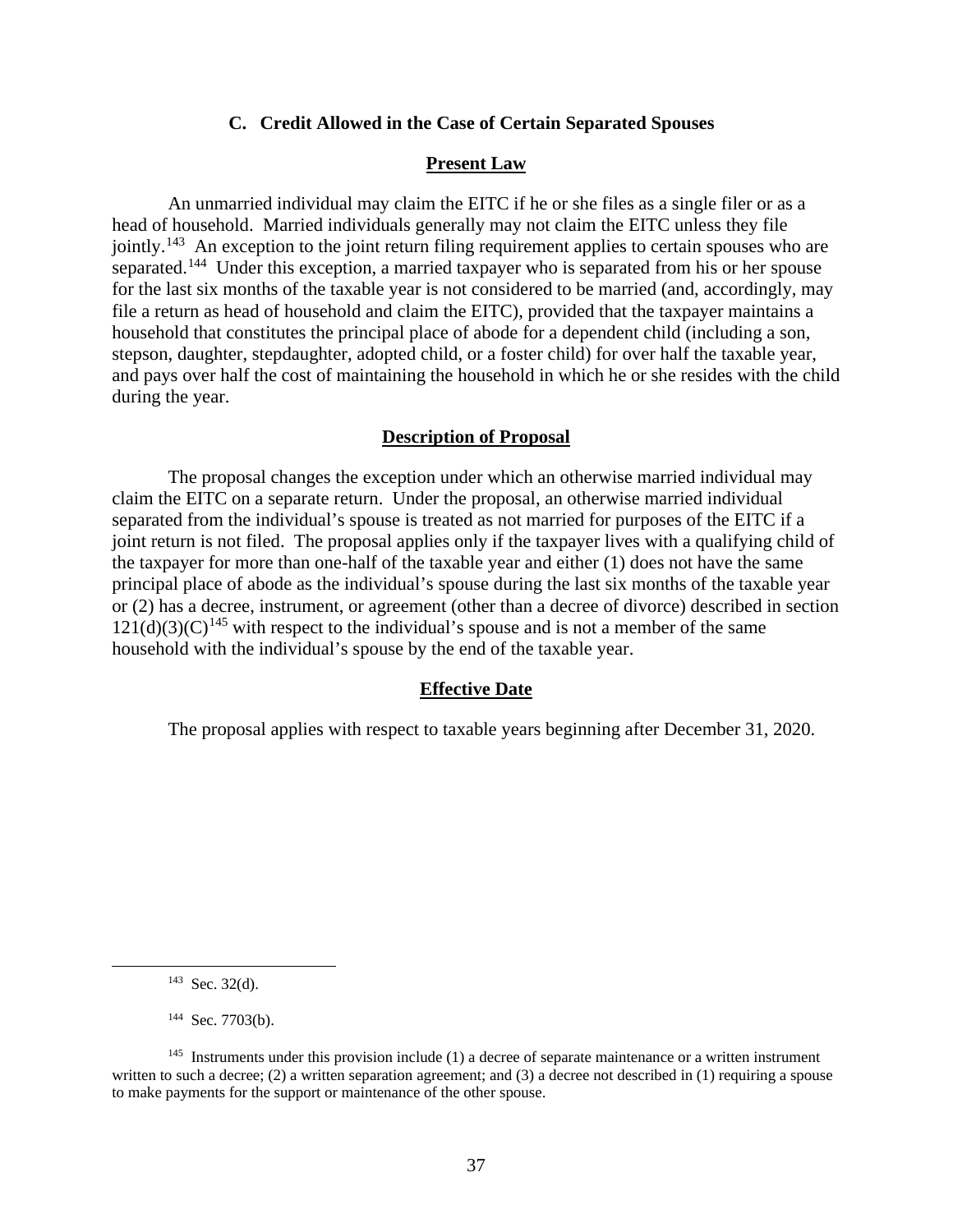# **D. Modification of Disqualified Investment Income Test**

# **Present Law**

An individual is not allowed the EITC if the aggregate amount of certain items of the individual's investment income ("disqualified income") for the taxable year exceeds a maximum amount.<sup>146</sup> The maximum amount, which is indexed for inflation, is \$3,650 for taxable years beginning in 2021.<sup>147</sup> Disqualified income is the sum of: (1) interest (both taxable and tax exempt); (2) dividends; (3) net rent and royalty income (if greater than zero); (4) capital gains net income; and (5) net passive income that is not self-employment income (if greater than zero).

# **Description of Proposal**

The proposal raises the disqualified income maximum amount to \$10,000 for taxable years beginning in 2021. The maximum amount remains indexed for inflation for taxable years beginning after 2021.

## **Effective Date**

The proposal applies to taxable years beginning after December 31, 2020.

 $146$  Sec. 32(i).

<sup>147</sup> Sec. 32(i), (j). Rev. Proc. 2020-45, 2020-46 I.R.B. 1016.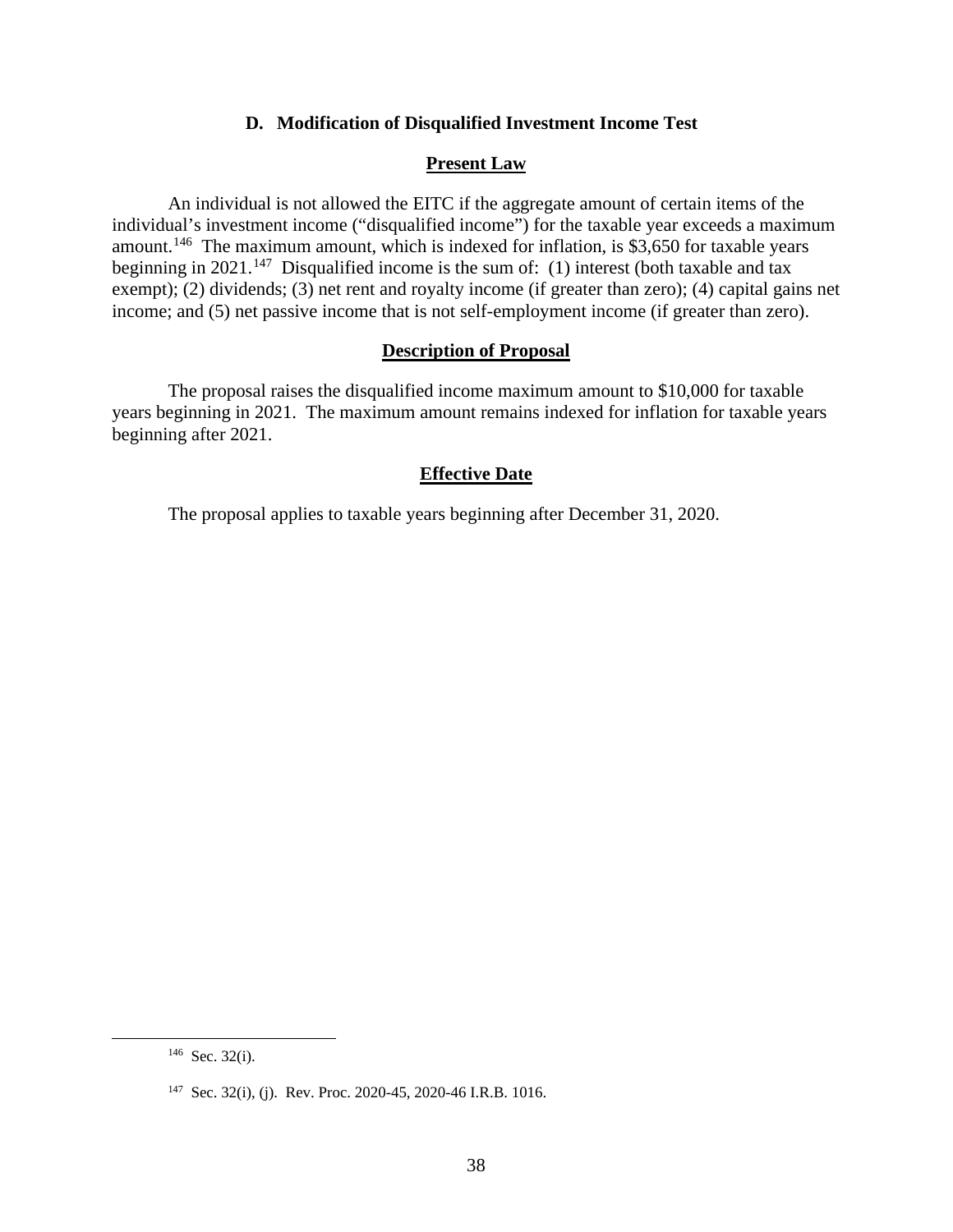# **E. Application of Earned Income Tax Credit in Possessions of the United States**

#### **Present Law**

The three mirror Code territories (Guam, the Commonwealth of the Northern Mariana Islands, and the U.S. Virgin Islands) have, under their respective mirror Codes, EITCs identical to that in the U.S. Code.<sup>148</sup> Puerto Rico has an EITC under its internal tax laws.<sup>149</sup> American Samoa does not have an EITC under its internal tax laws.<sup>150</sup> Each territory that has an EITC bears the cost of the credit.

#### **Description of Proposal**

Under the proposal, the Secretary makes payments to the territories that relate to the cost to each territory of its EITC.

### **Puerto Rico**

If Puerto Rico enacts changes to its EITC which increase the percentage of earned income allowed as a credit in a manner designed to substantially increase workforce participation, the proposal requires the Secretary to pay to Puerto Rico each calendar year, starting in 2021, a specified matching amount. The specified matching amount for a calendar year is the lesser of (1) the cost to Puerto Rico of the EITC for taxable years beginning in or with such calendar year over the base amount of such calendar year or (2) three times the base amount for such calendar year. The base amount is the greater of (1) the cost to Puerto Rico of the EITC for taxable years beginning in or with calendar year 2019 (rounded to the nearest multiple of \$1 million) or (2) \$200 million. The base amount is indexed for inflation for calendar years after 2021. For example, if Puerto Rico spends \$210 million on the EITC in 2019 and projects spending \$850 million on the EITC in 2021 (through an appropriate increase in the percentage of earned income allowed as a credit), the base amount is \$210 million (the greater of \$210 million and \$200 million) and the specified matching amount is \$630 million (the lesser of (1) \$850 million –  $$210$  million =  $$640$  million and (2)  $3*$210$  million =  $$630$  million). For each calendar year 2021 through 2025, the proposal also directs the Secretary to pay to Puerto Rico the lesser of (1) Puerto Rico's expenditures for education efforts with respect to taxpayers and tax return preparers regarding the EITC or (2) \$1 million.

Under the proposal, the Secretary determines the cost of the EITC for Puerto Rico based on the laws of Puerto Rico, but, for purposes of this determination, the cost does not include administrative costs. Puerto Rico must provide an annual report to the Secretary each year that

<sup>&</sup>lt;sup>148</sup> But see Northern Mariana Laws, Title 4, Division 1, Chapter 7, § 1709 (imposing an additional tax in the amount of any earned income tax credit); see also *Simpao v. Guam*, No. 04-00049 (D. Guam 2005) (holding that the mirror Code jurisdiction of Guam must either pay an earned income tax credit to its residents or change its tax code to a non-Mirror code).

<sup>149</sup> Sección 1052.01 del Código de Rentas Internas de Puerto Rico de 2011.

<sup>150</sup> Am. Samoa Code Ann. sec. 11.0530.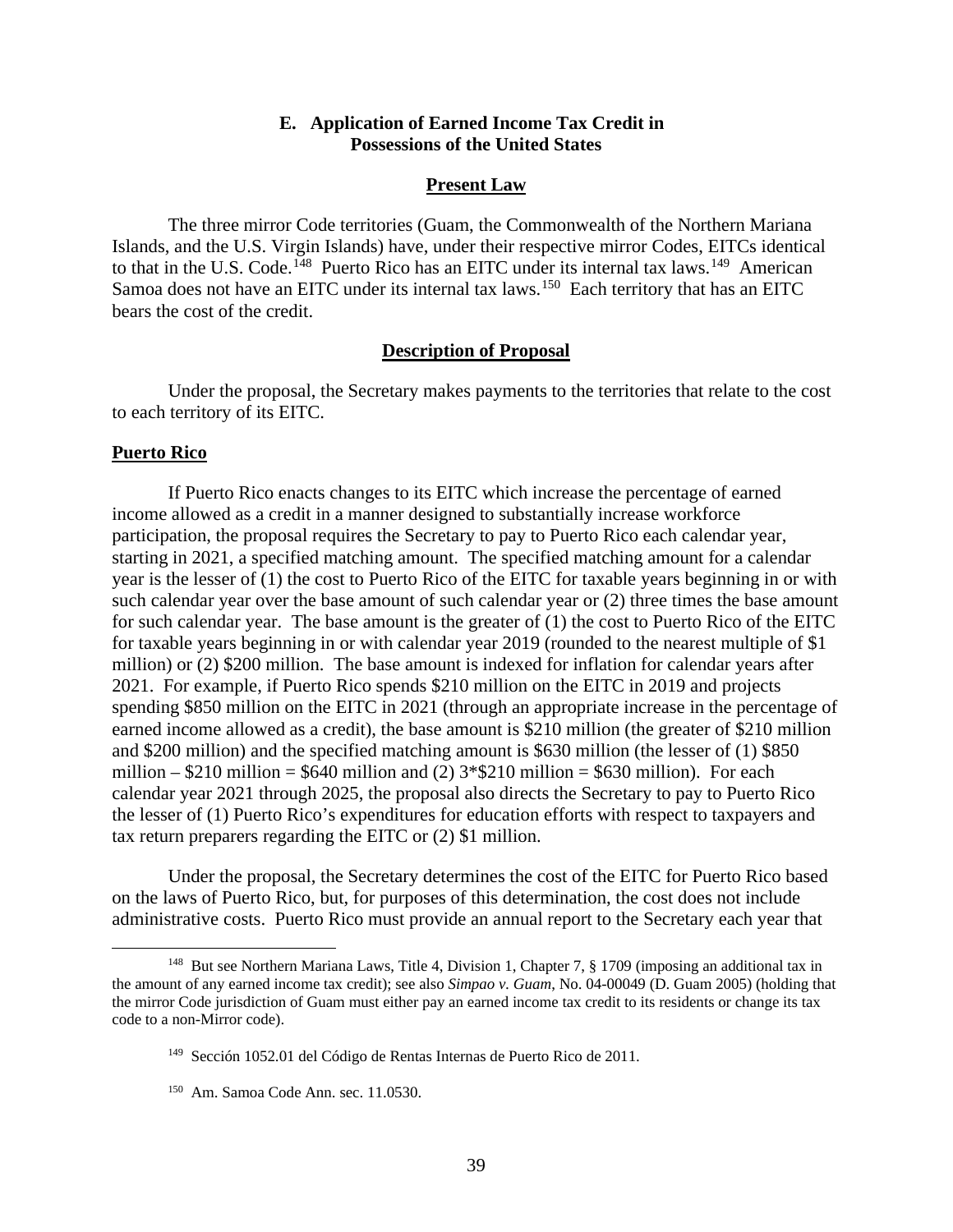includes an estimate of the costs of its EITC for that year and a statement of the costs in the preceding year. The Secretary must make the payment described above after it receives the annual report and within a reasonable period of time before Puerto Rico's individual income tax filing due date. The proposal requires the Secretary to make an adjustment to a payment as soon as practicable after it determines that an estimate was inaccurate.

## **Mirror Code territories**

The proposal requires the Secretary to make payments to Guam, the Commonwealth of the Northern Mariana Islands, and the U.S. Virgin Islands each calendar year starting in 2021. The amount of the required annual payment to each territory is 75 percent of the cost to that territory of its EITC in that year. For each calendar year 2021 through 2025, the proposal also directs the Secretary to pay to each territory an amount equal to the lesser of (1) the territory's expenditures for education efforts with respect to taxpayers and tax return preparers regarding the EITC or (2) \$50,000. The Secretary determines the cost of the credit and provides payments with respect to each possession under rules similar to the rules described above for Puerto Rico. The territories must provide annual reports to the Secretary that include an estimate of the costs of their EITC for the current year and a statement of the costs in the preceding year.

### **American Samoa**

The proposal requires the Secretary to make a payment to American Samoa in each calendar year during which American Samoa has a refundable EITC designed to substantially increase workforce participation. The amount of the annual payment is the lesser of (1) 75 percent of the cost to American Samoa of such credit each year or (2) \$12 million, indexed for inflation. For each calendar year 2021 through 2025, the proposal also directs the Secretary to pay the lesser of (1) American Samoa's expenditures in that year for education efforts with respect to taxpayers and tax return preparers regarding the EITC or (2) \$50,000. The Secretary must determine the cost of the credit and must provide payments to American Samoa under rules similar to the rules described above for Puerto Rico. American Samoa must provide a report to the Secretary each year that includes an estimate of the costs of its EITC for that year and a statement of the costs in the preceding year.

# **Effective Date**

The proposal is effective on the date of enactment of the bill.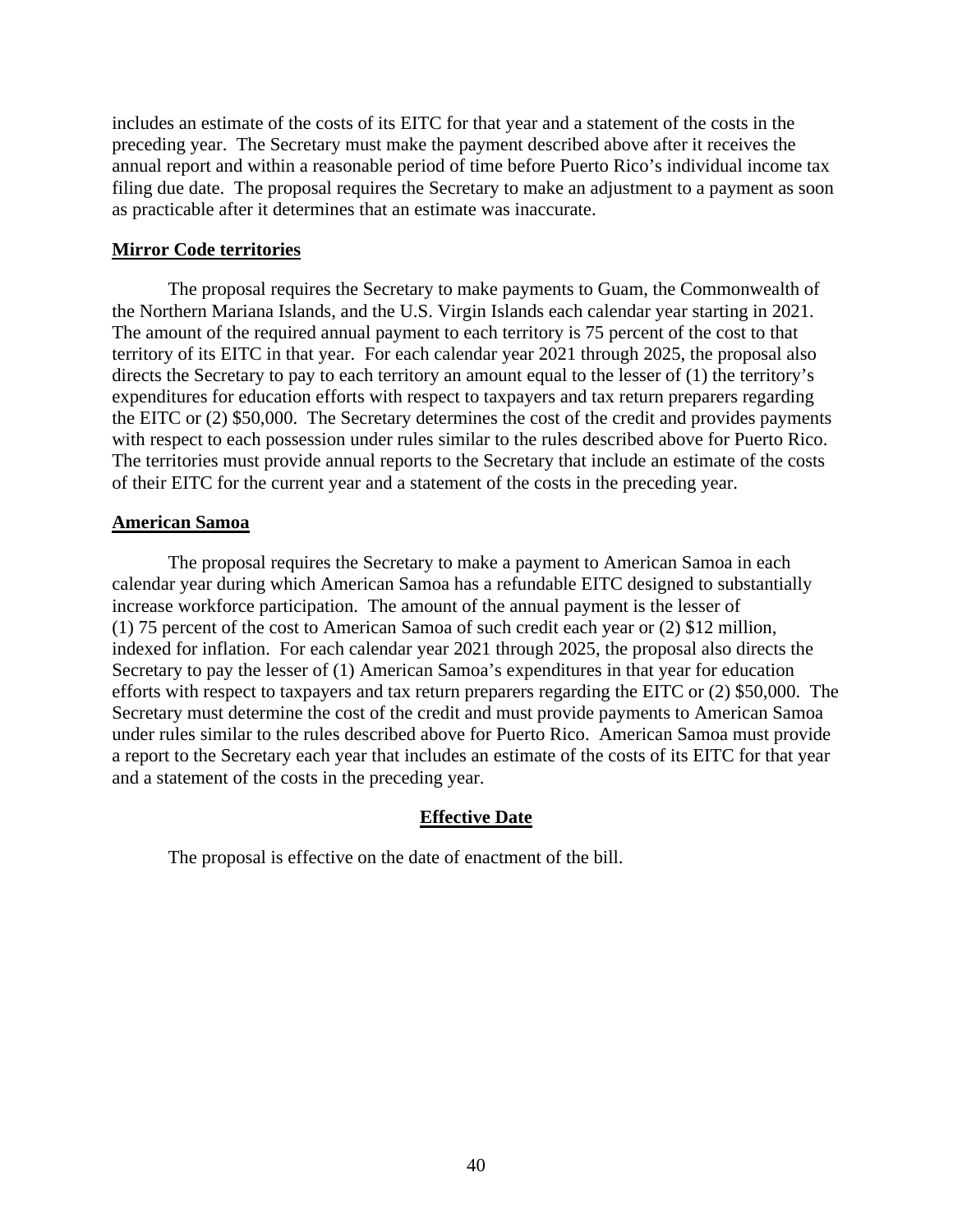# **F. Temporary Special Rule for Determining Earned Income for Purposes of the Earned Income Tax Credit**

## **Present Law**

Eligible taxpayers may claim an EITC and CTC. The amount of the EITC is based on the taxpayer's earned income.151 The amount of the additional child tax credit, the refundable component of the CTC, is generally based on the taxpayer's earned income.<sup>152</sup>

In the CAA, Congress enacted a provision that allows a taxpayer to elect to calculate the taxpayer's EITC and additional child tax credit for taxable years beginning in  $2020^{153}$  using 2019 rather than 2020 earned income, if the taxpayer's earned income in 2020 is less than in 2019.<sup>154</sup>

### **Description of Proposal**

The proposal permits a taxpayer to elect to calculate the taxpayer's EITC for taxable years beginning in 2021 using 2019 rather than 2020 earned income, if the taxpayer's earned income in 2021 is less than in 2019.<sup>155</sup>

For purposes of the proposal, in the case of a joint return the earned income which is attributable to the taxpayer for 2019 is the sum of the earned income which is attributable to each spouse for 2019.

For administrative purposes, the incorrect use on a return of earned income pursuant to an election under this proposal is treated as a mathematical or clerical error. An election under the proposal is disregarded for purposes of calculating gross income in the election year.

The proposal directs the Secretary to pay to the mirror Code territories (Guam, the Commonwealth of the Northern Mariana Islands, and the U.S. Virgin Islands) an amount equal

151 Sec. 32.

 $152$  Sec. 24(d).

<sup>153</sup> The provision applies for taxable years beginning in 2021.

154 Pub. L. No. 116-260, sec. 211. In addition, Congress has at times, in response to natural disasters, allowed certain taxpayers whose principal place of abode was in the disaster zone or disaster area to elect to calculate their EITC and additional child tax credit for the taxable year on the basis of their earned income from the prior taxable year. See, e.g., Pub. L. No. 116-94, sec. 204(c), December 20, 2019 (certain disasters occurring in 2018 and 2019); Pub. L. No. 115-123, sec. 20104(c), February 9, 2018 (certain California wildfires); Pub. L. No. 115-64, sec. 504(c), September 29, 2017 (hurricanes Harvey, Irma, Maria), former sec. 1400S(d) (hurricanes Katrina, Rita, and Wilma), repealed by Pub. L. No. 115-141, March 23, 2018.

<sup>155</sup> The proposal does not allow taxpayers to make an election with respect to the additional child tax credit. However, section 9611 of the bill, discussed above, makes the child tax credit fully refundable for 2021, without regard to earned income.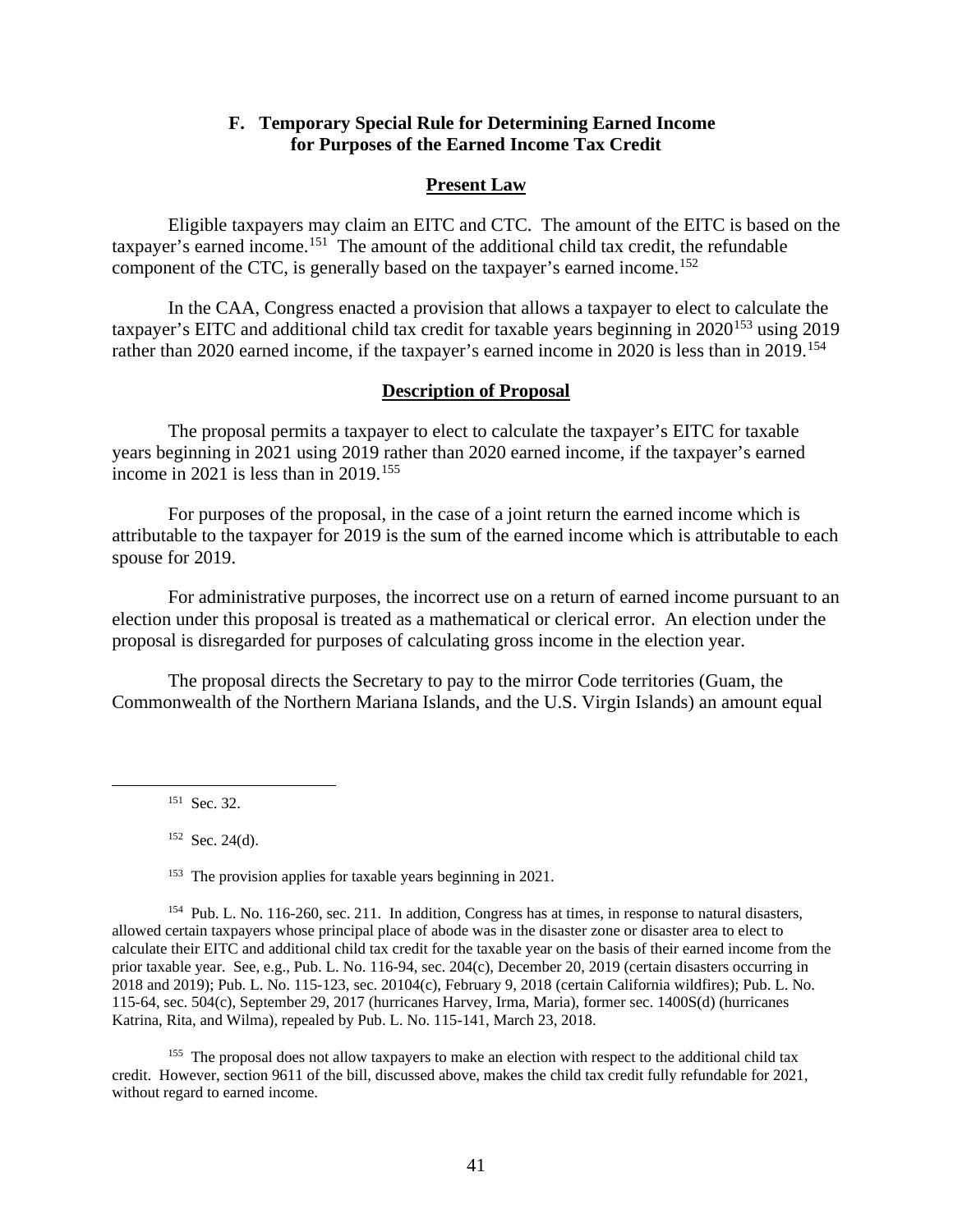to the loss in revenue by reason of the application of the proposal. This amount is determined by the Secretary based on information provided by the government of the territory.

The proposal directs the Secretary to pay to the non-mirror Code territories (Puerto Rico and American Samoa) an amount estimated by the Secretary as being equal to the aggregate benefits that would have been provided to the residents of the territory from the proposal if a mirror Code tax system had been in effect in the territory. The proposal prohibits the Secretary from making these payments unless the territory has a plan approved by the Secretary to promptly distribute the payments to its residents.

# **Effective Date**

The proposal is effective on the date of enactment of the bill.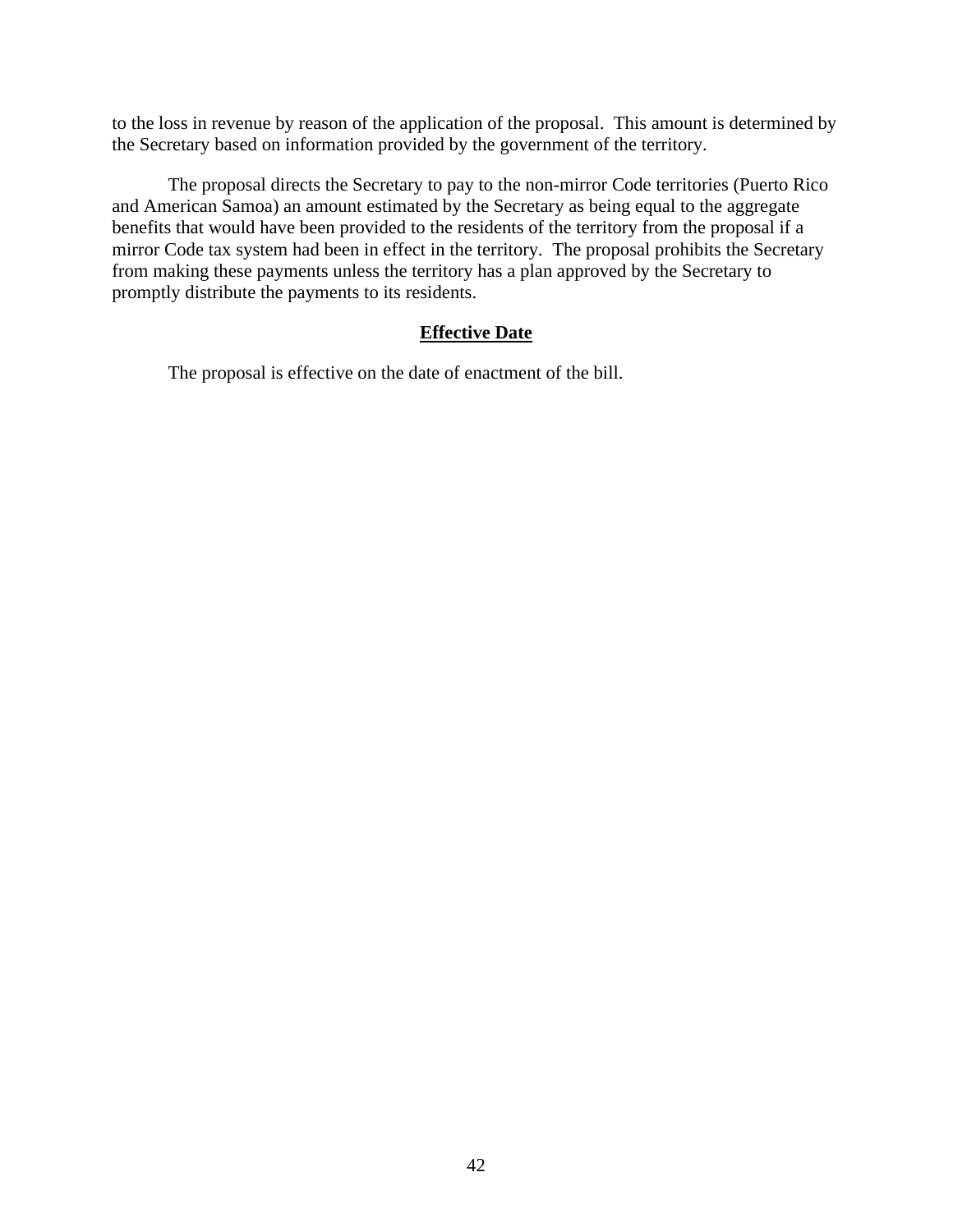#### **PART IV—DEPENDENT CARE ASSISTANCE**

# **A. Refundability and Enhancement of Child and Dependent Care Tax Credit**

#### **Present Law**

A taxpayer who maintains a household that includes one or more qualifying individuals may claim a nonrefundable credit against income tax liability for up to 35 percent of a limited amount of employment-related child and dependent care expenses.<sup>156</sup> For this purpose, employment-related child and dependent care expenses are expenses for household services and expenses for the care of a qualifying individual.<sup>157</sup> These expenses must be incurred to enable the taxpayer to be gainfully employed.

A taxpayer's employment-related child and dependent care expenses for which the credit is allowed are limited to \$3,000 if the taxpayer has one qualifying individual or \$6,000 if the taxpayer has two or more qualifying individuals.<sup>158</sup> Thus, the maximum credit is \$1,050 if there is one qualifying individual and \$2,100 if there are two or more qualifying individuals. Employment-related child and dependent care expenses generally cannot exceed the taxpayer's earned income.<sup>159</sup>

The applicable dollar limit is reduced by any amount excluded from income under an employer-provided dependent care assistance program under section 129. The 35-percent credit rate is reduced, but not below 20 percent, by one percentage point for each \$2,000 (or fraction thereof) of AGI above  $$15,000$ .<sup>160</sup> Thus, for taxpayers with AGI above \$43,000, the credit rate is 20 percent. The phaseout threshold and the amount of expenses eligible for the credit are not indexed for inflation.

Generally, a qualifying individual is (1) a dependent of the taxpayer under section 152 who is under the age of 13, or (2) a dependent or spouse of the taxpayer if the dependent or spouse is physically or mentally incapable of caring for himself or herself and shares the same principal place of abode with the taxpayer for over one half the year.<sup>161</sup> Married taxpayers must file a joint return in order to claim the credit.

<sup>&</sup>lt;sup>156</sup> Sec. 21.

 $157$  Sec. 21(b)(2). Expenses do not include amounts paid for a camp where a qualifying individual stays overnight.

 $158$  Sec. 21(c).

<sup>&</sup>lt;sup>159</sup> Sec. 21(d). Earned income has the same definition as for purposes of the EITC. Treas. Reg. sec. 1.21- $2(b)(3)$ .

 $160$  Sec. 21(a).

 $161$  Sec. 21(b)(1).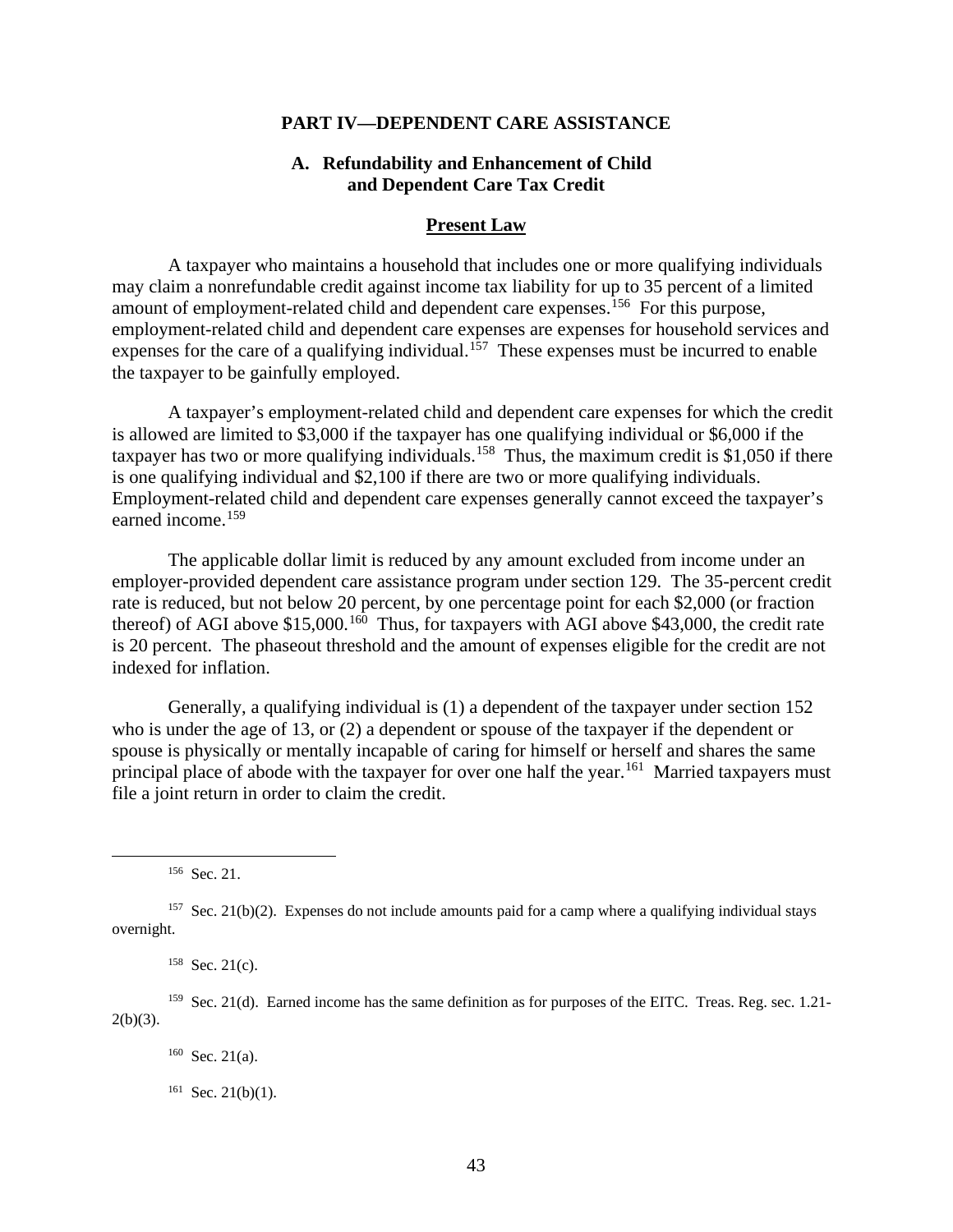#### **Description of Proposal**

The proposal temporarily expands the child and dependent care tax credit for  $2021$ .<sup>162</sup> First, the proposal makes the credit refundable for a taxpayer who has a principal place of abode in the United States for more than one half of the taxable year.<sup>163</sup> In the case of a joint return, refundability is allowed if at least one spouse satisfies the principal place of abode requirement. Principal place of abode is determined as provided in section 32.<sup>164</sup>

In addition, the proposal increases the maximum credit rate to 50 percent and increases the amount at which the maximum credit rate begins to phase down to \$125,000 (from \$15,000).<sup>165</sup> The limitation on employment-related child and dependent care expenses is increased to \$8,000 (from \$3,000) in the case of one qualifying individual and to \$16,000 (from \$6,000) if there are two or more qualifying individuals.<sup>166</sup> Thus, the maximum credit is \$4,000 if there is one qualifying individual and \$8,000 if there are two or more qualifying individuals.

The proposal applies a two-part phaseout to the 50-percent credit rate.<sup>167</sup> Under the first part, the 50-percent credit rate is reduced, but not below 20 percent, by one percentage point for each \$2,000 (or fraction thereof) of AGI above \$125,000. Under the second part, the 20-percent credit rate is reduced, but not below zero, by one percentage point for each \$2,000 (or fraction thereof) of AGI above \$400,000. Thus, for taxpayers with AGI between \$183,000 and \$400,000, the credit rate is 20 percent and, for taxpayers with AGI above \$438,000, the credit is fully phased out. Figure 4 illustrates the credit amount by AGI for a taxpayer with one qualifying individual and for a taxpayer with two or more qualifying individuals, in each case assuming that the taxpayer has the maximum amount of employment-related child and dependent care expenses  $$8,000$  and \$16,000, respectively).<sup>168</sup>

<sup>163</sup> Proposed sec.  $21(g)(1)$ .

- <sup>165</sup> Proposed sec.  $21(g)(3)$ .
- <sup>166</sup> Proposed sec.  $21(g)(2)$ .
- <sup>167</sup> Proposed sec.  $21(g)(4)$ .
- 168 Figure assumes AGI and earned income are equal for these taxpayers.

<sup>&</sup>lt;sup>162</sup> Proposed sec. 21(g). The proposal applies for taxable years beginning in 2021.

<sup>164</sup> Thus, a member of the Armed Forces of the United States stationed outside the United States while serving on extended active duty is treated as having a principal place of abode in the United States.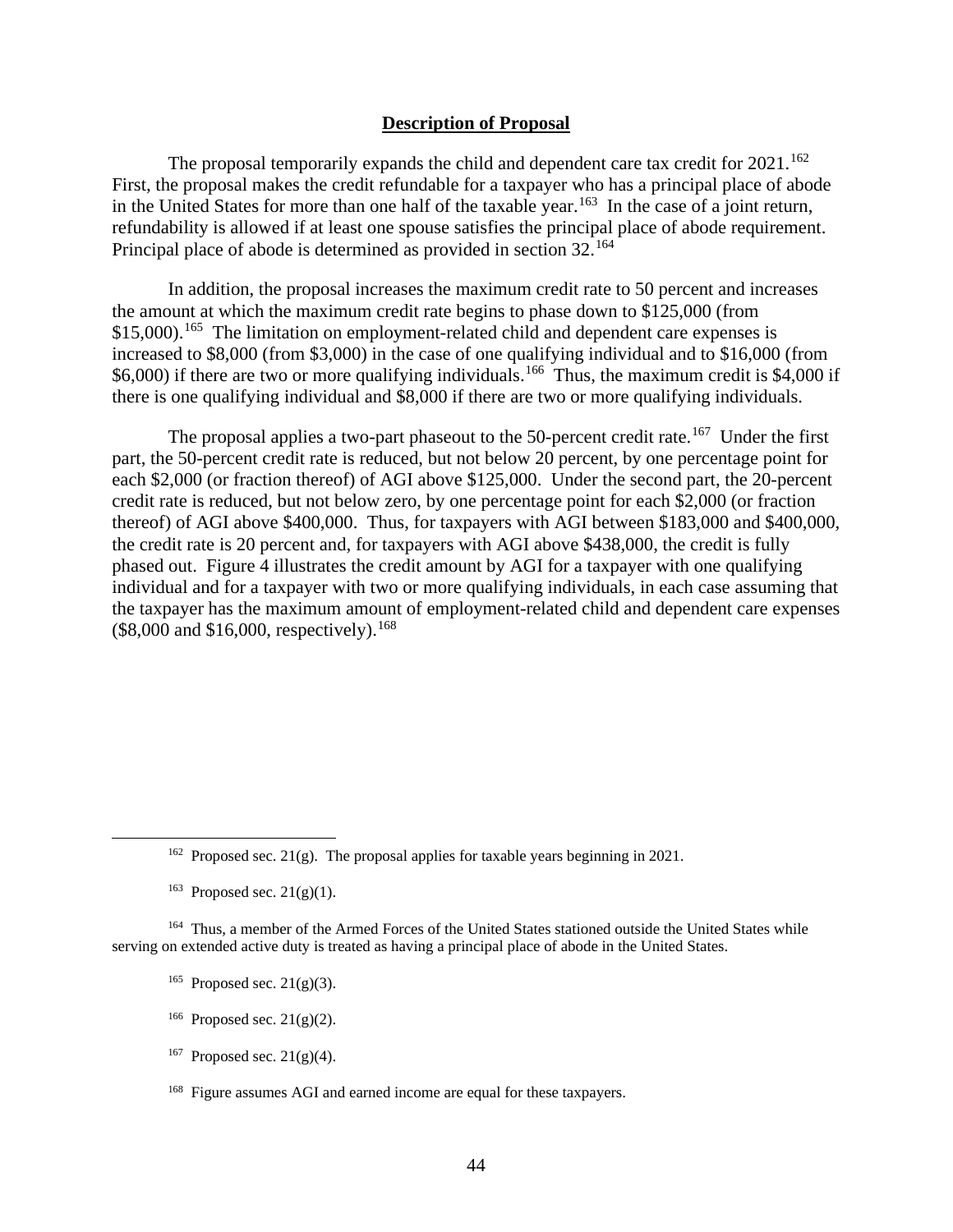

Figure 4.-Proposed Child and Dependent Care Tax Credit for 2021 by AGI for Selected Taxpayers

# **Treatment of the U.S. territories**

Under the proposal, the Secretary is directed to make payments for  $2021^{169}$  to each mirror Code territory (Guam, the Commonwealth of the Northern Mariana Islands, and the U.S. Virgin Islands) that relate to the cost to that territory of the child and dependent care tax credit. The Secretary is further directed to make similar payments for 2021 to each non-mirror Code territory (American Samoa and Puerto Rico).

The proposal directs the Secretary to pay to each mirror Code territory amounts equal to the aggregate amount of the credits allowable by reason of the application of the proposal. This amount is determined by the Secretary based on information provided by the government of the  $\text{territory.}^{170}$ 

The proposal directs the Secretary to pay to each non-mirror Code territories amounts estimated by the Secretary as being equal to the aggregate benefits that would have been provided to the residents of the territory from the proposal if a mirror Code tax system had been

<sup>&</sup>lt;sup>169</sup> The proposal applies for taxable years beginning in 2021.

 $170$  Prop. Sec. 21(h)(1).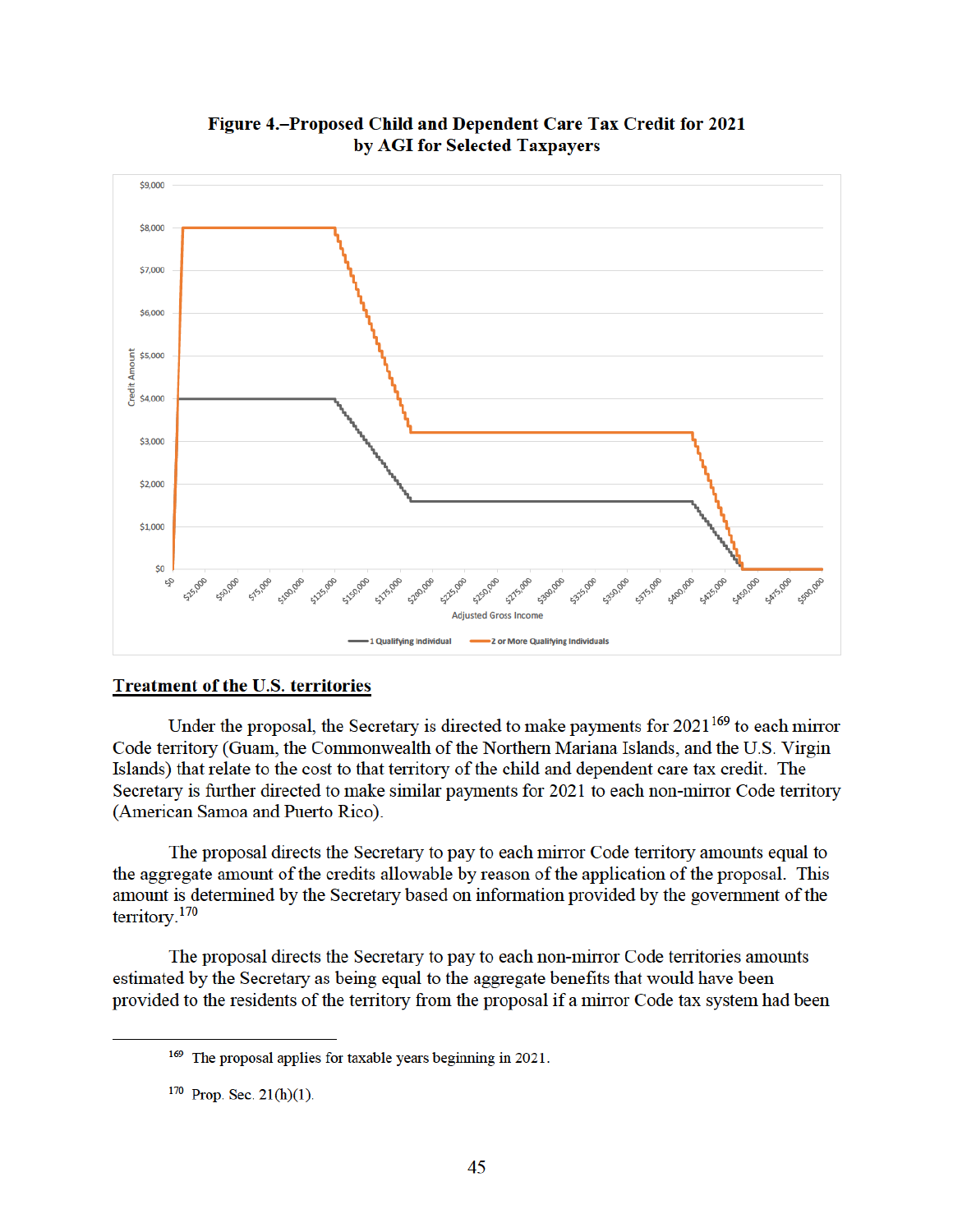in effect in the territory.<sup>171</sup> The proposal prohibits the Secretary from making these payments unless the territory has a plan approved by the Secretary to promptly distribute the payments to its residents.

No credit against U.S. income taxes is permitted under the proposal for any person to whom a credit is allowed against territory income taxes as a result of the proposal (*i.e..*, under that territory's mirror Code).172 Similarly, no credit against U.S. income taxes is permitted for any person who is eligible for a payment under a non-mirror Code territory's plan for distributing to its residents the payment described above from the Secretary.

# **Effective Date**

The proposal applies to taxable years beginning after December 31, 2020.

 $171$  Prop. Sec. 21(h)(2).

 $172$  Prop. Sec. 21(h)(3).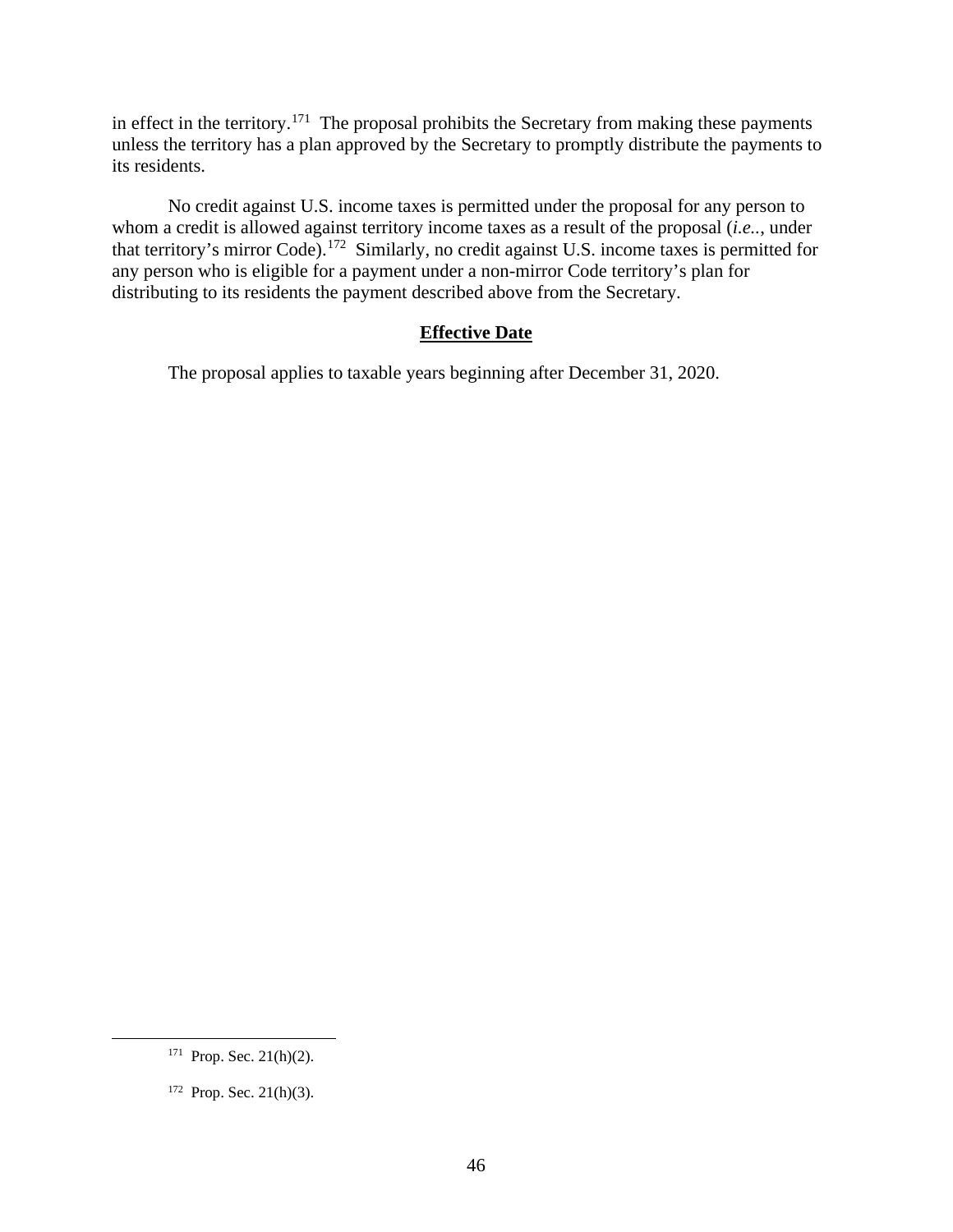#### **B. Employer-Provided Dependent Care Assistance**

## **Present Law**

An annual exclusion<sup>173</sup> from the gross income of an employee is allowed for employer-provided dependent care assistance in an amount up to \$5,000 (\$2,500 in the case of a separate return by a married individual) if such assistance is provided pursuant to a "dependent care assistance program." Among other requirements, a dependent care assistance program<sup>174</sup> must be a separate written plan of an employer for the exclusive benefit of the employer's employees to provide such employees with dependent care assistance that does not discriminate in favor of highly compensated employees or their dependents as to contributions, benefits, and eligibility.<sup>175</sup>

The amount excludable for any taxable year cannot exceed the earned income of the employee or, if the employee is married, the lesser of the earned income of the employee or the earned income of the employee's spouse.<sup>176</sup>

Amounts attributable to dependent care assistance that are excludible from gross income are also excludible from wages for employment tax purposes.<sup>177</sup>

A dependent care assistance program may be structured to allow contributions on a pretax basis through a cafeteria plan.<sup>178</sup> A cafeteria plan is a written plan maintained by an employer whereby all participants are employees who may choose among two or more benefits including qualified benefits and cash.<sup>179</sup> Qualified benefits provided under a cafeteria plan include dependent care assistance.

#### **Description of Proposal**

The proposal temporarily increases, for any taxable year beginning in 2021, the amount of the exclusion for employer-provided dependent care assistance. The provision increases such

<sup>176</sup> Sec. 129(b). The provisions of section 21(d)(2) apply in determining the earned income of a spouse who is a student or incapable of caring for himself. Sec. 129(b)(2).

 $177$  Secs. 3401(b)(18), 3121(a)(18), 3306(b)(14).

178 Sec. 125.

 $179$  Sec. 125(d).

 $173$  Sec. 129(a).

 $174$  Sec. 129(d).

<sup>&</sup>lt;sup>175</sup> Sec. 129(d)(2) and (3). The exclusion applies if the contributions or benefits under the program do not discriminate in favor of highly compensated employees, within the meaning of section 414(q), or their dependents, and the program benefits employees under a classification established by the employer found not to be discriminatory in favor or such highly compensated employees or their dependents.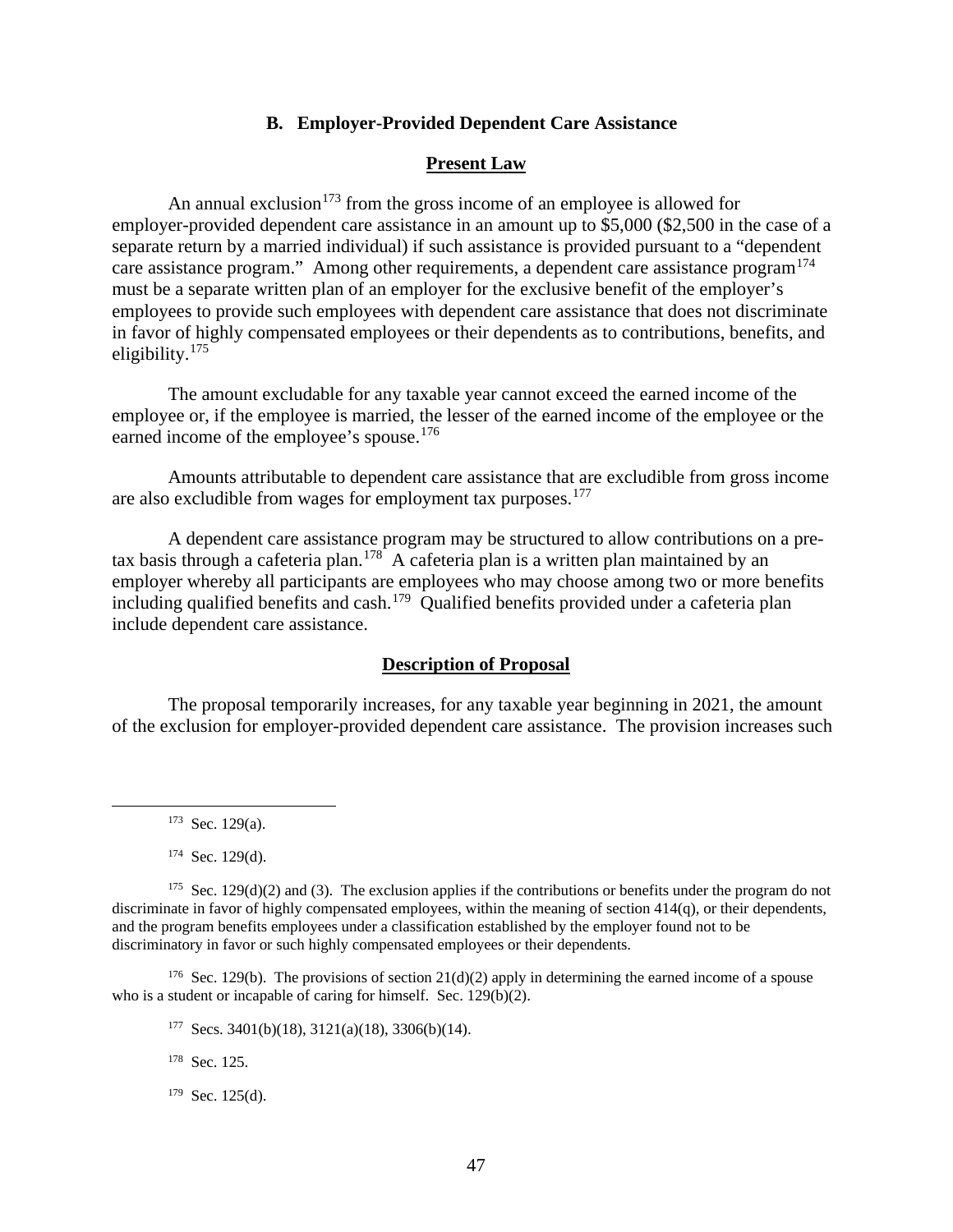amount from \$5,000 to \$10,500 (and half of such dollar amount in the case of a separate return by a married individual).

The proposal also provides that a plan that otherwise satisfies the requirements of a dependent care assistance program and cafeteria plan shall not fail to meet those requirements if the plan is amended to satisfy this proposal and the amendment is retroactive if the following are satisfied: (1) the amendment is adopted no later than the last day of the plan year in which the amendment is effective; and (2) the plan is operated consistently with the amendment terms beginning on the effective date of the amendment and ending on the date the amendment is adopted.

# **Effective Date**

The proposal is effective for taxable years beginning after December 31, 2020.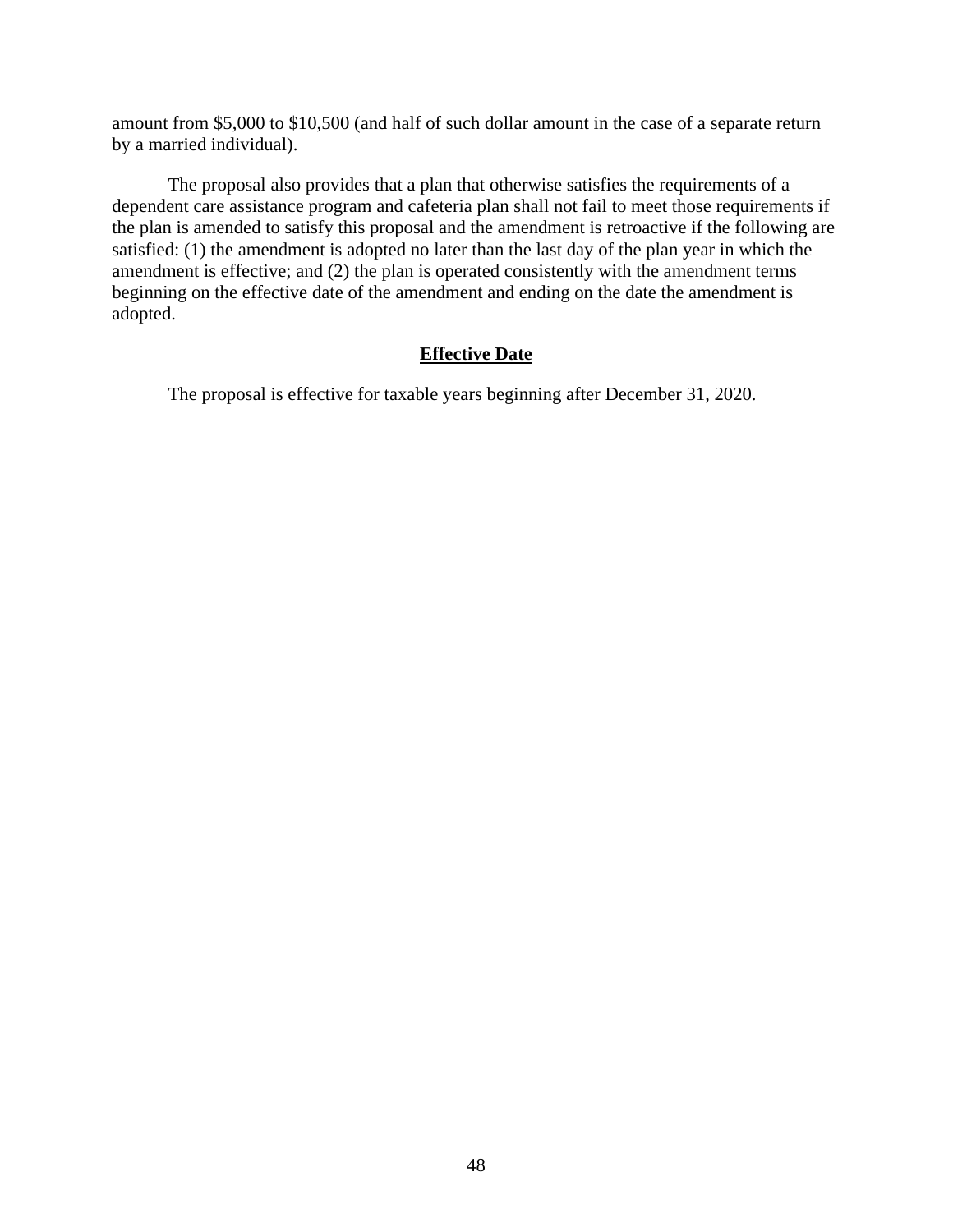### **TITLE V—CREDITS FOR PAID SICK AND FAMILY LEAVE**

# **A. Extension of Credits and Other Modifications**

#### **Present Law**

The Families First Coronavirus Response Act ("FFCRA")<sup>180</sup> required certain employers with fewer than 500 employees to provide paid sick and expanded family and medical leave to employees unable to work or telework for specified reasons related to COVID-19. The paid sick leave requirements in the Emergency Paid Sick Leave Act,<sup>181</sup> and the expanded family and medical leave requirements in the Emergency Family and Medical Leave Expansion Act, <sup>182</sup> expired on December 31, 2020.

#### **Paid sick leave and paid expanded family and medical leave: employees**

An employer is allowed a credit against the Old-Age, Survivors and Disability Insurance ("OASDI") tax183 or the equivalent amount of tax under the Railroad Retirement Tax Act ("RRTA") imposed on the employer for each calendar quarter in an amount equal to 100 percent of the qualified sick leave wages and qualified family leave wages paid by the employer with respect to that calendar quarter, subject to limitations.<sup>184</sup> Qualified sick leave wages are defined as wages<sup>185</sup> and compensation<sup>186</sup> paid by an employer which are required to be paid by reason of the Emergency Paid Sick Leave Act. Qualified sick leave wages also generally include wages and compensation that would have been required to be paid if the Emergency Paid Sick Leave Act had been effective until March 31,  $2021$ <sup>187</sup>

- 180 Pub. .L. No. 116-127, 134 Stat. 178 (March 18, 2020).
- <sup>181</sup> Division E, FFCRA, Pub. .L. No. 116-127.
- 182 Division C, FFCRA, Pub. .L. No. 116-127.

<sup>183</sup> The Federal Insurance Contributions Act ("FICA") imposes taxes on "wages," as defined in Section 3121(a), with respect to "employment," as defined in Section 3121(b). The term wages is defined for FICA purposes as all remuneration for employment, with certain specific exceptions. Employment is defined as any service, of whatever nature, performed by an employee for the person employing him, with certain specific exceptions. FICA taxes consist of the OASDI tax and the HI tax. HI tax includes an employer's share imposed on wages at a rate of 1.45 percent under Section 3111(b). The employee's share of HI tax is imposed on wages at a rate of 1.45 percent under Section 3101(b). Unlike OASDI, there is no contribution limit on wages subject to HI tax.

- <sup>184</sup> IRS Notice 2020-21.
- $185$  Sec. 3121(a).
- 186 Sec. 3231(e).

<sup>187</sup> Sec. 7001 of Pub. L. No. 116-127, as amended by the CAA, Pub. L. No. 116-260, sec. 286.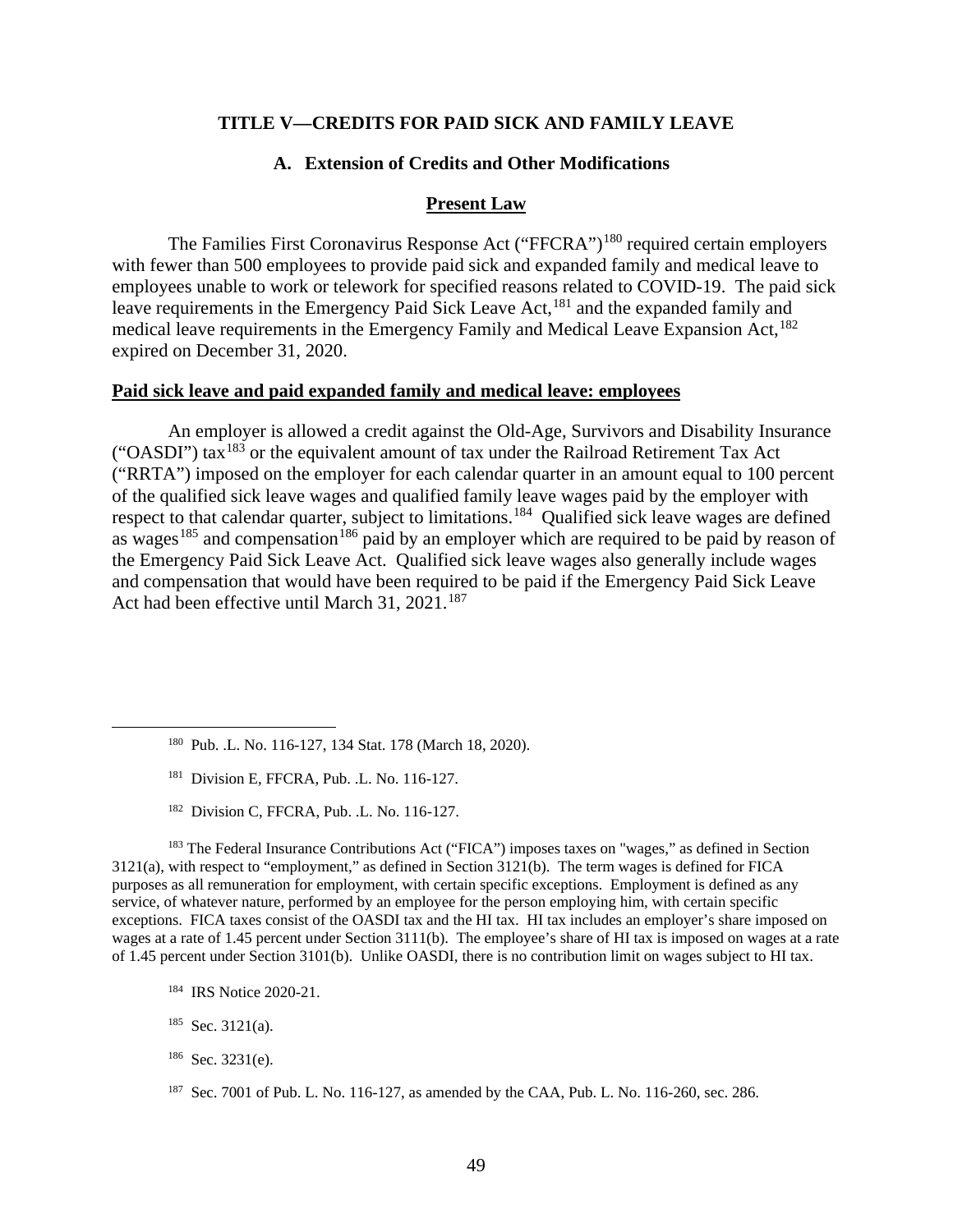Qualified family leave wages are wages<sup>188</sup> and compensation<sup>189</sup> paid by an employer which are required to be paid by reason of the Emergency Family and Medical Leave Expansion Act.<sup>190</sup> Qualified family leave wages also generally include wages and compensation that would have been required to be paid if the Emergency Family and Medical Leave Expansion Act had been effective until March 31, 2021.<sup>191</sup> In addition to qualified sick leave wages and qualified family leave wages, the credit could be increased by certain health plan expenses of the employer.

#### Amount of credit for paid sick leave

Certain employers must provide an employee with up to 80 hours of paid sick time to the extent that (1) the employee is subject to a Federal, State, or local quarantine or isolation order related to COVID-19; (2) the employee has been advised by a health care provider to selfquarantine due to concerns related to COVID-19; (3) the employee is experiencing symptoms of COVID-19 and is seeking a medical diagnosis; (4) the employee is caring for an individual who is subject to a quarantine or isolation order or has been advised by a health care provider to selfquarantine; (5) the employee is caring for the employee's son or daughter if the school or place of care of the son or daughter has been closed, or the child care provider of such son or daughter is unavailable due to COVID-19 precautions; or (6) the employee is experiencing any other substantially similar condition specified by the Secretary of Health and Human Services in consultation with the Secretary of Treasury and the Secretary of Labor.<sup>192</sup>

The amount of qualified sick leave wages that may be taken into account for an employee for purposes of the credit is limited based on the circumstances under which qualified sick leave wages are paid. In the case of paid sick time qualifying under categories (1), (2), or (3) above, the amount of qualified sick leave wages taken into account for purposes of the credit may not exceed \$511 for any day (or portion thereof) when the individual is paid such sick time. In the case of paid sick time qualifying under categories (4), (5), or (6) above, the amount of qualified sick leave wages taken into account may not exceed \$200 for any day (or portion thereof) for which the individual is paid such sick time. In addition, the aggregate number of days that may be taken into account with respect to an individual under all six circumstances may not exceed the excess (if any) of 10 days over the aggregate number of days taken into account for all preceding calendar quarters.

## Amount of credit for expanded family and medical leave

Certain employers must provide public health emergency leave to employees under the Family and Medical Leave Act of 1993 ("FMLA"), as amended by the Emergency Family and

- <sup>190</sup> See IRS Notice 2020-54.
- 191 Sec. 7001 of Pub. L. No. 116-127, as amended by the CAA, Pub. L. No. 116-260, sec. 286.

192 Sec. 5102(a), Division E, FFCRA, Pub. L. No. 116-127.

<sup>188</sup> Sec. 3121(a).

<sup>189</sup> Sec. 3231(e).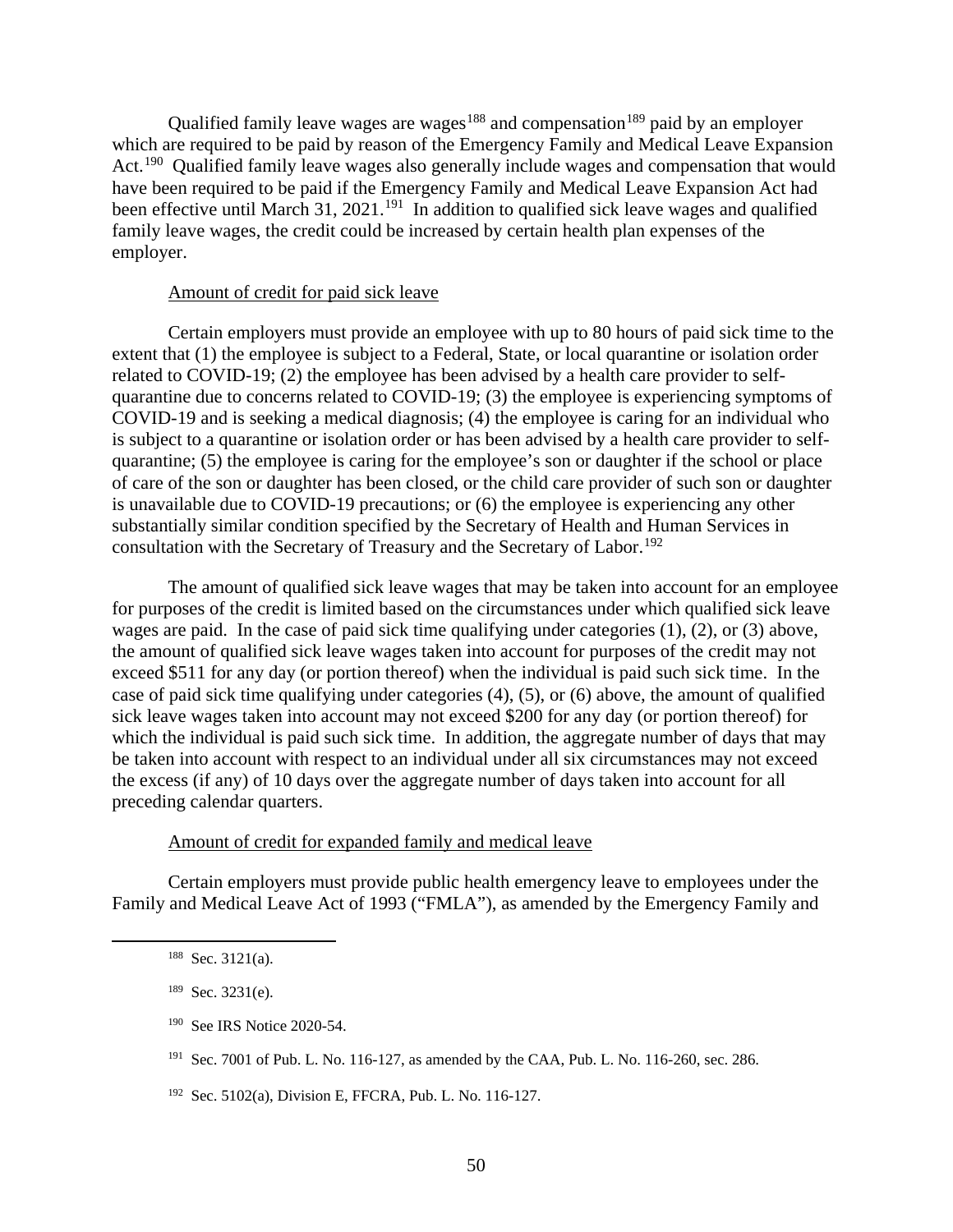Medical Leave Expansion Act.<sup>193</sup> This requirement generally applies when an employee is unable to work or telework due to a need for leave to care for a son or daughter under age 18 because the school or place of care has been closed, or the child care provider is unavailable, due to a public health emergency. An employer with employees who are health care providers or emergency responders may elect to exclude such employees from this requirement to provide paid family leave. A public health emergency for this purpose is an emergency with respect to COVID-19 declared by a Federal, State, or local authority.

The first 10 days of public health emergency leave required under the Emergency Family and Medical Leave Expansion Act may consist of unpaid leave, after which paid leave is required for ten weeks until December 31, 2020. The amount of required paid leave is calculated based on: (a) an amount that is not less than two-thirds of an employee's regular rate of pay; and (b) the number of hours the employee would otherwise be normally scheduled to work. The paid leave mandated by the Emergency Family and Medical Leave Expansion Act does not exceed \$200 per day and \$10,000 in the aggregate.

Employers are allowed a credit against OASDI taxes or the equivalent amount of RRTA taxes in an amount equal to 100 percent of qualified family leave wages paid by the employer during the quarter. Consistent with the mandate, the maximum amount of the qualified family leave wages eligible for the credit is \$200 for any day (or portion thereof) for which the employee is paid qualified family leave wages, and in the aggregate with respect to all quarters, \$10,000.<sup>194</sup> Employers are not allowed the credit in respect of unpaid leave.

#### Additional rules

The credit allowed for paid sick or paid family leave is increased by the employer's qualified health plan expenses as are properly allocable to the qualified sick leave wages for which the credit is allowed. Qualified health plan expenses are amounts paid or incurred by the employer to provide and maintain a group health plan,<sup>195</sup> but only to the extent such amounts are excluded from the employees' income as coverage under an accident or health plan.<sup>196</sup> Qualified health plan expenses are allocated to qualified sick leave wages in such manner as the Secretary of Treasury (or the Secretary's delegate) may prescribe.197 Except as otherwise provided by the Secretary, such allocations are treated as properly made if they are pro rata among covered

- $195$  Sec. 5000(b)(1).
- 196 Sec. 106(a).

<sup>193</sup> Sec. 3102, Division C, FFCRA, Pub. L. No. 116-127.

<sup>&</sup>lt;sup>194</sup> Sec. 287 of the CAA, Pub. L. No. 116-260, provides that self-employed individuals may make an election to use prior year net earnings from self-employment in determining the average daily self-employment income for purposes of credits for paid sick and family leave.

<sup>197</sup> See IRS FAQs, https://www.irs.gov/newsroom/covid-19-related-employee-retention-credits-amount-ofallocable-qualified-health-plan-expenses-faqs#determining-amount-allocable-qualified-health-plan-expenses (Jan 7, 2021).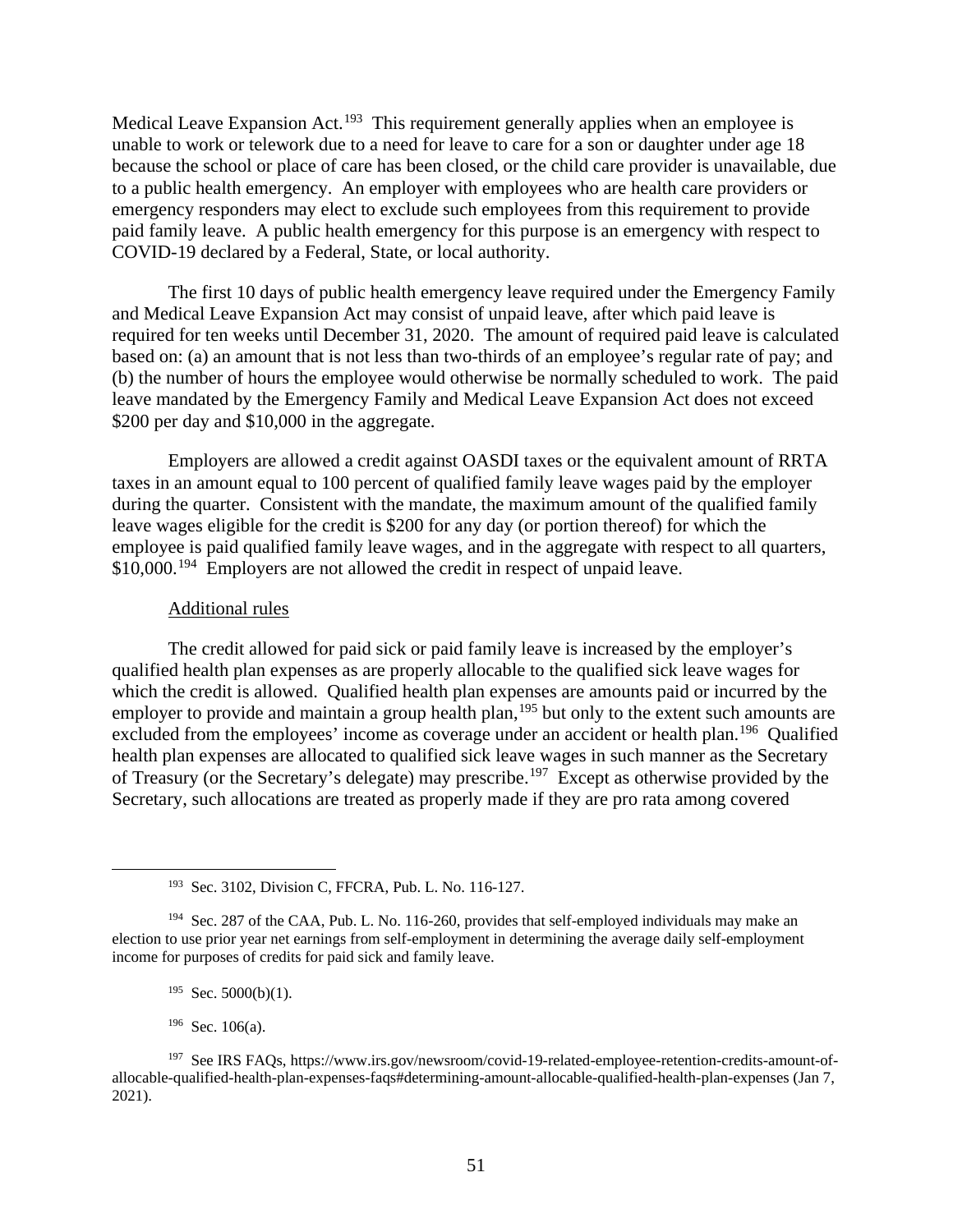employees and pro rata on the basis of periods of coverage (relative to the time periods of leave to which such wages relate).

The credit allowed may not exceed the OASDI tax or equivalent amount of RRTA tax imposed on the employer, reduced by any credits allowed for the employment of qualified veterans<sup>198</sup> and research expenditures of qualified small businesses<sup>199</sup> for that calendar quarter on the wages paid with respect to all the employer's employees. However, if for any calendar quarter the amount of the credit exceeds the OASDI tax or RRTA tax imposed on the employer, reduced as described in the prior sentence, such excess is treated as a refundable overpayment.<sup>200</sup>

If a taxpayer claims a credit, the amount so claimed is included in gross income. Thus, the credit is not taken into account for purposes of determining any amount allowable as a payroll tax deduction or deduction for qualified sick leave wages or qualified family leave wages (or any amount capitalizable to basis).

Any qualified sick leave wages taken into account for purposes of a credit are not taken into account for purposes of determining the section 45S general business credit for employer paid family and medical leave. Thus, the employer may not claim a credit under section 45S with respect to the qualified sick leave wages or qualified family leave wages paid but may be allowed a credit under section 45S with respect to any additional wages paid.

An employer may elect not to claim a tax credit for a calendar quarter for qualified sick leave wages or qualified family leave wages. Further, the credit allowed does not apply to the government of the United States, the government of any State or political subdivision thereof, or any agency or instrumentality of any of those entities. Employers in the U.S. territories may claim the credit by filing their quarterly Federal employment tax returns.

Any wages or compensation required to be paid to employees pursuant to the Emergency Paid Sick Leave Act or Emergency Family and Medical Leave Expansion Act before December 31, 2020, are not considered wages for purposes of OASDI tax or compensation for purposes of RRTA tax. In addition, or, in the case of wages or compensation paid after December, 31, 2020 and before April 1, 2021, any wages or compensation with respect to which a credit is allowed, are not considered wages for purposes of OASDI tax or compensation for purposes of RRTA tax. As a result, no taxes are collected on these amounts from employers or employees.<sup>201</sup>

198 Sec. 3111(e).

199 Sec. 3111(f).

<sup>200</sup> The excess is treated as an overpayment and refunded under sections  $6402(a)$  and  $6413(b)$ . In addition, any amount that is due to an employer is treated in the same manner as a refund due from a credit provision. 31 U.S.C. 1324. Thus, amounts are appropriated to the Secretary of Treasury for refunding such excess amounts.

<sup>201</sup> An amount equal to the reduction in revenues to the Treasury by reason of the FFCRA is appropriated to the OASDI Trust Funds and the Social Security Equivalent Benefit Account established under the Railroad Retirement Act of 1974.201 This amount is transferred from the general fund at such times and in such manner as to replicate to the extent possible the transfers that would have occurred to the OASDI Trust Funds or Social Security Equivalent Benefit Account had this provision not been enacted.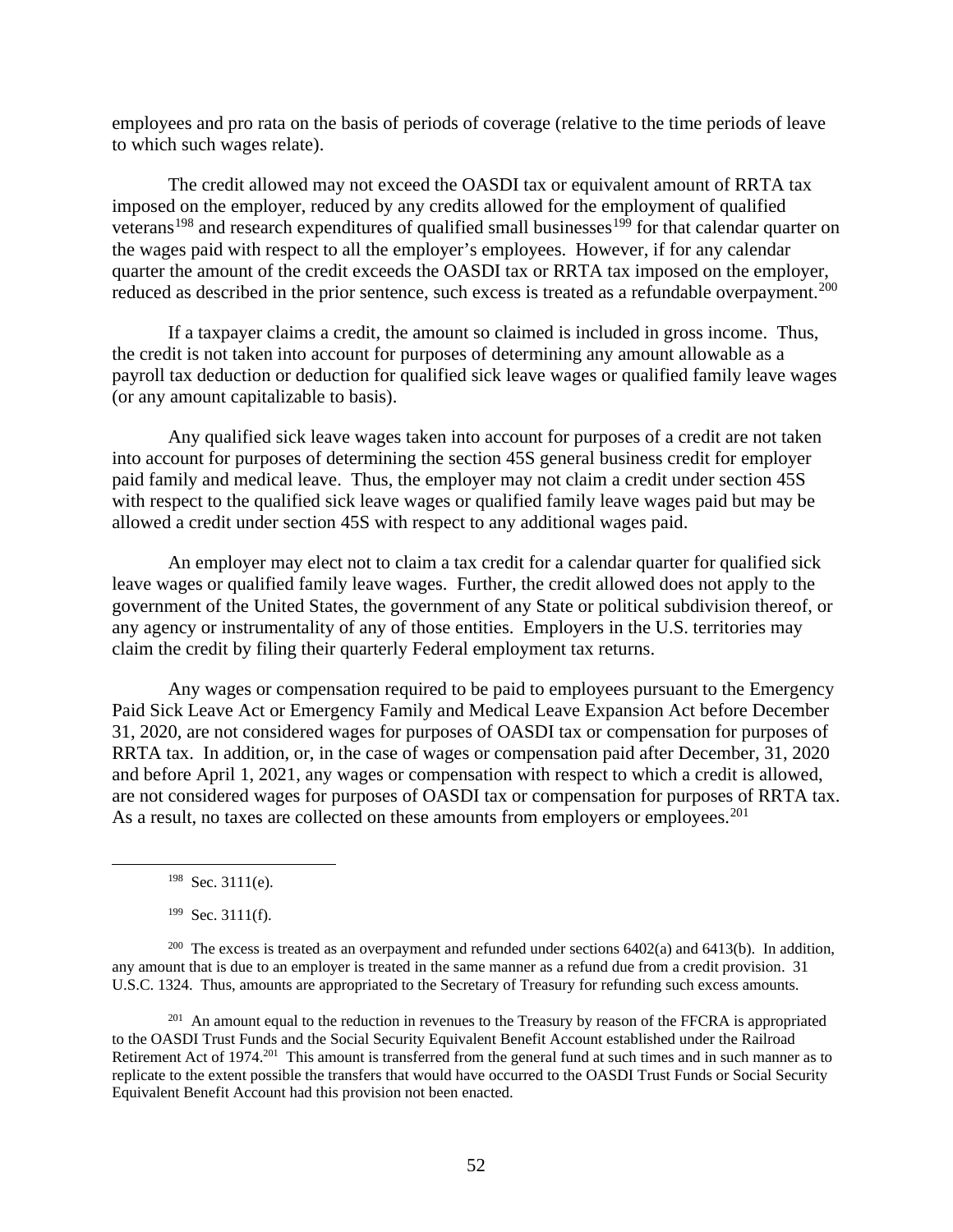#### **Paid sick leave and expanded family and medical leave: self-employed individuals**

An eligible self-employed individual may claim an income tax credit for any taxable year for a qualified sick leave equivalent amount or qualified family leave equivalent amount. An eligible self-employed individual is defined as an individual who regularly carries on any trade or business<sup>202</sup> and who would be entitled to receive paid leave during the taxable year under the Emergency Paid Sick Leave Act or Emergency Family and Medical Leave Expansion Act, if the individual were an employee of an employer (other than himself or herself) that would be subject to the requirements of the Acts and as if the Acts were in effect through March 31, 2021.

The qualified sick leave equivalent amount with respect to an eligible self-employed individual is an amount equal to the number of days during the taxable year that the selfemployed individual cannot perform services for which that individual would have been entitled to sick leave pursuant to the Emergency Paid Sick Leave Act<sup>203</sup> (if the individual were employed by an employer), multiplied by the lesser of two amounts: (1) \$511 in the case of paid sick time described in categories (1), (2), or (3) above with respect to section 5102(a) of the Emergency Paid Sick Leave Act (\$200 in the case of paid sick time described in categories (4), (5), or (6) above); or (2) 100 percent of the average daily self-employment income of the individual for the taxable year in the case of any day of paid sick time described in categories (1), (2), or (3) above (67 percent in the case of paid sick time described in categories (4), (5), or (6) above).

The number of days taken into account in determining the qualified sick leave equivalent amount may not exceed, with respect to any taxable year, 10 days, taking into account any days taken in all preceding taxable years. The individual's average daily self-employment income under the provision is an amount equal to the net earnings from self-employment for the taxable year divided by 260.

If an eligible self-employed individual receives qualified sick leave wages,  $204$  the individual's qualified sick leave equivalent amount determined under the provision is reduced (but not below zero) to the extent that the sum of the qualified sick leave equivalent amount and the qualified sick leave wages received exceeds \$2,000 (\$5,110 in the case of any day any portion of which is paid sick time described in category (1), (2), or (3) above.

The qualified family leave equivalent amount with respect to an eligible self-employed individual is an amount equal to the number of days (up to 50) during the taxable year that the self-employed individual cannot perform services for which that individual would be entitled to paid leave pursuant to the Emergency Family and Medical Leave Expansion Act<sup>205</sup> (if the individual were employed by an employer), multiplied by the lesser of two amounts: (1) 67 percent of the average daily self-employment income of the individual for the taxable year, or (2)

 $202$  Within the meaning of sec. 1402.

 $203$  Division E and C, FFCRA, Pub. L. No. 116-127.

<sup>&</sup>lt;sup>204</sup> As defined by sec. 7001(c) of FFCRA, Pub. L. No. 116-127.

<sup>205</sup> Division C, FFCRA, Pub. L. No. 116-127.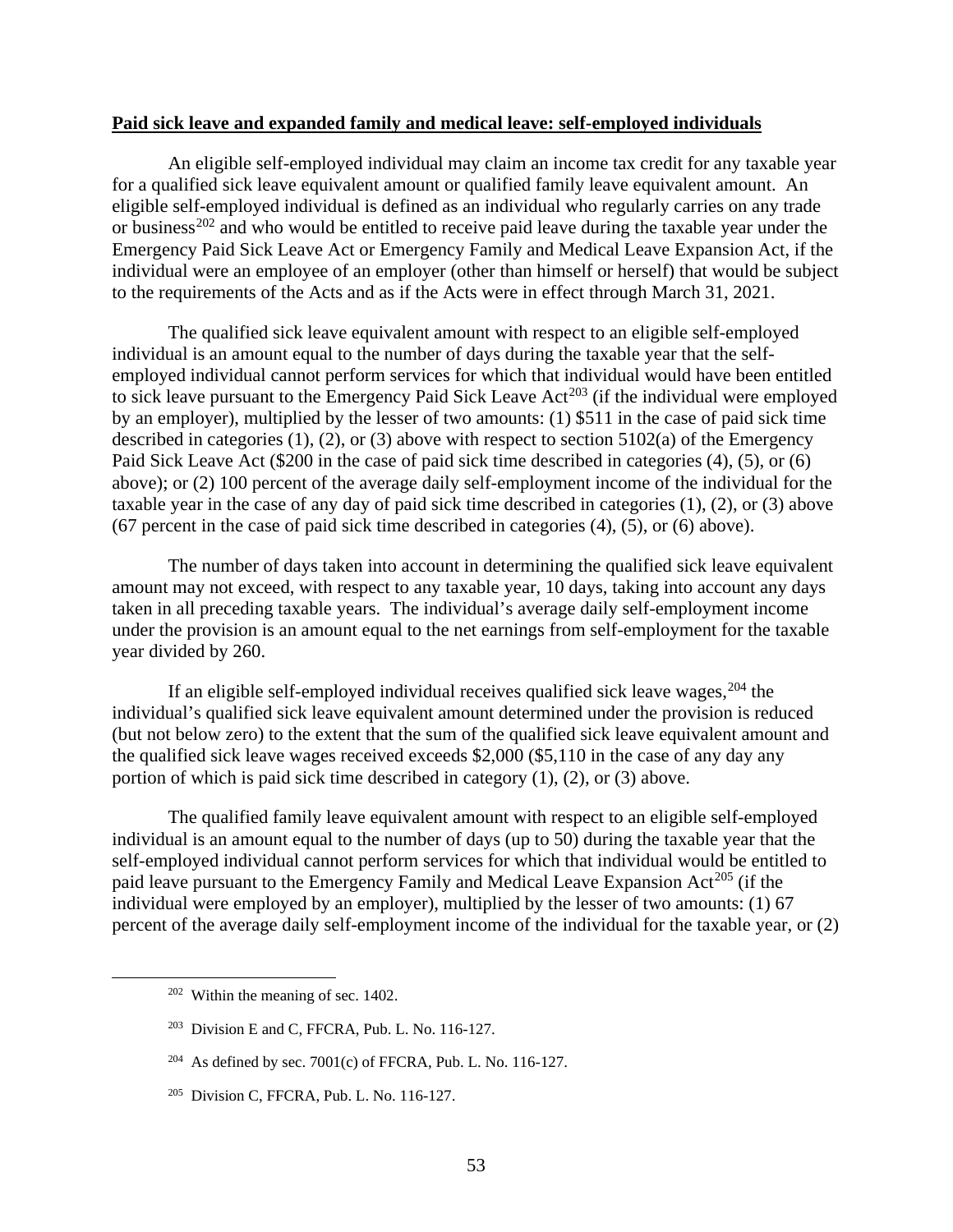\$200. The individual's average daily self-employment income under the provision is an amount equal to the individual's net earnings from self-employment for the year divided by 260.

The credit allowed for the qualified sick leave equivalent amount or qualified family leave equivalent amount is applied against federal income taxes and is a refundable credit.<sup>206</sup>

If an eligible self-employed individual receives qualified family leave wages,  $207$  the individual's qualified family leave equivalent amount determined under the provision is reduced (but not below zero) to the extent that the sum of the qualified family leave equivalent amount and the qualified family leave wages received exceeds \$10,000.

# Application of credit in certain territories

The Secretary of Treasury is directed to make payments to each territory with a mirror Code tax system that relate to the cost (if any) of each territory's credits for sick leave or expanded family and medical leave for certain self-employed individuals. The Secretary is further directed to make similar payments to each non-mirror Code territory.

With respect to mirror Code territories, the Secretary is required to make payments equal to the loss in revenue by reason of the application of the credit for sick leave or expanded family and medical leave for certain self-employed individuals to the territory's mirror Code. This amount is determined by the Secretary based on information provided by the governments of the respective territories.

With respect to Puerto Rico and American Samoa (non-mirror Code territories), the Secretary is directed to make payments in an amount estimated by the Secretary as being equal to the aggregate benefits that would have been provided to the residents of each territory from the credit for sick leave or expanded family and medical leave for certain self-employed individuals if a mirror Code tax system had been in effect in such territory. The Secretary must not make these payments unless the territory has a plan approved by the Secretary to promptly distribute the payments to its residents.

The Secretary of Treasury is directed to prescribe such regulations or other guidance as may be necessary to carry out the purposes of the provision, including (1) to effectuate the purposes of this Act, and (2) to minimize compliance and record-keeping burdens under the provision.

 $^{206}$  Any refund due to an individual is treated in the same manner as a refund due from a credit provision. 31 U.S.C. sec. 1324. Thus, amounts are appropriated to the Secretary (or the Secretary's delegate) for refunding such amounts.

<sup>&</sup>lt;sup>207</sup> As defined by sec. 7003(c) of the FFCRA, Pub. L. No. 116-127.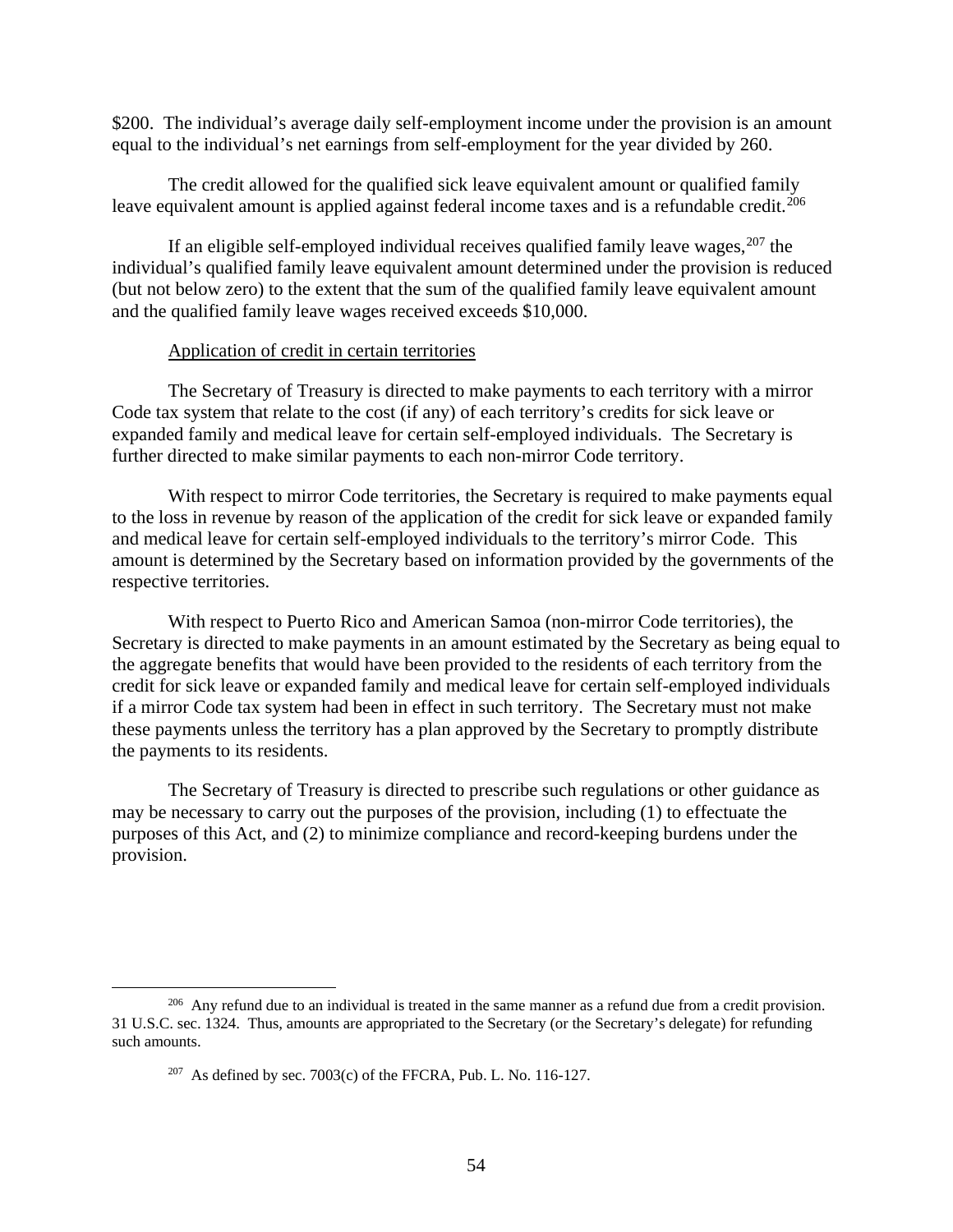# **Description of Proposal**

# **Extension of credits**

The proposal extends the credit for qualified sick leave wages, qualified sick leave equivalent amount, qualified family leave wages, and qualified family leave equivalent amount by two calendar quarters until October 1, 2021.

## **Increase in limitations on credits for paid family leave**

The proposal increases the amount of qualified family leave wages that may be used for purposes of calculating a credit. The amount of qualified leave wages taken into account with respect to an individual may not exceed \$200 for any day for which the individual is paid qualified family leave wages, or \$12,000 (increased from \$10,000 under present law) in the aggregate with respect to all calendar quarters.

As a conforming amendment, the proposal addresses the denial of double benefit for selfemployed individuals. In the case of an individual who receives wages<sup>208</sup> or compensation<sup>209</sup> paid by an employer consistent with the terms of the Emergency Family and Medical Leave Expansion Act, the qualified family leave equivalent amount is reduced (but not below zero) to the extent the sum of the amount and qualified leave wages exceeds \$12,000 (increased from \$10,000 under present law).

The proposal also increases the qualified family leave equivalent amount for selfemployed individuals. The term "qualified family leave equivalent amount" with respect to a self-employed individual is an amount equal to the product of: (1) the number of days not to exceed 60 (increased from 50 under present law) during the taxable year that the individual is unable to perform services in any trade or business referred to in section 1402 for a reason with respect to which such individual would be entitled to receive paid leave, multiplied by; (2) the lesser of 67 percent of the average daily self-employment income of the individual for the taxable year, or \$200.

The proposal amends the definition of qualified family leave wages by adding that, in part, such wages are those which would be required to be paid pursuant to FMLA, as amended by the Emergency Family and Medical Leave Expansion Act, if it were applied by substituting September 30, 2021 for December 31, 2020 and if the maximum wages were applied by substituting \$12,000 for \$10,000. In addition, the proposal amends the definition of qualified family leave wages by providing that such wages include those which would be required to be paid for any reason described in the six categories previously outlined that apply for purposes of eligibility for paid family leave. $210$ 

 $208$  Sec. 3121(a).

<sup>209</sup> Sec. 3231(e).

<sup>&</sup>lt;sup>210</sup> Section 5102(a) of Division E, FFCRA, Pub. L. No. 116-127.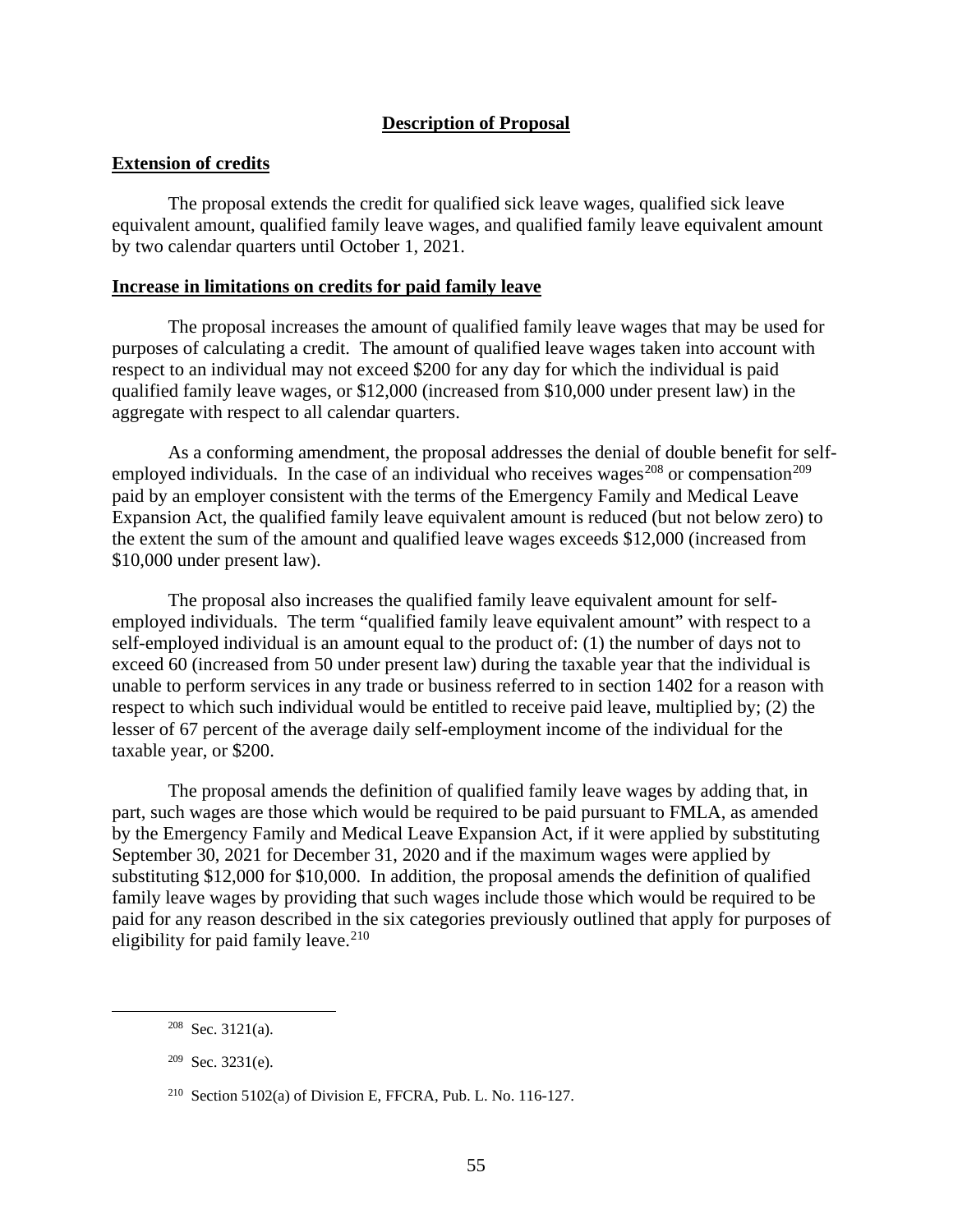# **Paid leave credits allowed for COVID-19 vaccination**

The proposal expands the definition of qualified sick leave wages and qualified family leave wages to include time the employee is unable to work (or telework) because the employee is obtaining immunization related to COVID-19 or is recovering from any injury, disability, illness, or condition related to such immunization.

# **Application of non-discrimination rules**

The proposal adds a restriction that no credit is allowed for qualified sick leave wages or qualified family leave wages if, in the provision of qualified sick leave wages or qualified family leave wages, the employer discriminates in favor of highly compensated employees,  $2^{11}$  full-time employees, or employees on the basis of employment tenure with the employer.

### **Reset of limitation on paid sick leave**

The proposal amends the overall limitation on the number of days that may be taken into account for purposes of the payroll credit for paid sick leave. For calendar quarters beginning after March 31, 2021, the aggregate number of days that may be taken into account for paid sick leave may not exceed the excess (if any) of 10 over the aggregate number of days so taken into account in the preceding calendar quarters in such calendar year (other than the first quarter of calendar year 2021). Before the second quarter of 2021 (starting April 1, 2021), the aggregate number of days taken into account for any calendar quarter may not exceed the excess (if any) of 10 over the aggregate number of days so taken into account for all preceding calendar quarters. The determination of the amount of paid sick time paid to an employee and remuneration counted as qualified sick leave wages are determined on a calendar year basis.<sup>212</sup> The same rule applies to paid sick leave for self-employed individuals and the number of days that may be take into account for purposes of calculating the qualified sick leave equivalent amount. The proposal also coordinates these changes with Divisions C and E of the FFCRA.

### **Credits allowed against employer Hospital Insurance ("HI") tax**

The proposal replaces the credit against OASDI tax and the equivalent amount of RRTA tax with a credit against HI tax and the equivalent amount of RRTA tax.<sup>213</sup> The refundable credit against HI tax and the equivalent amount of RRTA tax applies to qualified sick leave

<sup>211</sup> Sec. 414(q).

<sup>&</sup>lt;sup>212</sup> Section 5102 of the FFCRA provides that the amount of paid sick time to which an employee is entitled shall be 80 hours for full-time employees. For part-time employees, the maximum amount of paid sick leave is number of hours equal to the number of hours that such employee works, on average, over a two-week period.

<sup>&</sup>lt;sup>213</sup> The proposal does not include express language that "holds harmless" the Federal Hospital Insurance Trust Fund from any effects of the proposal. Under current law, amounts are appropriated and transferred to the trust fund include amounts equivalent to 100% of the taxes imposed by section 3111(b) with respect to applicable wages reported by the Secretary, determined by applying the rate to the reported wages. Sec. 1807 of the Social Security Act, 42 U.S.C. sec. 1395i. Because the proposal does not affect either the rate under section 3111(b) or applicable wages, but only provides a credit against the amount of tax, the proposal does not affect the trust fund, and no hold harmless language is needed.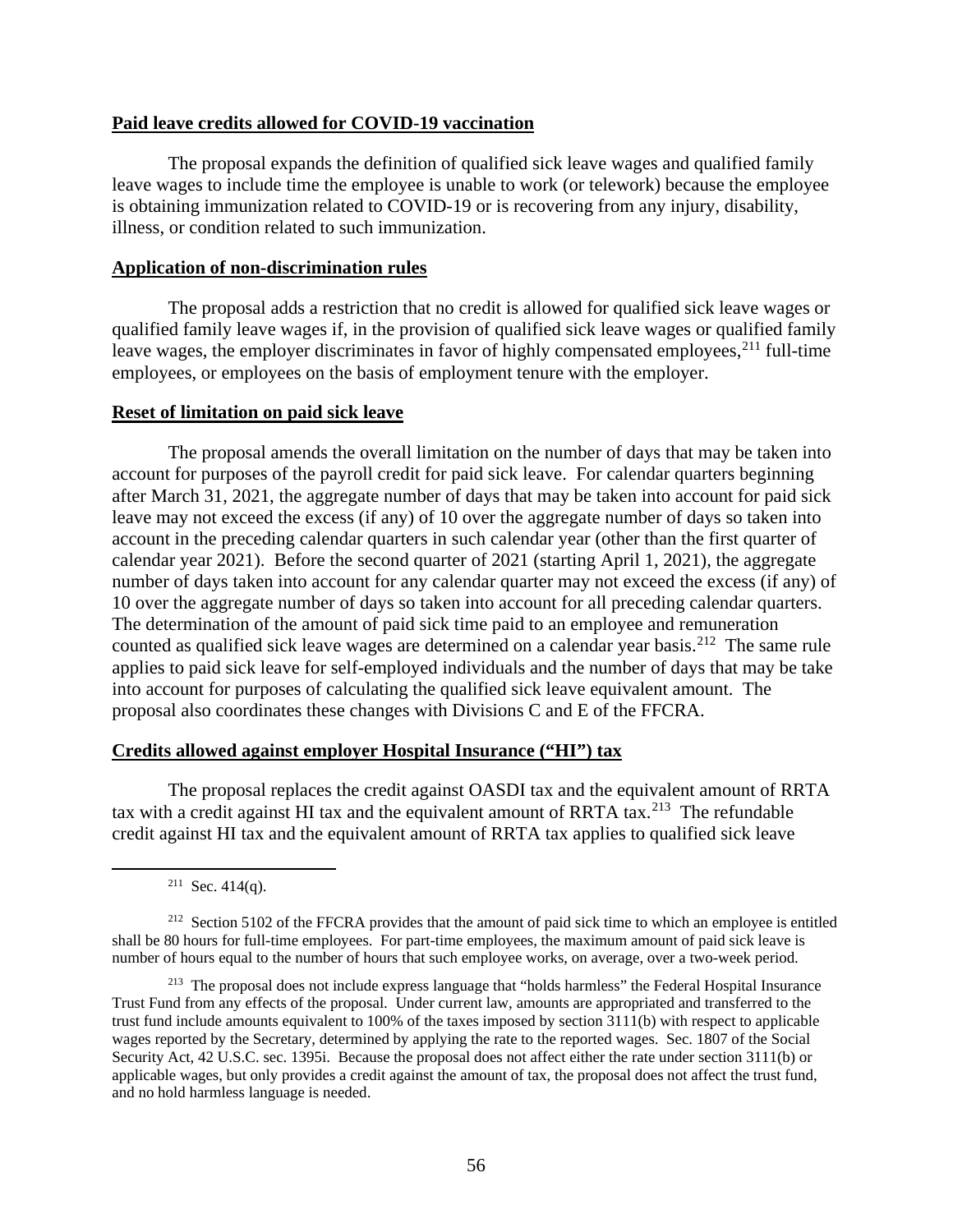wages and qualified family leave wages paid after March 31, 2021 and before October 1, 2021, with respect to which a credit is allowed. The credit for the qualified sick leave equivalent amount and qualified family leave equivalent amount is also extended to October 1, 2021.

# **Application of credits to certain governmental employers**

The proposal provides that a credit is not allowed for paid sick leave or paid family leave for the U.S. government or any agency or instrumentality thereof with the exception of an organization described in section  $501(c)(1)$  of the Code that is exempt from tax under section 501(a) of the Code. State governments and political subdivisions thereof are now eligible for the credit, whereas such entities were previously ineligible.

# **Gross up of credit in lieu of exclusion from tax**

The proposal increases the credits for qualified sick leave wages and qualified family leave wages by the amount of the OASDI and HI taxes, and the equivalent portions of RRTA tax, respectively, on qualified sick leave wages and qualified family leave wages, for which a credit is allowed. The denial of a double benefit also applies to the increase in the amount of credits as described in the preceding sentence. Under this rule, the gross income of the employer, for purposes of chapter 1 of the Code, is increased by the amount of the credit. Any wages taken into account in determining the credits for paid sick or paid family leave shall not be taken into account for purposes of the determining the employer's general business credit for paid family leave.<sup>214</sup>

# **Effective Date**

The proposal is generally effective for amounts paid after March 31, 2021. The proposal is effective for purposes of the paid sick leave credit for self-employed individuals for taxable years beginning after December 31, 2020.

<sup>214</sup> Sec. 45S.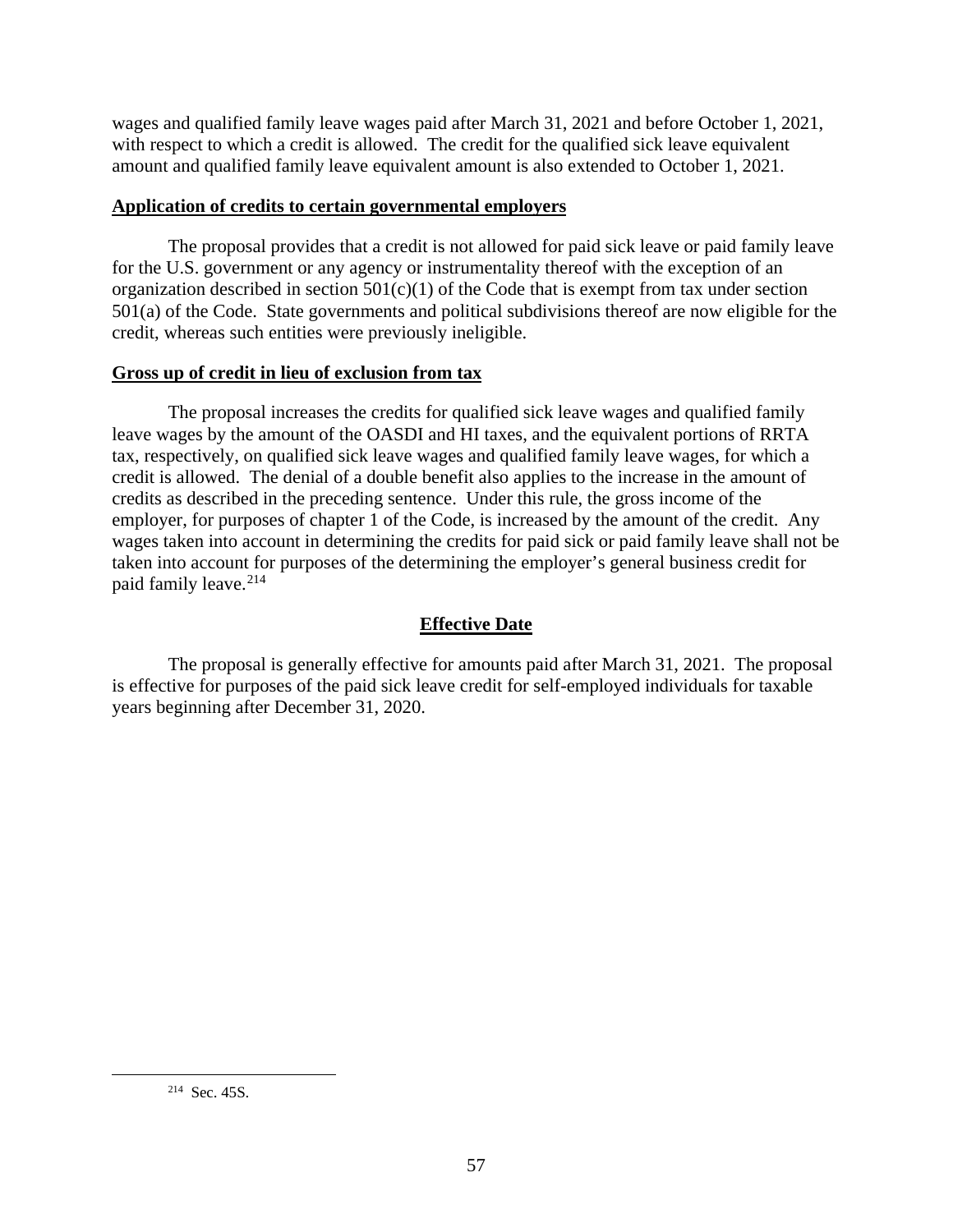## **PART VI—EMPLOYEE RETENTION CREDIT**

# **A. Extension of the Employee Retention Credit**

## **Present Law**

# **In general**

# Federal employment taxes and OASDI and HI Trust Funds

Federal employment taxes are imposed on wages paid to employees with respect to employment and include taxes levied under the Federal Insurance Contributions Act ("FICA"), the Federal Unemployment Tax Act ("FUTA"), and Federal income tax.<sup>215</sup> In addition, tier 1 of the RRTA imposes a tax on compensation paid to railroad employees and representatives.<sup>216</sup>

FICA taxes are comprised of two components: OASDI taxes and HI taxes. With respect to OASDI taxes, the applicable rate is 12.4 percent with half of such rate (6.2 percent) imposed on the employee and the remainder (6.2 percent) imposed on the employer.<sup>217</sup> The tax is assessed on covered wages up to the OASDI wage base (\$137,700 in 2020). Generally, the OASDI wage base rises based on increases in the national average wage index.<sup>218</sup>

The HI tax has two components: Medicare tax and Additional Medicare tax. Medicare tax is imposed on wages, as defined in section 3121(a), with respect to employment, as defined in section 3121(b), at a rate of 1.45 percent for the employer.<sup>219</sup> An equivalent 1.45 percent is withheld from employee wages.<sup>220</sup> Additional Medicare taxes are withheld from employee wages in excess of  $$200,000$  at a rate of 0.9 percent.<sup>221</sup> There is no equivalent employer's share of Additional Medicare taxes. For purposes of this description, HI tax does not include Additional Medicare tax.

The employee portion of OASDI taxes must be withheld and remitted to the Federal government by the employer during the calendar quarter, as required by the applicable deposit rules.222 The employer is liable for the employee portion of OASDI taxes, in addition to its own

- 218 Sec. 230 of the Social Security Act (42 U.S.C. sec. 430).
- $219$  Sec. 3111(b)(1).
- $220$  Sec. 3101(b)(1).
- $221$  Sec. 3101(b)(2).
- <sup>222</sup> Sec. 3102(a) and Treas. Reg. sec. 31.3121(a)-2. See also sec. 6302.

<sup>215</sup> Secs. 3101, 3111, 3301, and 3401.

<sup>216</sup> Sec. 3221.

<sup>217</sup> Sec. 3101.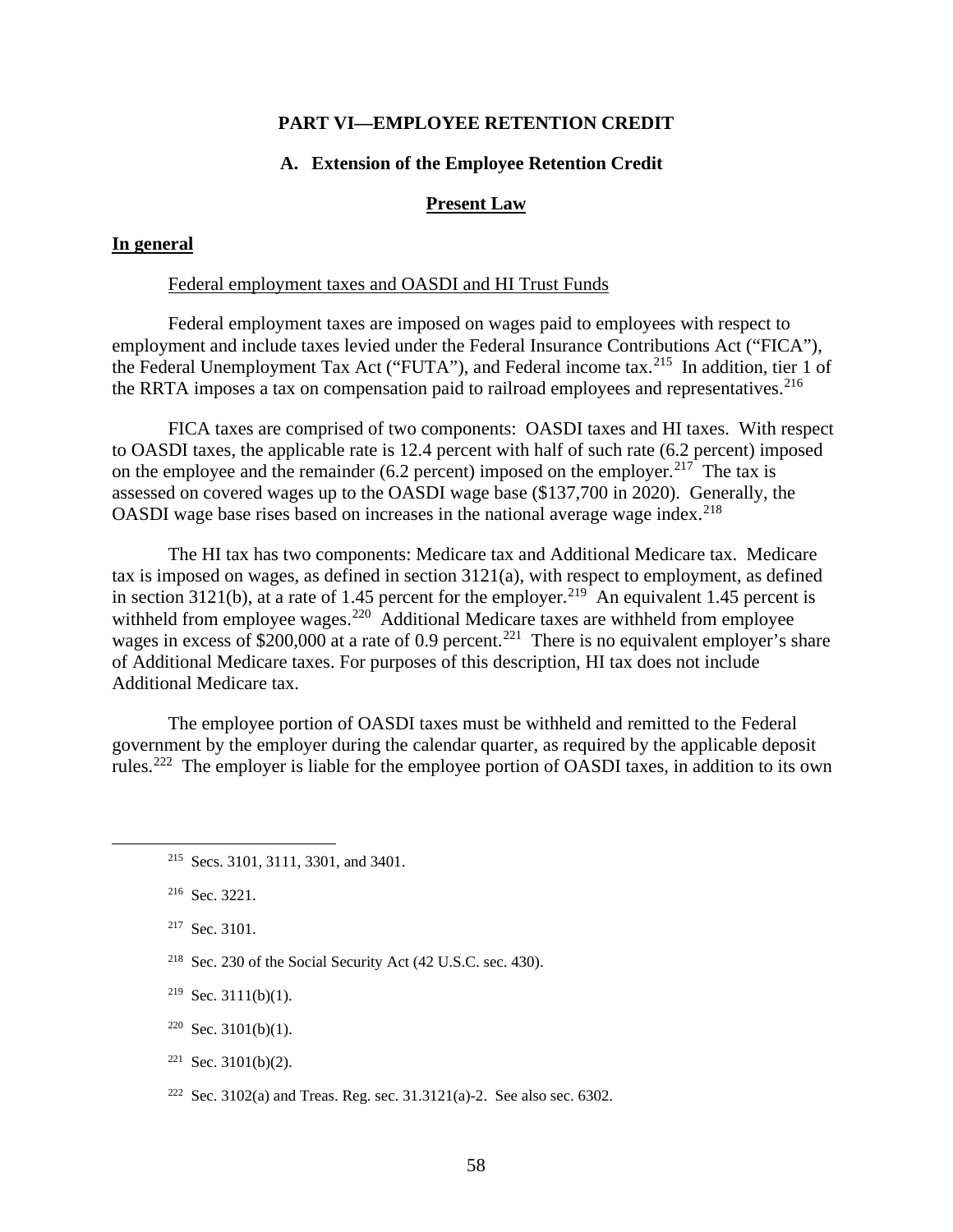share, whether or not the employer withholds the amount from the employee's wages.<sup>223</sup> OASDI and HI taxes are generally allocated by statute among separate trust funds: the OASDI Trust Funds, Medicare's Hospital Insurance Trust Fund, and Supplementary Medical Insurance Trust Fund.<sup>224</sup>

Generally, the term "wages" for OASDI tax purposes means all remuneration for "employment," including the cash value of all remuneration (including benefits) paid in any medium other than cash, with certain exceptions.<sup>225</sup> The name given to the remuneration for employment is immaterial. OASDI wages includes salaries, vacation allowances, bonuses, deferred compensation, commissions, and fringe benefits. The term "employment" is generally defined for FICA tax purposes as any service, of whatever nature, performed by an employee for the person employing him or her, with certain specific exceptions.

### Railroad retirement program

Railroad workers do not participate in the OASDI system. Compensation subject to RRTA tax is exempt from FICA taxes.<sup>226</sup> The RRTA imposes a tax on compensation paid by covered employers to employees in recognition for the performance of services.<sup>227</sup> The term "compensation" means any form of money remuneration paid to an individual for services rendered as an employee to one or more employers, with certain exceptions.<sup>228</sup> Employees whose compensation is subject to RRTA tax are generally eligible for railroad retirement benefits under a two-tier structure. Rail employees and employers pay tier 1 taxes at the same rate as other employment taxes.<sup>229</sup> In addition, rail employees and employers both pay tier 2 taxes, which are used to finance railroad retirement benefits above Social Security benefit levels.<sup>230</sup> Tier 2 benefits are similar to a private defined benefit pension.

 $225$  Sec. 3121(a).

<sup>227</sup> Secs. 3201 through 3233. Instead of FICA taxes, railroad employers and employees are subject, under the RRTA, to taxes equivalent to the OASDI and HI taxes under FICA. Under the RRTA, employers and employees are also subject to an additional tax, referred to as the "tier 2" tax, on compensation up to a certain amount.

 $228$  Sec. 3231(e).

 $2^{229}$  7.65 percent, consisting of 6.2 percent for retirement on earnings up to \$137,700 in 2020, and 1.45 percent for Medicare hospital insurance on all earnings. An additional 0.9 percent in Medicare taxes are withheld from employees on earnings above \$200,000.

230 In 2020, the tier 2 tax rate on earnings up to \$102,300 is 4.9 percent for employees and 13.1 percent for employers.

 $223$  Sec. 3102(b).

<sup>&</sup>lt;sup>224</sup> Secs. 201 and 1817 of the Social Security Act, Pub. L. No. 74-271 as amended (42 U.S.C. secs. 401 and 1395i).

 $226$  Sec. 3121(b)(9).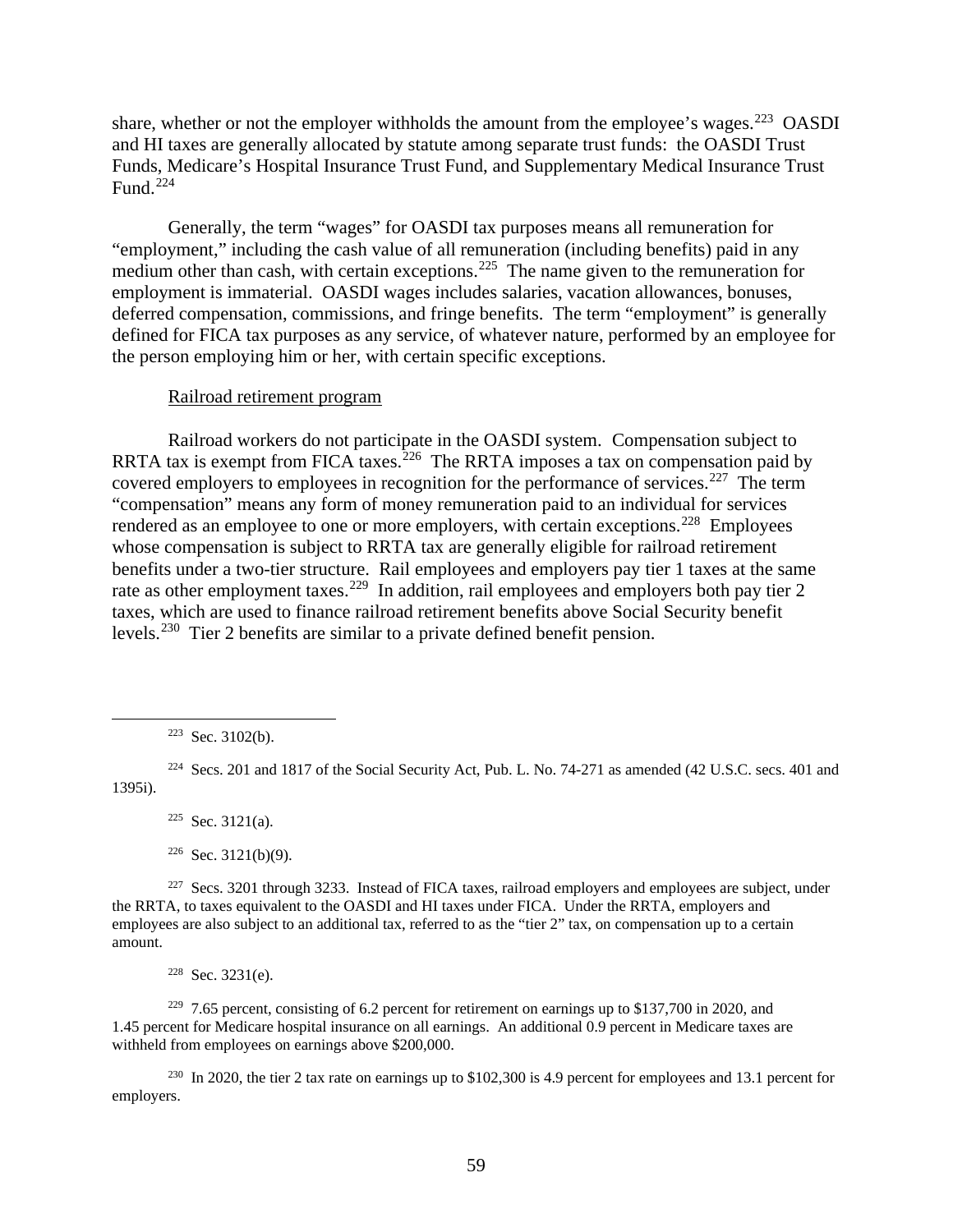### Employment tax in the U.S. territories

Employers and employees in the U.S. territories are generally subject to FICA payroll tax obligations.231 In contrast, employers and employees in the territories are generally not subject to withholding at the source for Federal income tax, although they are subject to withholding of local taxes.<sup>232</sup> These payroll obligations of the employers are generally applicable to Federal agencies with personnel in the territory. Employers in the territories file quarterly tax returns with the Federal government to report and pay FICA taxes for employees in the respective territories.

#### **Employee retention credits against income taxes**

Congress has at times enacted employee retention credits against employer income tax in response to natural disasters.<sup>233</sup> These enactments generally provide a credit of 40 percent of the wages (up to a maximum of \$6,000 in wages per employee) paid by certain employers harmed by the applicable disaster to employees employed in the applicable disaster zone during the period when the employer's business was inoperable due to the applicable disaster. The credits are treated as a current year business credit under section 38(b) and therefore subject to the Federal income tax liability limitations of section 38(c). Rules similar to those in sections 51(i)(1), 52, and 280C(a) apply to the credits.<sup>234</sup>

### **Employee retention tax credit included in the CARES Act**

#### In general

Section 2301 of the CARES Act, Public Law 116-136, allows an eligible employer to claim a credit against applicable employment taxes for each calendar quarter in an amount equal to 50 percent of the qualified wages with respect to each employee of such employer for such calendar quarter. Applicable employment taxes are OASDI tax<sup>235</sup> imposed on the employer and

<sup>&</sup>lt;sup>231</sup> See sec. 3121(b) and (e) and Covenant to Establish a Commonwealth of the Northern Mariana Islands in Political Union with the United States of America, Sec. 601(c). The U.S. territories referred to in this document are American Samoa, the Commonwealth of the Northern Mariana Islands, Guam, Puerto Rico, and the U.S. Virgin Islands.

<sup>232</sup> Under section 3401(a)(8), most wages paid to U.S. persons for services performed in one of the territories are exempt from Federal income tax withholding if the payments are subject to withholding by the territory, or, in the case of Puerto Rico, the payee is a bona fide resident of the territory for the full year.

<sup>233</sup> See, *e.g.*, sec. 203 of Pub. L. No. 116-94, Div. Q (providing a credit in response to certain major disasters declared in 2018 and 2019); sec. 20103 of Pub. L. No. 115-123 (providing a credit in response to 2017 California wildfires); sec. 503 of Pub. L. No. 115-63, as amended by sec. 20201(b) of Pub. L. No. 115-123 (providing a credit in response to Hurricanes Harvey, Irma, and Maria); and former sec. 1400R (providing a credit in response to Hurricanes Katrina, Rita, and Wilma).

<sup>&</sup>lt;sup>234</sup> For a more detailed description of the most recently enacted employee retention credit (related to certain major disasters declared in 2018 and 2019), see Joint Committee on Taxation, *Description of H.R. 3301, The Taxpayer Certainty and Disaster Tax Relief Act of 2019* (JCX-30-19), June 2019 pp. 80-81.

<sup>235</sup> Sec. 3111(a).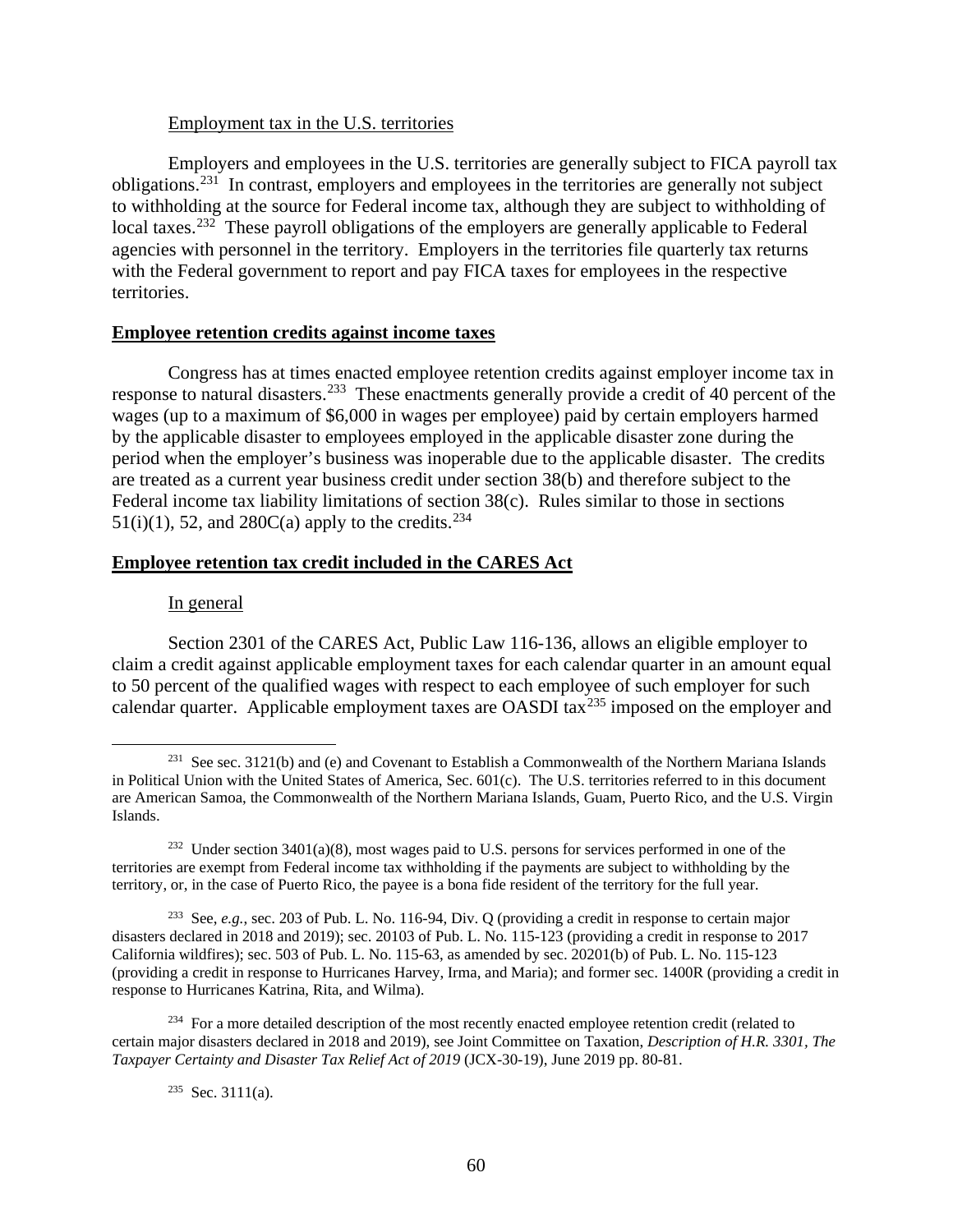the equivalent rate for RRTA tax $^{236}$  imposed on the employer. The amount of qualified wages with respect to an employee which may be taken into account in calculating the credit for all calendar quarters may not exceed \$10,000. Therefore, the maximum amount of credit per employee for all calendar quarters is \$5,000. The credit applies only to wages paid after March 12, 2020 and before January 1, 2021.

The credit allowed may not exceed the applicable employment taxes imposed on the eligible employer for that calendar quarter on the wages paid with respect to all of the employer's employees, reduced by any credits allowed for the employment of qualified veterans,<sup>237</sup> for research expenditures of a qualified small business,<sup>238</sup> or for paid sick or family leave under sections 7001 and 7003 of the FFCRA.<sup>239</sup> However, if for any calendar quarter the amount of the credit exceeds the applicable employment taxes imposed on the employer, reduced as described in the prior sentence, such excess is treated as a refundable overpayment.<sup>240</sup>

For example, assume that, for a calendar quarter, an eligible employer had applicable employment taxes prior to any credits of \$10,000 and (1) a credit for research expenditures of a qualified small business of \$4,000, (2) a \$3,000 credit for paid sick leave under section 7001 of the FFCRA, and (3) a \$5,000 employee retention credit. The eligible employer's applicable employment taxes are reduced to \$0 and it has a \$2,000 refundable overpayment.<sup>241</sup> If, instead, the eligible employer had applicable employment taxes prior to any credits of \$2,000, its applicable employment taxes are reduced to \$0 and it has an \$8,000 refundable overpayment.<sup>242</sup>

### Definition of eligible employer

An eligible employer is any employer which was carrying on a trade or business during calendar year 2020 and which meets either of two tests.

Under the first test (the "governmental order test"), such employer is an eligible employer if it experiences a calendar quarter in which the operation of the trade or business is fully or

<sup>240</sup> The excess is treated as an overpayment and refunded under sections  $6402(a)$  and  $6413(b)$ . For purposes of section 1324 of Title 31, United States Code, any amount due to an employer is treated in the same manner as a refund due from the credits against applicable employment taxes described above. Thus, pursuant to that section, amounts are appropriated to the Secretary for refunding such excess amounts.

<sup>241</sup> The tax is reduced by the \$4,000 research expenditures credit, the \$3,000 paid sick leave credit, and \$3,000 of the \$5,000 employee retention credit. The \$2,000 excess employee retention credit is treated as refundable.

<sup>242</sup> The tax is reduced by the \$2,000 research expenditures credit, the other \$2,000 of which is not refundable. See sec. 3111(f). The \$3,000 paid sick leave credit is treated as refundable, section 7001(b)(4) of the FFCRA, as is the \$5,000 employee retention credit.

 $236$  Sec. 3221(a).

<sup>&</sup>lt;sup>237</sup> This credit is described in section  $3111(e)$ .

<sup>&</sup>lt;sup>238</sup> This credit is described in section  $3111(f)$ .

<sup>&</sup>lt;sup>239</sup> Pub. L. No. 116-127, as amended by the CAA, Pub. L. No. 116-260.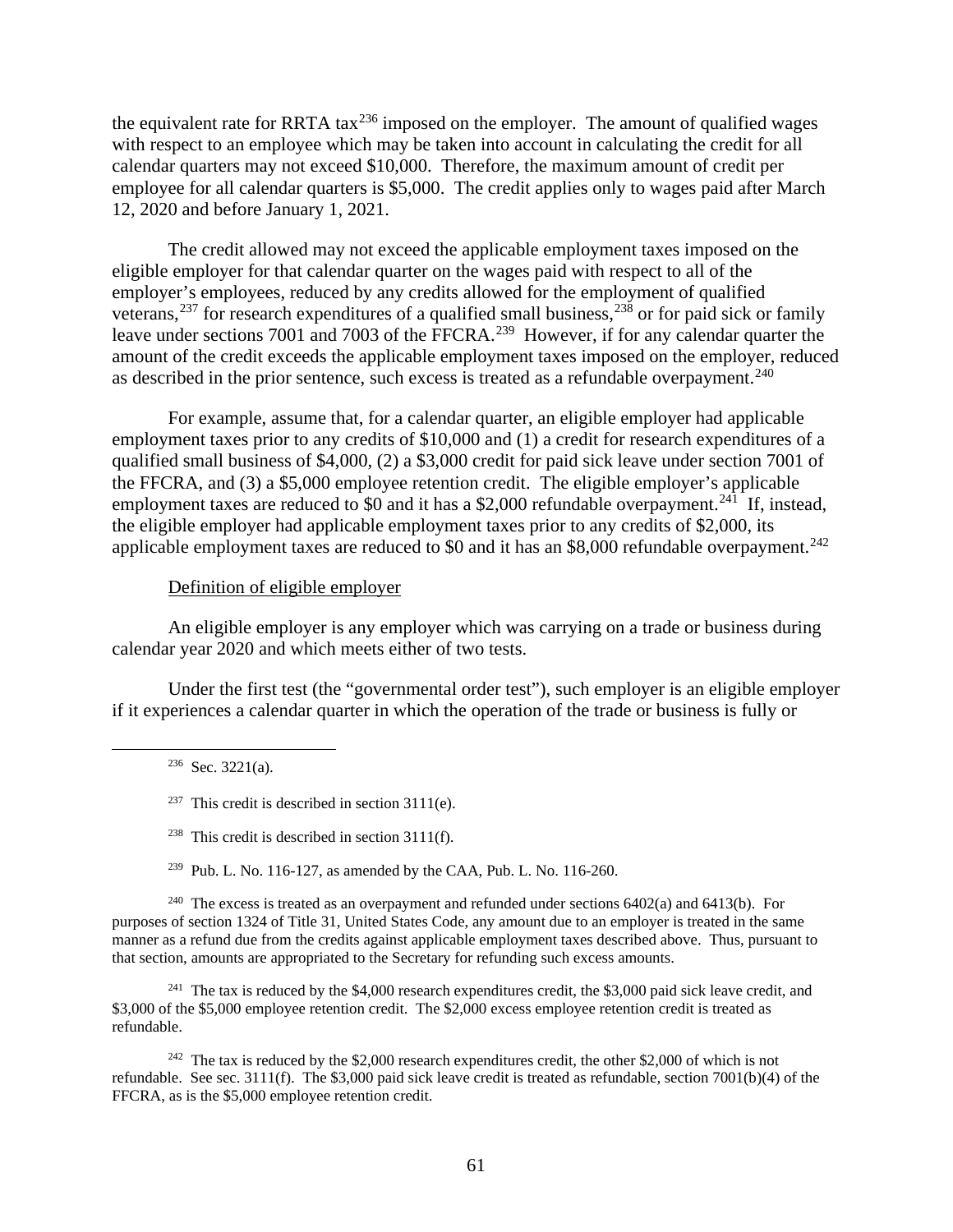partially suspended during the calendar quarter due to orders from an appropriate governmental authority limiting commerce, travel, or group meetings (for commercial, social, religious, or other purposes) due to COVID-19.

For example, a restaurant in a State under a Statewide order that restaurants offer only take-out service meets the governmental order test, as does a concert venue in a State under a Statewide order limiting gatherings to no more than 10 people. Similarly, an accounting firm that is in a county where accounting firms are among businesses subject to a directive from public health authorities to cease all activities other than minimum basic operations and that closes its offices and does not require employees who cannot work from home (*e.g.*, custodial employees, mail room employees) to work meets this test. However, a grocery store in a State that generally imposes limitations on food service, gathering size, and travel outside the home, but exempts grocery stores (and travel to and from grocery stores) from any COVID-19 related restrictions (*e.g.*, because grocery stores are deemed an "essential business" that is excepted from restrictions) would not meet this test.

Under the second test (the "reduced gross receipts test"), such employer is an eligible employer if it experiences a significant decline in gross receipts. The employer is treated as experiencing a significant decline in gross receipts in the period (i) beginning with the first calendar quarter beginning after December 31, 2019, for which gross receipts (within the meaning of section 448(c)) for the calendar quarter are less than 50 percent of gross receipts for the same calendar quarter in the prior year, and (ii) ending with the quarter following the first calendar quarter beginning after a calendar quarter described in (i) in which gross receipts exceed 80 percent of gross receipts for the same calendar quarter for the prior year.

For example, if an employer had gross receipts of \$100 in each calendar quarter of 2019 and then had gross receipts in the first, second, third, and fourth quarters of 2020 of \$100, \$40, \$90, and \$100, respectively, the period in which such employer is treated as meeting the significant decline in gross receipts test is the second and third quarters of 2020.

An organization described in section 501(c) may qualify as an eligible employer under either test.  $243$  The requirement that an eligible employer be carrying on a trade or business during calendar year 2020 and the governmental order test are to be applied as if they referred to all operations of such organization, and not merely those which are treated as a trade or business.

#### Definition of qualified wages

The definition of qualified wages depends on the average number of full-time and fulltime-equivalent employees of the eligible employer during 2019.<sup>244</sup> All persons treated as a

(E) Full-time equivalents treated as full-time employees. Solely for purposes of determining whether an employer is an applicable large employer under this paragraph, an employer shall, in addition to the number of full-

<sup>&</sup>lt;sup>243</sup> Section 206 of Division EE of the CAA clarifies this definition, as described below.

<sup>&</sup>lt;sup>244</sup> The metric is the "average number of full-time employees (within the meaning of section 4980H of the Internal Revenue Code of 1986)." This language includes full-time equivalents as referred to in section  $4980H(c)(2)(E)$ , which reads as follows: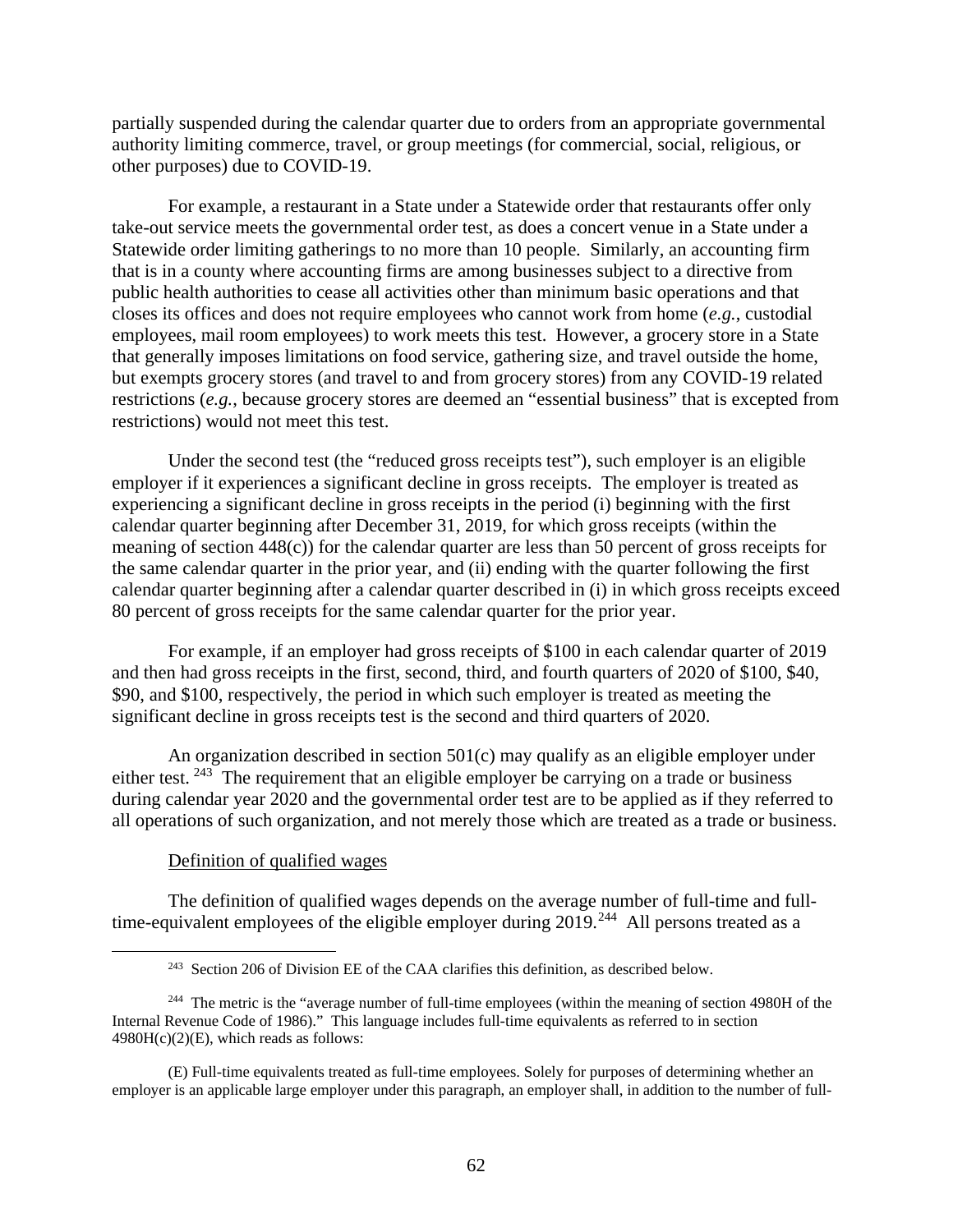single employer under subsection (a) or (b) of section 52 or subsection (m) or (o) of section 414 are treated as one employer for purposes of the credit.

For an eligible employer that had more than 100 such employees in 2019, qualified wages are wages paid by the eligible employer with respect to which an employee is not providing services due to circumstances that cause the eligible employer to meet either the governmental order test or the reduced gross receipts test.

For example, if a restaurant that had an average of 150 full-time employees during 2019 meets the governmental order test, and the restaurant continues to pay kitchen employees' wages as if they were working 40 hours per week but only requires them to work 15 hours per week, the wages paid to the kitchen employees for the 25 hours per week with respect to which the kitchen employees are not providing services are qualified wages. However, if the same restaurant reduces kitchen employees' working hours from 40 hours per week to 15 hours per week and only pays wages for 15 hours per week, no wages paid to the kitchen employees are qualified wages.

As another example, if an accounting firm that had an average of 500 full-time employees during 2019 meets the governmental order test, and during the period in which the governmental order is in place the accounting firm closes its office and does not require custodial and mail room employees to work but continues to pay them their full salaries, wages paid to those custodial and mail room employees for the time they do not work are qualified wages. Similarly, if the accounting firm continues to pay administrative assistants their full salaries but only requires them to work two days per week on a rotating schedule reflecting reduced demand for assistance resulting from the office closure, the portion of an administrative assistant's salary attributable to days not worked are qualified wages.

Qualified wages paid to an employee by an eligible employer that had more than 100 full-time employees in 2019 cannot exceed the amount such employee would have been paid for working an equivalent duration during the 30 days immediately preceding the period in which the eligible employer met either the governmental order test or the reduced gross receipts test.

For example, if an eligible employer subject to this rule paid an employee \$15 per hour for all hours worked prior to meeting the governmental order test, but during the period when the eligible employer meets the governmental order test pays the same employee \$10 per hour for hours when the employee is providing services and \$20 per hour for hours when the employee is not providing services, only \$15 per hour of wages paid when the employee is not providing services are qualified wages. As another example, if an eligible employer subject to this rule paid an employee \$15 per hour for all hours worked prior to meeting the governmental order test, but during the period when the eligible employer meets the governmental order test pays the same employee \$20 per hour (both for hours when the employee is providing services and for

time employees for any month otherwise determined, include for such month a number of full-time employees determined by dividing the aggregate number of hours of service of employees who are not full-time employees for the month by 120.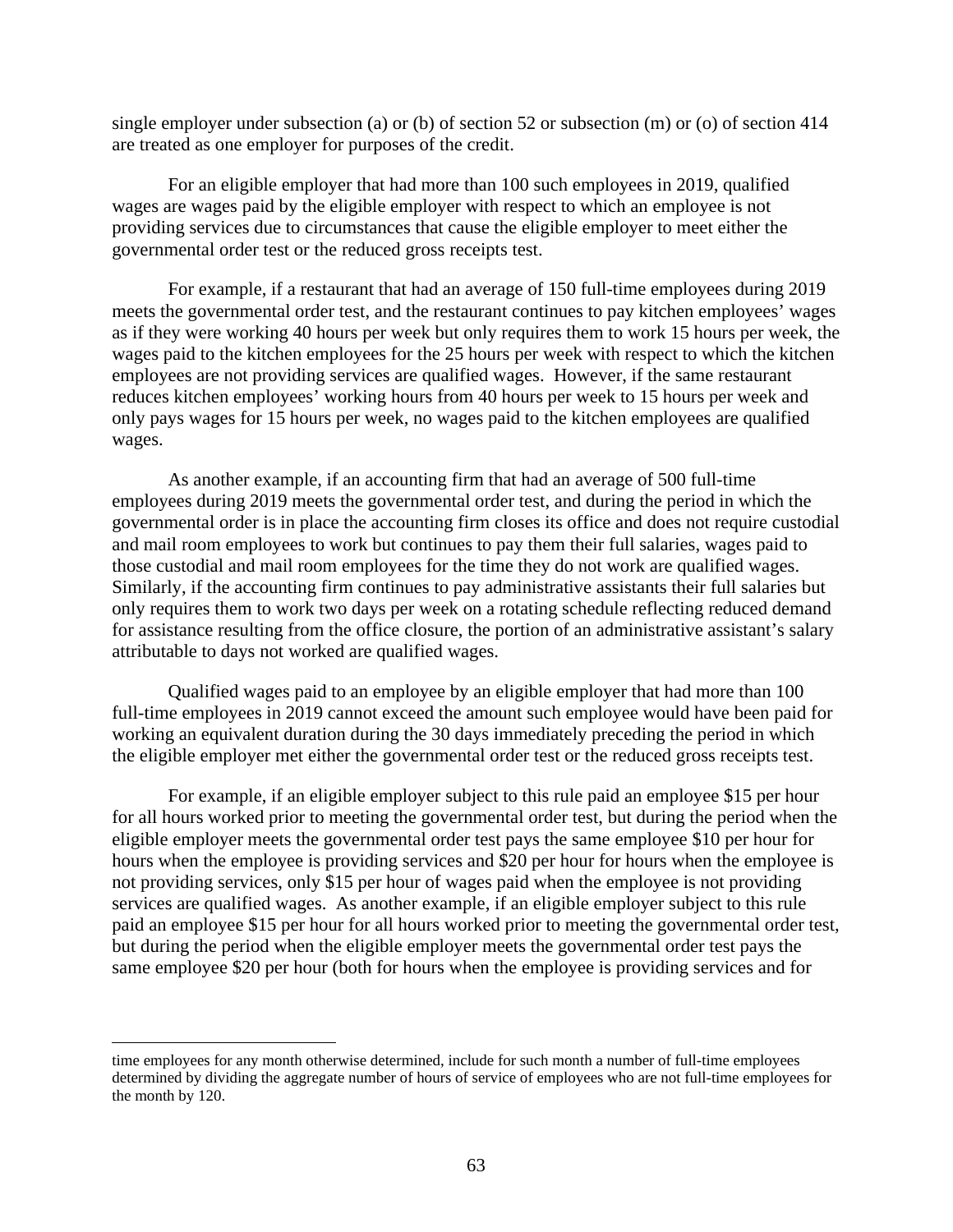hours when the employee is not providing services), only \$15 per hour of wages paid when the employee is not providing services are qualified wages.

For an eligible employer that had an average of 100 or fewer full-time employees in 2019, qualified wages are wages paid to any employee either during the time period in which such eligible employer meets the governmental order test or during a quarter in which the eligible employer meets the reduced gross receipts test.

For example, if a restaurant that had an average of 45 full-time employees during 2019 meets the governmental order test, and the restaurant continues to pay kitchen employees' wages as if they were working 40 hours per week but only requires them to work 15 hours per week, all of such employees' wages paid during the period to which the governmental order applies are qualified wages. If the same restaurant responds to the governmental order by reducing the hours of kitchen employees who had previously worked 40 hours per week to 15 hours per week and only pays wages for 15 hours per week, such wages paid during the period to which the governmental order applies are qualified wages.

As another example, if a grocery store that had an average of 75 full-time employees during 2019 meets the reduced gross receipts test for the second and third calendar quarters of 2020, all wages paid by the grocery store during those quarters are qualified wages.

Qualified wages do not include any wages<sup> $245$ </sup> or compensation<sup>246</sup> taken into account under sections 7001 or 7003 of the FFCRA. Qualified wages also include so much of the employer's qualified health plan expenses as are properly allocable to qualified wages under the credit. Qualified health plan expenses are defined as amounts paid or incurred by the employer to provide and maintain a group health plan, $247$  but only to the extent such amounts are excluded from the employees' income as coverage under an accident or health plan.<sup>248</sup> Qualified health plan expenses are allocated to qualified wages in such manner as the Secretary (or the Secretary's delegate) may prescribe. Except as otherwise provided by the Secretary (or the Secretary's delegate), such allocations are treated as properly made if made pro rata among covered employees and pro rata on the basis of periods of coverage (relative to the time periods of leave to which such wages relate). $249$ 

- <sup>247</sup> Group health plan for this purpose is defined in section  $5000(b)(1)$ .
- <sup>248</sup> For the exclusion, see section 106(a).
- <sup>249</sup> Section 206 of Division EE of the CAA, Pub. L. No. 116-260, clarifies this definition, as described below.

 $245$  Sec. 3121(a).

 $246$  Sec. 3231(e).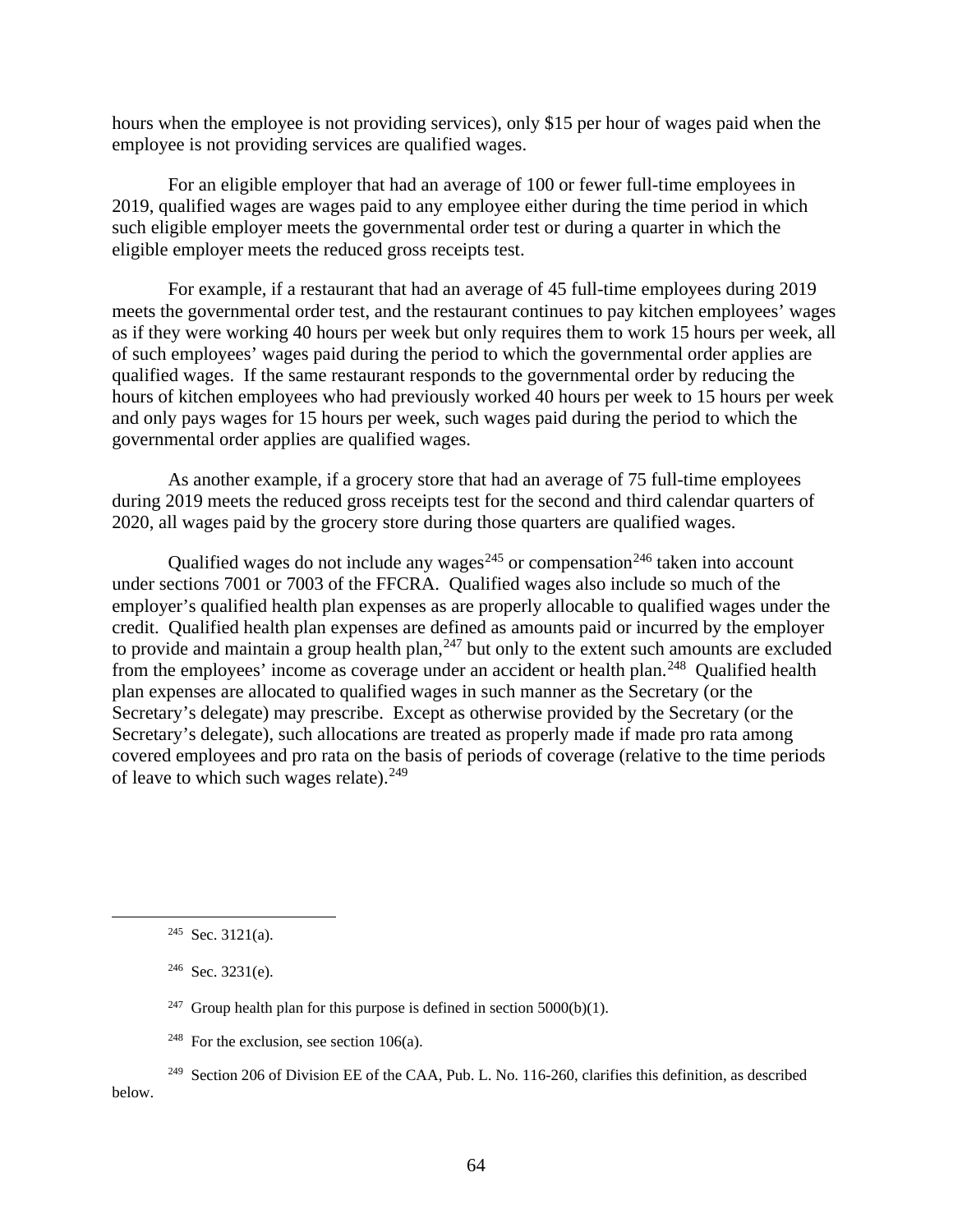#### Other rules, definitions, and guidance

No credit is available to any employer that receives a small business interruption loan (*i.e.*, a covered loan under paragraph (36) of section 7(a) of the Small Business Act (15 U.S.C. 636(a)) as added by section 1102 of the CARES Act).

If a taxpayer claims the credit, rules similar to the rules of sections  $51(i)(1)$  and  $280C(a)$ apply. Thus, for example, an employee retention credit may not be generated by an individual employer hiring his or her children. In addition, the credit is taken into account for purposes of determining any amount allowable as an income tax deduction for qualified wages (or any amount capitalizable to basis) or for payroll taxes associated with such qualified wages. For example, assume a calendar year employer pays \$2,500 of qualified wages for the second quarter of 2020. If the employer claimed no ERTC, the employer would be able to deduct \$2,500 of wage expense (assuming such wages are not subject to capitalization) and \$155 of OASDI tax liability, for a total income tax deduction of \$2,655 for the quarter with respect to those wages. If the employer claims an ERTC of \$1,250 for those wages, the ERTC would offset \$155 of OASDI tax and \$1,095 of wage expense, leaving \$1,405 of qualified wages as deductible for income tax purposes.

Continuing the example above, assume that the employer delays the deposit of its \$155 of OASDI tax liability until December 31, 2021, pursuant to section 2302 of the CARES Act, and thus does not have a current income tax deduction for such OASDI tax.<sup>250</sup> If the employer claims an ERTC of \$1,250, the ERTC would offset \$1,250 of wage expense, leaving \$1,250 of qualified wages as deductible for income tax purposes.

An employer may elect, at such time and in such manner as provided by the Secretary (or the Secretary's delegate), to have the credit not apply for a calendar quarter. Further, the credit is not available to the Government of the United States, the government of any State or political subdivision thereof, or any agency or instrumentality of any of those entities. Employers in the U.S. territories may claim the credit by filing their quarterly Federal employment tax returns.

The credit is not available for wages paid to any employee for any period with respect to any employer if such employer is allowed a credit under section 51 (*i.e.*, the work opportunity tax credit) with respect to such employee for such period. Furthermore, any wages taken into account in determining the credit shall not be taken into account for purposes of determining the credit allowed under section 45S (*i.e.*, the employer credit for paid family and medical leave).

<sup>&</sup>lt;sup>250</sup> In general, an employer's payroll tax liability is deductible when paid by the employer to the governmental authority. See sec. 461 and Treas. Reg. secs. 1.461-1 and 1.461-4(g). However, an accrual method employer who has adopted the recurring item exception method of accounting for its payroll taxes may generally deduct such taxes for which it has a fixed and determinable liability by the end of its taxable year if it pays the taxes by the earlier of the date the it files a timely income tax return (including extensions) for such taxable year or the 15th day of the ninth calendar month following the close of such taxable year (e.g., by September 15, 2021, for the 2020 calendar taxable year). See sec. 461(h), Treas. Reg. sec. 1.461-5, and Rev. Proc. 2008-25, 2008-1 C.B. 686. Thus, if the 2020 payroll taxes are not paid until December 31, 2021, they will not be deductible in 2020 by a calendar year employer, regardless of whether the employer uses the cash or accrual method of accounting.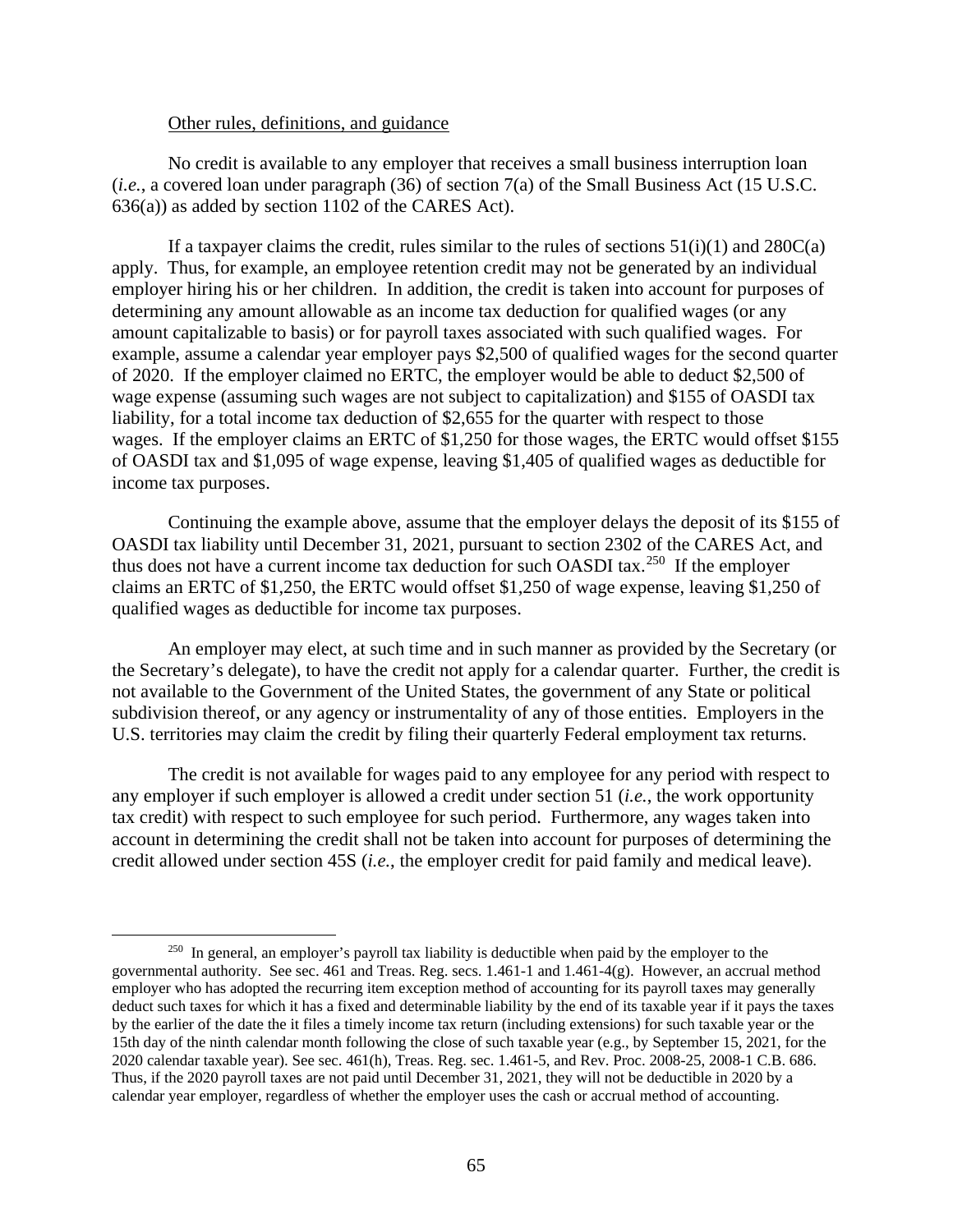Any credit allowed is treated as a credit described in section 3511(d)(2) (relating to third party payors).

The Secretary (or the Secretary's delegate) is directed to waive any penalty under section 6656 for failure to make a deposit of applicable employment taxes if the Secretary (or the Secretary's delegate) determines that such failure was due to the reasonable anticipation of the credit allowed.

The Secretary (or the Secretary's delegate) is required to provide such regulations or other guidance as may be necessary to carry out the purposes of the credit, including regulations or other guidance: (1) to allow the advance payment of the credit based on such information as the Secretary (or the Secretary's delegate) may require;<sup>251</sup> (2) to provide for the reconciliation of such advance payment with the amount advanced at the time of filing the return of tax for the applicable calendar quarter or taxable year; (3) to provide for recapture of the credit if it is allowed to a taxpayer which receives a small business interruption loan; (4) with respect to the application of the credit to third party payors (including professional employer organizations, certified professional employer organizations, or agents under section 3504), including regulations or guidance allowing such payors to submit documentation necessary to substantiate the eligible employer status of employers that use such payors; and (5) for application of the reduced gross receipts test to any employer which was not carrying on a trade or business for all or part of the same calendar quarter in the prior year.

# **Modifications in the Consolidated Appropriations Act, 2021**

Sections 206, 207, and 303 of Division EE of the CAA modify the employee retention credit that was included in the CARES Act in the following ways.

# Modifications that are effective as if included in the CARES Act

Section 206 of Division EE of the CAA clarifies that, in the case of an organization which is described in section 501(c) of the Code, any reference to gross receipts in the CARES

<sup>&</sup>lt;sup>251</sup> For 2020, the IRS provided Form 7200, Advance Payment of Employer Credits Due to COVID-19, to allow taxpayers to request advance payment of the credit. The instructions to Form 7200 explain that:

Eligible employers who pay . . . qualified wages eligible for the employee retention credit should retain an amount of the employment taxes equal to the amount of . . . their employee retention credit, rather than depositing these amounts with the IRS. The employment taxes that are available for the credit[] include withheld federal income tax, the employee share of social security and HI taxes, and the employer share of social security and HI taxes with respect to all employees. If there aren't sufficient employment taxes to cover the cost of . . . the employee retention credit, employers can file Form 7200 to request an advance payment from the IRS. Don't reduce your deposits and request advance credit payments for the same expected credit. You will need to reconcile your advance credit payments and reduced deposits on your employment tax return.

See Instructions to IRS Form 7200, revised March 2020, available at https://www.irs.gov/instructions/i7200.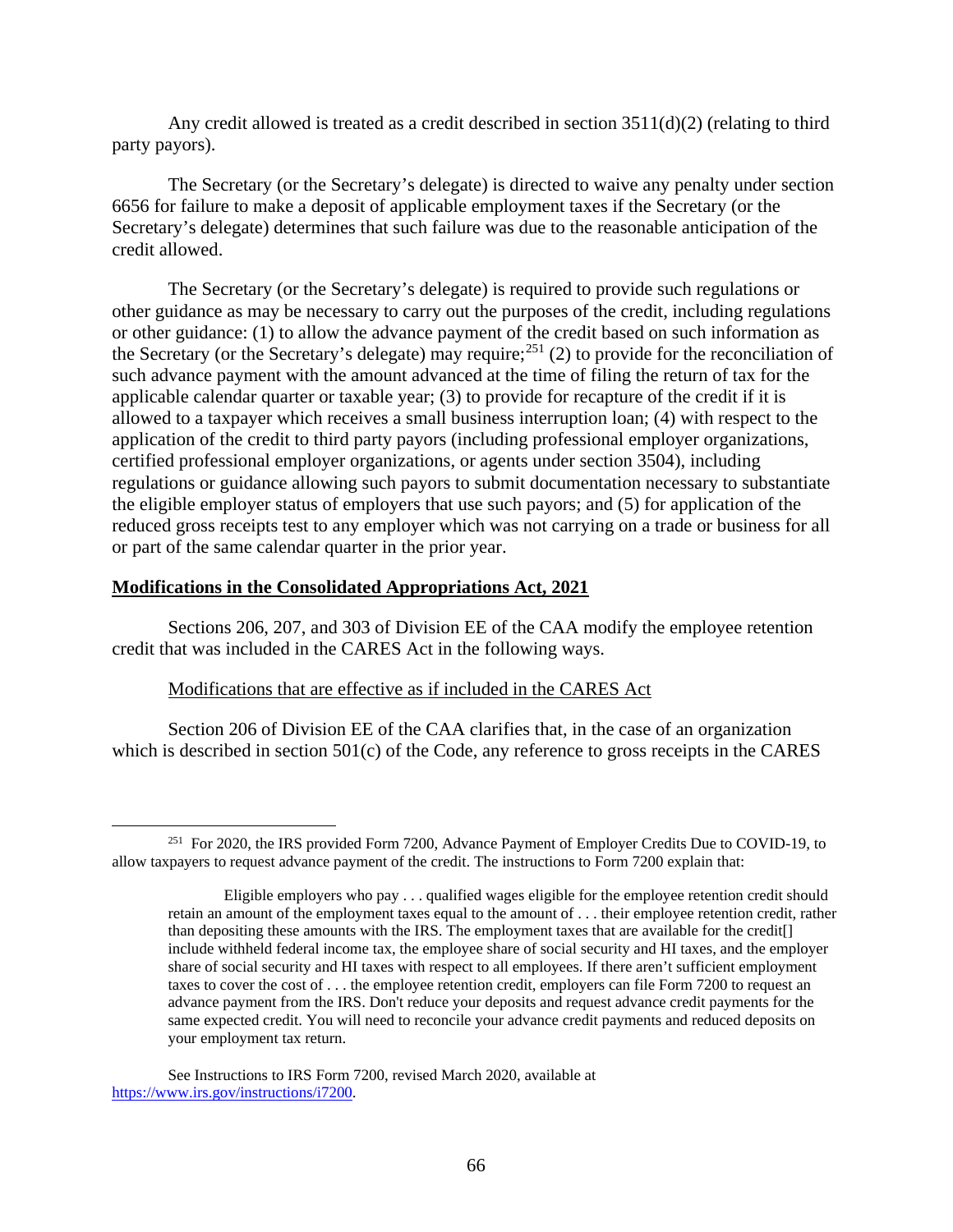Act employee retention credit (as modified by the Act) shall be treated as a reference to gross receipts within the meaning of section 6033 of the Code.

Section 206 of Division EE of the CAA also clarifies that health plan expenses paid to provide and maintain a group health plan<sup>252</sup> are treated as wages that are eligible for the credit, assuming other requirements are met. The amount of such expenses per employee and per period shall be the amount properly allocable to such employee and such period under rules prescribed by the Secretary. Except as otherwise provided by the Secretary, an allocation of such expenses is proper if made on the basis of being pro rata among periods of coverage.

Section 206 of Division EE of the CAA alters the interaction of the credit and the Paycheck Protection Program. First, it removes the rule in section 2301(j) of the CARES Act that provided that an employer that received a Paycheck Protection Program ("PPP") loan<sup>253</sup> was ineligible for the credit, as well as the instruction to the Secretary in section 2301(l)(3) of the CARES Act to provide for recapture of the credit in the event it was allowed to a taxpayer who received a PPP loan. As a result, taxpayers receiving a PPP loan may be eligible for the credit. Section 1106 of the CARES Act<sup>254</sup> is amended to provide that the definition of payroll costs that may give rise to loan forgiveness described in section 1106(b) of the CARES  $\text{Act}^{255}$  shall not include qualified wages taken into account in determining the credit. An employer may elect not to take into account any amount of the employer's qualified wages for purposes of calculating the credit. However, such an election does not prevent payroll costs paid during the covered period from being treated as qualified wages of the eligible employer to the extent that a PPP loan is not forgiven by reason of a decision by the lender under section 1106(g) of the CARES  $Act^{256}$  to deny forgiveness.

Finally, section 206 of Division EE of the CAA requires the Secretary to issue such forms, instructions, regulations, and guidance as are necessary to prevent the avoidance of the purposes of the limitations on the credit, including through the leaseback of employees.

The effective date of section 206 of Division EE of the CAA includes a special rule permitting any employer who has filed a return of tax with respect to applicable employment taxes before the date of enactment of the Act to elect to treat any applicable amount as an amount paid in the calendar quarter which includes the date of enactment of the Act  $(i.e.,$  the  $4<sup>th</sup>$  quarter of calendar year 2020). An applicable amount is any amount of either group health plan expenses treated as wages by subsection (b) of section 206 of Division EE of the CAA or wages

<sup>&</sup>lt;sup>252</sup> As defined in section  $5000(b)(1)$  of the Code.

<sup>&</sup>lt;sup>253</sup> Referred to in the statute as a "small business interruption loan" and defined as a covered loan under paragraph (36) of section 7(a) of the Small Business Act (15 U.S.C. 636(a), as added by section 1102 of the CARES Act).

<sup>&</sup>lt;sup>254</sup> Section 304(b)(1) of Title III of Division N of the Act redesignates section 1106 of the CARES Act as section 7A of the Small Business Act (15 U.S.C. § 631 et seq.).

<sup>&</sup>lt;sup>255</sup> Redesignated by the CAA as section  $7A(b)$  of the Small Business Act.

<sup>&</sup>lt;sup>256</sup> Redesignated by the CAA as section  $7A(g)$  of the Small Business Act.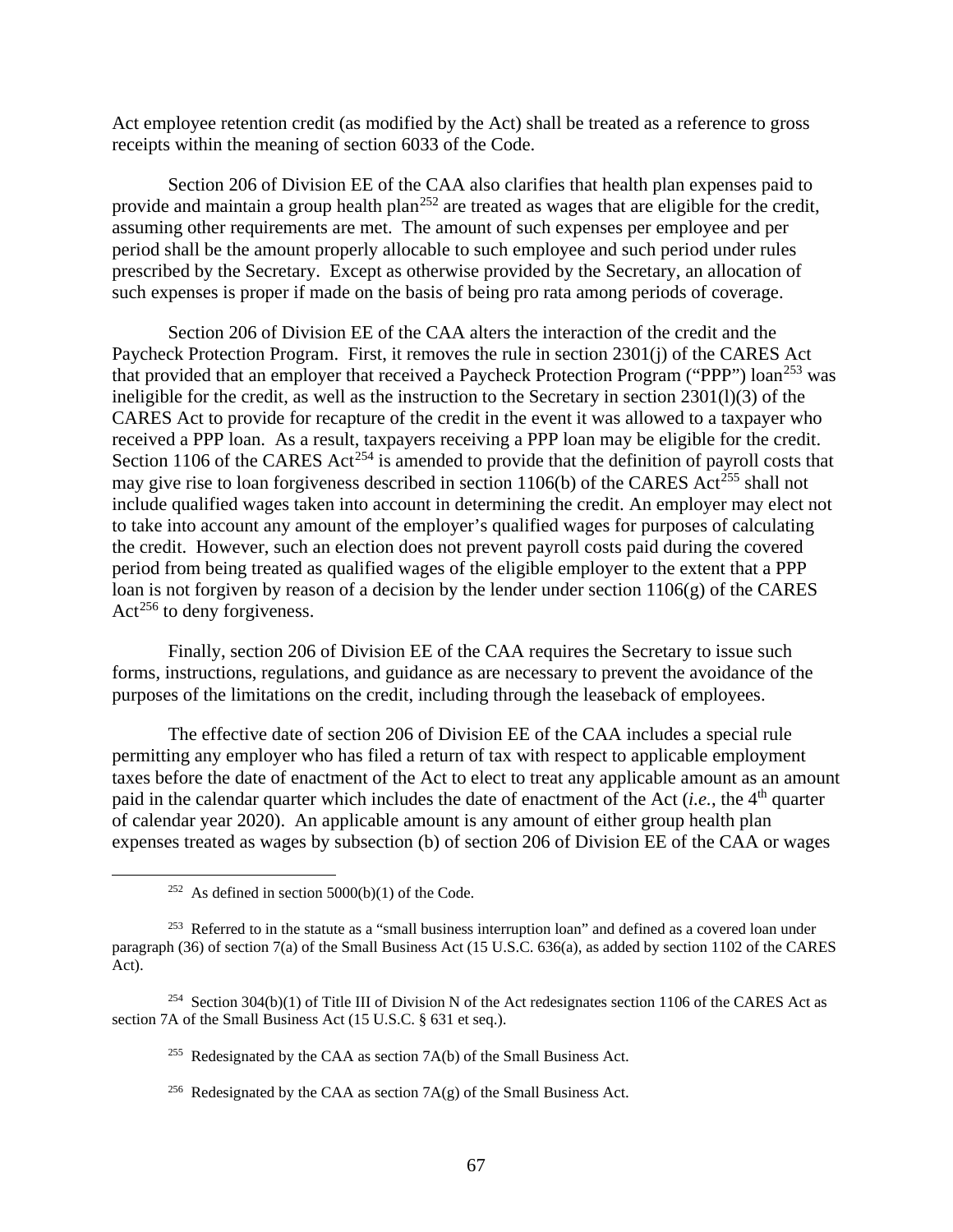permitted to be treated as qualified wages as a result of subsection  $(c)(2)$  of such section (addressing coordination between the Paycheck Protection Program and the credit), provided such amount was paid in a calendar quarter beginning after December 31, 2019, and before October 1, 2020, and was not taken into account by the taxpayer in calculating the credit for such calendar quarter.

#### Modifications that are effective for calendar quarters beginning after December 31, 2020

Section 207 of Division EE of the CAA extends the credit to apply to wages paid before July 1, 2021, extending by two calendar quarters the end-date provided by section 2301(m) of the CARES Act.

Section 207 of Division EE of the CAA makes certain changes to the limitations on the credit:

First, the percentage of qualified wages used to calculate the credit is increased from 50 percent of such wages to 70 percent of such wages.

Second, the amount of qualified wages per employee that may be taken into account in calculating the credit is increased from \$10,000 for all calendar quarters to \$10,000 per calendar quarter.

Third, an employer may qualify as an eligible employer under the reduced gross receipts test with respect to a calendar quarter for which the gross receipts of the employer are less than 80 percent of the gross receipts of the same employer for the same calendar quarter in 2019. For employers not in existence at the beginning of the relevant calendar quarter in 2019, this rule is applied by reference to the same calendar quarter in 2020 rather than 2019. Additionally, employers may elect to compare the gross receipts of the immediately preceding calendar quarter to the gross receipts for the corresponding calendar quarter in 2019, rather than using the quarter for which the credit is claimed. For employers not in existence in 2019, the election permits the employer to compare the gross receipts of the immediately preceding calendar quarter to the corresponding calendar quarter in 2020.

Fourth, with regard to the definition of qualified wages, the average number of full-time and full-time-equivalent employees the eligible employer may have had during 2019 to claim credit for any wages paid to an employee — rather than merely wages with respect to which the employee is not providing services — is increased from 100 or fewer to 500 or fewer.

Finally, the rule that qualified wages paid to an employee by an eligible employer that had more than 500 full-time employees in 2019 cannot exceed the amount such employee would have been paid for working an equivalent duration during the 30 days immediately preceding the period in which the eligible employer met either the governmental order test or the reduced gross receipts test is eliminated.

The rule prohibiting certain government employers from claiming the credit is modified. First, any organization described in section  $501(c)(1)$  of the Code and exempt from tax under section 501(a) of the Code is excluded from the rule. Second, any entity that is a college or university and any entity the principal purpose or function of which is providing medical or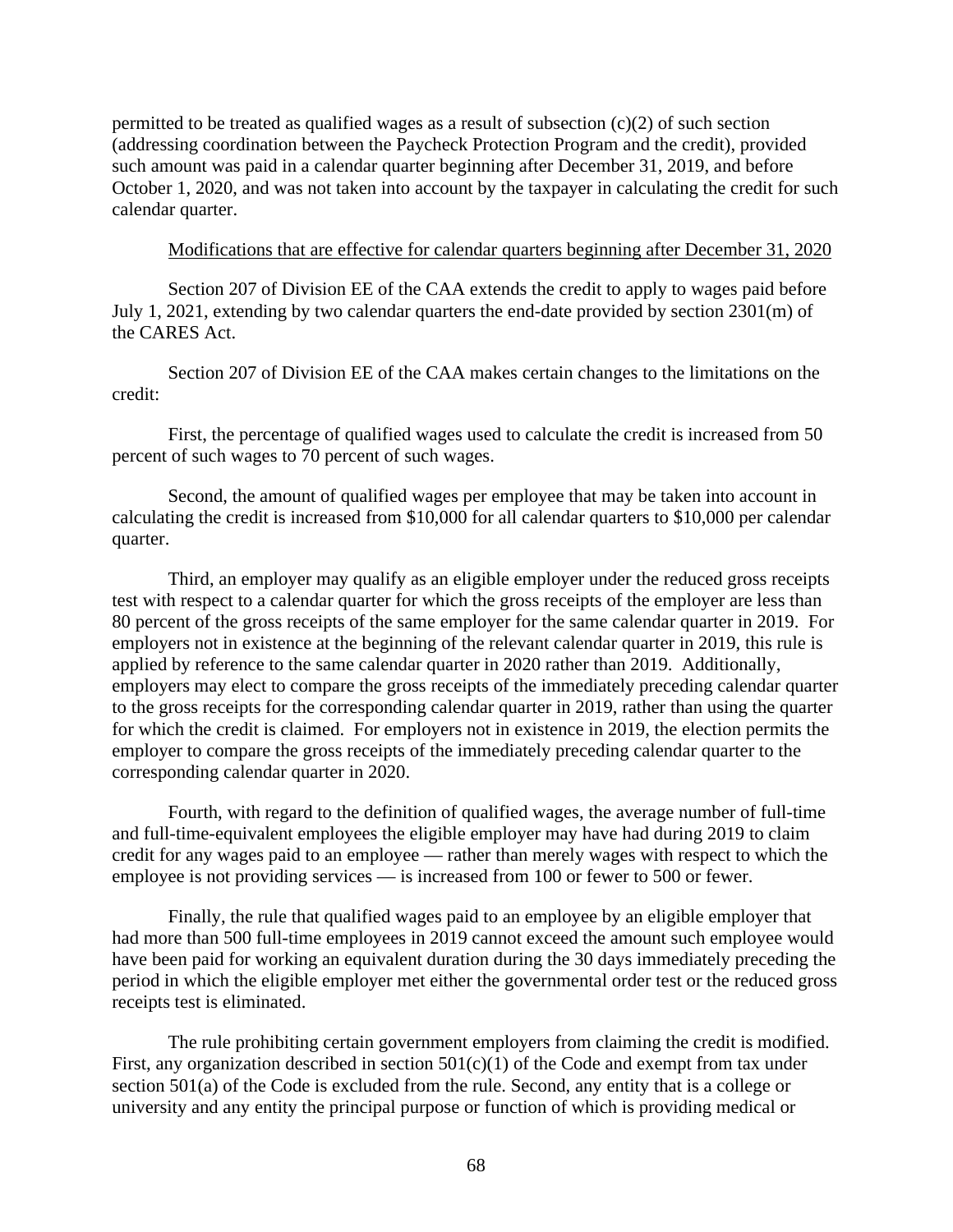hospital care is excluded from the rule. As a result, such organizations and entities are not prevented from claiming the credit by reason of the general prohibition against certain government employers claiming the credit. With respect to any organization or entity meeting either exception, wages as defined in section 3121(a) of the Code shall be determined for purposes of the credit without regard to paragraphs (5) and (6) (relating to certain services performed in the employ of the United States or an instrumentality of the United States), (7) (relating to certain services performed in the employ of a State, any political subdivision thereof, or any instrumentality of one or more of the foregoing which is wholly owned thereby), (10) (relating to certain services performed in connection with a school, college, or university), and (13) (relating to certain services performed as a student nurse) of section 3121(b).

Section 2301(h) of the CARES Act is revised to provide that any wages taken into account in determining the credit shall not be taken into account as wages for purposes of sections 41 (providing a credit for increasing research activities), 45A (the Indian employment credit), 45P (providing an employer wage credit for employees who are active duty members of the uniformed services), 45S (providing an employer credit for paid family and medical leave), 51 (the work opportunity credit), and 1396 (the empowerment zone employment credit).

Under rules to be provided by the Secretary, small employers (*i.e.*, those for whom the average number of full-time and full-time-equivalent employees during 2019 was not greater than 500) are permitted to elect to receive an advance payment of the credit for any quarter in an amount not to exceed 70 percent of the average quarterly wages paid by the employer in calendar year 2019. An employer who employs seasonal workers<sup>257</sup> may elect a limitation equal to 70 percent of the wages for the calendar quarter in 2019 that corresponds to the calendar quarter to which the election relates, rather than 70 percent of average quarterly wages for 2019. For employers not in existence in 2019, the limitations under both the general rule and the election are calculated using 2020 numbers rather than 2020 numbers. The amount of the credit which would be allowed but for receipt of such an advance payment is reduced by the amount of the advance payment.<sup>258</sup> If the advance payments to a taxpayer for a calendar quarter exceed the credit allowed but for receipt of the advance payment, the tax imposed by chapters 21 (FICA) or 22 (RRTA) of the Code (whichever is applicable) are increased by the amount of the excess.

The grant of authority in section 2301(l) of the CARES Act is modified to require that any forms, instructions, regulations, or guidance issued with respect to application of the credit to third party payors (including professional employer organizations, certified professional employer organizations, or agents under section 3504 of the Code) require the customer to be responsible for the accounting of the credit and for any liability for improperly claimed credits. Such forms, etc., shall require the third party payor to accurate report the credit based on the information provided by the customer.

The Secretary is required to conduct a public awareness campaign, in coordination with the Administrator of the Small Business Administration, to provide information regarding the

<sup>&</sup>lt;sup>257</sup> As defined in section  $45R(d)(5)(B)$  of the Code.

<sup>&</sup>lt;sup>258</sup> Any failure to so reduce the credit is treated as arising out of a mathematical or clerical error and any excess tax due as a result is assessed according to section 6213(b) of the Code.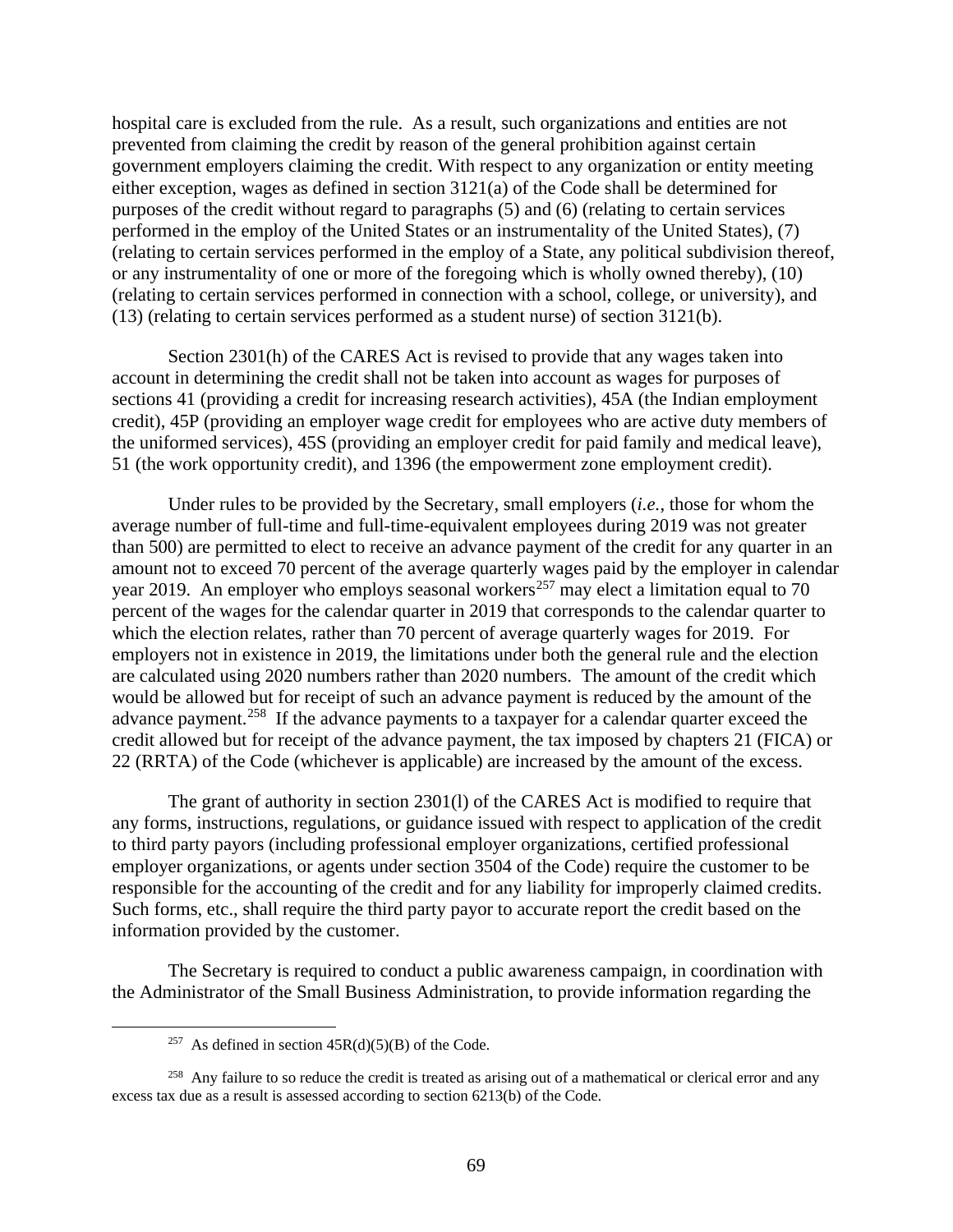availability of the credit. As part of the outreach, the Secretary is required to provide notice about the credit to all employers who reported 500 or fewer employees on their most recently filed employment tax return, and, within 30 days of the date of enactment of the Act, provide educational materials about the credit to all employers.

An election not to take into account any amount of the employer's qualified wages for purposes of calculating the credit does not prevent payroll costs paid during the covered period from being treated as qualified wages of the eligible employer to the extent that a Paycheck Protection Program second draw loan described in 15 U.S.C. section 636(a)(37) is not forgiven by reason of the application of paragraph (37)(J) of such section.

Finally, section 303 of Division EE of the CAA provides that the credit is reduced by any credit allowed for wages paid by certain tax-exempt organizations affected by qualified disasters in  $2020^{259}$ 

#### **Description of Proposal**

The proposal extends the credit by two calendar quarters to apply to wages paid before January 1, 2022.

The proposal replaces the credit against the employer's share of OASDI tax and the equivalent amount of RRTA tax with a credit against the employer's share of HI tax and the equivalent amount of RRTA tax. <sup>260</sup>

As revised by the proposal, the credit allowed may not exceed the applicable employment taxes imposed on the eligible employer for that calendar quarter on the wages paid with respect to all of the employer's employees, reduced by any credits allowed for paid sick or family leave under sections 7001 and 7003 of the FFCRA.<sup>261</sup> However, if for any calendar quarter the

<sup>&</sup>lt;sup>259</sup> Section 303 of Division EE of the CAA, 2021 provides an employee retention credit for certain employers affected by qualified disasters in 2020, which includes a payroll tax credit for certain tax-exempt organizations (see section 303(d) of such Act).

<sup>&</sup>lt;sup>260</sup> As a result, the credit is not reduced by any credits allowed for the employment of qualified veterans, for research expenditures of a qualified small business, or for wages paid by certain tax-exempt organizations affected by qualified disasters in 2020. See the discussion of changes made to the credits for paid sick or family leave under sections 7001 and 7003 of the FFCRA elsewhere in this document. Also, the proposal does not include express language that "holds harmless" the Federal Hospital Insurance Trust Fund from any effects of the proposal. Under current law, amounts appropriated and transferred to the trust fund include amounts equivalent to 100% of the taxes imposed by section 3111(b) with respect to applicable wages reported by the Secretary, determined by applying the rate to the reported wages. Sec. 1807 of the Social Security Act, 42 U.S.C. sec. 1395i. Because the proposal does not affect either the rate under section 3111(b) or applicable wages, but only provides a credit against the amount of tax, the proposal does not affect the trust fund, and no hold harmless language is needed.

<sup>&</sup>lt;sup>261</sup> Under section 9647 of the bill, section 7001 and 7003 of the FFCRA are amended to be credits against the employer's share of HI tax and the equivalent amount of RRTA tax, for calendar quarters beginning after March 31, 2021. See the detailed discussion of "Credits Allowed Against Employer Hospital Insurance Tax" elsewhere in this document.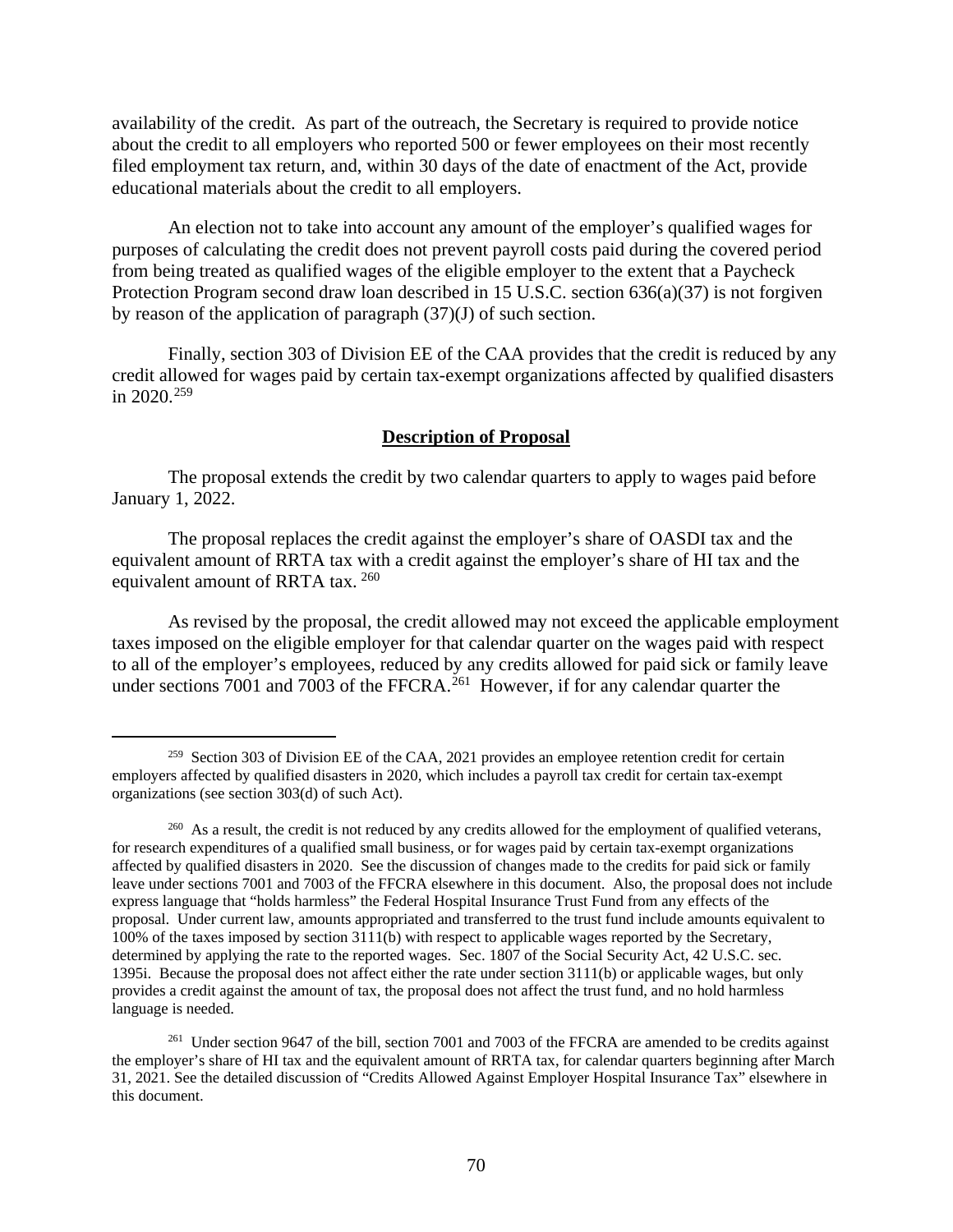amount of the credit exceeds the applicable employment taxes imposed on the employer, reduced as described in the prior sentence, such excess is treated as a refundable overpayment.

# **Effective Date**

The proposal is effective for calendar quarters beginning after June 30, 2021.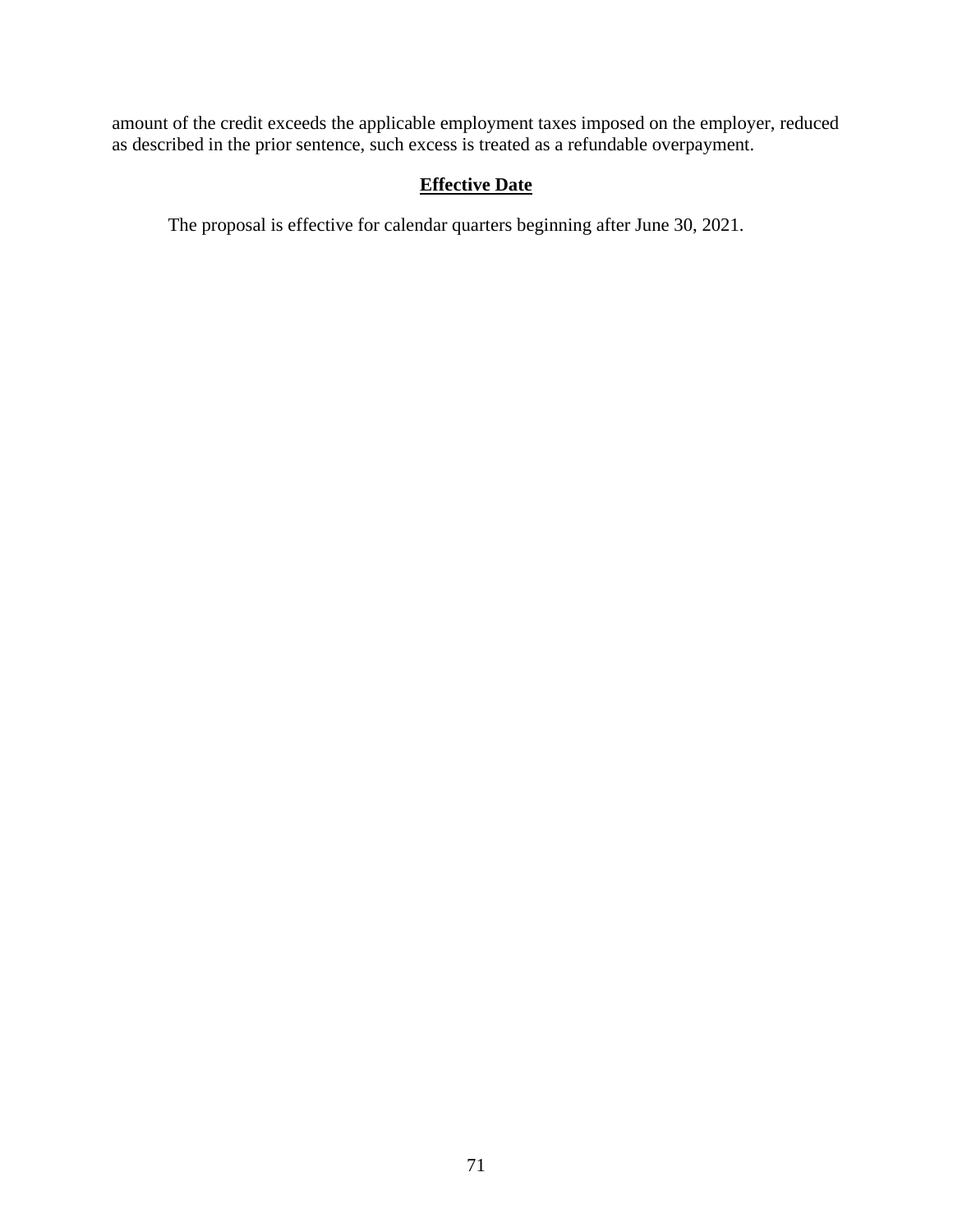#### **PART VII—PREMIUM ASSISTANCE CREDIT**

### **A. Temporary Modifications to the Premium Assistance Credit**

#### **Present Law**

#### **In general**

A refundable tax credit (the "premium assistance credit") is provided for eligible individuals and families to subsidize the purchase of "qualified health plans," 262 health insurance plans offered through an American Health Benefit Exchange ("Exchange") created by the Patient Protection and Affordable Care Act ("PPACA").<sup>263</sup> In general, the Treasury Department makes advance payments with respect to the premium assistance credit during the year directly to the insurer, as discussed below.<sup>264</sup> However, eligible individuals may choose to pay their total health insurance premiums without advance payments and to claim the credit for the taxable year on a Federal income tax return.

The premium assistance credit is generally available for individuals (single or joint filers) with household incomes between 100 percent and 400 percent of the Federal poverty level ("FPL") for the applicable family size.<sup>265</sup> Household income is defined as the sum of (1) the individual's modified AGI, plus (2) the aggregate modified AGI of all other individuals taken into account in determining the individual's family size (but only if the other individuals are required to file tax returns for the taxable year).<sup>266</sup> Modified AGI is defined as AGI increased by (1) any amount excluded from gross income for citizens or residents living abroad,  $^{267}$  (2) any tax-exempt interest received or accrued during the tax year, and (3) any portion of the individual's Social Security benefits not included in gross income.<sup>268</sup> To be eligible for the

264 Sec. 1412 of the PPACA, 42 U.S.C sec. 18082.

<sup>265</sup> Sec. 36B(c)(1). Federal poverty level refers to the most recently published poverty guidelines determined by the Secretary of Health and Human Services ("HHS"). Levels for 2021 and previous years are available at https://aspe hhs.gov/prior-hhs-poverty-guidelines-and-federal-register-references.

Under sec.  $36B(c)(1)(B)$ , a taxpayer with household income less than 100 percent of FPL who is an alien lawfully present but is ineligible for Medicaid under title XIX of the Social Security Act by reason of such alien status may be treated as an applicable taxpayer with a household income equal to 100 percent of FPL.

<sup>&</sup>lt;sup>262</sup> Sec. 36B. Qualified health plans generally must meet certain requirements. Secs. 1301 and 1302 of the PPACA, 42 U.S.C. secs. 18021 and 18022.

<sup>263</sup> Pub. L. No. 111-148, March 23, 2010. The PPACA was modified by the Health Care and Education Reconciliation Act of 2010 ("HCERA"), Pub. L. No. 111-152, Title I, sec. 1001, March 30, 2010. PPACA and HCERA are referred to collectively as the Affordable Care Act ("ACA").

 $266$  Sec. 36B(d)(2).

<sup>267</sup> Sec. 911.

<sup>268</sup> Under section 86, only a portion of an individual's Social Security benefits is included in gross income.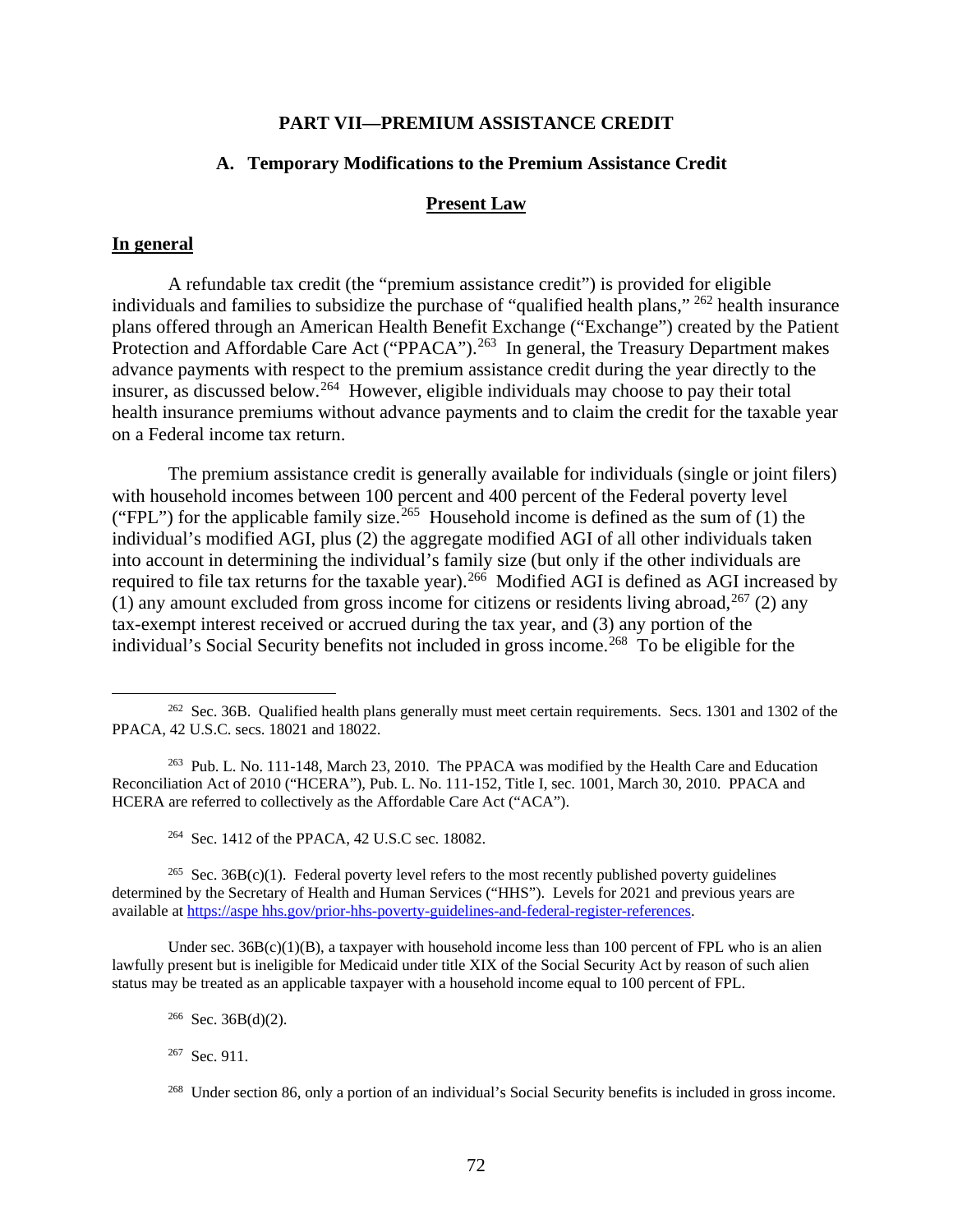premium assistance credit, individuals who are married must file a joint return.<sup>269</sup> Individuals who are listed as dependents on a return are not eligible for the premium assistance credit.

An individual who is eligible for minimum essential coverage from a source other than the individual insurance market generally is not eligible for the premium assistance credit.<sup>270</sup> However, an individual who is offered minimum essential coverage under an employer-sponsored health plan may be eligible for the premium assistance credit if (1) the coverage is either unaffordable or does not provide minimum value, and (2) the individual declines the employer-offered coverage.<sup>271</sup> Thus, an individual who enrolls in an employer-sponsored health plan generally is ineligible for the premium assistance credit even if the coverage is considered unaffordable or does not provide minimum value. Coverage is considered unaffordable if an employee's share of the premium for self-only coverage under the plan exceeds 9.83 percent (for  $2021$ )<sup>272</sup> of the employee's household income.<sup>273</sup> Coverage is considered to not provide minimum value if the plan's share of total allowed costs of plan benefits is less than 60 percent of such costs.

## **Amount of credit**

The premium assistance credit amount is generally the lower of (1) the premium for the qualified health plan in which the individual or family enrolls, and (2) the premium for the second lowest cost silver plan in the rating area where the individual resides,  $274$  reduced by the

<sup>269</sup> Sec. 36B(c)(1)(C).

<sup>270</sup> Sec. 36B(c)(2). Minimum essential coverage is defined in section 5000A(f).

- <sup>271</sup> Sec. 36B(c)(2)(C).
- 272 Rev. Proc. 2020-36, 2020-32 I.R.B. 244.

 $273$  Employees and their family members who are provided a qualified small employer health reimbursement arrangement ("QSEHRA") that constitutes affordable coverage are not eligible for the premium assistance credit. Sec.  $36B(c)(4)(C)$ . The affordability determination for OSEHRAs is similar to the affordability determination for an employer-sponsored health plan. Specifically, a QSEHRA is treated as constituting affordable coverage for a month if an employee's share of the premium for self-only coverage under the second lowest cost silver plan offered in the relevant individual health insurance market does not exceed 9.83 percent (for 2021) of the employee's household income. A QSEHRA is defined in section 9831(d)(2).

<sup>274</sup> A "silver plan" refers to the level of coverage provided by the health plan. PPACA sec. 1302(d), 42 U.S.C. sec. 18022. Most health plans sold through an Exchange are required to meet actuarial value ("AV") standards, among other requirements. AV is a summary measure of a plan's generosity, expressed as a percentage of medical expenses estimated to be paid by the insurer for a standard population and set of allowed charges. Silverlevel plans are designed to provide benefits that are actuarially equivalent to 70 percent of the full AV of the benefits provided under the plan. The premium assistance credit looks to the second lowest cost plan of all of the silver plans available in the relevant rating area.

An individual's "rating area" refers to the geographical unit within the State where the individual resides. Insurers may vary individual market premiums based on rating areas, among other factors. See PPACA sec. 1201, 42 U.S.C. 300gg.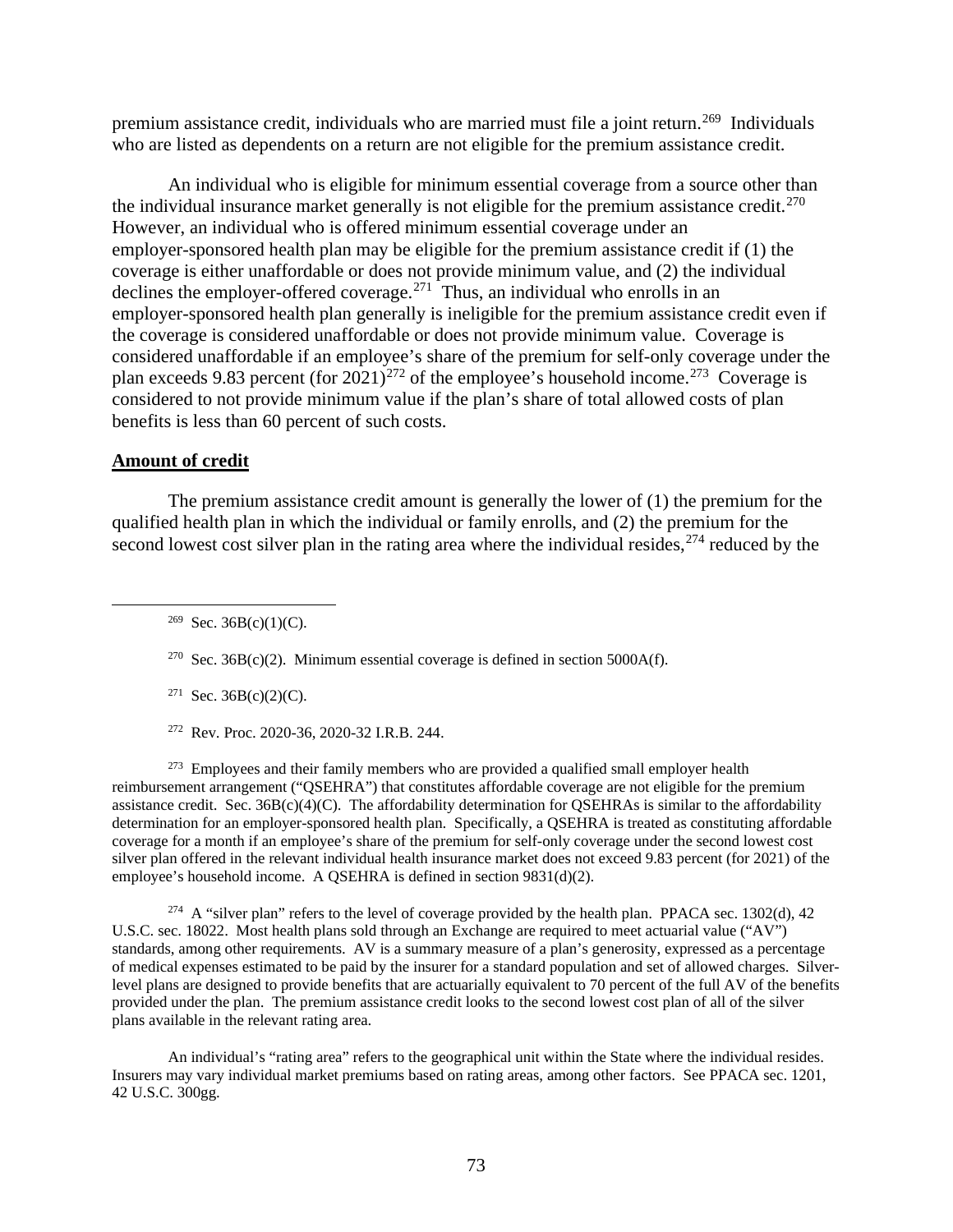individual's or family's share of premiums.<sup>275</sup> As shown in Table 1 below, an individual's or a family's share of premiums is a certain percentage of household income. For 2021, the share of premiums is 2.07 percent of household income up to 133 percent of FPL and is determined on a sliding scale in a linear manner up to 9.83 percent as household income rises from 133 percent of FPL to 400 percent of FPL.

| Household income<br>(expressed as a percent of FPL) | Initial percentage of<br>household income* | Final percentage of<br>household income* |
|-----------------------------------------------------|--------------------------------------------|------------------------------------------|
| Less than $133\%$                                   | 2.07                                       | 2.07                                     |
| 133% up to 150%                                     | 3.10                                       | 4.14                                     |
| 150% up to 200%                                     | 4.14                                       | 6.52                                     |
| 200% up to 250%                                     | 6.52                                       | 8.33                                     |
| 250\% up to 300\%                                   | 8.33                                       | 9.83                                     |
| 300% up to and including 400%                       | 9.83                                       | 9.83                                     |

**Table 1.−Household's Share of Premiums (for 2021)276**

\* The initial percentage of household income corresponds to the bottom of the corresponding FPL range, and the final percentage of household income corresponds to the top of the corresponding FPL range.

#### **Advance payments of the premium assistance credit**

As part of the process of enrollment in a qualified health plan through an Exchange, an individual may apply and be approved for advance payments with respect to a premium assistance credit ("advance payments").<sup>277</sup> The individual must provide information on income, family size, changes in marital or family status or income, and citizenship or lawful presence

<sup>&</sup>lt;sup>275</sup> Sec. 36B(b). The amount of the premium assistance credit is determined on a monthly basis, and the amount of the credit for a year is the sum of the monthly amounts.

<sup>276</sup> Rev. Proc. 2020-36, 2020-32 I.R.B. 244. The percentages are indexed to the excess of premium growth over income growth for the preceding calendar year. After 2018, if the aggregate amount of premium assistance credits (and cost-sharing reductions under section 1402 of PPACA) exceeds 0.504 percent of the gross domestic product for that year, the percentage of household income is also adjusted to reflect the excess (if any) of premium growth over the rate of growth in the Consumer Price Index for the preceding calendar year. Such an adjustment was not required for 2021.

<sup>277</sup> Secs. 1411 and 1412 of PPACA, 42 U.S.C. secs. 18081 and 18082. Under section 1402 of PPACA, 42 U.S.C sec. 18071, certain individuals eligible for advance premium assistance payments also are eligible for a reduction in their share of medical costs, such as deductibles and copays, under the plan, referred to as reduced costsharing. Eligibility for reduced cost-sharing is also determined as part of the Exchange enrollment process. HHS is responsible for rules relating to Exchanges and the eligibility determination process.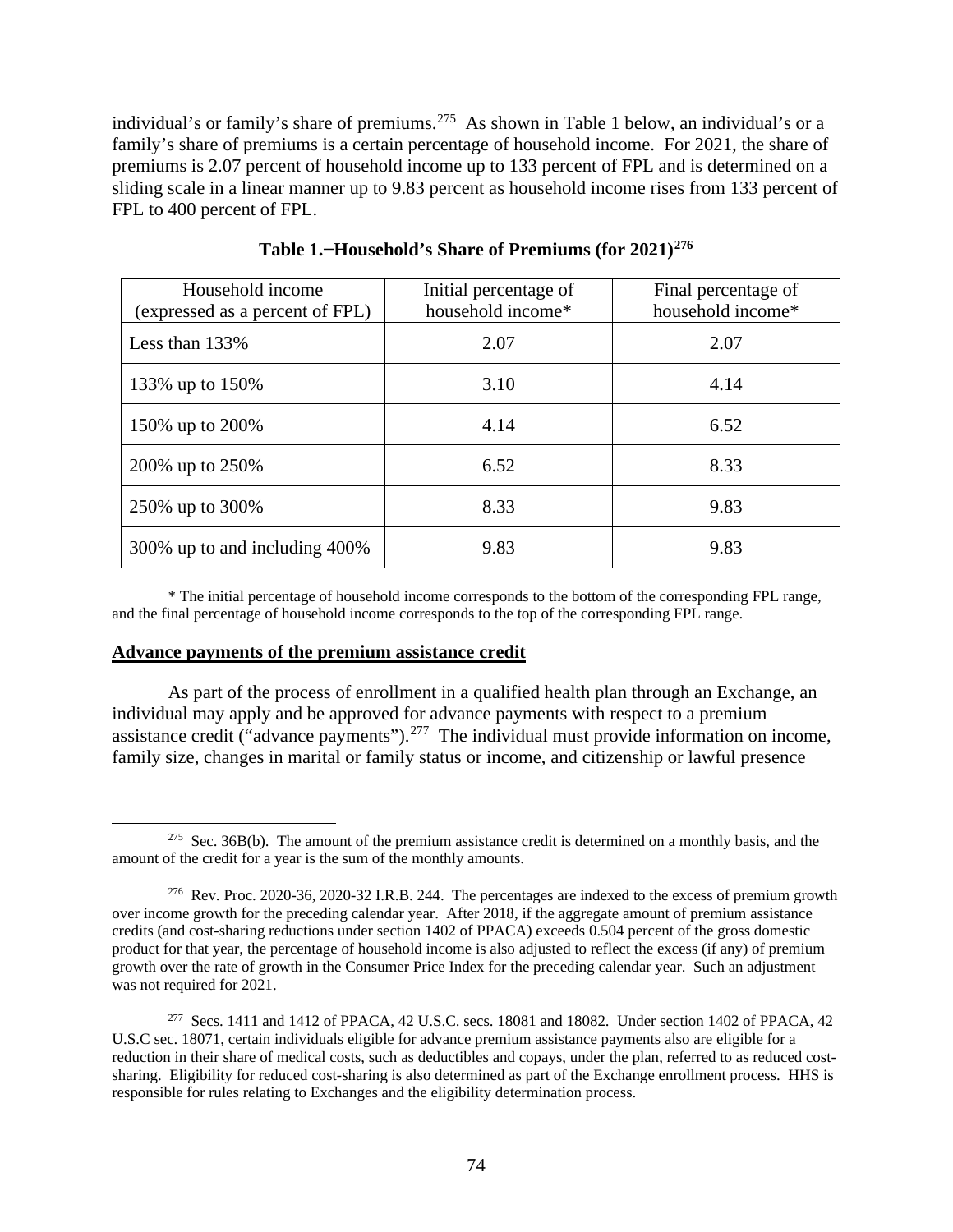status.278 Eligibility for advance payments is generally based on the individual's income for the taxable year ending two years prior to the enrollment period. The Exchange process is administered by HHS and includes a system through which information provided by the individual is verified using information from the IRS and certain other sources.<sup>279</sup> If an individual is approved for advance payments, the Secretary pays the advance amounts on a monthly basis directly to the issuer of the health plan in which the individual is enrolled. The individual then pays to the issuer of the plan the difference between the advance payment amount and the total premium charged for the plan.

An individual on whose behalf advance payments of the premium assistance credit for a taxable year are made is required to file an income tax return to reconcile the advance payments with the credit that the individual is allowed for the taxable year.<sup>280</sup>

If the advance payments of the premium assistance credit exceed the amount of credit that the individual is allowed, the excess ("excess advance payments") is treated as an additional tax liability on the individual's income tax return for the taxable year (is "recaptured"), subject to a limit on the amount of additional liability in some cases. For an individual with household income below 400 percent of FPL, recapture for a taxable year is limited to a specific dollar amount (the "applicable dollar amount") as shown in Table 2 below. One-half of the applicable dollar amount shown in Table 2 applies to an unmarried individual who is not a surviving spouse or filing as a head of household.

<sup>280</sup> Treas. Reg. sec. 1.6011-8. Under section 6055, health insurance issuers are required to report to the IRS and to the individual the months during a year for which the individual was covered by minimum essential coverage issued by the insurer. In Notices 2019-63 and 2020-76, however, the IRS announced that for 2019 and 2020 it will not assess penalties for the failure to provide the required statement to individuals if certain conditions are met, following the reduction of the individual shared responsibility payment in section 5000A to \$0. 2019-51 I.R.B. 1390; 2020-47 I.R.B. 1058.

In addition, under section 36B(f)(3), an Exchange is required to report to the IRS and to the individual the months during a year for which the individual was covered by a qualified health plan purchased through the Exchange; the level of coverage; the name, address, and TIN of the primary insured and each individual covered by the policy; the total premiums paid by the individual; and, if applicable, advance premium assistance payments made on behalf of the individual.

<sup>&</sup>lt;sup>278</sup> Under section 1312(f)(3) of PPACA, 42 U.S.C. sec. 18032(f)(3), an individual may not enroll in a qualified health plan through an Exchange if the individual is not a citizen or national of United States or an alien lawfully present in the United States. Thus, such an individual is not eligible for the premium assistance credit.

 $279$  Under section 6103, returns and return information are confidential and may not be disclosed, except as authorized by the Code, by IRS employees, other Federal employees, State employees, and certain others having access to such information. Under section 6103(l)(21), upon written request of the Secretary of HHS, the IRS is permitted to disclose certain return information for use in determining an individual's eligibility for advance premium assistance payments, reduced cost-sharing, or certain other State health subsidy programs, including a State Medicaid program under title XIX of the Social Security Act, 42 U.S.C. secs. 1396w-1 through 1396w-5, a State's Children's Health Insurance Program under title XXI of the Social Security Act, 42 U.S.C. secs. 1397aa though 1397mm, and a Basic Health Program under section 1331 of PPACA, 42 U.S.C. sec. 18051.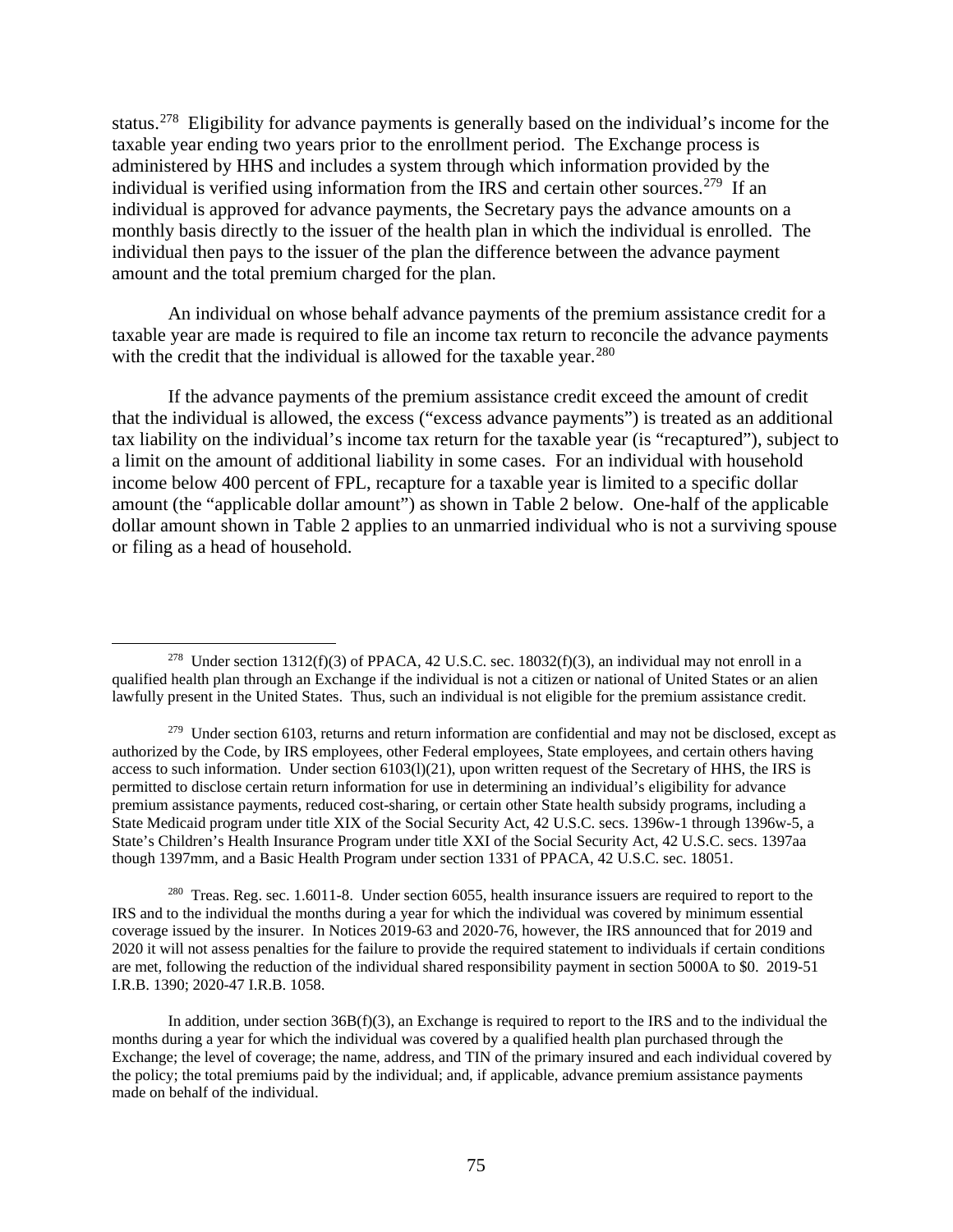| Household income<br>(expressed as a percent of FPL) | Applicable dollar amount |
|-----------------------------------------------------|--------------------------|
| Less than $200\%$                                   | \$650                    |
| At least 200% but less than 300%                    | \$1,600                  |
| At least 300% but less than 400%                    | \$2,700                  |

## **Table 2.−Recapture Limits (for 2021)281**

If the advance payments of the premium assistance credit for a taxable year are less than the amount of the credit that the individual is allowed, the additional credit amount is allowed when the individual files an income tax return for the year.

## **Enrollment in a qualified health plan**

Generally, an individual may enroll in a qualified health plan through an Exchange during an annual open enrollment period.<sup>282</sup> The 2021 open enrollment period in most States ended December 15, 2020. An Exchange must provide for special enrollment periods during which an individual may enroll in a qualified health plan or change enrollment in a qualified health plan if the individual experiences certain life events, including losing health coverage, getting married, or having a baby.283 On January 28, 2021, the President issued an Executive Order ordering the Secretary of HHS to consider establishing a special enrollment period for the Federally Facilitated Marketplace in light of the exceptional circumstances caused by the ongoing COVID-19 pandemic and the economic downturn.284 In accordance with the Executive Order, HHS determined that it will provide a special enrollment period for the Federal Facilitated Marketplace from February 15, 2021 through May 15, 2021.<sup>285</sup> HHS strongly encouraged States operating their own marketplace platforms to establish similar enrollment opportunities.

<sup>&</sup>lt;sup>281</sup> Rev. Proc. 2020-45, 2020-46 I.R.B. 1016. The applicable dollar amounts are indexed to reflect cost-ofliving increases, with the amount of any increase rounded down to the next lowest multiple of \$50.

<sup>282</sup> PPACA sec. 1311, 42 U.S.C. 13031.

<sup>283 45</sup> CFR 155.420.

<sup>&</sup>lt;sup>284</sup> Joseph R. Biden, "Executive Order on Strengthening Medicaid and the Affordable Care Act," January 28, 2021, available at https://www.whitehouse.gov/briefing-room/presidential-actions/2021/01/28/executive-orderon-strengthening-medicaid-and-the-affordable-care-act/. Pursuant to 45 C.F.R. 155.420(d)(9), an Exchange may allow a special enrollment period in the event of exceptional circumstances as determined by the Exchange in accordance with HHS guidelines.

<sup>285</sup> Centers for Medicare & Medicaid Services, "Fact Sheet: 2021 Special Enrollment Period in Response to the COVID-19 Emergency," January 28, 2021, available at https://www.cms.gov/newsroom/fact-sheets/2021special-enrollment-period-response-covid-19-emergency.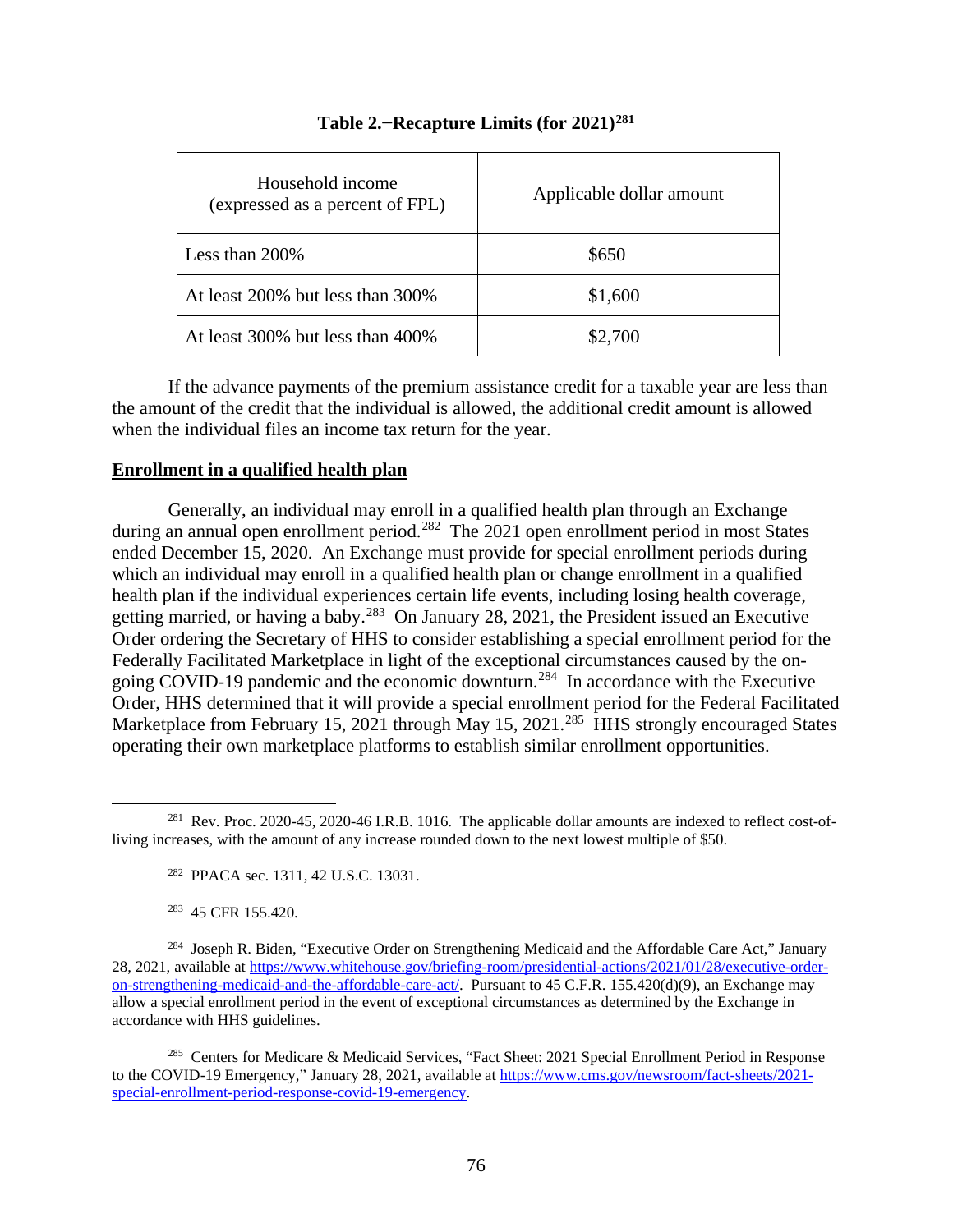#### **Unemployment Compensation**

Unemployment compensation benefits are includible in gross income.<sup>286</sup> Unemployment compensation is defined as any amount received under a law of the United States or of a State which is in the nature of unemployment compensation.<sup>287</sup> The CARES Act temporarily expanded states' ability to provide unemployment insurance for many workers impacted by the COVID-19 pandemic, including for workers who are not ordinarily eligible for unemployment benefits.<sup>288</sup> The CAA generally extended and reauthorized certain provisions of the CARES Act unemployment insurance expansion.<sup>289</sup>

### **Description of Proposal**

#### **Improving affordability by expanding premium assistance for consumers**

For taxable years beginning in 2021 and 2022, the proposal reduces or eliminates an individual's or family's share of premiums used in determining the amount of the premium assistance credit. The proposal also makes the premium assistance credit available to taxpayers with incomes above the present law limitation of 400 percent of FPL for the applicable family size.

Table 3 below shows an individual's or family's modified share of premiums applicable for 2021 and 2022 under the proposal. The share of premiums is a certain percentage of household income, ranging from 0.0 percent of household income (up to 150 percent of FPL) up to 8.5 percent of household income, determined on a sliding scale in a linear manner.

| Household income<br>(expressed as a percent<br>of FPL) | Initial percentage of<br>household income | Final percentage of<br>household income |
|--------------------------------------------------------|-------------------------------------------|-----------------------------------------|
| Less than $150\%$                                      | 0.0                                       | 0.0                                     |
| 150% up to 200%                                        | 0.0                                       | 2.0                                     |
| 200% up to 250%                                        | 2.0                                       | 4.0                                     |
| 250% up to 300%                                        | 4.0                                       | 6.0                                     |

## **Table 3.−Household's Share of Premiums (for 2021 and 2022)**

286 Sec. 85.

- <sup>287</sup> Sec. 85(b); see also Treas. Reg. sec.  $1.85-1(b)(1)$ .
- 288 Pub. L. No. 116-136, Div. A, Title II, subtitle A.
- $289$  Pub. L. No. 116-260, Div. N, Title II, subtitle A.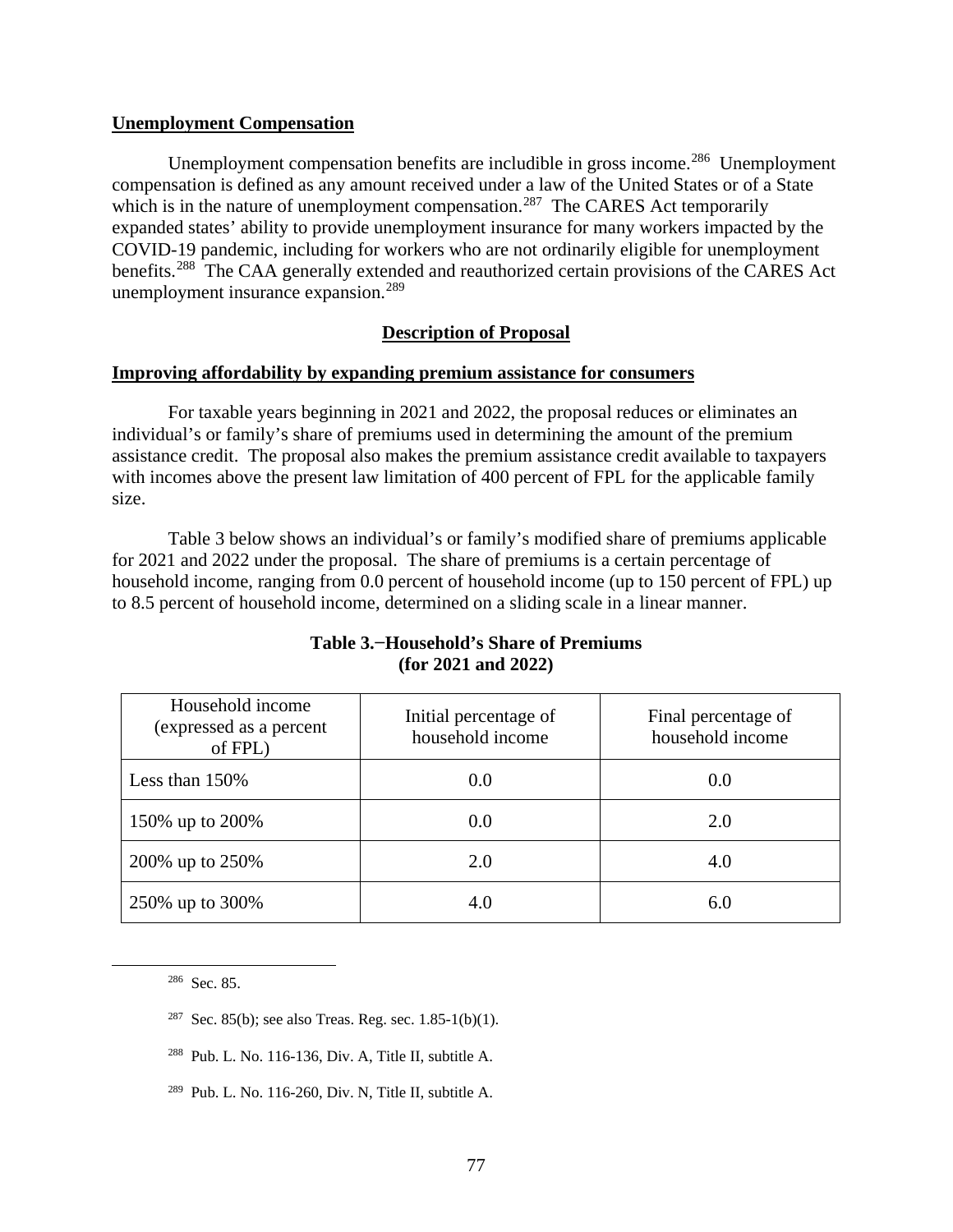| Household income<br>(expressed as a percent<br>of FPL) | Initial percentage of<br>household income | Final percentage of<br>household income |
|--------------------------------------------------------|-------------------------------------------|-----------------------------------------|
| 300\% up to 400\%                                      | 6.0                                       | 8.5                                     |
| 400% and higher                                        |                                           | 8.5                                     |

Taxpayers may be able to take advantage of the COVID-19 related special enrollment period to receive the benefit of this temporary expansion.

## **Temporary modification of limitations on reconciliation of tax credits**

For a taxable year beginning in 2020, the proposal removes the requirement that excess advance payments are treated as an additional tax liability on the individual's income tax return for the taxable year. Accordingly, under the proposal no excess advance payment is subject to recapture. The proposal applies to taxpayers who file a 2020 income tax return and reconcile any advance payment of the credit. $290$ 

## **Application of premium assistance credit in case of individuals receiving unemployment compensation during 2021**

The proposal provides a special rule for the premium assistance credit in the case of a taxpayer who has received, or has been approved to receive, unemployment compensation for any week during calendar year  $2021$ <sup>291</sup> Under the rule, for a taxable year beginning in 2021, (i) such a taxpayer is treated as an applicable taxpayer, and (ii) the taxpayer's household income is not taken into account to the extent it exceeds 133 percent of FPL for a family of the size involved. Accordingly, under the proposal, a taxpayer receiving unemployment compensation during 2021 and whose household income exceeds 133 percent of FPL may receive a larger premium assistance credit and may by subject to lower recapture than under present law. In addition, a taxpayer receiving unemployment compensation during 2021 whose household income is less than 100 percent of FPL may be allowed a premium assistance credit.

This special rule does not affect the requirement that married couples must file a joint return to claim the premium assistance credit. The special rule also does not apply to determinations of household income for purposes of determining the affordability of employersponsored health plans and QSEHRAs.

The taxpayer must attest to receipt of or approval for unemployment compensation to receive the benefit of the special rule. The Secretary may prescribe documentation requirements to verify the taxpayer's receipt of or approval for unemployment compensation. These

<sup>&</sup>lt;sup>290</sup> All taxpayers who receive the benefit of advance payments of the premium assistance credit are required to file an income tax return for the taxable year and reconcile the advance credit payments. Treas. Reg. sec. 1.6011-8. Advance payments of the premium assistance credit are reported on Form 8962, *Premium Tax Credit*, line 29, and on Form 1040, Schedule 2, *Additional Taxes*, line 2.

 $291$  Unemployment compensation is as defined in section 85(b).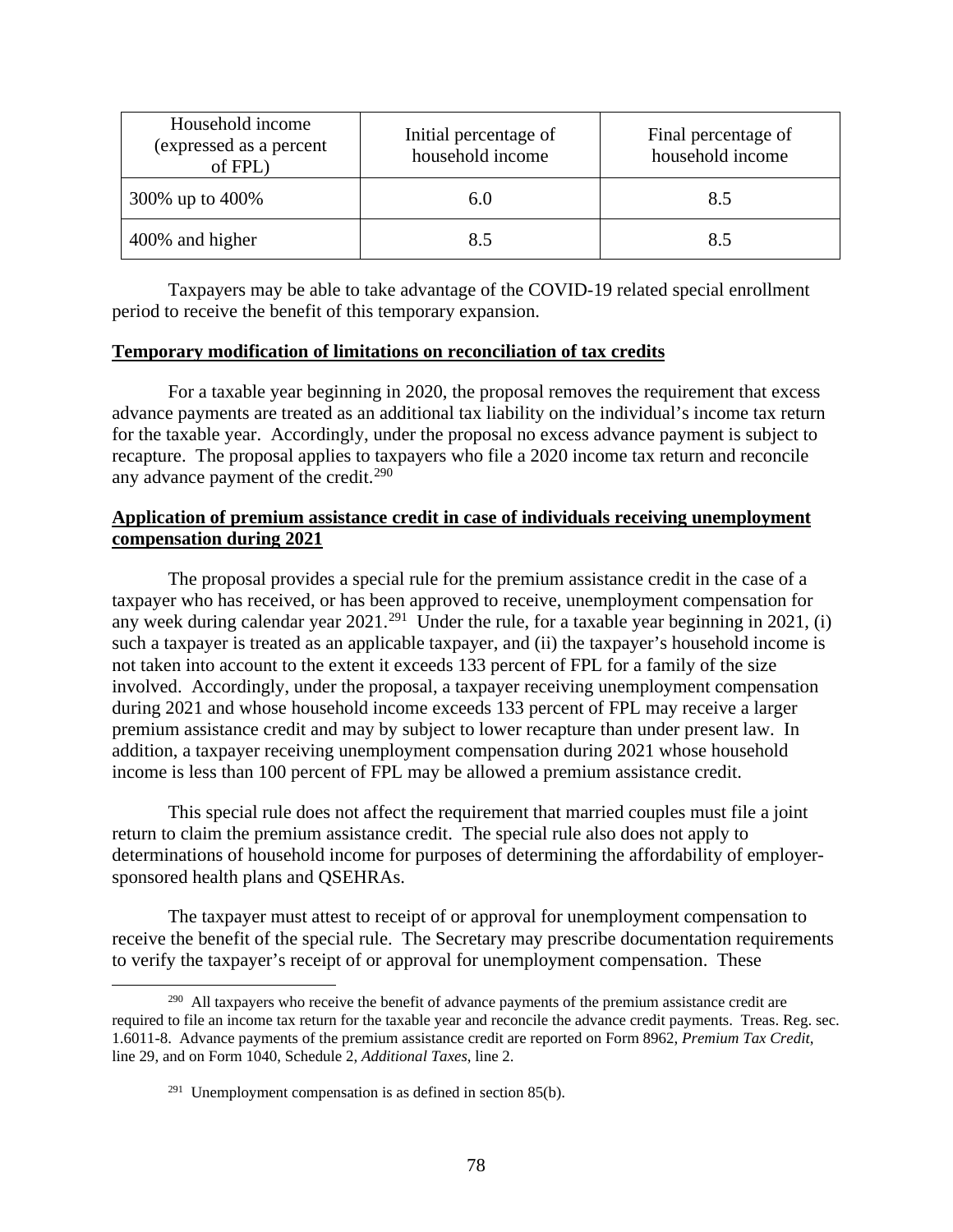requirements could include information available to the Secretary from third-party information reporting. $292$ 

Taxpayers may be able to take advantage of the COVID-19 related special enrollment period to receive the benefit of this special rule.

#### **Effective Date**

The proposals to temporarily expand the premium assistance credit and to provide a special rule for certain unemployed individuals apply to taxable years beginning after December 31, 2020.

The proposal to temporarily modify the recapture limitations applies to taxable years beginning after December 31, 2019.

<sup>&</sup>lt;sup>292</sup> See sec. 6050B (returns relating to unemployment compensation).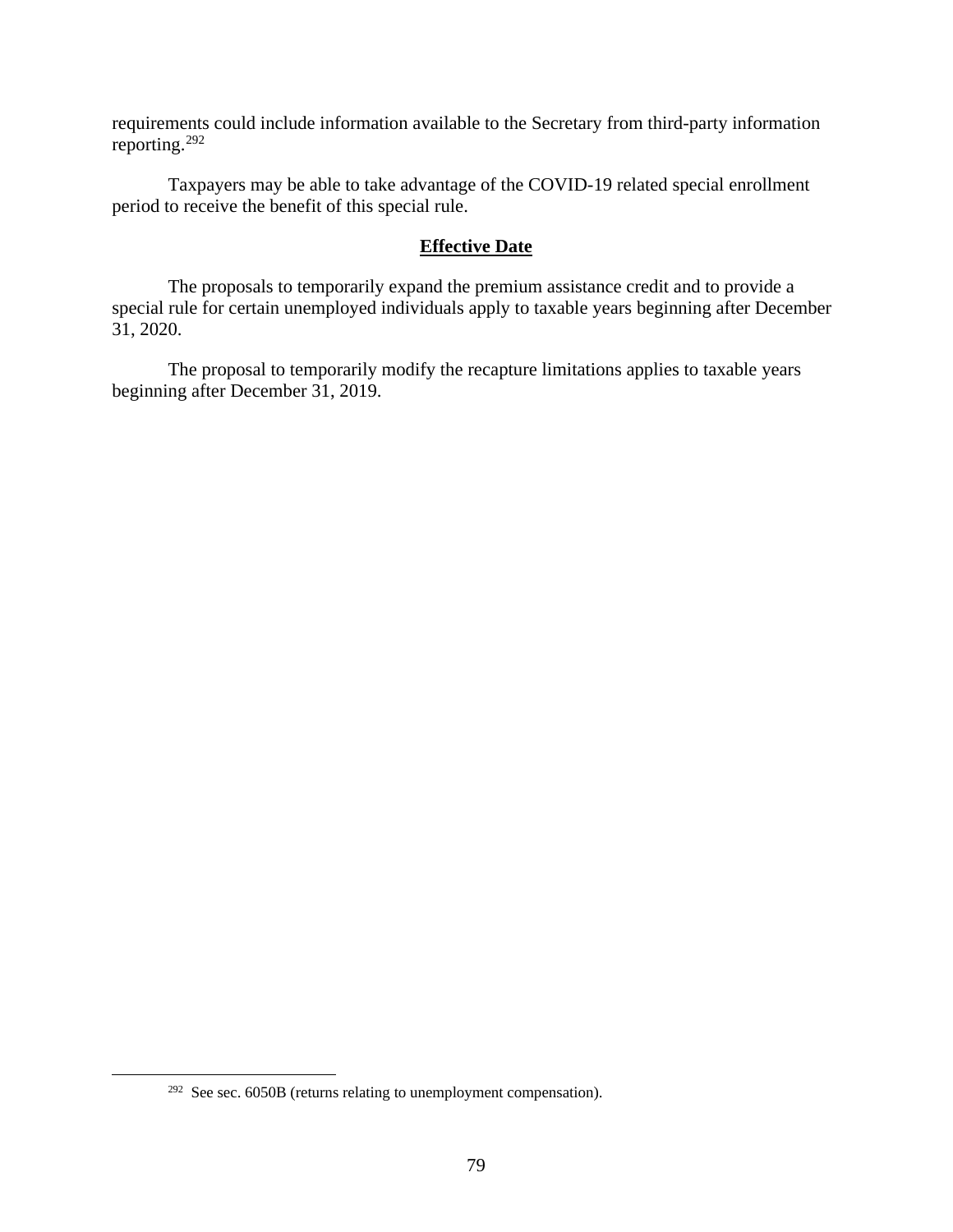#### **PART VIII—MISCELLANEOUS PROVISIONS**

#### **A. Repeal of Worldwide Allocation of Interest Election**

#### **Present Law**

For purposes of computing the section 904 foreign tax credit limitation, a taxpayer must determine the amount of its taxable income from foreign sources. As part of this determination, the taxpayer must allocate and apportion deductions between U.S.-source gross income and foreign-source gross income in each limitation category.

The current rules generally treat interest expense as being properly attributable to all business activities and property of a taxpayer, regardless of any specific purpose for incurring a specific obligation on which interest is paid. For purposes of allocating and apportioning interest expense, all members of an affiliated group of corporations generally are treated as a single corporation (the so-called "one-taxpayer rule") and the allocation and apportionment of such expense must be made on the basis of assets, rather than gross income.<sup>293</sup> An affiliated group in this context generally is defined by reference to the rules for determining whether corporations are eligible to file consolidated returns.<sup>294</sup> As with the rules for filing a consolidated return, the definition of affiliated group for interest expense allocation and apportionment purposes generally also excludes foreign corporations.295 Thus, while debt generally is considered fungible among the assets of a group of domestic affiliated corporations, the same rules do not apply between the domestic and foreign members of a group.

For the first taxable year beginning after December 31, 2020,<sup>296</sup> section 864(f) provides that the common parent of a U.S. affiliated group may elect to allocate and apportion the interest

<sup>293</sup> Sec. 864(e)(1), (e)(2).

 $294$  Sec. 864(e)(5). For consolidation purposes, the term affiliated group is one or more chains of includible corporations connected through stock ownership with a common parent corporation that is an includible corporation, but only if: (1) the common parent owns directly stock possessing at least 80 percent of the total voting power and at least 80 percent of the total value of the stock of at least one other includible corporation; and (2) stock meeting the same voting power and value standards with respect to each includible corporation (excluding the common parent) is directly owned by one or more other includible corporations. Generally, an includible corporation is any domestic corporation except certain corporations exempt from tax under section 501 (for example, corporations organized and operated exclusively for charitable or educational purposes), certain life insurance companies, corporations electing application of the possession tax credit, regulated investment companies, real estate investment trusts, and domestic international sales corporations. A foreign corporation generally is not an includible corporation. Sec. 1504.

<sup>295</sup> Secs. 864(e)(5), 1504(b)(3). An exception to this general rule excluding foreign corporations is that the affiliated group for interest allocation purposes includes a foreign corporation if more than 50 percent of its gross income for the taxable year is effectively connected with the conduct of a U.S. trade or business and at least 80 percent of the vote or value of all outstanding stock of the foreign corporation is owned directly or indirectly by members of the affiliated group (determined with regard to this sentence). Sec.  $864(e)(5)(A)$ .

<sup>296</sup> Section 864(f), added to the Code by section 401 of the American Jobs Creation Act, Pub. L. No. 108-357, in 2004, with delayed effective dates, most recently delayed until taxable years beginning in 2021. See Hiring Incentives to Restore Employment Act, Pub. L. No. 111-147, sec. 551(a).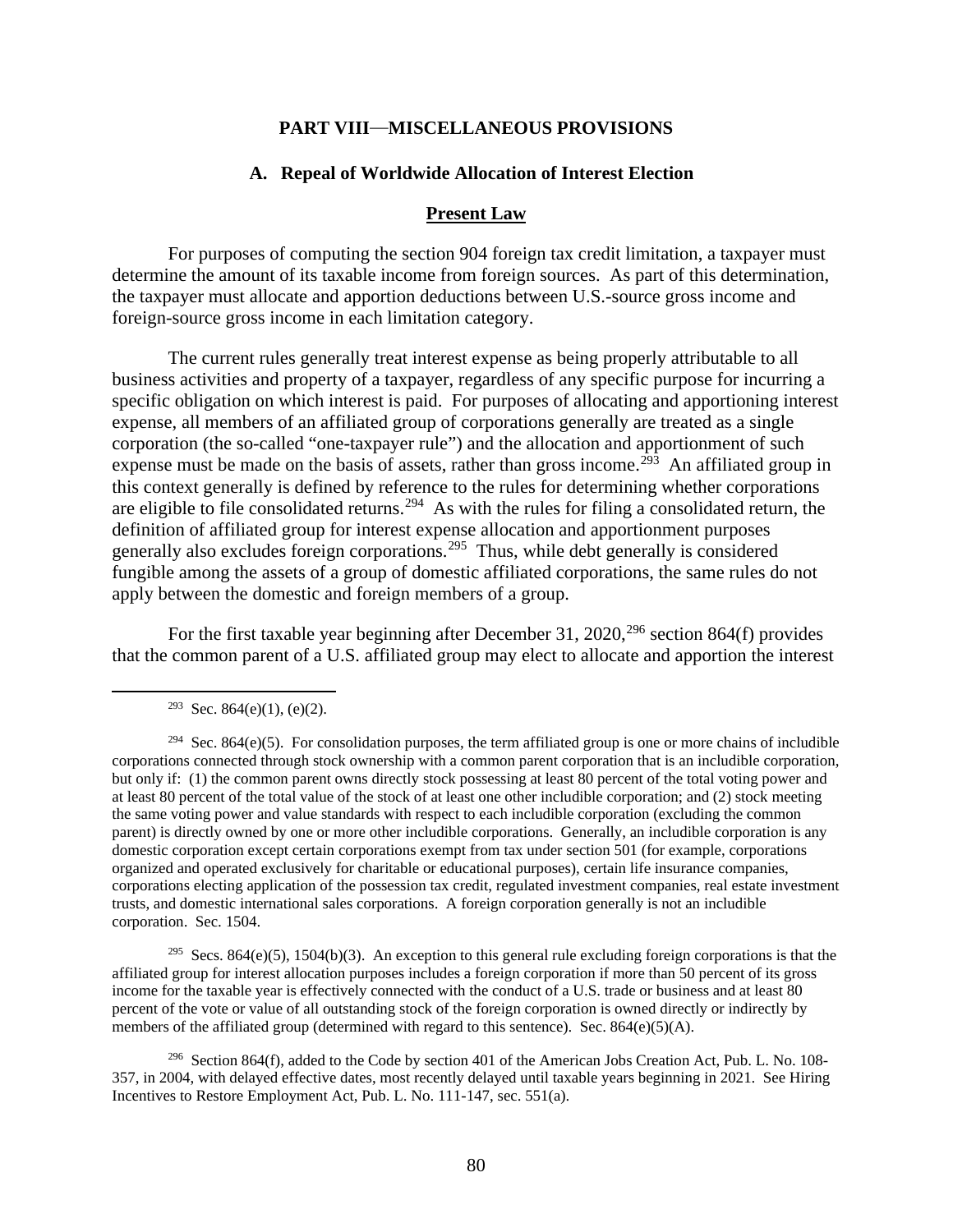expense of each member of its worldwide affiliated group<sup>297</sup> as if all domestic and foreign affiliates are a single corporation. The election is a one-time election, due with the filing of the first return beginning after December 31, 2020, in which a worldwide affiliated group exists and has at least one foreign corporation. It is irrevocable absent consent of the IRS. A result of this rule is that interest expense of foreign members of the worldwide affiliated group is taken into account in determining whether a portion of the interest expense of the domestic members of the group must be allocated to foreign-source income. An allocation to foreign-source income generally is required only if, in broad terms, the domestic members of the group are more highly leveraged than is the entire worldwide group.

### **Description of Proposal**

The proposal repeals the provision permitting taxpayers to elect to allocate and apportion interest expense on a worldwide basis.

## **Effective Date**

The proposal is effective for taxable years beginning after December 31, 2020.

<sup>&</sup>lt;sup>297</sup> As defined in subsection 864(f)(1)(C), a worldwide affiliated group includes eligible members determined without regard to the limitations of section 1504(b)(2) (insurance companies subject to tax under section 801) and controlled foreign corporations if the members of the group in aggregate meet ownership requirements of section 1504(a)(2).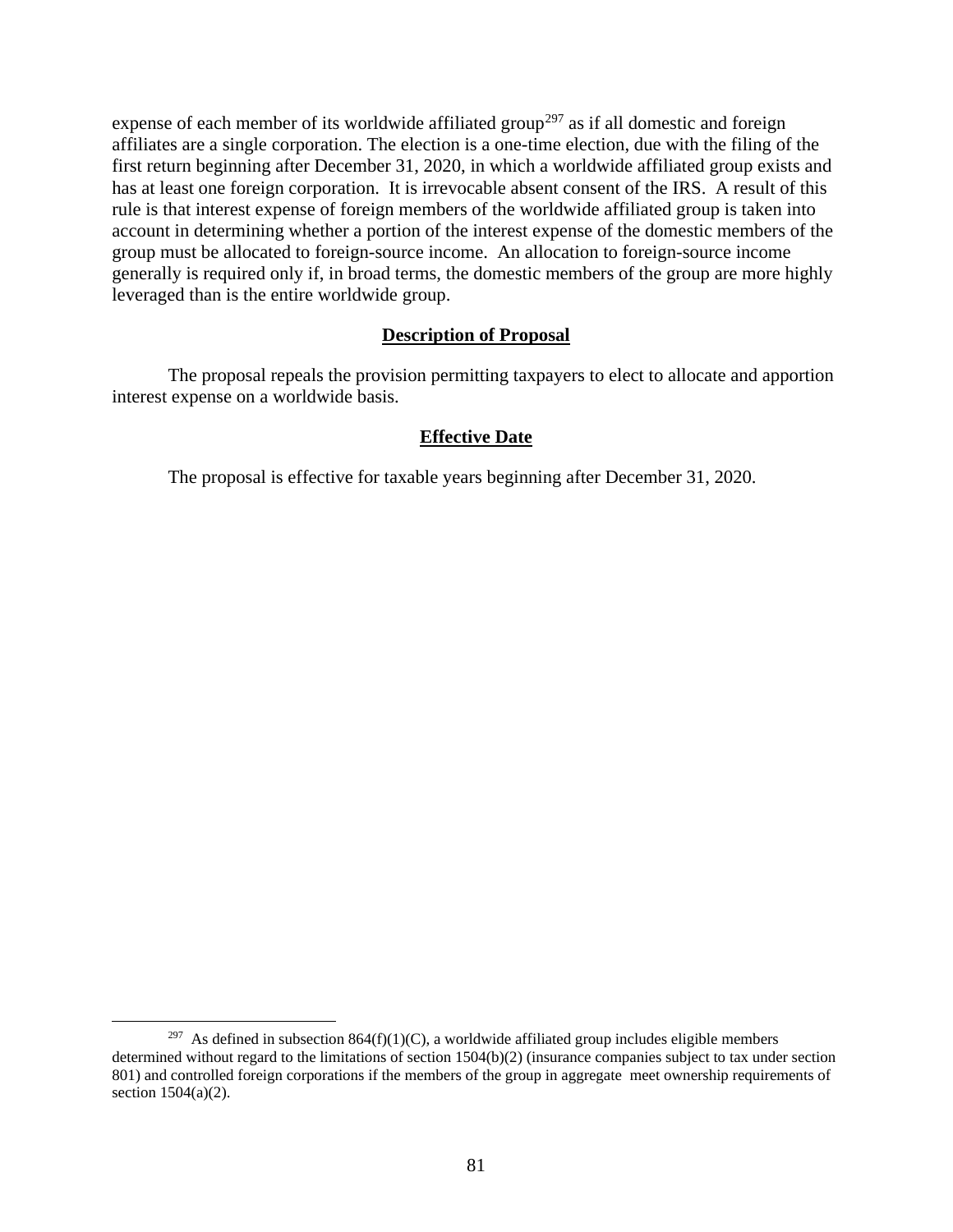## **B. Tax Treatment of Targeted EIDL Advances and Tax Treatment of Restaurant Revitalization Grants**

### **Present Law**

### **Tax treatment relating to amounts excluded from income**

#### Exclusions from income

Gross income means all income from whatever source derived.<sup>298</sup> Specific exclusions from income apply to certain otherwise includable amounts and payments, however. For example, the forgiveness of a loan is generally treated as discharge of indebtedness income to the borrower,<sup>299</sup> but limited exclusions apply to income from a discharge of indebtedness that occurs in a Title 11 case (generally, a bankruptcy case), or that occurs when the taxpayer is insolvent to the extent of the insolvency amount, or arises from the discharge of qualified farm indebtedness.<sup>300</sup> Similarly, income exclusions apply to qualified disaster relief payments and qualified disaster mitigation payments.<sup>301</sup>

### Effect of income exclusion on deductions, tax attributes, and basis

In general.–Several provisions limit deductions, tax attributes, or basis increases associated with excluded income. These provisions maintain accurate income measurement by preventing the reduction of taxable income for costs associated with untaxed income.

Limitations on deductions.–One such rule, section 265, disallows deductions that are allocable to a class of income wholly exempt from income tax.<sup>302</sup> Similarly, a pro rata limitation on interest deductions applies in the case of a financial institution with tax-exempt interest income.<sup>303</sup> An interest deduction limitation rule applies in the case of a life insurance contract, the death benefit under which is excludable from income by section  $101(a)$ .<sup>304</sup>

298 Sec. 61; *U.S. v. Kirby Lumber Co.*, 284 U.S. 1 (1931).

 $299$  Sec. 61(11).

 $300$  Sec. 108(a).

301 Sec. 139.

 $302$  Sec. 265(a)(1). This rule applies with respect to exempt income other than interest; section 265 also disallows the deduction for interest expense on debt incurred or continued to purchase or carry obligations the interest income on which is wholly exempt from income tax (sec.  $265(a)(2)$ ), and disallows deductions otherwise allowable under section 212 for expenses for the production of interest income wholly exempt from income tax.

 $303$  The limitation ratio is (1) the average adjusted bases of certain types of tax-exempt obligations, to (2) average adjusted bases for all assets of the taxpayer (sec. 265(b)).

 $304$  Sec. 264(f). This pro rata interest deduction limitation permits no deduction for that portion of the taxpayer's interest expense determined by applying the ratio of (1) unborrowed policy cash values, to (2) the sum of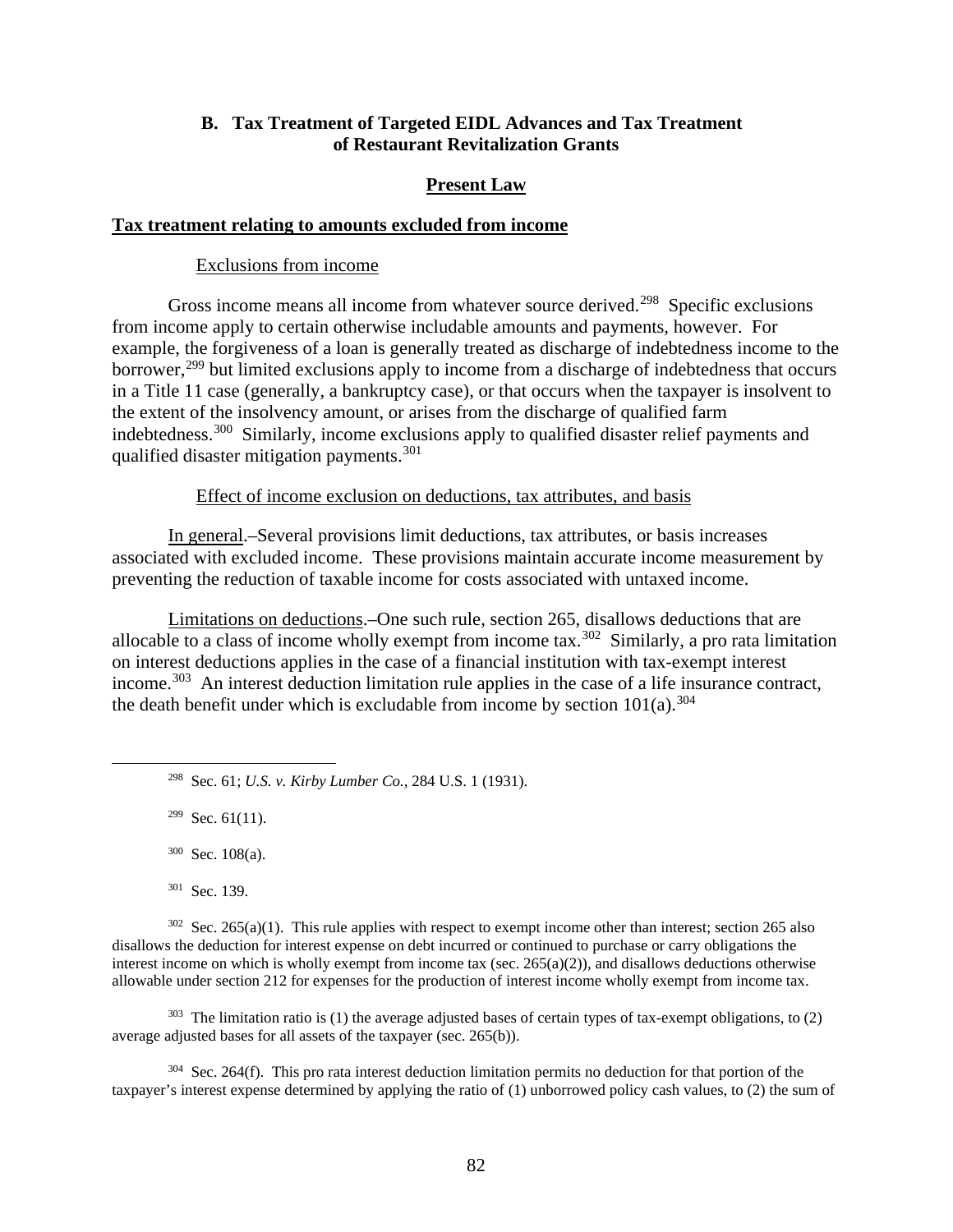Reductions in tax attributes.–In the case of discharge of indebtedness income that is excluded from income,  $305$  rules for reduction of tax attributes apply.  $306$  The excluded amount is applied to reduce the tax attributes of the taxpayer in the order prescribed by statute: (1) net operating losses, (2) general business credit, (3) minimum tax credit, (4) capital loss carryovers, (5) basis of the taxpayer's property, (6) passive activity loss and credit carryovers, and (7) foreign tax credit carryovers.

Limitations on basis increases.–Limitations apply to otherwise allowable increases in the basis of property associated with excluded income. For example, in the case of qualified disaster mitigation payments that are excluded from income, no increase in the basis or adjusted basis of property is allowed for any amount so excluded.<sup>307</sup>

Circumstances in which limitations not imposed.–Limitations on deductions, tax attributes, or basis increases are not imposed in certain situations in which the policy of the exclusion may outweigh the income tax policy of accurate income measurement. For example, in the case of excludable parsonage and military housing allowances, no deduction is denied for mortgage interest or real property taxes on the taxpayer's home under the section 265 deduction limitation by reason of the receipt of the excludable amount.<sup>308</sup> As another example, the pro rata interest deduction limitation for financial institutions with exempt income generally does not apply in the case of tax-exempt obligations issued in 2009 or 2010.<sup>309</sup>

Tax treatment of partnerships.–A partnership generally is not subject to Federal income tax, but rather, income and gain of the partnership are generally taxed to partners. Items of partnership income (including tax exempt income), gain, loss, deduction, and credit pass through to partners.<sup>310</sup> Although loss (including capital loss) and deductions of the partnership pass through to partners, a partner is allowed a loss or deduction only to the extent of the adjusted

 $309$  Sec. 265(b)(7). This rule is subject to the proviso that the amount of such tax-exempt obligations does not exceed two percent of the taxpayer's average adjusted bases of tax-exempt obligations to which the interest limitation does apply. The years 2009 and 2010 followed the financial crisis of 2008.

310 Secs. 701 and 702.

all the taxpayer's average unborrowed policy cash values and average adjusted bases of all other assets (sec.  $264(f)(1)$  and  $(2)$ ).

<sup>305</sup> Sec. 108.

<sup>306</sup> Secs. 108(b) and 1017.

<sup>&</sup>lt;sup>307</sup> Sec. 139(g)(3). See also section 139(h) (denial of double benefit rule). As another example, the basis of property is reduced to the extent of contributions to capital of a corporation excludable from gross income under section 118 (see sec. 362).

 $308$  Sec. 265(a)(6).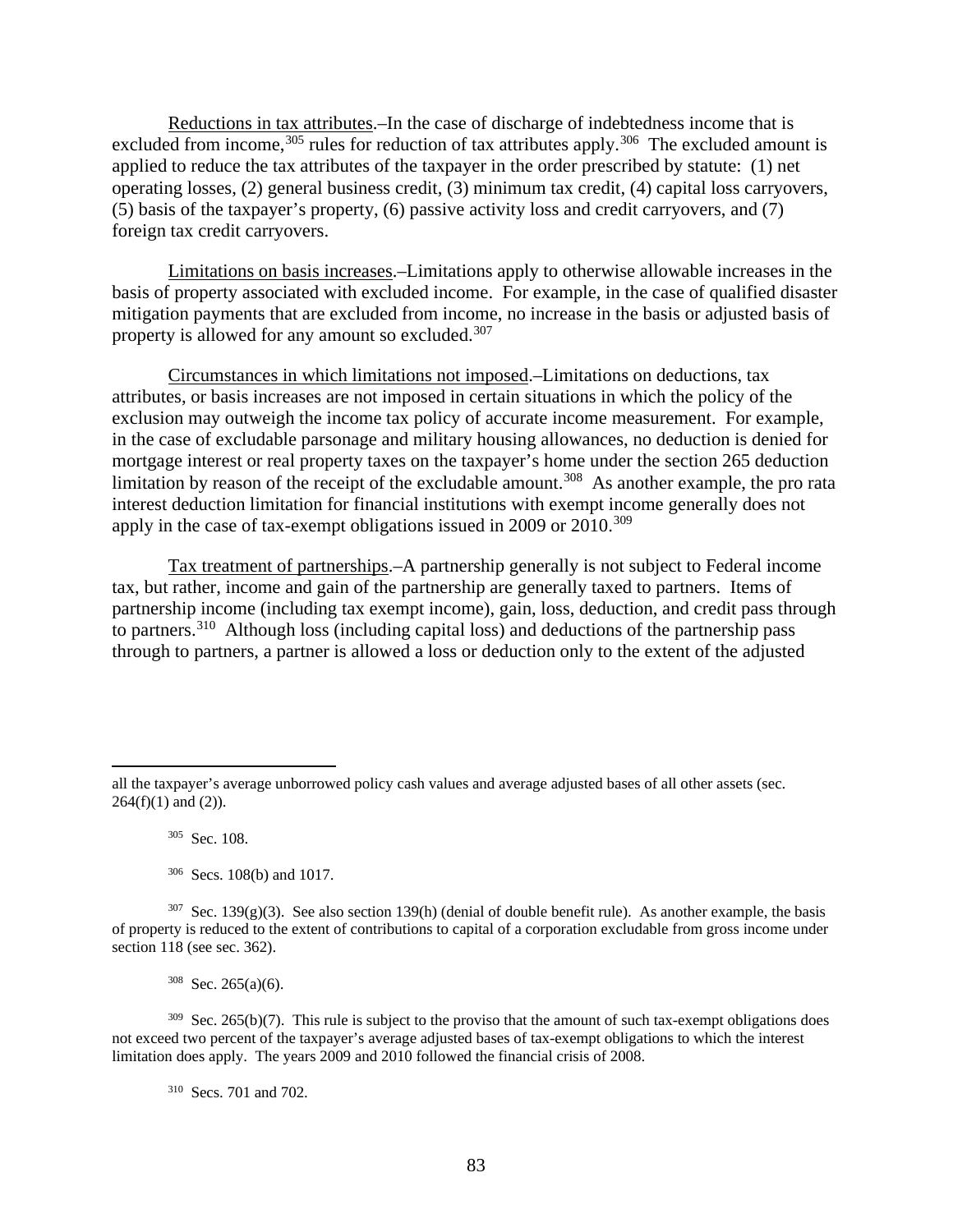basis of the partnership interest at the end of the partnership year in which the loss occurs or the deduction arises.<sup>311</sup>

Tax exempt or excluded income items of the partnership can affect the partner's basis in the partnership interest. Adjustments are made to the basis of a partner's interest to account for the partner's distributive share of partnership items.<sup>312</sup> The basis in the partnership interest is increased by the partner's distributive share of partnership income, including income that is exempt from tax.<sup>313</sup> A partner's basis in the partnership interest generally is increased by an increase in the partner's share of partnership liabilities and is decreased by a decrease in the partner's share of liabilities.<sup>314</sup>

Tax treatment of S corporations.–Income of an S corporation is taxed to the S corporation shareholders. Each S corporation shareholder's pro rata share of S corporation income (including tax exempt income), gain, loss, deduction and credit is passed through to the shareholder.<sup>315</sup> The basis of an S corporation shareholder's stock is adjusted to account for the shareholder's pro rata share of S corporation income (including tax exempt income<sup>316</sup>), loss, deduction or credit. An S corporation shareholder's stock basis is not adjusted to take account of S corporation-level debt (unlike a partner's basis in its partnership interest).

#### **Targeted EIDL advances that are not required to be repaid**

The CARES Act<sup>317</sup> provides that an eligible entity that applies for a specified type of Small Business Act loan<sup>318</sup> may request an advance.<sup>319</sup> The advance generally may not exceed

 $313$  Sec. 705(a)(1)(B).

314 Sec. 752. An increase in a partner's share of partnership liabilities is treated as a contribution to the partnership (sec. 752(a)), and a decrease in a partner's share of partnership liabilities is treated as a distribution from the partnership (sec. 752(b)).

- 315 Secs. 1363(a) and 1366.
- <sup>316</sup> Secs. 1367(a)(1)(A) and 1366(a)(1)(A).
- 317 Pub. L. No. 116-136.

<sup>311</sup> Sec. 704(d). Other limitations may apply. See *e.g*., secs. 465 and 469.

<sup>&</sup>lt;sup>312</sup> The basis of a partner's interest that is acquired by contribution to the partnership is generally the amount of money and the adjusted basis of property contributed (sec. 722) and is adjusted under section 705. Section 705 provides that the basis of the partnership interest in increased by the sum of the partner's distributive share of taxable income, income exempt from tax, and the excess of depletion deductions over the basis of the depletable property. The basis of the partnership interest is decreased by distributions from the partnership and by the sum of the partner's distributive share of losses, expenditures that are not deductible in computing taxable income and not properly chargeable to capital account, and certain depletion deductions.

<sup>318</sup> Economic Injury Disaster Loan ("EIDL"). This is a loan under section 7(b)(2) of the Small Business Act, 15 U.S.C. 636(b)(2).

<sup>319</sup> CARES Act sec. 1110(e).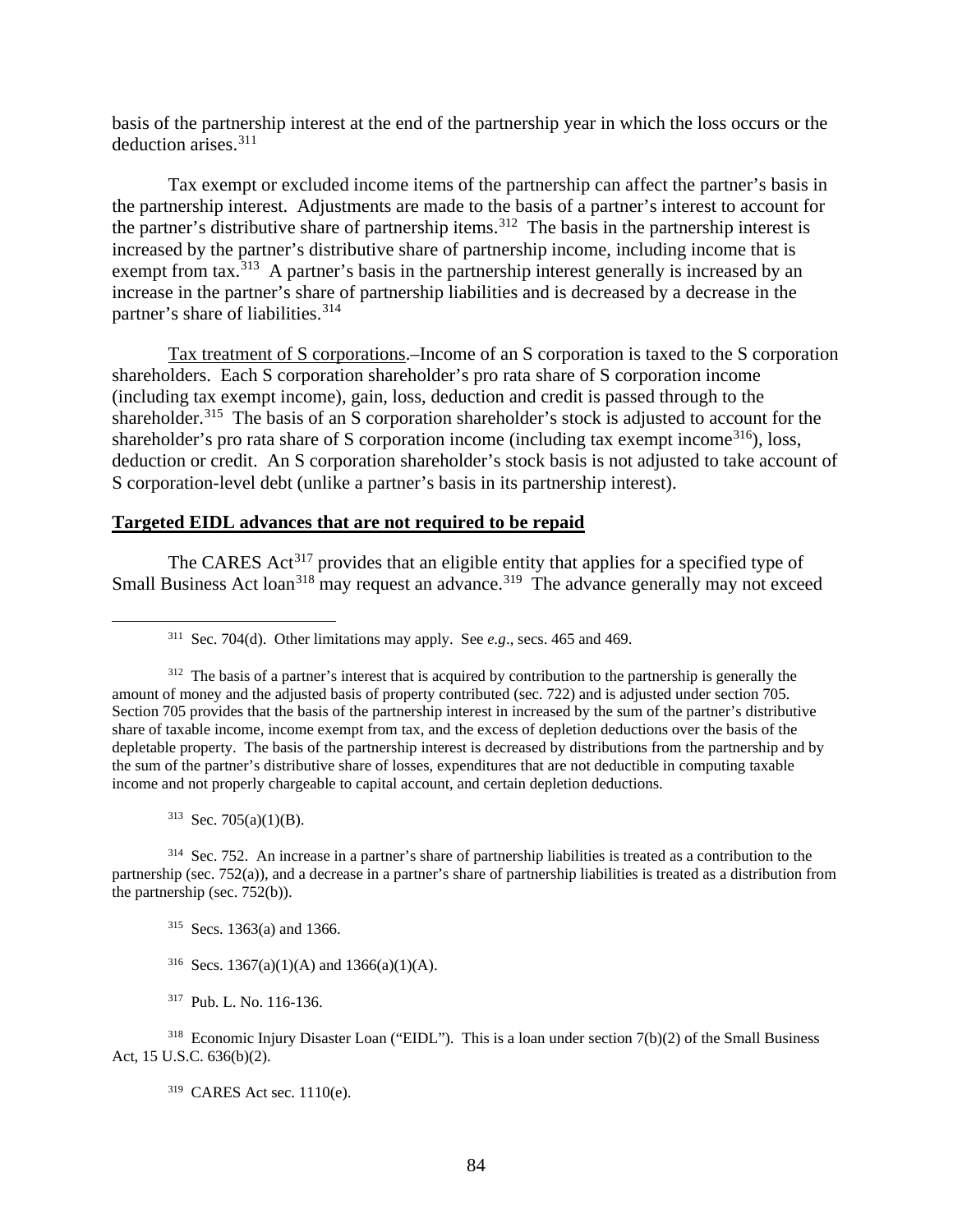\$10,000. The applicant is not required to repay the advance, even if the loan for which the applicant applied is subsequently denied.<sup>320</sup>

The CAA<sup>321</sup> (amending the CARES Act) adds that an EIDL advance that is not repaid in whole or in part is not included in the income of the person that receives the advance, for Federal income tax purposes.<sup>322</sup> In the case of EIDL funding that is received relating to small business continuation, adaptation, and resiliency,  $323$  the funding is not included in the income of the person that receives the funding.324

Further, no deduction is denied, no tax attribute is reduced, and no basis increase is denied, by reason of the exclusion from income. As a result, otherwise deductible costs remain deductible even if the costs are paid with the excluded income or are associated with the excluded amount. Similarly, because section 108 does not apply, no tax attribute is reduced by reason of the exclusion.<sup>325</sup> Further, an otherwise allowable increase in the basis of property remains allowable even if the expenditure giving rise to the basis increase is paid with the excluded income or is associated with the excluded amount. For example, if a person engaged in a trade or business receives an EIDL advance or funding described in the provision and uses the proceeds to pay deductible wages of employees of the business, the section 162 deduction for the wages is not disallowed even though the advance or funding is excluded from the taxpayer's income.

If the person that receives the advance or funding is a partnership or S corporation, any amount excluded from income by reason of the provision is treated as tax exempt income for purposes of sections 705 (the determination of a partner's basis in the partnership interest) and 1366 (the passthrough of items to an S corporation shareholder). The provision also requires the Secretary of the Treasury (or the Secretary's delegate) to prescribe rules for determining a

320 CARES Act sec. 1110(e)(5).

321 Pub. L. No. 116-260.

<sup>322</sup> Secs. 278(b) and (e)(1) of Division N of the CAA, effective for taxable years ending after the date of enactment of the CARES Act (March 27, 2020).

 $323$  This funding is provided in section 331 of the Economic Aid to Hard-Hit Small Businesses, Nonprofits, and Venues Act, which is in Division N of the CAA. The total amount of such funding that a covered entity may receive is \$10,000, and if a covered entity received an EIDL grant (advance) under section 1110(e) of the CARES Act, the amount of the grant under section 331 of Division N is the difference between \$10,000 and the amount of the previously received grant (Div. N, sec. 331(b)). A covered entity for this purpose is generally defined as an entity that is eligible for a specified type of Small Business Administration loan, applies for such a loan during the period January 31, 2020 and ending December 31, 2021, is located in a low-income community, has suffered an economic loss of greater than 30 percent, and employs no more than 300 employees (Div. N, sec. 331(a)(2)).

324 Sec. 278(b) of Division N of the CAA.

<sup>325</sup> Because the exclusion from income is allowed under section 278(b) of Division N of the CAA, and not under section 108, the tax attribute reduction requirements that relate to the income exclusion under section 108 do not apply.